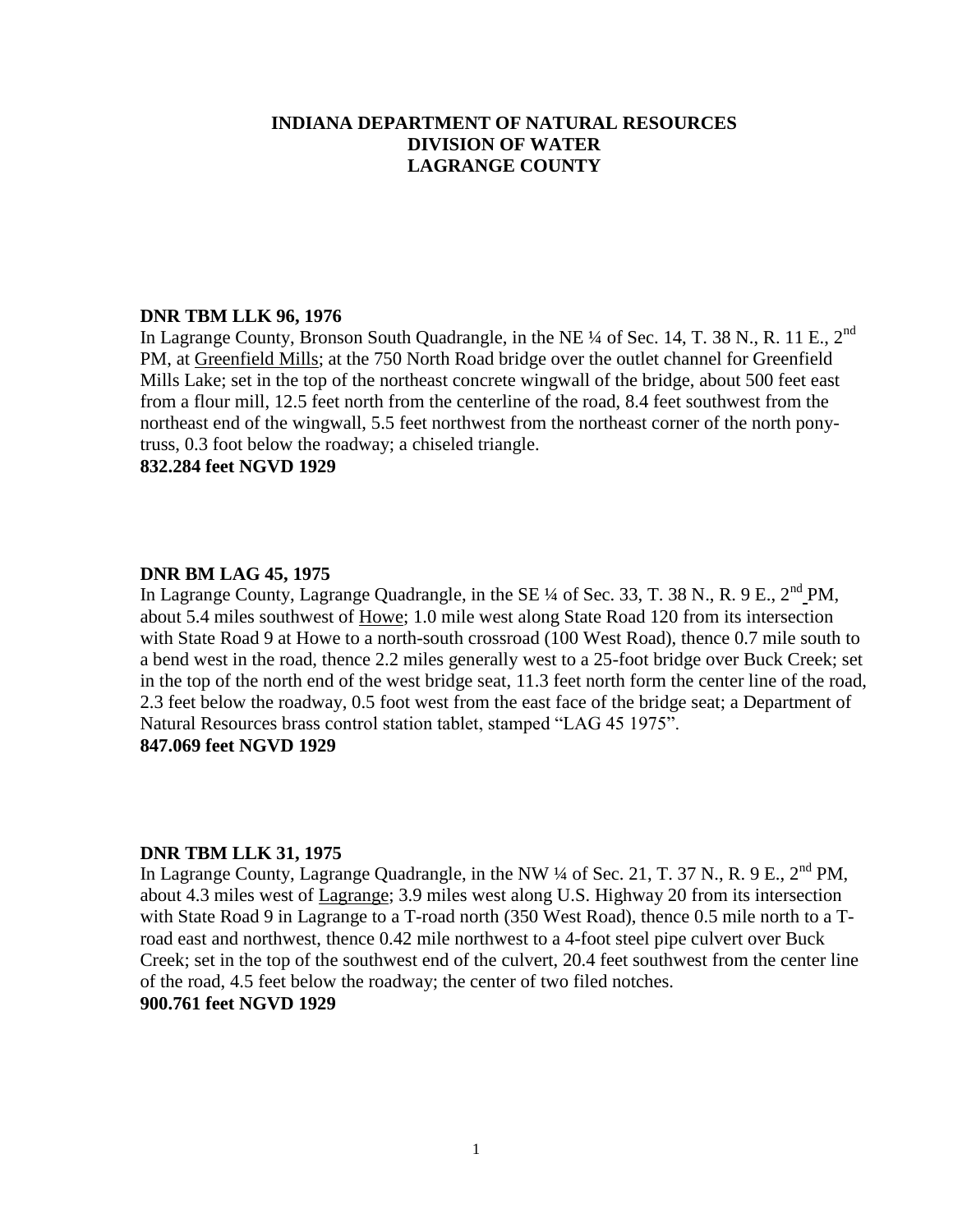## **DNR BM LAG 49, 1975**

In Lagrange County, Lagrange Quadrangle, in the NW ¼ of Sec. 21, T. 37 N., R. 9 E., 2<sup>nd</sup> PM, about 4.3 miles west-northwest of Lagrange; 3.9 miles west along U.S. Highway 20 from its intersection with State Road 9 in Lagrange to a T-road north (350 West Road), thence 0.5 mile north to a northwest-east crossroad (50 North Road), thence 0.4 mile northwest to a 48-inch pipe culvert; set in the top of a concrete post, 65 feet southeast from the pipe culvert, 18.4 feet southwest from the center line of the road, 2.2 feet north from a power pole, 1.4 feet below the roadway, 0.7 foot northeast from a fence line, 0.1 foot above the ground; a Department of Natural Resources brass control station tablet, stamped "LAG 49 1975". **904.745 feet NGVD 1929**

### **USC&GS Triangulation Station Clay 1974**

In Lagrange County, Lagrange Quadrangle, in the SW  $\frac{1}{4}$  of Sec. 21, T. 37 N., R. 9 E., 2<sup>nd</sup> PM, about 3.9 miles west of Lagrange; 3.9 miles west along U.S. Highway 20 from its intersection with State Road 9 in Lagrange to a T-road north (350 West Road); set in the top of a concrete post in the northwest quarter of the junction, 261 feet north from the center line of the highway, 27.0 feet west from the center line of the T-road north, 14.0 feet southwest from a fence corner post, flush with the ground; a U.S. Coast and Geodetic Survey triangulation station tablet, stamped "Clay 1947".

### **926.088 feet NGVD 1929**

### **USC&GS RM CLAY No. 2, 1947**

In Lagrange County, Lagrange Quadrangle, in the SW 1/4 of Sec. 21, T. 37 N., R. 9 E., 2<sup>nd</sup> PM, about 3.9 miles west of Lagrange; 3.9 miles west along U.S. Highway 20 from its intersection with State Road 9 in Lagrange to a T-road north (350 West Road); set in the top of a concrete post in the northwest quarter of the junction, 275 feet north from the center line of the highway, 127 feet west from the center line of the T-road north, 0.5 foot south from a fence line, 0.2 foot above the ground; a U.S. Coast and Geodetic Survey reference mark tablet, stamped "CLAY No. 2 1947".

### **923.815 feet NGVD 1929**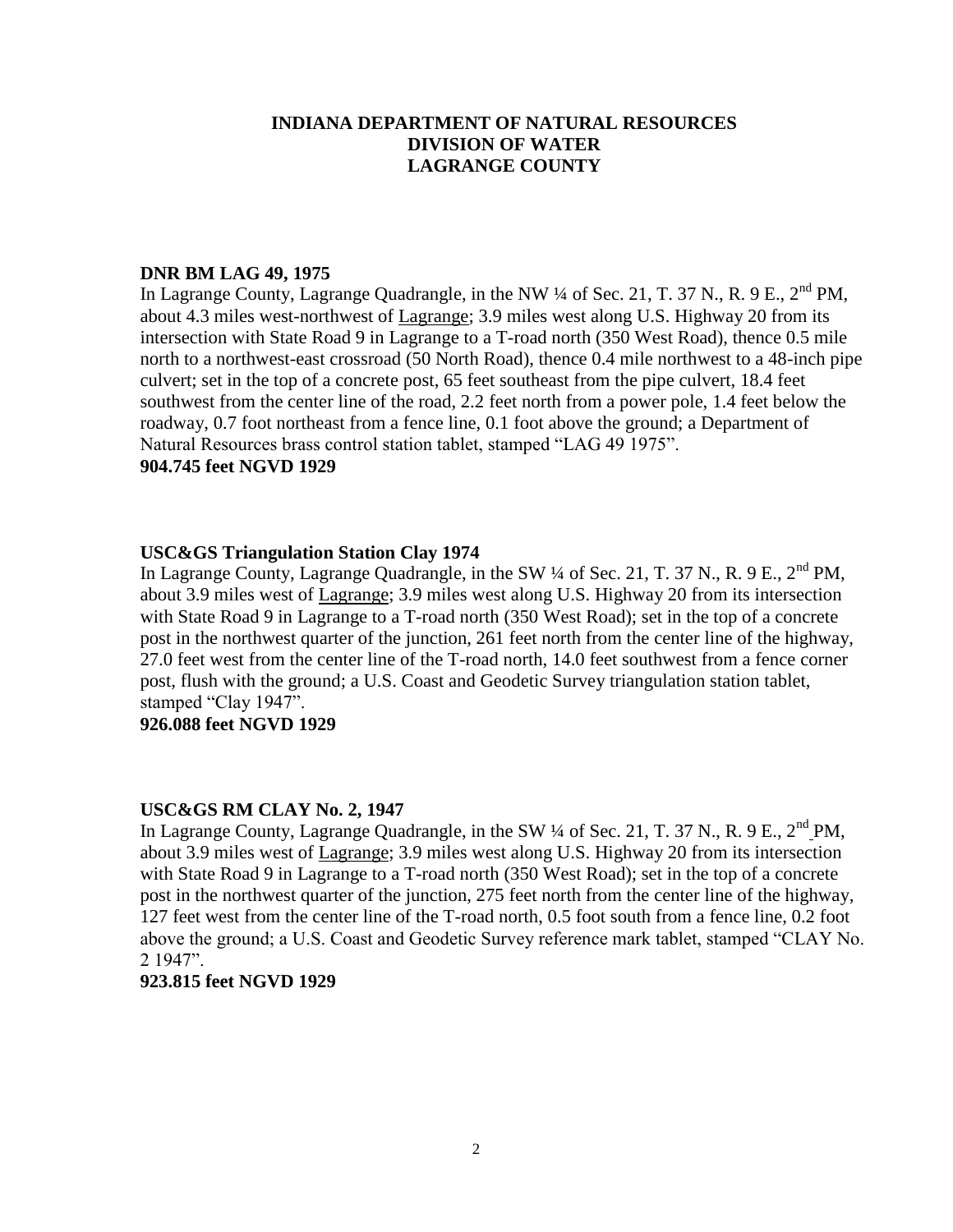#### **USC&GS RM Clay No. 1, 1947**

In Lagrange County, Lagrange Quadrangle, in the SW  $\frac{1}{4}$  of Sec. 21, T. 37 N., R. 9 E., 2<sup>nd</sup> PM, about 3.9 miles west of Lagrange; at the "T" road intersection of U.S. Highway 20 and 350 West Road; set in the top of a concrete post in the northwest quarter of the junction, 185 feet north from the center line of the highway, 55 feet northeast from the northeast corner of a house, 39.0 feet west from the center line of the "T" road north, flush with the ground; a U.S. Coast and Geodetic Survey reference mark tablet, stamped "Clay No. 1 1947".

# **926.688 feet NGVD 1929**

### **DNR BM LAG 46 1975**

In Lagrange County, Lagrange Quadrangle, in the NW  $\frac{1}{4}$  of Sec. 4, T. 37 N., R. 9 E.,  $2^{nd}$  PM, about 4.1 miles southwest of Howe; 3.1 miles west along State Road 120 from its intersection with State Road 9 at Howe to a north-south crossroad (300 West Road), thence 1.6 miles generally south to a southwest-northeast crossroad (450 North Road), thence 0.6 mile generally southwest to a T-road south leading to Buck Lake; set in the top of a concrete post in the line of the T-road south, 19.2 feet south from the center line of the east-west road, 1.6 feet north from a fence line, 1.5 feet west from a power pole, 0.1 foot above the ground; a Department of Natural Resources brass control station tablet, stamped "LAG 46 1975".

# **855.973 feet NGVD 1929**

### **DNR TBM LLK 69, 1975**

In Lagrange County, Lagrange Quadrangle, in the SE  $\frac{1}{4}$  of Sec. 21, T. 38 N., R. 10 E., 2<sup>nd</sup> PM, about 2.55 miles northeast of Howe; 0.6 mile north along State Road 9 from its intersection with State Road 120 at Howe to an east-west crossroad (600 North Road), thence 2.45 miles east to a north-south crossroad (250 East Road), thence 0.2 mile north to a red barn on the east side of the road; set in the northeast side of an 18-inch oak tree, 300 feet northwest and across the road from the red barn, 20.1 feet west from the center line of the road, 4.5 feet West from a fence line, 0.5 foot above the ground; a railroad spike driven thru an aluminum tag, stamped "DNR TBM LLK 69 1975".

### **894.894 feet NGVD 1929**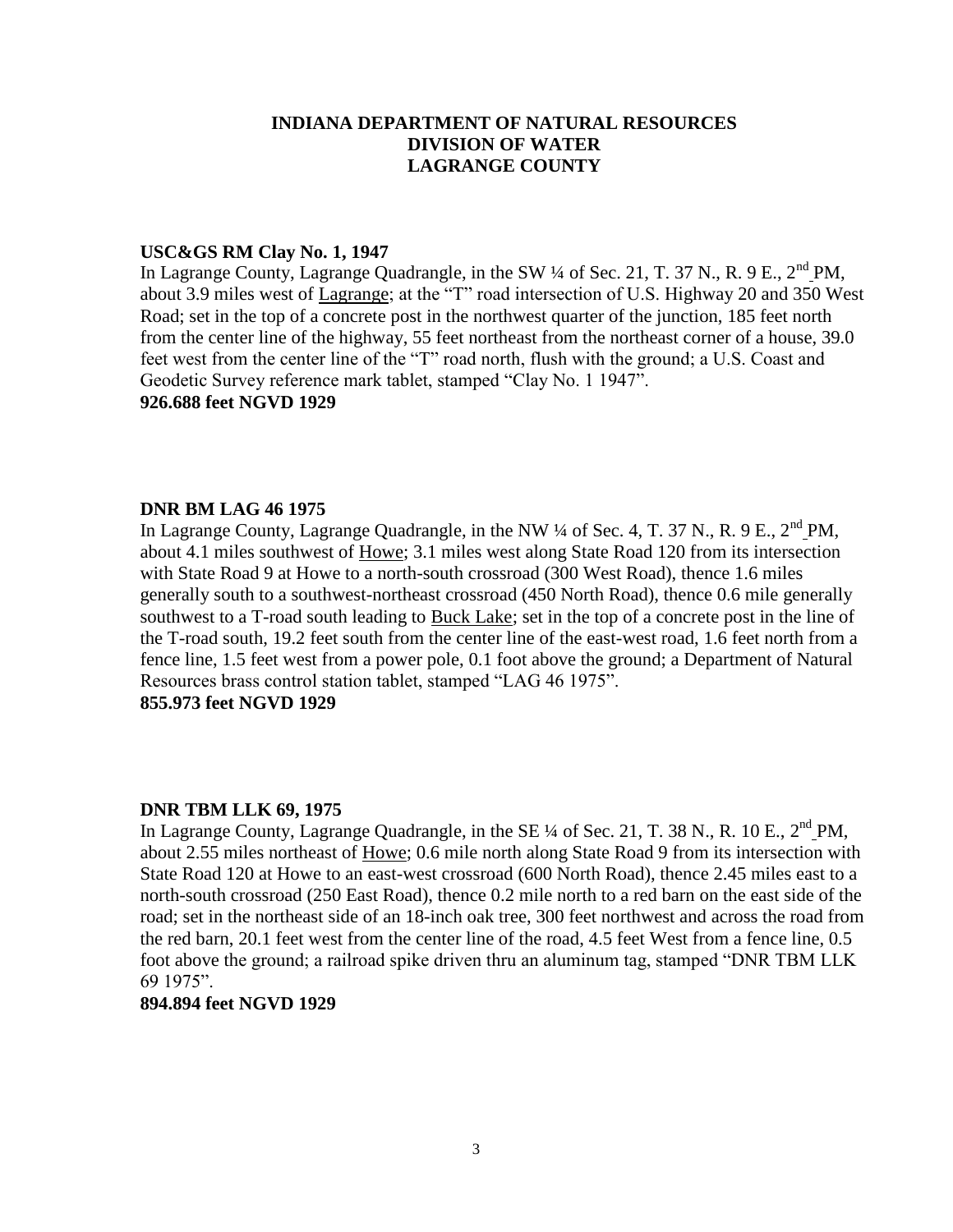### **DNR TBM LLK 70, 1975**

In Lagrange County, Lagrange Quadrangle, in the SW  $\frac{1}{4}$  of Sec. 28, T. 38 N., R. 10 E., 2<sup>nd</sup> PM, about 1.2 miles northeast of Ontario; 1.15 miles north along 225 East Road from its junction with 400 North Road at Ontario to an east-west crossroad (State Road 120), thence 0.25 mile east to a T-road north (250 East Road); set in the top of the northwest end of the southwest headwall of a 1-foot pipe culvert under abandoned driveway, 43.0 feet north from the center line of the highway, 32.5 feet west from the center line of the driveway, 0.7 foot southwest from the southwest end of the headwall, about level with the highway; a chiseled triangle. **895.305 feet NGVD 1929**

### **DNR BM LAG 12, 1975**

In Lagrange County, Lagrange Quadrangle, in the NE <sup>1</sup>/4 Sec. 36, T. 37 N., R. 9 E., 2<sup>nd</sup> PM, about 1.05 miles south-southwest of Lagrange; 1.0 mile south along State Road 9 from its intersection with U.S. Highway 20 in Lagrange to an east-west crossroad (100 South Road), thence 0.45 mile west to a north-south crossroad (Range Line Road); set in the top of a concrete post, in the southwest quarter of the intersection, 52 feet west from the center line of the north-south road, 14.2 feet south from the center line of the east-west road, 0.1 foot above the ground; a Department of Natural Resources brass control station tablet, stamped "LAG 12 1975". **959.249 feet NGVD 1929**

### **DNR BM LAG 13, 1975**

In Lagrange County, Lagrange Quadrangle, in the NW  $\frac{1}{4}$  Sec. 36, T. 37 N., R. 9 E., 2<sup>nd</sup> PM, about 1.7 miles southwest of Lagrange; 1.0 mile south along State Road 9 from its intersection with U.S. Highway 20 in Lagrange to an east-west crossroad (100 South Road), thence 1.45 miles west to a T-road south (100 West Road); set in the top of a concrete post in the southeast quarter of the junction, 18.4 feet south from the center line of the east-west road, 2.0 feet east from a power pole, 0.2 foot above the ground; a Department of Natural Resources brass control station tablet, stamped "LAG 13 1975".

**945.496 feet NGVD 1929**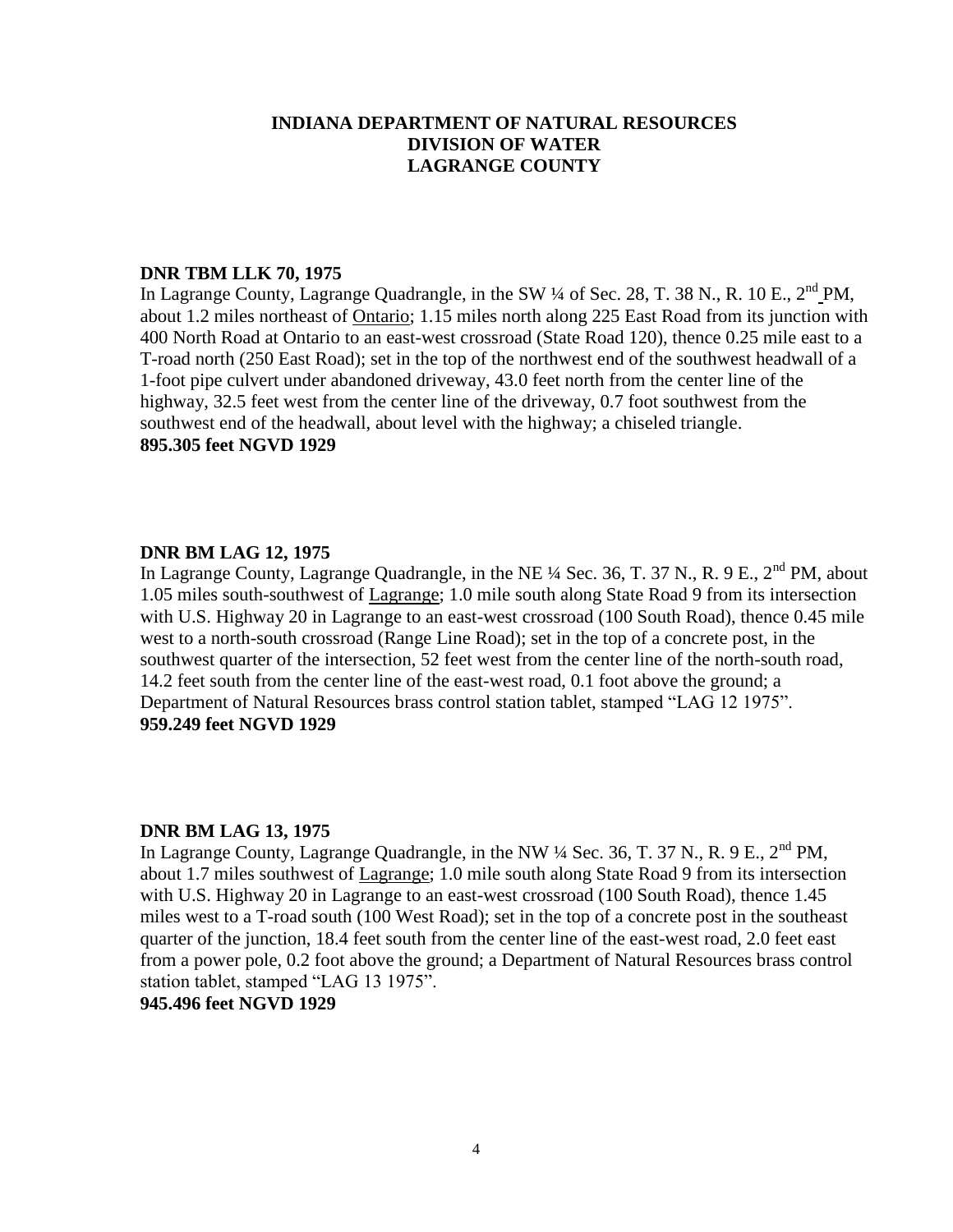### **DNR BM LAG 15, 1975**

In Lagrange County, Lagrange Quadrangle, in the NE ¼ Sec. 34, T. 37 N., R. 9 E., 2<sup>nd</sup> PM, about 3.0 miles southwest of Lagrange; 1.0 mile south along State Road 9 from its intersection with U.S. Highway 20 in Lagrange to an east-west crossroad (100 South Road), thence 2.9 miles west to a north-south crossroad (250 West Road); set in the top of a concrete post in the southeast quarter of the intersection, 24.9 feet east from the center line of the north-south road, 23.0 feet south from the center line of the east-west road, 2.8 feet east from a power pole, 0.1 foot above the ground; a Department of Natural Resources brass control station tablet, stamped "LAG 15 1975".

### **931.566 feet NGVD 1929**

### **DNR BM LAG 30, 1975**

In Lagrange County, Lagrange Quadrangle, in the NE <sup>1</sup>/4 of Sec. 8, T. 37 N., R. 10 E., 2<sup>nd</sup> PM, about 3.6 miles southeast of Howe; at the 200 East Road bridge over East Fly Creek; set in the top of a concrete steel guardrail of the bridge, 17.6 feet west from the center line of the road, 1.5 feet east from power pole #400/238, 1.0 foot below the roadway; a Department of Natural Resources brass control station tablet, stamped "LAG 30 1975". **882.448 feet NGVD 1929**

### **USGS BM TT 19 D 1939**

In Lagrange County, Lagrange Quadrangle, in the NW  $\frac{1}{4}$  of Sec. 33, T. 37 N., R. 9 E., 2<sup>nd</sup> PM, about 4.2 miles southwest of Lagrange; 4.15 miles west along U.S. Highway 20 from its intersection with State Road 9 in Lagrange to a T-road south (375 West Road), thence 1.0 mile south to an east-west crossroad (100 South Road); set in the top of a concrete post in the southwest quarter of the intersection, 19.0 feet west from the center line of the T-road south, 13.1 feet northwest form power pole #524/583, 0.5 foot west from a north-south fence line, flush with the ground; a U.S. Geological Survey bench mark tablet, stamped "TT 19 D 1939". **916.838 feet NGVD 1929**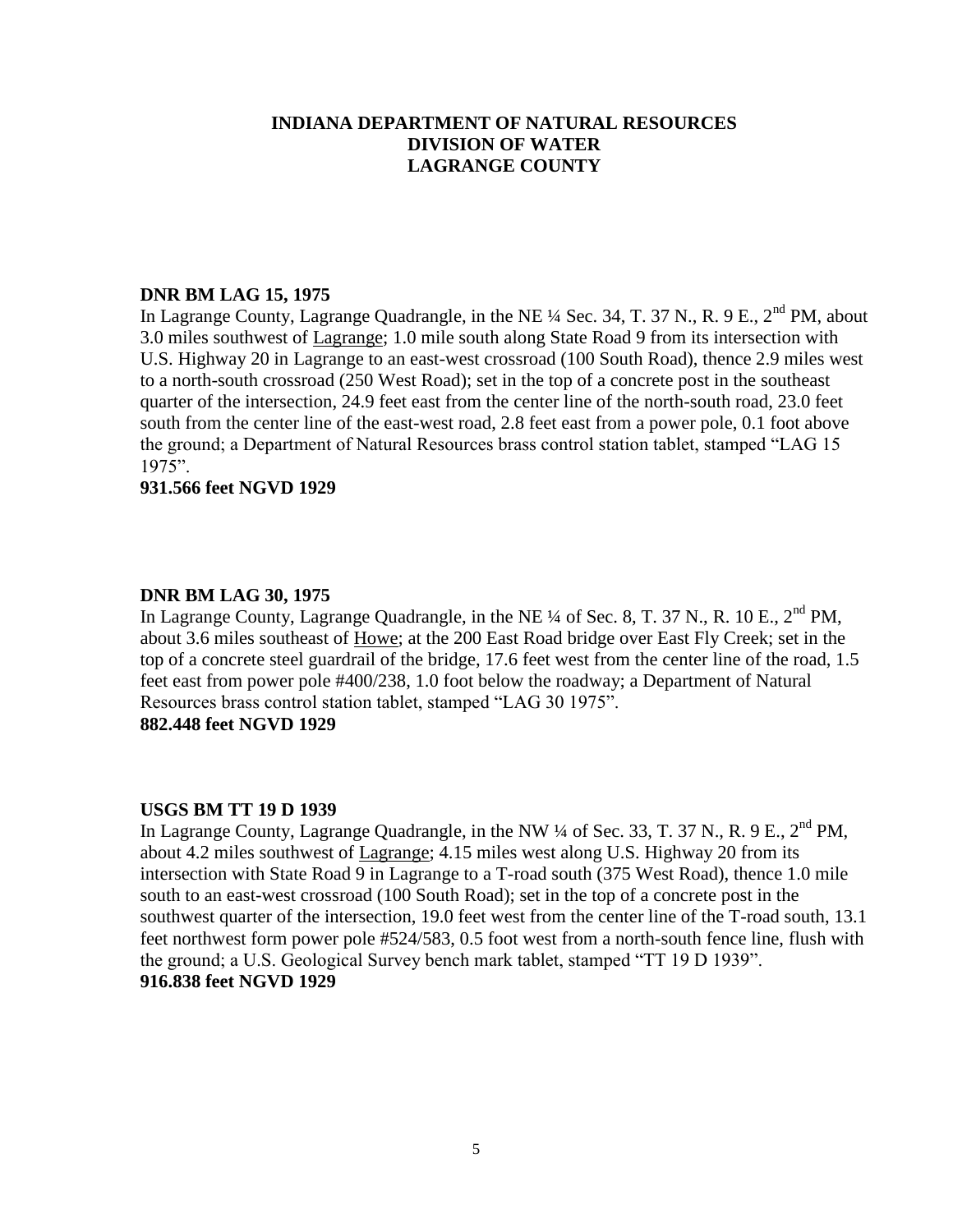#### **USC&GS RM EMMA No. 1, 1947**

In Lagrange County, Lagrange Quadrangle, in the SW  $\frac{1}{4}$  of Sec. 28, T. 37 N., R. 9 E., 2<sup>nd</sup> PM, about 4.3 miles southwest of Lagrange; 4.15 miles west along U.S. Highway 20 from its intersection with State Road 9 in Lagrange to a T-road south (375 West Road), thence 1.0 mile south to an east-west crossroad (100 South Road), thence 0.12 mile west; set in the top of a concrete post, 673 feet west of the center line of the T-road south, 35.8 feet east from AT&T long lines pole #1715, 19.0 feet north from the center line of the east-west road, 0.5 foot south from an east-west fence line; a U.S. Coast and Geodetic Survey reference mark tablet, stamped "EMMA No. 1 1947".

**914.685 feet NGVD 1929**

### **USC&GS RM EMMA No. 2, 1947**

In Lagrange County, Lagrange Quadrangle, in the NW  $\frac{1}{4}$  of Sec. 33, T. 37 N., R. 9 E.,  $2^{nd}$  PM. about 4.3 miles southwest of Lagrange; 4.15 mile west along U.S. Highway 20 from its intersection with State Route 9 in Lagrange to a T-road south (375 West Road), thence 1.0 mile south to an east-west crossroad (100 South Road), thence 0.16 mile west; set in the top of a concrete post, 847 feet west from the center line of the T-road south, 46.4 feet southwest from the center line of the T-road south, 46.4 feet southwest from AT&T long lines pole #1714, 20.8 feet south from the center line of the east-west road, 1.3 feet south from an east-west fence line, 0.4 foot above the ground; a U.S. Coast and Geodetic Survey reference mark tablet, stamped "EMMA No. 2 1947".

### **914.009 feet NGVD 1929**

#### **USC&GS Azimuth Station EMMA 1947**

In Lagrange County, Lagrange Quadrangle, in the NE  $\frac{1}{4}$  of Sec. 29, T. 32 N., R. 9 E., 2<sup>nd</sup> PM, about 4.5 miles southwest of Lagrange; 4.4 miles west along U.S. Highway 20 from its intersection with State Road 9 in Lagrange to a T-road south (400 West Road), thence 1.0 mile south to an east-west crossroad (100 South Road), thence 0.06 mile west; set in the top of a concrete post, 323 feet from AT&T long lines pole #1706, 18.5 feet north from the center line of the east line of the east-west road, 0.7 foot south from an east-west fence line, 0.2 foot above the ground; a U.S. Coast and Geodetic Survey azimuth mark tablet, stamped "EMMA 1947". **913.993 feet NGVD 1929**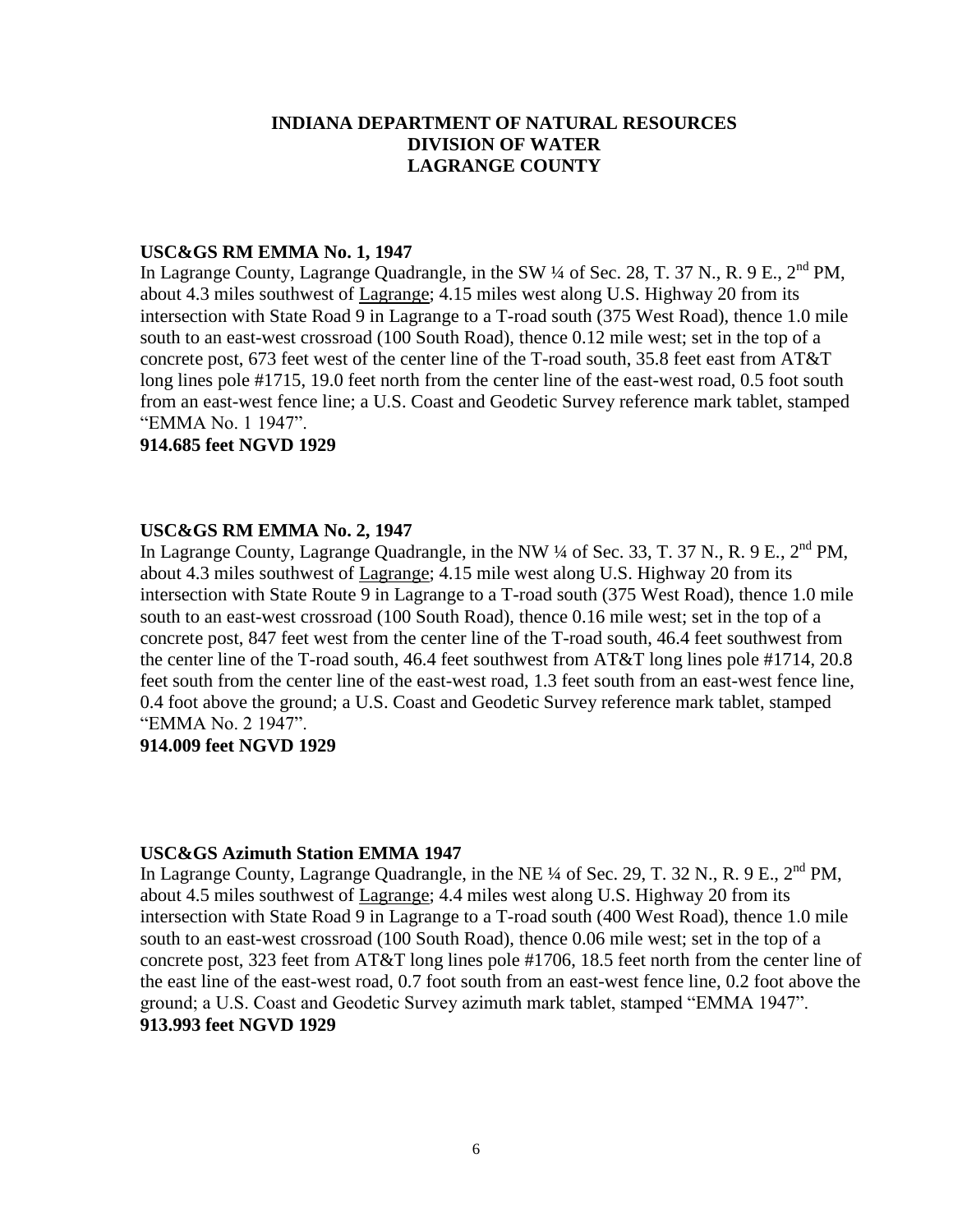### **DNR BM LAG 10, 1975**

In Lagrange County, Lagrange Quadrangle, in the NW  $\frac{1}{4}$  of Sec. 33, T. 37 N., R. 10 E., 2<sup>nd</sup> PM, about 1.7 miles southeast of Lagrange; 1.6 miles east along U.S. Highway 20 from its intersection with State Road 9 in Lagrange to a north-south crossroad (200 East Road), thence 1.0 mile south to an east-west crossroad (100 South Road); set in the top of a concrete post in the southeast quarter of the intersection, 55 feet south from the center line of the east-west road, 20.8 feet east from the center line of the north-south road, 2.7 feet north from power pole #479/062, 1.4 feet west from a fence line, 0.1 foot above the ground; a Department of Natural Resources brass control station tablet, stamped "LAG 10 1975".

### **941.158 feet NGVD 1929**

#### **DNR BM LAG 26, 1975**

In Lagrange County, Lagrange Quadrangle, in the SW  $\frac{1}{4}$  of Sec. 29, T. 37 N., R. 10 E., 2<sup>nd</sup> PM, about 1.6 miles southeast of Lagrange; at the 100 South corrugated metal pipe culvert over Fly Creek; set in the northeast end of an abandoned wingwall, 17.0 feet east form the center line of the road, 1.6 feet south from the north face of the wingwall, 0.7 foot below the roadway; a Department of Natural Resources brass control station tablet, stamped "LAG 26 1975". **932.678 feet NGVD 1929**

### **DNR BM LAG 11, 1975**

In Lagrange County, Lagrange Quadrangle, in the NW  $\frac{1}{4}$  of Sec. 32, T. 37 N., R. 10 E., 2<sup>nd</sup> PM, about 1.25 miles southeast of Lagrange; 1.0 mile south along State Road 9 from its intersection with U.S. Highway 20 in Lagrange to an east-west crossroad (100 South Road), thence 0.5 mile east to a north-south crossroad (100 East Road); set in the top of a concrete post in the southeast quarter of the intersection, 40.2 feet south from the center line of the east-west road, 22.6 feet east from the center line of the north-south road, 2.0 feet east from the telephone pole #7, 0.1 foot above the ground; a Department of Natural Resources brass control station tablet, stamped "LAG 11 1975".

### **959.214 feet NGVD 1929**

#### **DNR TBM LLK 10, 1975**

In Lagrange County, Lagrange Quadrangle, in the SE  $\frac{1}{4}$  of Sec. 30, T. 37 N., R. 10 E.,  $2^{nd}$  PM, about 0.9 mile southeast of Lagrange; at the 100 East 8 foot steel pipe culvert over Fly Creek; set in the top of the west end of the culvert, 31.0 feet west from the center line of the road, 3.7 feet below the roadway; the center of two filed notches.

**922.338 feet NGVD 1929**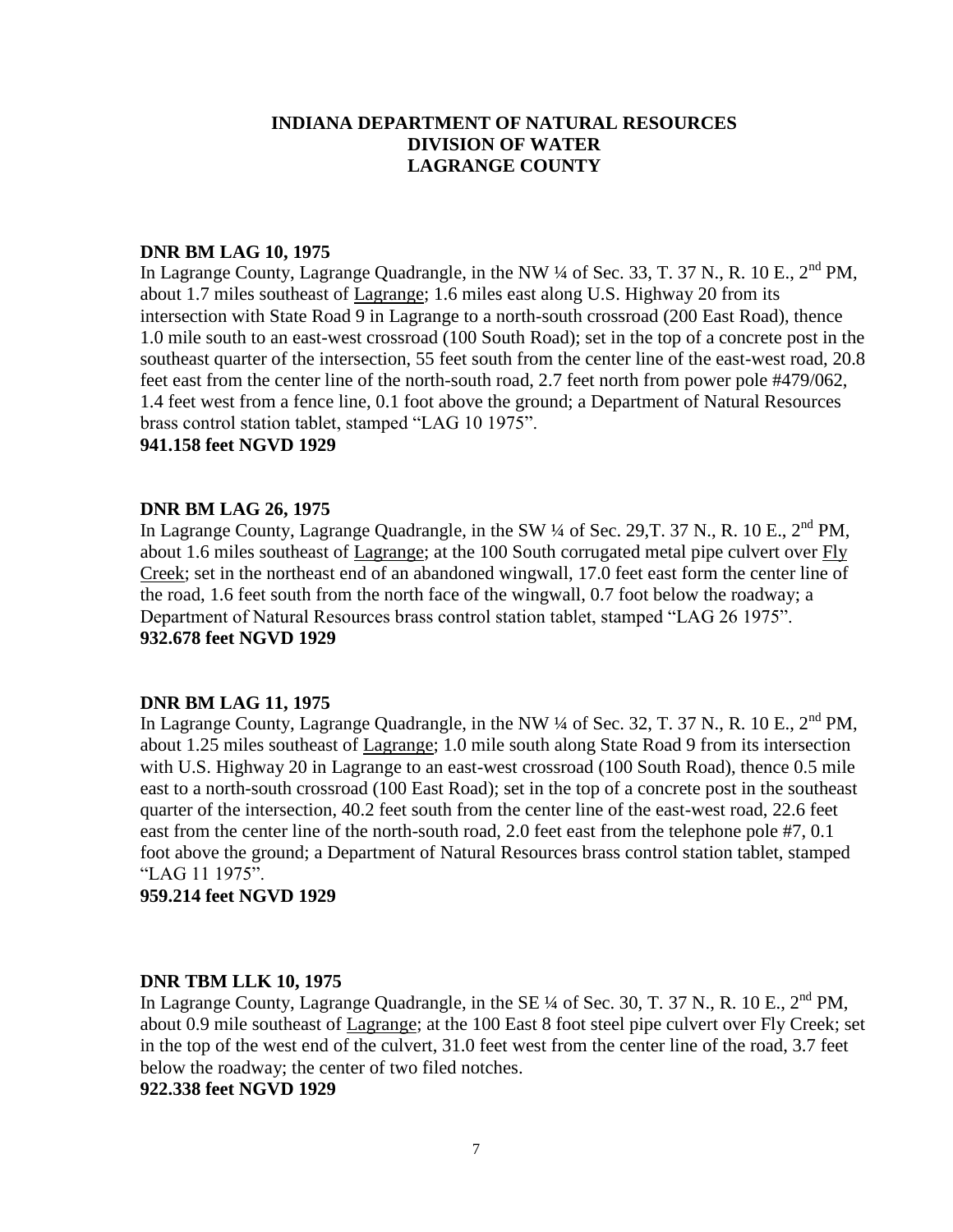### **ISHC BM LAGRANGE F-11**

In Lagrange County, Lagrange Quadrangle, in the SE  $\frac{1}{4}$  of Sec. 19, T. 37 N., R. 10 E., 2<sup>nd</sup> PM, in Lagrange; at the U.S. Highway 20 bridge over Fly Creek; set in the top of the northwest concrete wingwall of the bridge, 26.6 feet north from the center line of the highway, 2.0 feet below the highway, 0.6 foot west from the east face of the wingwall; an Indiana State Highway Commission bench mark tablet, stamped "LAGRANGE F-11".

### **917.901 feet NGVD 1929**

### **DNR TBM LLK 11, 1975**

In Lagrange County, Lagrange Quadrangle, in the SE  $\frac{1}{4}$  of Sec. 19, T. 37 N., R. 10 E., 2<sup>nd</sup> PM, in Lagrange; 0.25 mile east along U.S. Highway 20 from its intersection with State Road 9 in Lagrange to a T-road north (Canal Street), thence 260 feet north to an 8 foot steel pipe culvert at Fly Creek; set in the top of the northwest end of the culvert, 44.6 feet northwest from the center line of the road; the center of two filed notches.

**914.087 feet NGVD 1929**

### **DNR BM LAG 27, 1975**

In Lagrange County, Lagrange Quadrangle, in the NE  $\frac{1}{4}$  of Sec. 19, T. 37 N., R. 10 E., 2<sup>nd</sup> PM, in Lagrange; at the LaGrange City Sewage Disposal Plant; set in the top of the northwest corner of the concrete base for an acid tank at the east end of the Lagrange City Sewage Disposal Plant, 78 feet southwest from the southeast corner of the main office building, 33.0 feet west from Fly Creek, 93 feet south from the north fence line, 2.8 feet below the ground; a Department of Natural Resources brass control station tablet, stamped "LAG 27 1975". **894.601 feet NGVD 1929**

## **DNR TBM LLK 12, 1975**

In Lagrange County, Lagrange Quadrangle, in the NE  $\frac{1}{4}$  of Sec. 19, T. 37 N., R. 10 E., 2<sup>nd</sup> PM, in Lagrange; at the 75 North Road 8 foot steel pipe culvert over Fly Creek; set in the top of the south end of the culvert, 30.2 feet south from the center line of the road, 30.0 feet east from the center line of a driveway to the sewage disposal plant, 7.2 feet below the roadway; the center of two filed notches.

### **894.559 feet NGVD 1929**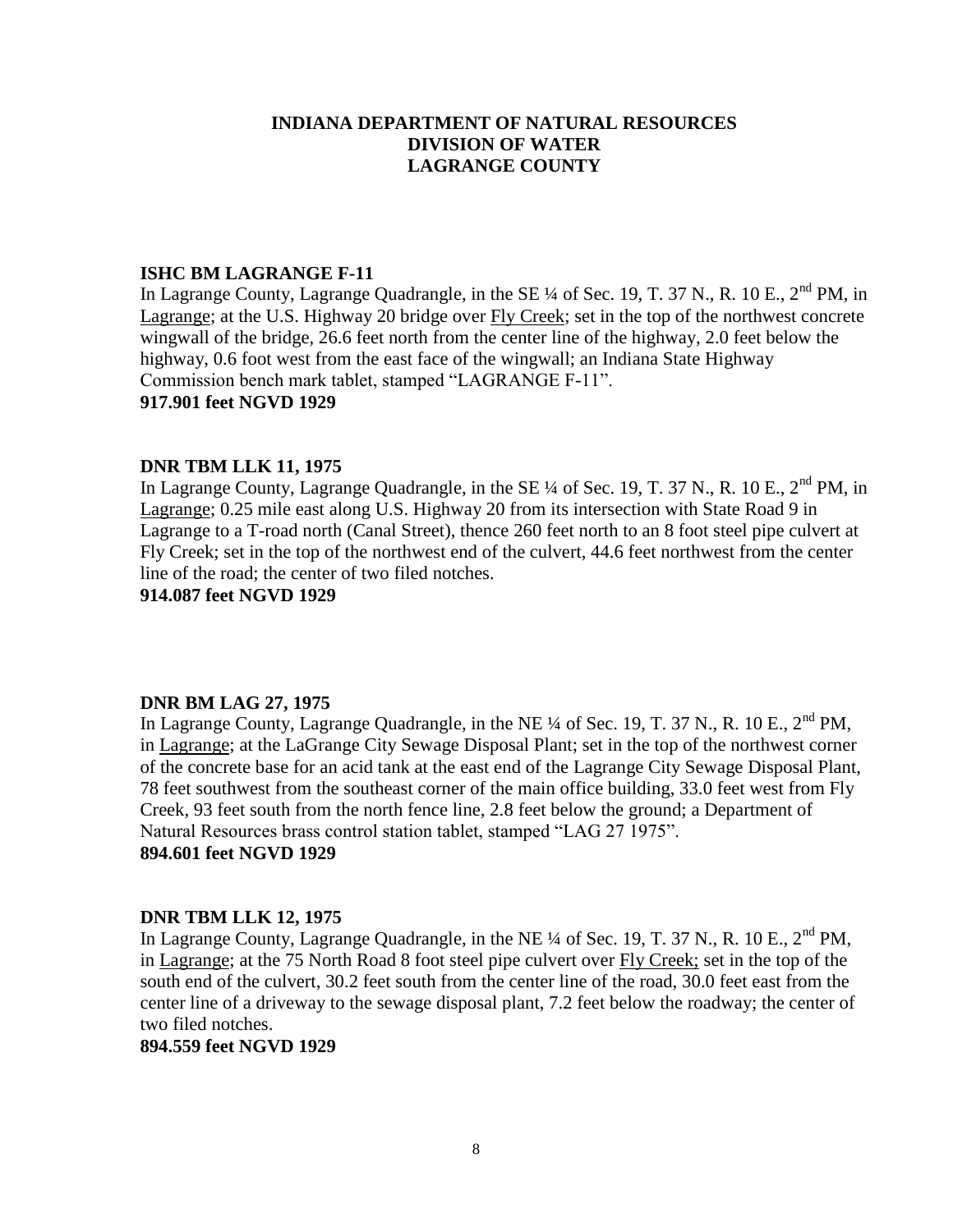### **DNR BM LAG 32, 1975**

In Lagrange County, Lagrange Quadrangle, in the SE  $\frac{1}{4}$  of Sec. 18, T. 37 N., R. 10 E.,  $2^{nd}$  PM, about 1.15 miles north-northeast of Lagrange; 0.25 mile east along U.S. Highway 20 from its intersection with State Road 9 in Lagrange to a T-road north (Canal Street), thence 0.5 mile north to a turn east, thence 0.05 mile east to a T-road north (Maple Street), thence 0.9 mile north to a concrete bridge over Fly Creek; set in the top of the southeast concrete corner post of the east concrete guardrail, 18.3 feet east from the center line of the road, 2.7 feet above the bridge floor; a Department of Natural Resources brass control station tablet, stamped "LAG 32 1975". **890.314 feet NGVD 1929**

#### **DNR BM LAG 28, 1975**

In Lagrange County, Lagrange Quadrangle, in the NW  $\frac{1}{4}$  of Sec. 17, T. 37 N., R. 10 E., 2<sup>nd</sup> PM, about 1.65 miles north-northeast of Lagrange; at the 150 North Road 20 foot bridge over Fly Creek; set in the top of the northwest wingwall of the bridge, 17.6 feet north from the center line of the road, 14.0 feet southeast from the northwest end of the wingwall; a Department of Natural Resources brass control station tablet, stamped "LAG 28 1975".

# **887.113 feet NGVD 1929**

### **DNR TBM LLK 13, 1975**

In Lagrange County, Lagrange Quadrangle, in the NW  $\frac{1}{4}$  of Sec. 17, T. 37 N., R. 10 E., 2<sup>nd</sup> PM, about 3.8 miles south-southeast of Howe; at the intersection of 200 North Road and 100 East Road; set in the west side of a telephone pole, in the southeast quarter of the junction, 60 feet south from the extended center line of the east-west road, 24.2 feet east from the center line of the north-south road, 1.2 feet above the ground; a railroad spike driven thru an aluminum tag, stamped "DNR TBM LLK 13 1975".

**888.568 feet NGVD 1929**

#### **DNR TBM LLK 14, 1975**

In Lagrange County, Lagrange Quadrangle, in the NW  $\frac{1}{4}$  of Sec. 8, T. 37 N., R. 10 E.,  $2^{nd}$  PM, about 3.5 miles south-southeast of Howe; at the 250 North Road 6-foot steel pipe culvert over Fly Creek; set in the top of the north end of the culvert, 15.0 feet north from the center line of the road, 0.7 foot below the roadway; the center of two filed notches. **870.292 feet NGVD 1929**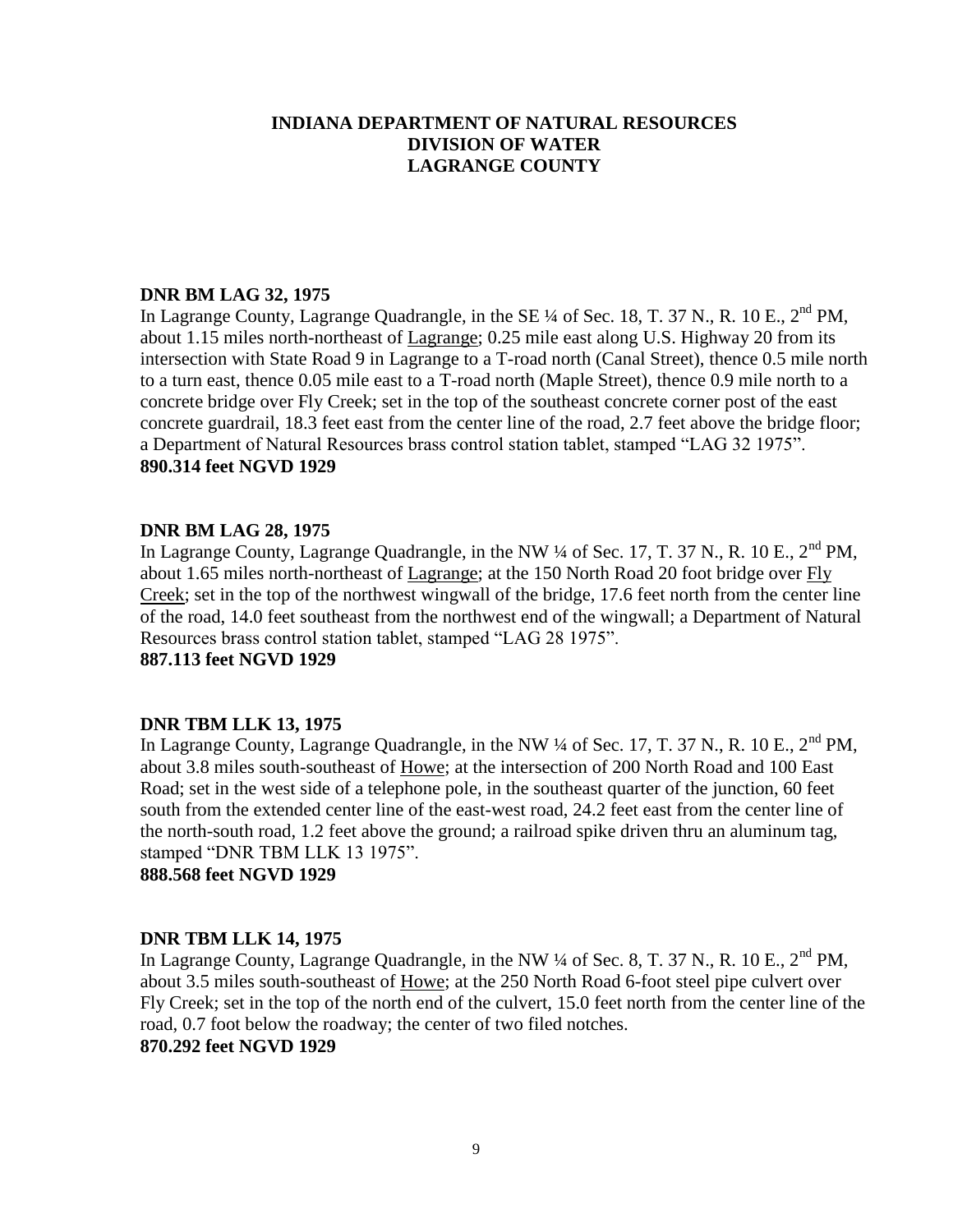### **DNR TBM LLK 15, 1975**

In Lagrange County, Lagrange Quadrangle, in the SW  $\frac{1}{4}$  of Sec. 4, T. 37 N., R. 10 E., 2<sup>nd</sup> PM, about 3.3 miles southeast of Howe; 1.5 miles south along State Road 9 from its intersection with State Road 120 at Howe to an east-west crossroad (400 North Road), thence 2.0 miles east to a T-road south (200 East Road), thence 0.5 mile south to a driveway west; set in the west side of a 24-inch twin-forked locust tree in the northeast quarter of the junction, 250 feet north from the center line of the driveway, 18.6 feet east from the center line of the road, 0.4 foot above the ground; a railroad spike driven thru and aluminum tag, stamped "DNR TBM LLK 15 1975". **885.824 feet NGVD 1929**

### **DNR TBM LLK 16, 1975**

In Lagrange County, Lagrange Quadrangle, in the NE ¼ of Sec. 5, T. 37 N., R. 10 E., 2<sup>nd</sup> PM, about 2.4 miles southeast of Howe; at the 400 North Road 36-foot bridge over Fly Creek; set in the top of the southeast wingwall of the bridge, 12.9 feet south from the center line of the road, 0.6 foot below the roadway, 0.3 foot southeast from the northwest face of the wingwall; a chiseled triangle.

**868.512 feet NGVD 1929**

### **DNR BM LAG 31, 1975**

In Lagrange County, Lagrange Quadrangle, in the SE  $\frac{1}{4}$  of Sec. 32, T. 37 N., R. 10 E.,  $2^{nd}$  PM, about 2.4 miles southeast of Howe; at the 400 North Road 36-foot bridge over Fly Creek; set in the top of the north end of the west bridge seat, 13.0 feet north from the center line of the road, 1.5 feet west from the east face of the bridge seat; a Department of Natural Resources brass control station tablet, stamped "LAG 31 1975.

**866.981 feet NGVD 1929**

#### **DNR TBM LLK 17, 1975**

In Lagrange County, Lagrange Quadrangle, in the SW  $\frac{1}{4}$  of Sec. 32, T. 38 N., R. 10 E.,  $2^{nd}$  PM, about 1.9 miles southwest of Howe; 1.5 miles south along State Road 9 from its intersection with State Road 120 at Howe to an east-west crossroad (400 North Road), thence 1.0 mile east to a north-south crossroad (100 East Road); set in the north side of a 30-inch walnut tree in the northeast quarter of the intersection, 39.0 feet east from the center line of north-south road, 18.0 feet north from the center line of the east-west road, 0.3 foot above the ground; a railroad spike driven thru an aluminum tag, stamped "DNR TBM LLK 17 1975".

**882.496 feet NGVD 1929**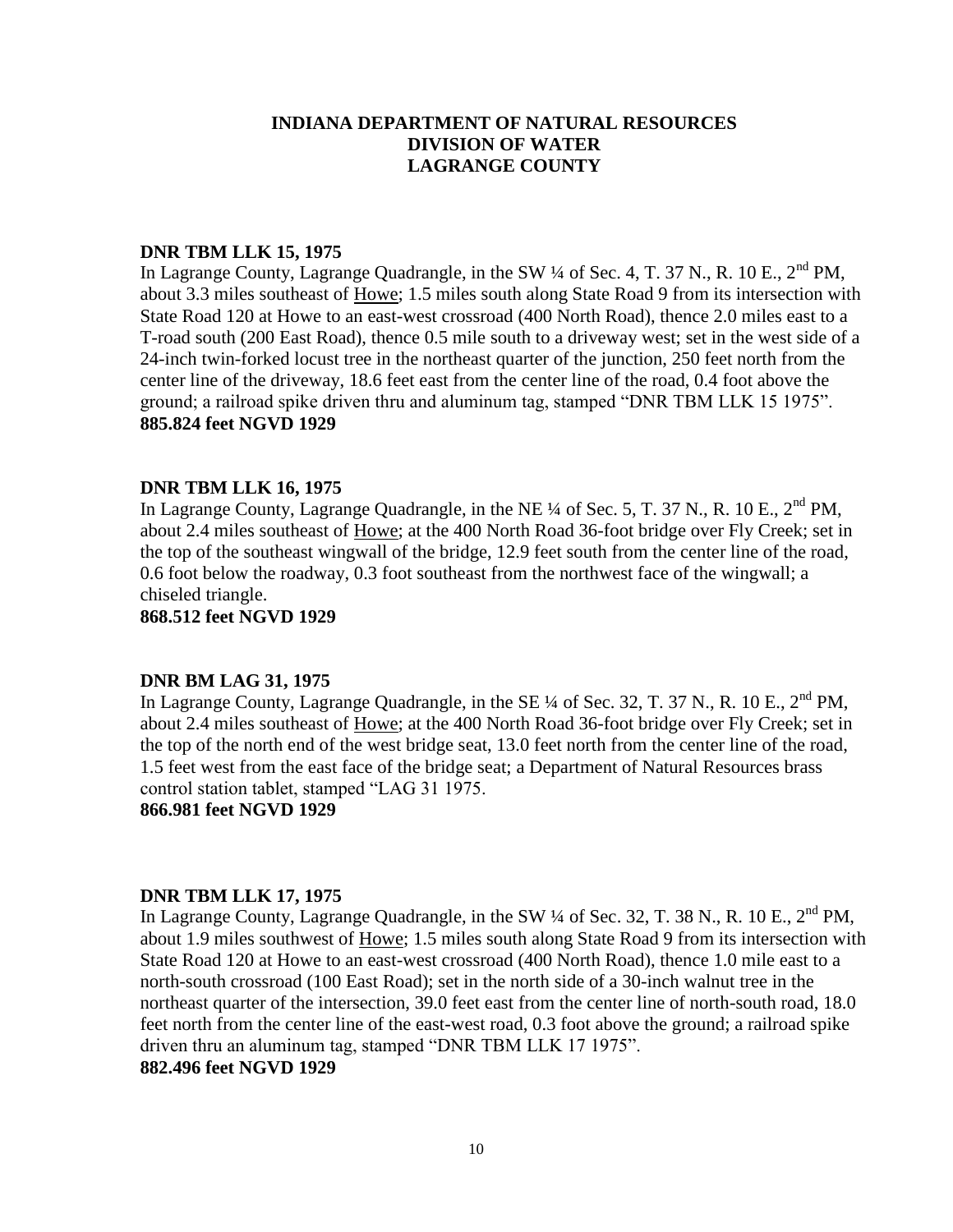## **DNR TBM LLK 32, 1975**

In Lagrange County, Lagrange Quadrangle, in the NW  $\frac{1}{4}$  Sec. 28, T. 37 N., R. 9 E., 2<sup>nd</sup> PM, about 4.1 miles west of Lagrange; at the 375 West Road 4-foot pipe culvert over Hostetler Ditch; set in the top of the west end of the culvert, 33.4 feet west from the center line of the road, 5.8 feet below the roadway; the center of two filed notches. **905.862 feet NGVD 1929**

### **DNR TBM LLK 21, 1975**

In Lagrange County, Lagrange Quadrangle, in the SW  $\frac{1}{4}$  of Sec. 25, T. 38 N., R. 9 E., 2<sup>nd</sup> PM, about 1.0 mile west of Howe; 1.0 mile west along State Road 120 from its intersection with State Road 9 at Howe To a north-south crossroad (100 West Road); set in the top at the center of the east headwall of a 1-foot pipe culvert under the road in the northeast quarter of the intersection, 36.7 feet north from the center line of the east-west highway, 23.6 feet from the center line of the north-south road, 0.6 foot below the highway; a chiseled triangle.

**871.084 feet NGVD 1929**

## **DNR TBM LLK 201, 1975**

In Lagrange County, Lagrange Quadrangle, in the NE  $\frac{1}{4}$  of Sec. 26, T. 38 N., R. 9 E., 2<sup>nd</sup> PM, about 1.06 miles northwest of Howe; 0.25 mile north along State Road 9 from its intersection with State Road 120 at Howe to an east-west crossroad (550 North Road), thence 1.1 miles generally west to a north-south crossroad (100 West Road); set in the north side of a 28-inch walnut tree in the southwest quarter of the intersection, 90 feet west from the center line of the north-south road, 20.0 feet south from the center line of the east-west road, 0.6 foot above the ground; a railroad spike driven thru an aluminum tag, stamped "DNR TBM LLK 201 1975". **858.256 feet NGVD 1929**

### **USGS RM No. 9 Gaging Station**

In Lagrange County, Lagrange Quadrangle, in the SW  $\frac{1}{4}$  of Sec. 23, T. 38 N., R. 9 E., 2<sup>nd</sup> PM, about 2.0 miles northwest of Howe; at the 550 North 10-foot bridge over the channel between North Twin Lake and South Twin Lake; set in the top of a concrete lake level monument on the northwest wingwall of the bridge, 14.0 feet north from the center line of the road, 1.2 feet southeast from the northwest end of the wingwall, 0.3 foot above the bridge floor; a U.S. Geological Survey gaging station tablet, not stamped.

**Questionable 849.589 feet NGVD 1929**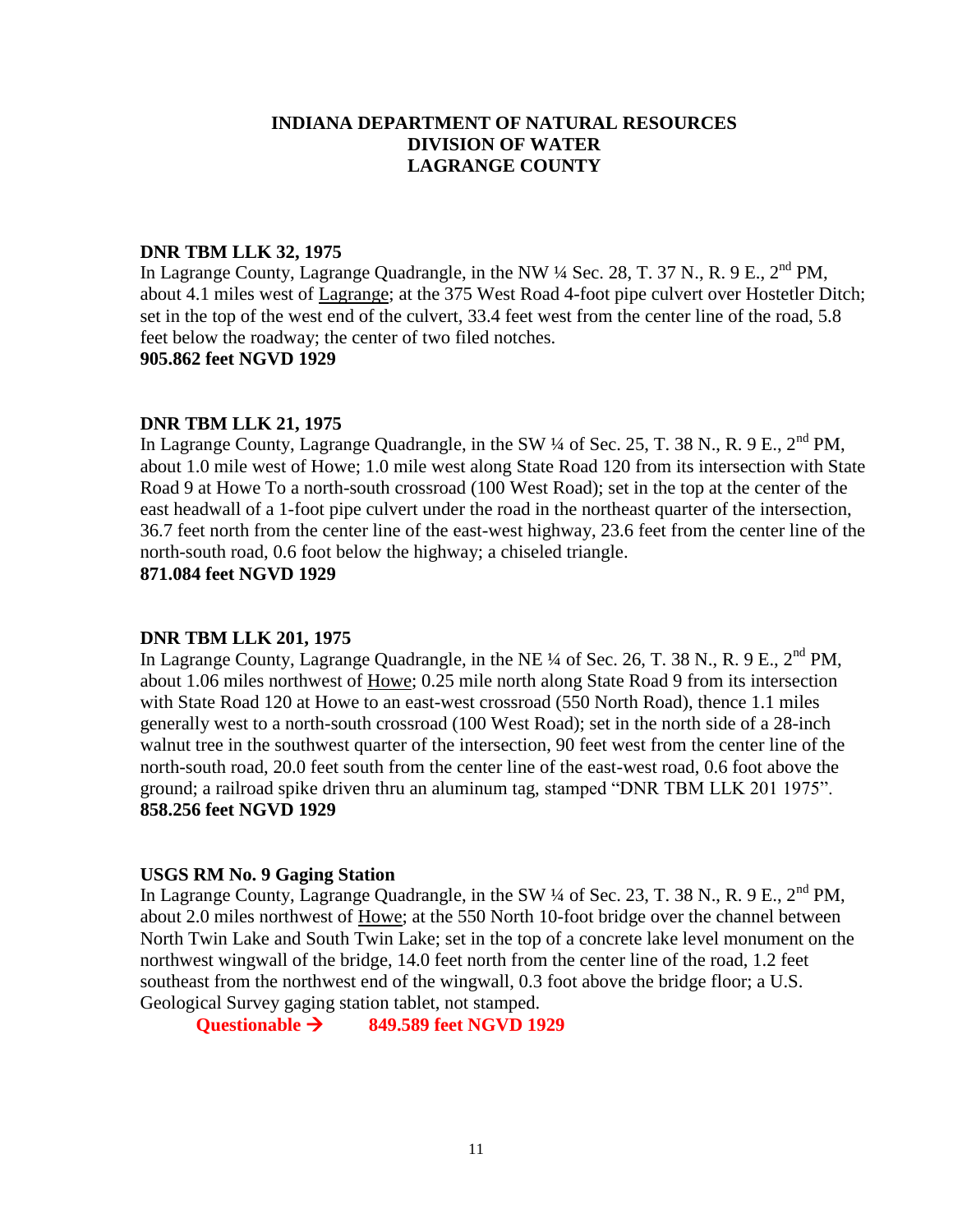### **USGS RM No. 13 Gaging Station**

In Lagrange County, Lagrange Quadrangle, in the SW  $\frac{1}{4}$  of Sec. 23, T. 38 N., R. 9 E., 2<sup>nd</sup> PM, about 2.2 miles northwest of Howe; at the 550 North Road 10-foot bridge over the channel between North Twin Lake and South Twin Lake, thence 140 feet north to a dam in the outlet channel of North Twin Lake; set in the top of the southeast concrete dam abutment, 3.9 feet northeast from the southwest end of the abutment, 0.1 foot southeast from the northwest face of the southeast abutment, 0.4 foot northwest from the center of the spillway a chiseled square. **844.860 feet NGVD 1929**

### **DNR TBM LLK 71, 1975**

In Lagrange County, Lagrange Quadrangle, in the NW  $\frac{1}{4}$  Sec. 33, T. 38 N., R. 10 E., 2<sup>nd</sup> PM, about 0.7 mile north of Ontario; 0.7 mile north along 225 East Road from its junction with 400 North Road at Ontario to a T-road east (450 North Road); set in the north side of an 18-inch twin trunked oak tree in the southeast quarter of the junction, 29.0 feet west from the center line of the north-south road, 13.0 feet south from the extended center line of the T-road east, 0.8 foot above the ground; a railroad spike driven thru an aluminum tag, stamped "DNR TBM LLK 71 1975". **869.026 feet NGVD 1929**

#### **DNR TBM LLK 72, 1975**

In Lagrange County, Lagrange Quadrangle, in the SE  $\frac{1}{4}$  of Sec. 33, T. 33 N., R. 10 E., 2<sup>nd</sup> PM, about 0.65 mile northeast of Ontario; 0.7 mile north along 225 East Road from its junction with 400 North Road at Ontario to a T-road east (450 North Road), thence 0.4 mile east to a Y-road southeast, thence 0.1 mile southeast to a concrete dam in Pigeon River; set in the top of the northeast corner of the dam, 6.5 feet east from the center line of the walkway across the dam, 0.2 foot west from the east face of the dam, 0.2 foot south from the north end of the dam; a chiseled cross.

**877.053 feet NGVD 1929**

### **DNR BM LAG 34, 1975**

In Lagrange County, Lagrange Quadrangle, in the SE  $\frac{1}{4}$  of Sec. 33, T. 38 N., R. 10 E., 2<sup>nd</sup> PM, about 0.65 mile northeast of Ontario; 0.7 mile north along 225 East Road from its junction with 400 North Road at Ontario to a T-road east (450 North Road), thence 0.4 mile east to a Y-road southeast, thence 0.1 mile southeast to a concrete dam in Pigeon River; set in the top of the southeast corner of the dam, 0.7 foot north from the south end of the dam, 0.6 foot west from the east end of the dam; a Department of Natural Resources brass control station tablet, stamped "LAG 34 1975".

#### **876.911 feet NGVD 1929**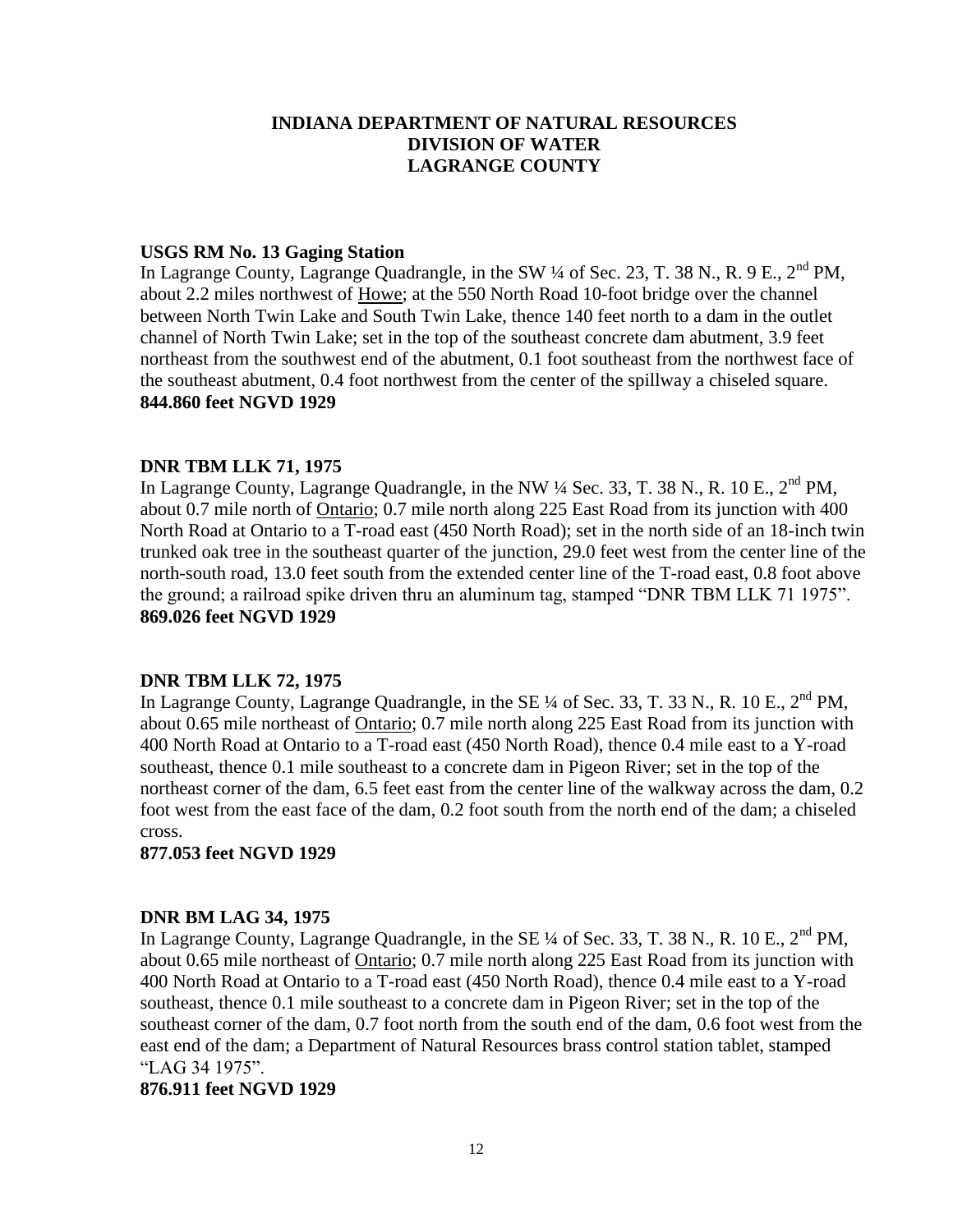## **DNR TBM LLK 26, 1975**

In Lagrange County, Lagrange Quadrangle, in the NE <sup>1</sup>/4 of Sec. 33, T. 38 N., R. 9 E., 2<sup>nd</sup> PM, about 3.4 miles west-southwest of Howe; 3.1 miles west along State Road 120 from its intersection with State Road 9 at Howe to a north-south crossroad (300 West Road), thence 1.1 miles generally south; set in the east side of an 18-inch twin-trunked willow tree, about 0.1 mile south from a red barn on the west side of the road, 97 feet southwest and across the road from a power pole, 28.6 feet west from the center line of the road, 1.3 feet above the ground; a railroad spike driven thru an aluminum tag, stamped "DNR TBM LLK 26 1975". **848.326 feet NGVD 1929**

### **DNR BM LAG 44, 1975**

In Lagrange County, Lagrange Quadrangle, in the NE  $\frac{1}{4}$  of Sec. 33, T. 38 N., R. 9 E., 2<sup>nd</sup> PM, about 3.14 miles southwest of Howe; 3.1 miles west along State Road 120 from its intersection with State Road 9 at Howe to a turn north-south crossroad (300 West Road), thence 0.7 mile south to a turn west and to a T-road east; set in the top of a concrete post in the northwest quarter of the junction, 85 feet north from the extended center line of the T-road east, 19.9 feet west from the center line of the T-road east, 19.9 feet west from the center line of the north-south road, 4.4 feet above the roadway, 2.6 feet west from a power pole, flush with the ground; a Department of Natural Resources brass control station tablet, stamped "LAG 44 1975". **856.810 feet NGVD 1929**

## **DNR TBM LLK 25, 1975**

In Lagrange County, Lagrange Quadrangle, in the NE  $\frac{1}{4}$  of Sec. 33, T. 38 N., R. 9 E., 2<sup>nd</sup> PM, about 3.2 miles southwest of Howe; 3.1 miles west along State Road 120 from its intersection with State Road 9 at Howe to a north-south crossroad (300 West Road), thence 0.6 mile south to a T-road east; set in the east side of a guyed power pole in the northwest quarter of the junction, 21.6 feet north from the extended center line of the north-south road, 0.6 foot above the ground; a railroad spike driven thru an aluminum tag, stamped "DNR TBM LLK 25 1975. **849.990 feet NGVD 1929**

## **DNR BM LAG 33, 1975**

### *Found it! Good shape JAK 7/15/97*

In Lagrange County, Lagrange Quadrangle, in the SW <sup>1</sup>/4 of Sec. 33, T. 38 N., R. 10 E., 2<sup>nd</sup> PM. at Ontario; 0.4 mile north along 225 East Road from its junction with 400 North Road at Ontario to a T-road east (425 North Road); set in the top of a concrete post in the northeast quarter of the junction, 36.4 feet north from the center line of the T-road east, 34.0 feet east from the center line of north-south road, 1.7 feet south from power pole #486/106, 0.1 foot above the ground; a Department of Natural Resources brass control station tablet, stamped "LAG 33 1975". **874.947 feet NGVD 1929**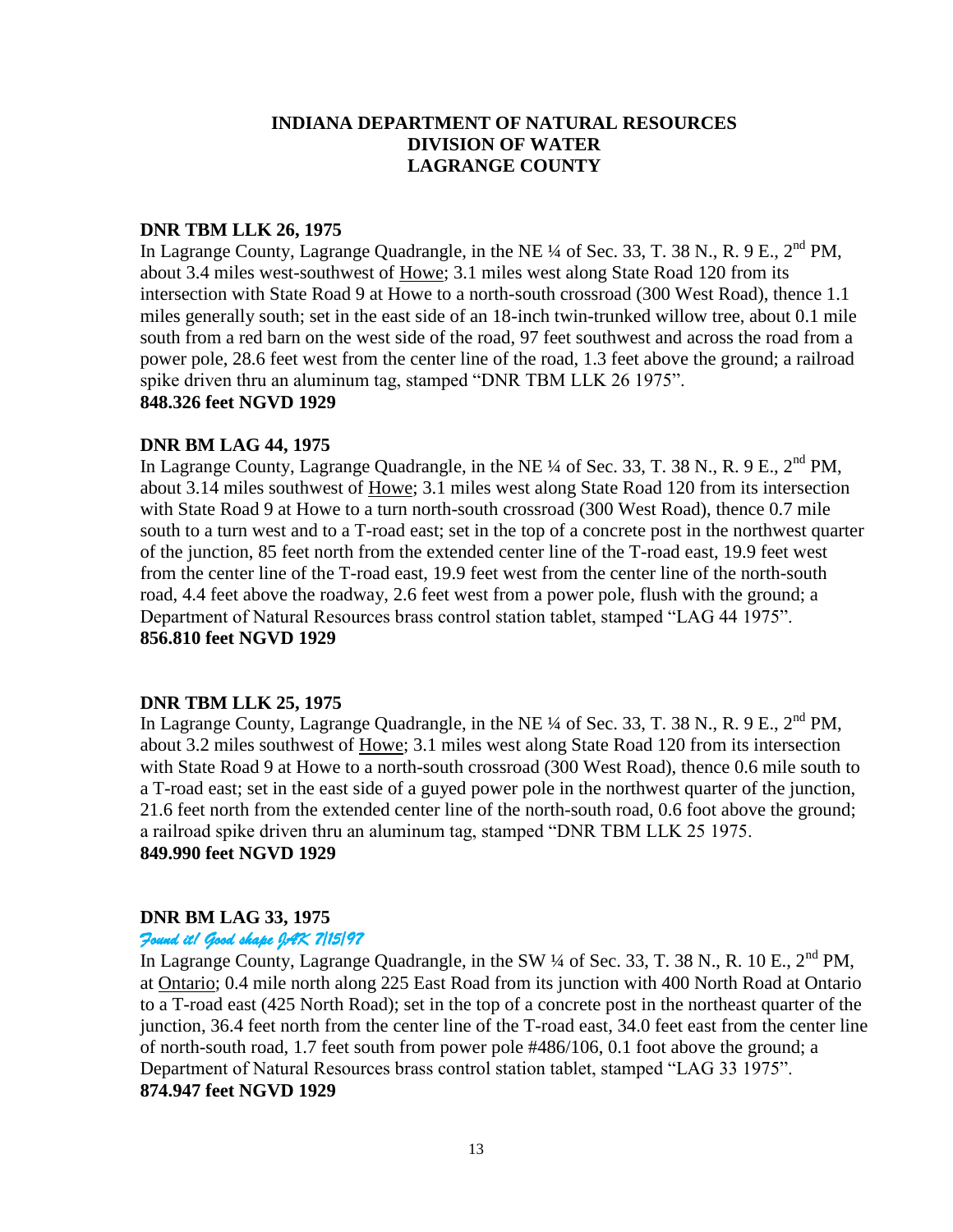### **DNR TBM LLK 18, 1975**

In Lagrange County, Lagrange Quadrangle, in the NW 1/4 of Sec. 32, T. 38 N., R. 10 E., 2<sup>nd</sup> PM, about 1.3 miles southeast of Howe; 0.95 mile east along State Road 120 from its intersection with State Road 9 at Howe to a north-south crossroad (100 East Road), thence 0.5 mile south to a concrete bridge over Pigeon River; set in the top of the north end of the east concrete bridge curbing, 13.4 feet east from the center line of the road, 1.9 feet south from the north end of the curb, 0.8 foot above the roadway; a chiseled triangle.

**871.224 feet NGVD 1929**

## **DNR BM LAG 35, 1975**

In Lagrange County, Lagrange Quadrangle, in the NW  $\frac{1}{4}$  of Sec. 32, T. 38 N., R. 10 E., 2<sup>nd</sup> PM, about 1.3 miles southeast of Howe; at the 100 East concrete bridge over Pigeon River; set in the top of the northeast wingwall of the bridge, 19.1 feet east from the center line of the road, 1.0 foot northeast from the southwest face of the wingwall, 0.9 foot below the roadway; a Department of Natural Resources brass control station tablet, stamped "LAG 35 1975". **869.731 feet NGVD 1929**

## **DNR BM LAG 36, 1975**

In Lagrange County, Lagrange Quadrangle, in the SW  $\frac{1}{4}$  of Sec. 29, T. 38 N., R. 10 E.,  $2^{nd}$  P.M. about 1.02 miles east of Howe; 0.95 mile east along State Road 120 from its intersection with State Road 9 at Howe to a north-south crossroad (100 East Road); set in the top of the south end of the headwall of a 1-foot pipe culvert under the crossroad in the southeast quarter of the intersection, 52 feet south from the center line of the road, 0.6 foot north from the south end of the center line of the road, 0.6 foot north from the south end of the center line of the road, 0.6 foot north from the south end of the headwall, 0.4 foot below the highway; a Department of Natural Resources brass control station tablet, stamped "LAG 36 1975". **886.680 feet NGVD 1929**

## **DNR BM LAG 37, 1975**

In Lagrange County, Lagrange Quadrangle, in the SW 1/4 of Sec. 30, T. 38 N., R. 10 E., 2<sup>nd</sup> PM, about 0.4 mile south of Howe; 0.4 mile generally south along 3<sup>rd</sup> Street from its intersection with Defiance Street in Howe to a pony truss bridge over Pigeon River; set in the top of the northwest end of the southwest bridge abutment, 11.5 feet north-west from the center line of the road, 0.8 foot southwest from the northeast face of the top abutment, level with the roadway; a Department of Natural Resources brass control station tablet, stamped "LAG 37 1975".

**Destroyed 7/15/99 New Bridge JAK 866.486 feet NGVD 1929**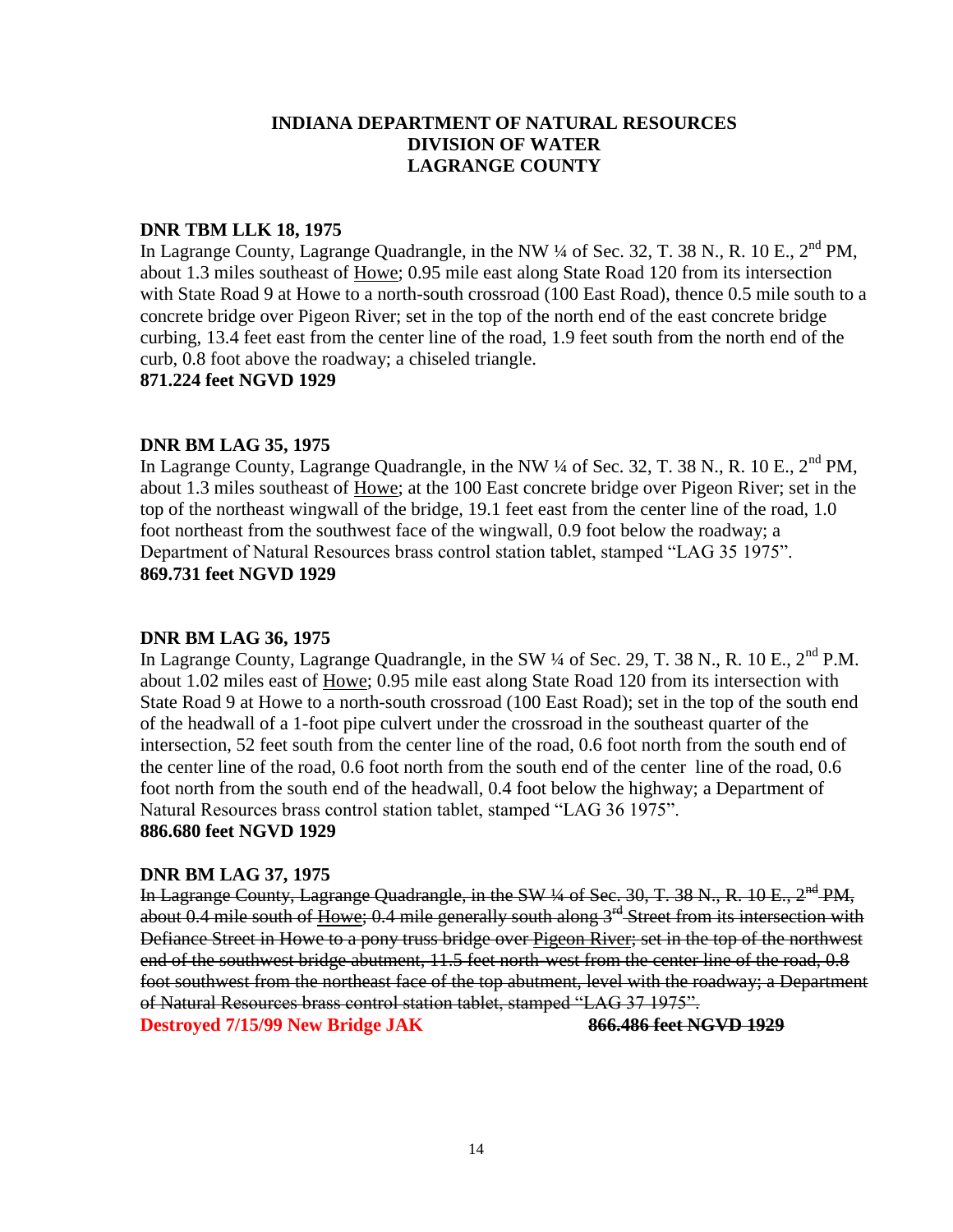### **DNR BM LAG 38, 1975**

In Lagrange County, Lagrange Quadrangle, in the SW  $\frac{1}{4}$  of Sec. 30, T. 38 N., R. 10 E., 2<sup>nd</sup> PM, about 0.45 mile south of Howe; at the State Road 9 Bridge over Pigeon River; set in the top of the south end of the east sidewalk of the bridge, 18.8 feet east from the center line of the highway, 2.0 feet north from the south end of the sidewalk, 0.7 foot above the highway; a Department of Natural Resources brass control station tablet, stamped "LAG 38 1975". **Found 7/15/97 JAK 868.559 feet NGVD 1929**

### **USC&GS Triangulation Station Howe 1946**

In Lagrange County, Lagrange Quadrangle, in the SW  $\frac{1}{4}$ , of Sec. 30, T. 38 N., 10 E., 2<sup>nd</sup> PM, in Howe; 0.25 mile east along Defiance Street from its intersection with State Road 9 at Howe to a north-south crossroad  $(4<sup>th</sup> Street)$ ; set in the top of a concrete post in the northeast quarter of the intersection at the northwest corner of the city park, 114 feet south from the south curb of the east-west road, 62 feet east from the center line of the north-south road, flush with the ground; a U.S. Coast and Geodetic Survey triangulation station tablet, stamped "Howe 1946". **Found 7/17/97 JAK 884.624 feet NGVD 1929**

## **USC&GS RM HOWE No. 1, 1946**

In Lagrange County, Lagrange Quadrangle, in the SW  $\frac{1}{4}$  of Sec. 30, T. 38 N., R. 10 E., 2<sup>nd</sup> PM, in Howe; 0.25 mile east along Defiance Street from its intersection with State Road 9 at Howe to an north-south crossroad  $(4^{th}$  Street); set in the top of a concrete post in the southeast quarter of the intersection, 78 feet east from the center line of the north-south road, 1.3 feet south from the south curb of the east-west road, flush with the ground; a U.S. Coast and Geodetic Survey reference mark tablet, stamped "HOWE No. 1 1946".

# **884.194 feet NGVD 1929**

## **USC&GS RM HOWE No. 2, 1946**

In Lagrange County, Lagrange Quadrangle, in the SW  $\frac{1}{4}$  of Sec. 30, T. 38 N., R. 10 E., 2<sup>nd</sup> PM. in Howe; 0.3 mile east along Defiance Street from its intersection with State Road 9 at Howe to a north-south crossroad  $(3<sup>rd</sup> Street)$ ; set in the top of a concrete post in the southwest quarter of the intersection, 151 feet south from the south curb of the east-west road, 52 feet west from the center line of the north-south road, flush with the ground; a U.S. Coast and Geodetic Survey reference mark tablet, stamped "HOWE No. 2 1946". **884.831 feet NGVD 1929**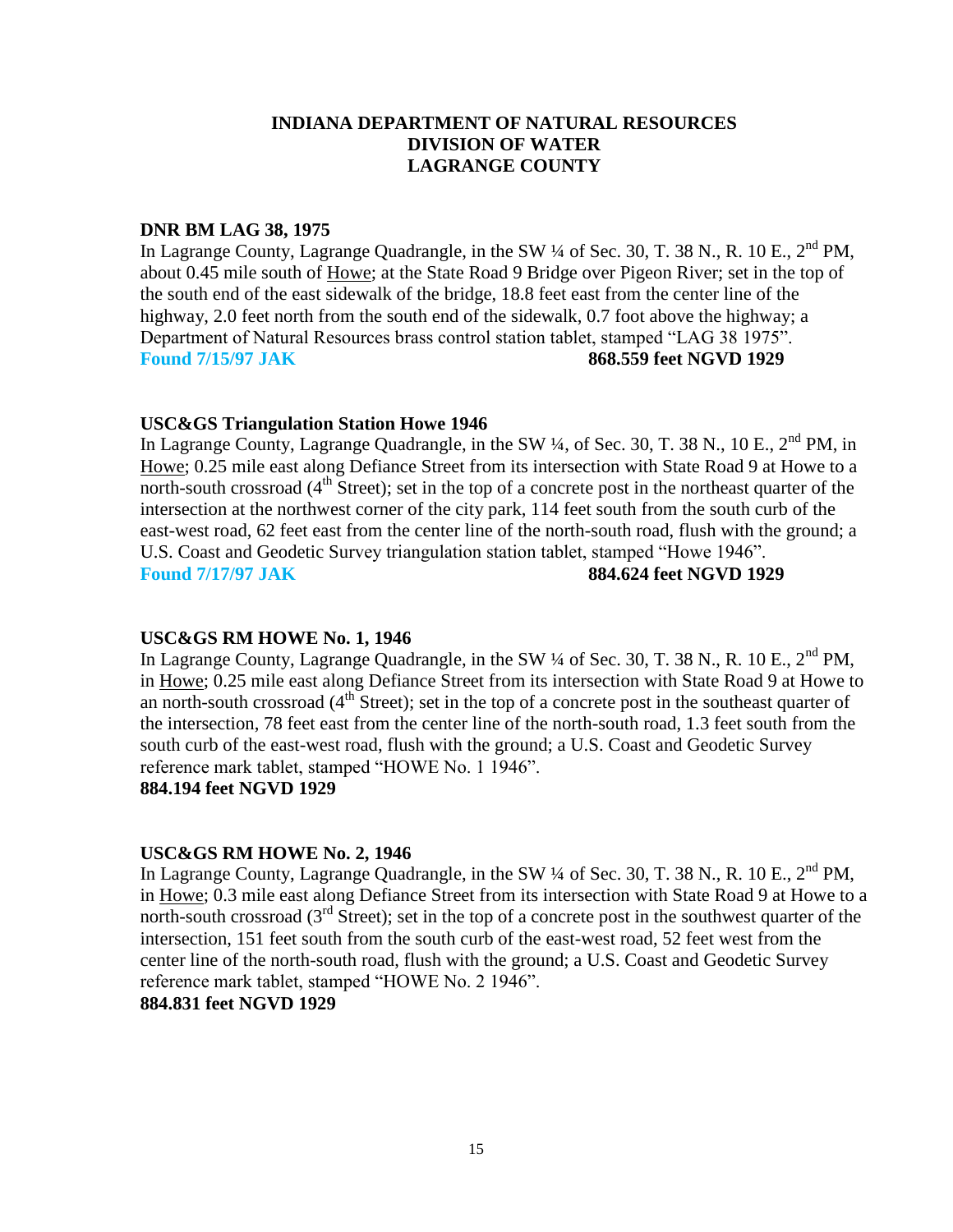### **DNR TBM LLK 19, 1975**

In Lagrange County, Lagrange Quadrangle, in the NE ¼ of Sec. 25, T. 38 N., R. 9 E., 2<sup>nd</sup> PM, at Howe; 0.3 mile north along State Road 9 from its intersection with State Road 120 at Howe to a farm entrance T-road west; set in the top in the center of the headwall of a 1-foot concrete pipe culvert under the field entrance, about 200 feet south from an east-west crossroad, 38.9 feet west from the center line of the highway, 9.8 feet south from the center line of the field entrance Troad, 2.2 feet below the roadway; a chiseled triangle.

**879.017 feet NGVD 1929**

### **DNR BM LAG 40, 1975**

In Lagrange County, Lagrange Quadrangle, in the NW  $\frac{1}{4}$  of Sec. 36, T. 38 N., R. 9 E.,  $2^{nd}$  PM, about 1.1 miles southwest of Howe; at the 100 West Road single-span steel truss bridge over Pigeon River; set in the top of the southeast wingwall of the bridge, 10.6 feet east from the center line of the road, 2.8 feet southeast from the northeast face of the wingwall, 0.4 foot below the roadway; a Department of Natural Resources brass control station tablet, stamped "LAG 40  $1975"$ .

### **SUPERSEDED**

### **USC&GS RM HOWE No. 2, 1946**

In Lagrange County, Lagrange Quadrangle, in the SW  $\frac{1}{4}$  of Sec. 30, T. 38 N., R. 10 E., 2<sup>nd</sup> PM, in Howe; 0.3 mile east along Defiance Street from its intersection with State Road 9 at Howe to a north-south crossroad  $(3<sup>rd</sup> Street)$ ; set in the top of a concrete post in the southwest quarter of the intersection, 151 feet south from the south curb of the east-west road, 52 feet west from the center line of the north-south road, flushed with the ground; a U.S. Coast and Geodetic Survey reference mark tablet, stamped HOWE No. 2 1946".

### **884.831 feet NGVD 1929**

## **DNR TBM LLK 19, 1975**

In Lagrange County, Lagrange Quadrangle, in the NE <sup>1/4</sup> of Sec. 25, T. 38 N., R. 9 E., 2<sup>nd</sup> PM, at Howe; 0.3 mile north along State Road 9 from its intersection with State Road 120 at Howe to a farm entrance T-road west; set in the top in the center of the headwall of a 1-foot concrete pipe culvert under the field entrance, about 300 feet south from an east-west crossroad, 38.9 feet west from the center line of the highway, 9.8 feet south from the center line of the field entrance Troad, 2.2 feet below the roadway; a chiseled triangle.

# **879.017 feet NGVD 1929**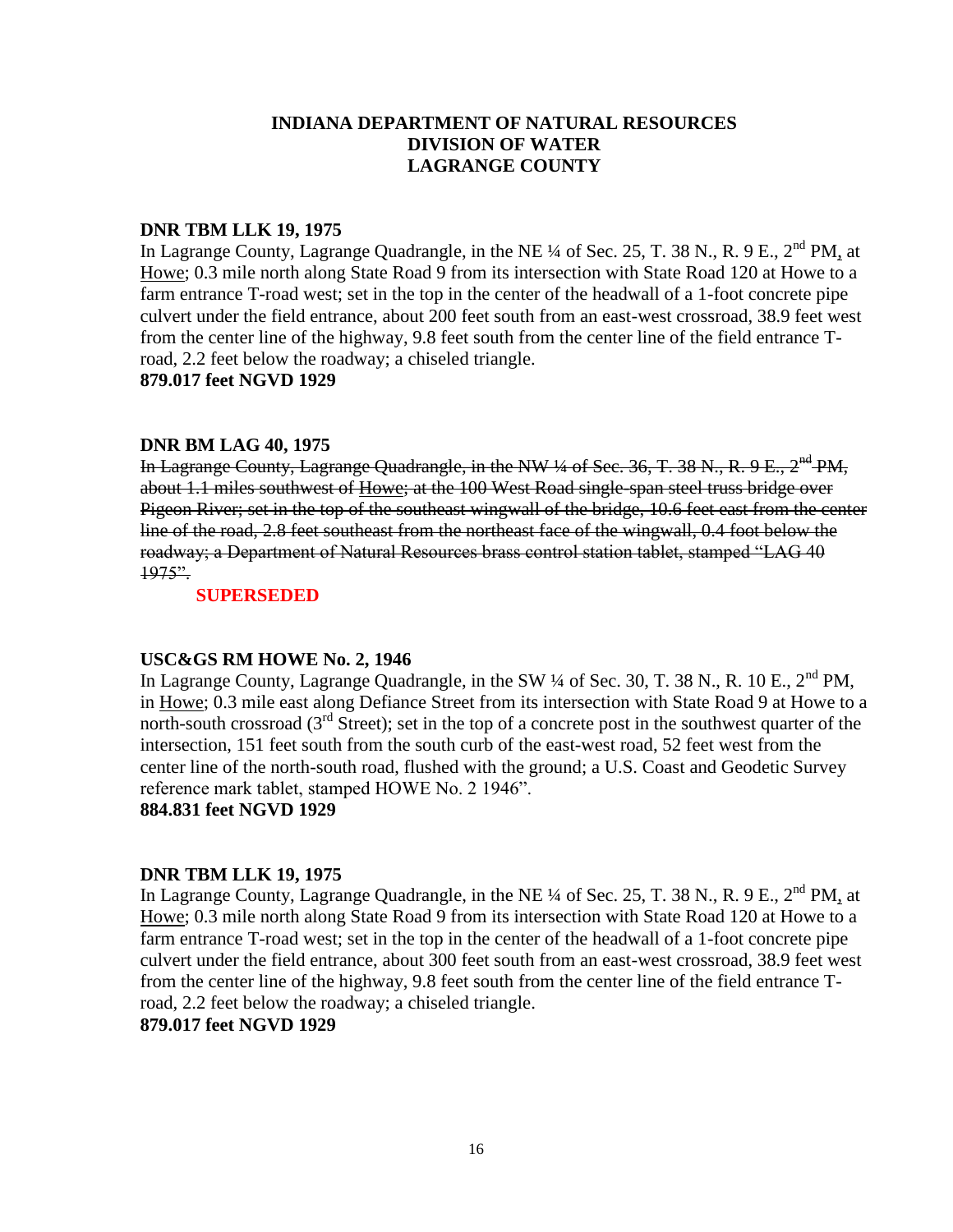### **DNR TBM LLK 166, 1985**

In Lagrange County, Lagrange Quadrangle, in NW ¼ of Sec. 36, T. 38 N., R. 9 E., 2<sup>nd</sup> PM.; about 1 mile southwest of Howe; at the 100 West Road bridge over Pigeon River; 610 ft. south of the end of the bridge, 64.5 ft south of the centerline of a curve in the road of the west, 8.3 ft. west of a north-south fence line, 1.3 ft. above ground; set in the west side of a REMC power pole #B-4-C10; a railroad spike driven through an aluminum tag, stamped DNR TBM LLK 166 1985. **868.560 feet NGVD 1929**

### **DNR TBM LLK 167, 1985**

In Lagrange County, Lagrange Quadrangle, in the NW  $\frac{1}{4}$  Sec. 36, T. 38 N., R. 9 E.,  $2^{nd}$  PM. about 1 mile southwest of Howe; at the 100 West Road bridge over Pigeon River, 461.4 ft north of the north end of the bridge, 41.5 ft. East of the centerline of the road, 1.1 ft. above the ground; set in the south side of a 36" cottonwood; a railroad spike driven through an aluminum tag, stamped DNR TBM LLK 167 1985.

**860.206 feet NGVD 1929**

### **DNR TBM LLK 168, 1985**

In Lagrange County, Lagrange Quadrangle, in NW  $\frac{1}{4}$  of Sec. 36, T. 38 N., R. 9 E., 2<sup>nd</sup> PM, about 1 mile southwest of Howe. 615-ft. north of the north end of the 100 West Road bridge over Pigeon River; 19.8 ft. west of the centerline of the road, 1 ft. east of a fence line, 1.0 ft. above the ground; a railroad spike driven through an aluminum tag, stamped DNR TBM LLK 168 1985. **865.595 feet NGVD 1929**

### **DNR BM LAG 40 RESET 1985**

In Lagrange County, Lagrange Quad, in the NE  $\frac{1}{4}$  of Sec. 35, T 38 N, R 9E,  $2^{nd}$  P.M., about 1.1 miles southwest of Howe; at the 100 West Road bridge over Pigeon River; set in the top of the bridge deck, in the southeast corner of the bridge, 13.6 feet east of the centerline of the road, 0.5 foot west of the east face of the bridge, 3.4 feet north of the southeast corner of the bridge: a Department of Natural Resources control station tablet, stamped LAG 40 RESET 1986. **846.78 feet NGVD 1929**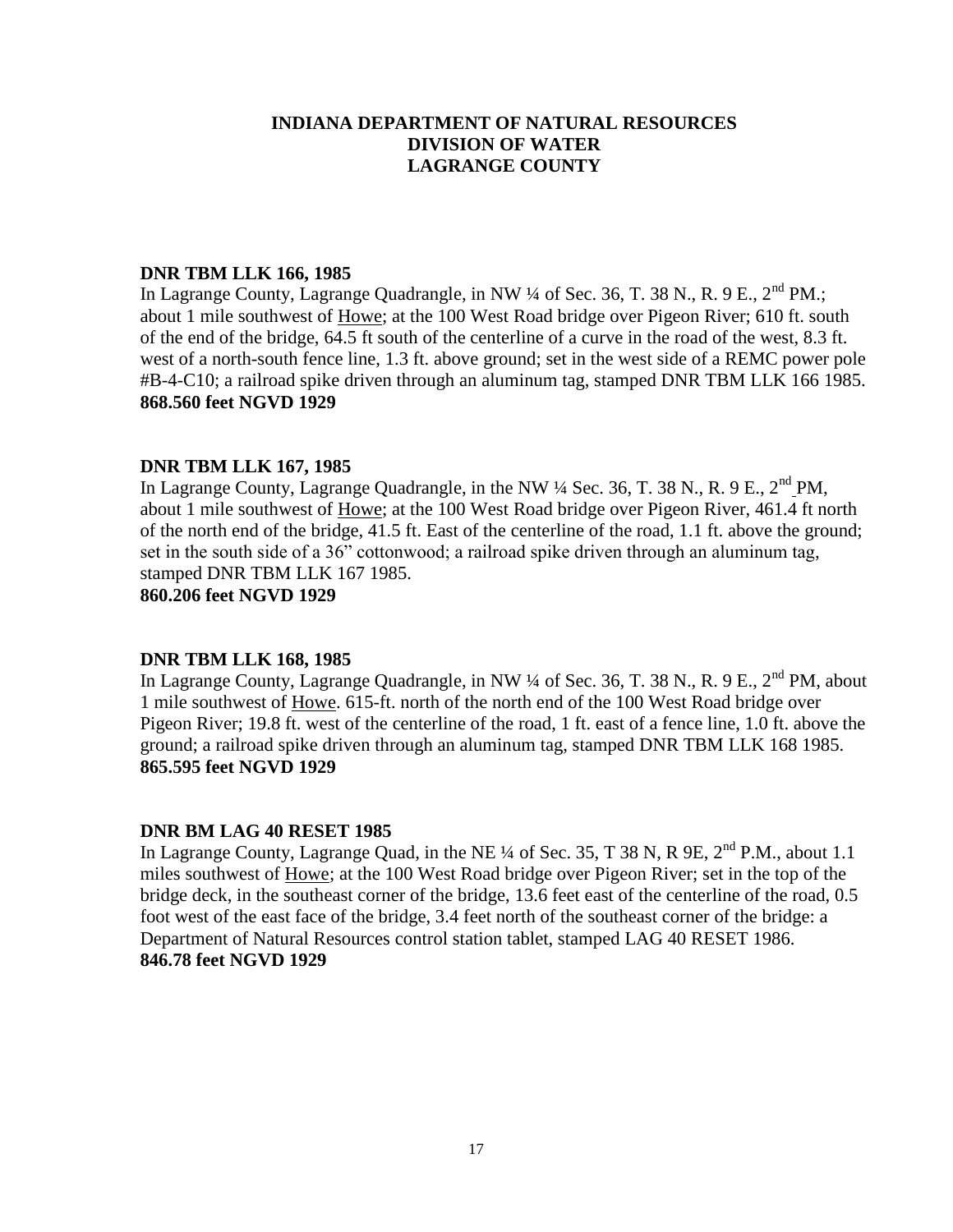### **DNR BM LAG 42, 1975**

In Lagrange County, Lagrange Quadrangle, in the SW ¼ of Sec. 27, T. 38 N., R. 9 E., 2<sup>nd</sup> PM, about 2.6 miles west of Howe; at the State road 120 bridge over Pigeon River, thence 0.05 mile south to an abandoned steel truss bridge over Pigeon River; set in the top of the south end of the east bridge abutment, 10.0 feet south from the center line of the road, 0.8 foot below the roadway, 1.0 foot east from the center line of the road, 0.8 foot below the roadway, 1.0 foot east from the west face of the abutment; a Department of Natural Resources brass control station tablet, stamped "LAG 42 1975".

#### **Found 7/15/97 JAK 846.716 feet NGVD 1929**

## **DNR TBM LLK 24, 1975**

In Lagrange County, Lagrange Quadrangle, in the SW  $\frac{1}{4}$  of Sec. 27, T. 38 N., R. 9 E., 2<sup>nd</sup> PM. about 2.6 miles west of Howe; at the State Road 120 bridge over Pigeon River; set in the top of the east end of the north concrete bridge curbing, 15.5 feet north from the center line of the highway, 1.4 feet west from the east end of the curbing, 0.8 foot above the highway; a chiseled triangle.

**853.008 feet NGVD 1929**

## **DNR BM LAG 43, 1975**

In Lagrange County, Lagrange Quadrangle, in the NE  $\frac{1}{4}$  of Sec. 28, T. 38 N., R. 9 E., 2<sup>nd</sup> PM, about 3.1 miles west of How; at the 300 West Road one-span pony truss bridge over Pigeon River; set in the top of the west end of the south bridge seat, 10.0 feet west from the center line of the road, 3.5 feet below the roadway, 1.5 feet south from the north face of the abutment; a Department of Natural Resources brass control station tablet, stamped "LAG 43 1975". **843.332 feet NGVD 1929**

### **DNR TBM LLK 23, 1975**

In Lagrange County, Lagrange Quadrangle, in the SE  $\frac{1}{4}$  of Sec. 27, T. 38 N., R. 9 E., 2<sup>nd</sup> PM, about 2.1 miles west of Howe; 2.1 mile west along State Road 120 from its intersection with State Road 9 at Howe to a T-road north and a driveway south; set in the top of the west end of an 18 inch steel pipe culvert under the driveway, 25.3 feet south from the center line of the highway, 13.5 feet west from the center line of the driveway; the center of two filed notches. **865.235 feet NGVD 1929**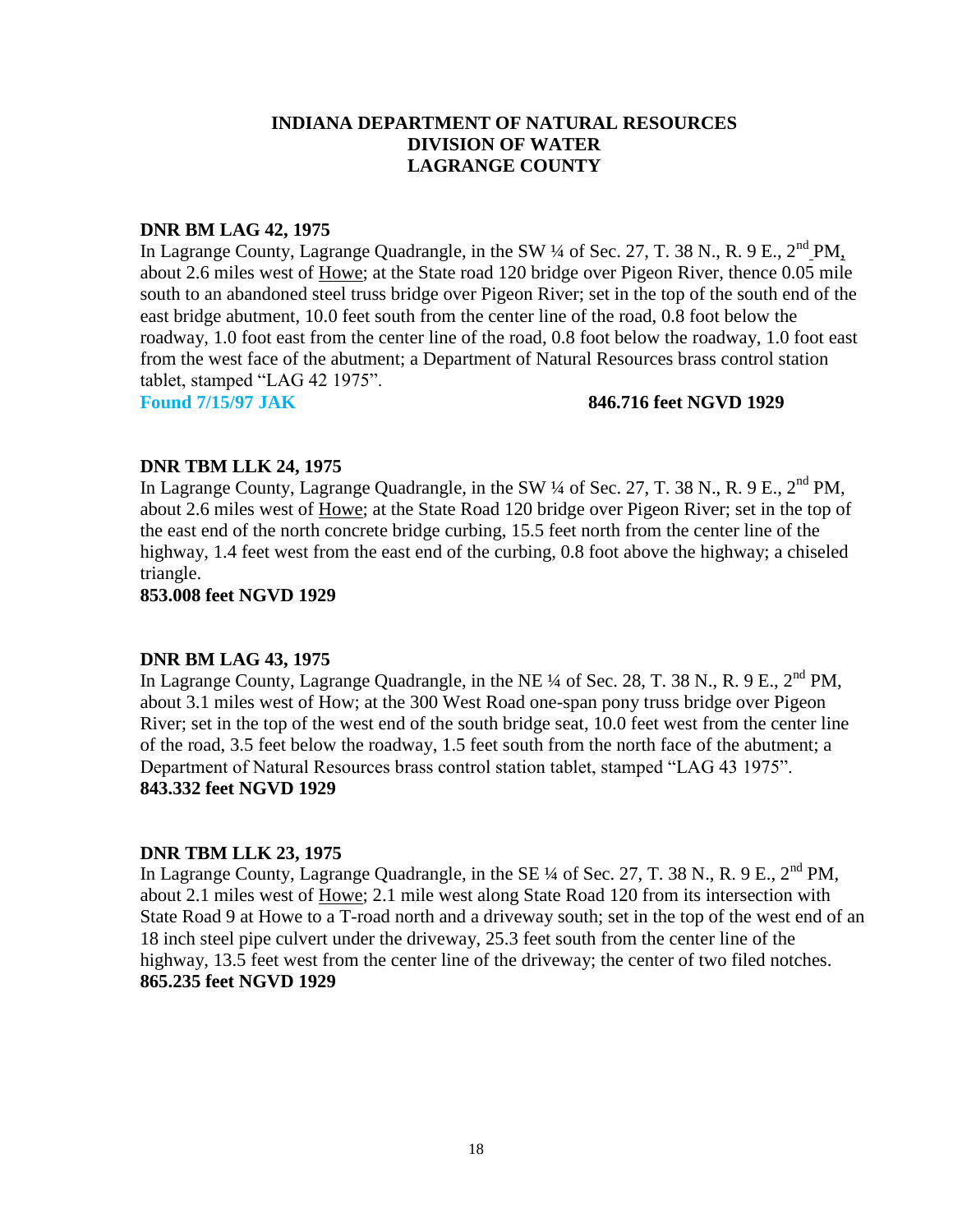### **DNR BM LAG 41, 1975**

In Lagrange County, Lagrange Quadrangle, in the NW  $\frac{1}{4}$  of Sec. 26, T. 38 N., R. 9 E.,  $2^{nd}$  PM, about 1.9 miles northwest of Howe; 1.9 miles west along State Road 120 from its intersection with State Road 9 at Howe to a T-road north leading to South Twin Lake, thence 0.25 mile north to a northeast-southwest crossroad; set in the top of a concrete post in the southeast quarter of the junction, 232 feet southeast from the center line of the northeast-southwest road, 15.4 feet east from the center line of the north-south road, 1.8 feet south from a power pole, 0.9 foot west from a fence line, 0.1 foot below the roadway, 0.1 foot above the ground; a Department of Natural Resources brass control station tablet, stamped "LAG 41 1975". **865.601 feet NGVD 1929**

# **USGS RM No. 8 Gaging Station**

In Lagrange County, Lagrange Quadrangle, in the SW  $\frac{1}{4}$  of Sec. 23, T. 38 N., R. 9 E., 2<sup>nd</sup> PM, about 2.2 miles northwest of Howe; at the 500 North Road 10-foot bridge over the channel between North Twin Lake and South Twin Lake; set in the top of the northwest corner of the concrete bridge floor, 12.3 feet north from the center line of the road, 0.3 foot east from the west end of the bridge, 0.4 foot south from the north face of the bridge; a U.S. Geological Survey gaging station tablet, not stamped.

**849.338 feet NGVD 1929**

### **DNR TBM LLK 20, 1975**

In Lagrange County, Lagrange Quadrangle, in the SW  $\frac{1}{4}$  of Sec. 24, T. 38 N., R. 9 E., 2<sup>nd</sup> PM, about 1.07 miles northwest of Howe; 0.6 mile north along State Road 9 from its intersection with State Road 120 at Howe to an east-northwest crossroad (625 North Road), thence 0.95 mile northwest to a 1-foot steel pipe culvert at the outlet channel for Still Lake; set in the top of the south end of the culvert, 18.5 feet south from the center line of the road, 6.0 feet southwest from a power pole, 2.2 feet below the roadway; the center of two filed notches. **858.392 feet NGVD 1929**

### **DNR BM LAG 39, 1975**

In Lagrange County, Lagrange Quadrangle, in the SW  $\frac{1}{4}$  of Sec. 24, T. 38 N., R. 9 E., 2<sup>nd</sup> PM, about 0.7 mile northwest of Howe; 0.6 mile north along State Road 9 from its intersection with State Road 120 at Howe to an east-northwest crossroad (625 North Road), thence 0.6 mile northwest to a T-road north leading to Still Lake set in the top of a concrete post in the northwest quarter of the junction, 27.7 feet west from the center line of the T-road north, 21.8 feet north from the center line of the east-northwest road, 1.3 feet north-west from a power pole, flush with the ground; a Department of Natural Resources brass control station tablet, stamped "LAG 39 1975".

### **869.251 feet NGVD 1929**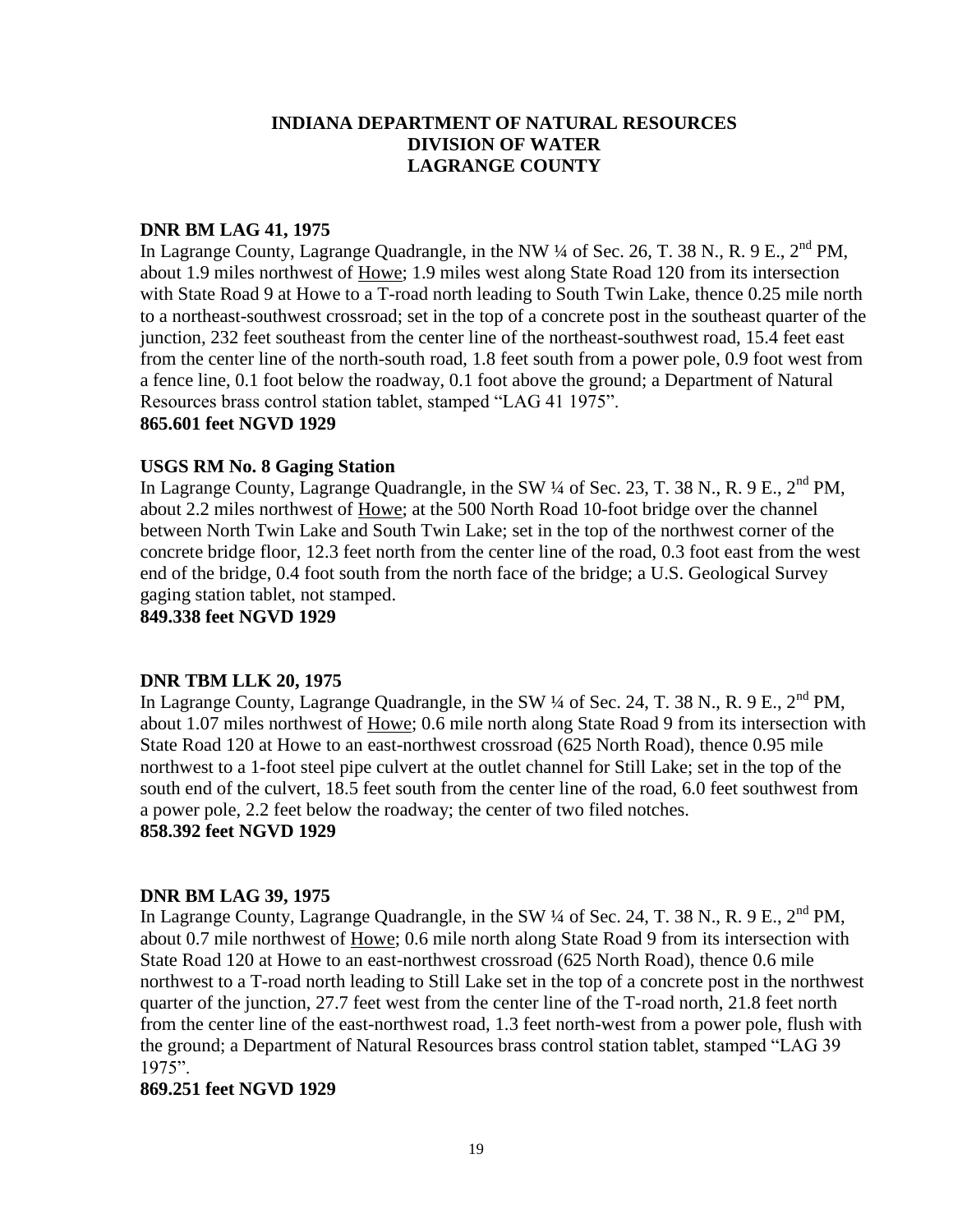## **DNR BM LAG 29, 1975**

In Lagrange County, Lagrange Quadrangle, in the NE  $\frac{1}{4}$  of Sec. 8, T. 37 N., R. 10 E.,  $2^{nd}$  PM. about 3.65 miles south-southeast of Howe; at the 400 North Road concrete bridge over Stoner Ditch; set in the top of the northeast wingwall of the bridge, 14.4 feet north from the center line of the road, 3.0 feet above the roadway, 0.8 foot southwest from the northeast end of the wingwall; a Department of Natural Resources brass control station tablet, stamped "LAG 29 1975".

### **878.789 feet NGVD 1929**

# **DNR TBM LLK 211, 1976**

In Lagrange County, Middlebury Quadrangle, in the NE  $\frac{1}{4}$  of Sec. 19, T. 38 N., R. 8 E., 2<sup>nd</sup> PM, about 5.4 miles northeast of Middlebury (Elkhart County); 3.7 miles northeast along State Road 13 from its intersection with 250 North Road in Middlebury to an east-west crossroad (State Road 120), thence 1.85 miles east to a T-road north (1150 West Road), thence 0.9 mile north to a 15-inch oak tree on east side of the road; set in the west side of the 15- inch oak tree, 15.0 feet east from the center line of the road, 5.0 feet west from a fence line, 0.9 foot above the ground; a railroad spike driven thru an aluminum tag, stamped "DNR TBM LLK 211 1976". **902.047 feet NGVD 1929**

## **DNR TBM LLK 204, 1976**

In Lagrange County, Middlebury Quadrangle, in the SE  $\frac{1}{4}$  of Sec. 6, T. 37 N., R. 8 E., 2<sup>nd</sup> PM, about 3.04 miles east of Middlebury (Elkhart County); 3.0 miles east along 250 North Road from its intersection with State Road 13 in Middlebury to a north-south crossroad (1150 West Road) thence 0.5 mile north to a T-road east (300 North Road); set in the northwest quarter of the junction in an 18-inch trunk to a triple-trunk mulberry tree, 27.5 feet north from the center line of the T-road east, 24.0 feet east from the center line of the north-south road, 1.0 foot above the ground; a railroad spike driven thru an aluminum tag, stamped "DNR TBM LLK 204 1976".

## **856.730 feet NGVD 1929**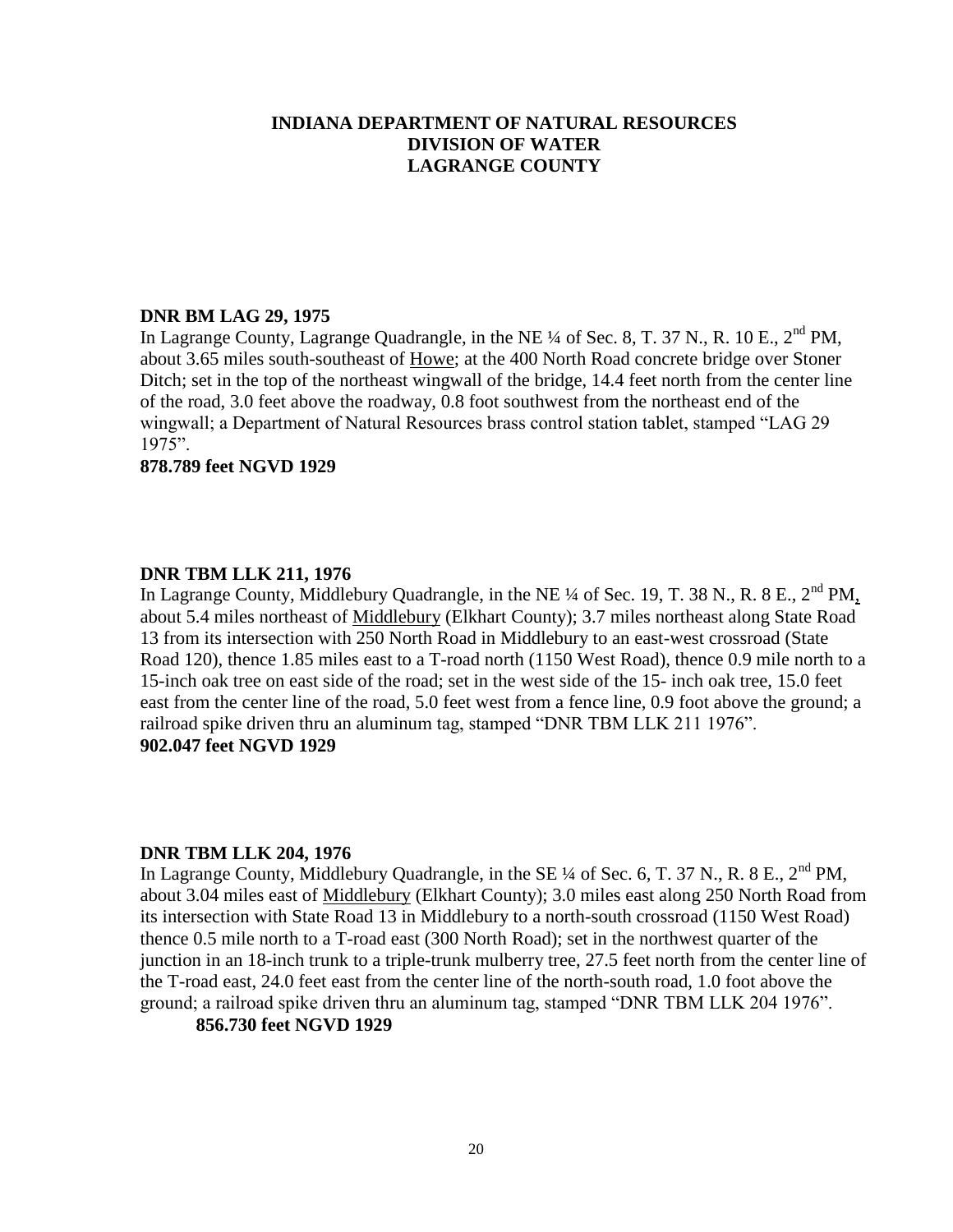### **DNR TBM LLK 205, 1976**

In Lagrange County, Middlebury Quadrangle, in the SW  $\frac{1}{4}$  of Sec. 6, T. 37 N., R. 8 E.,  $2^{nd}$  PM, about 3.3 miles east of Middlebury (Elkhart County); at the 1150 West Road steel 36-inch pipe culvert under the road over the outlet channel for Cass Lake; set in top of the west end of the pipe, 19.0 feet west of the center line of the north-south road, 4.5 feet below the roadway; the center of two filed notches.

**843.836 feet NGVD 1929**

### **DNR TBM LLK 206, 1976**

In Lagrange County, Middlebury Quadrangle, in the NE  $\frac{1}{4}$  of Sec. 6, T. 37 N., R. 8 E., 2<sup>nd</sup> PM, about 3.4 miles northeast of Middlebury (Elkhart County); 3.0 miles east along 250 North Road from its intersection with State Road 13 in Middlebury to a north-south crossroad (1150 West Road), thence 1.25 miles north to a T-road east (375 North Road); set in the northeast quarter of the junction in the concrete base of a concrete gate post, 158.0 feet north from the center line of the T-road east, 18.0 feet east from the center line of the north-south road, 1.0 feet above the roadway; painted chiseled triangle.

**878.486 feet NGVD 1929**

## **DNR BM LAG 66, 1976**

In Lagrange County, Middlebury Quadrangle, in the NE  $\frac{1}{4}$  of Sec. 6, T. 37 N., R. 8 E., 2<sup>nd</sup> PM, about 3.6 miles northeast of Middlebury (Elkhart County); 3.0 miles east along 250 North Road from its intersection with State Road 13 in Middlebury to a north-south crossroad (1150 West Road), thence 1.25 miles north to a T-road east (300 North Road), thence 0.29 mile east to a private driveway south; set in the southwest quarter of the junction in the top of a concrete post, 17.2 feet west from the center line of the east-west road, 1.3 feet northeast from a utility pole, 0.1 foot above the ground; a Department of Natural Resources brass control station tablet, stamped "LAG 66 1975".

**852.086 feet NGVD 1929**

## **DNR BM LAG 95, 1975**

In Lagrange County, Middlebury Quadrangle, in the SW  $\frac{1}{4}$  of Sec. 31, T. 38 N., R. 8 E.,  $2^{nd}$  PM, about 3.6 miles northeast of Middlebury (Elkhart County); 2.2 miles northeast along State Road 13 from its intersection with 250 North Road in Middlebury to a east-west crossroad (450 North Road), thence 2.05 miles east to a T-road south (1150 West Road); set in the southwest quarter of the junction in top of a concrete post, 42.5 feet west from the center line of the T-road south, 16.5 feet west from the center line of the east-west road, 11.0 feet west from a fence corner post, 1.0 foot north from a fence line, 0.1 foot above the ground; a Department of Natural Resources brass control station tablet, stamped "LAG 95 1975".

### **896.626 feet NGVD 1929**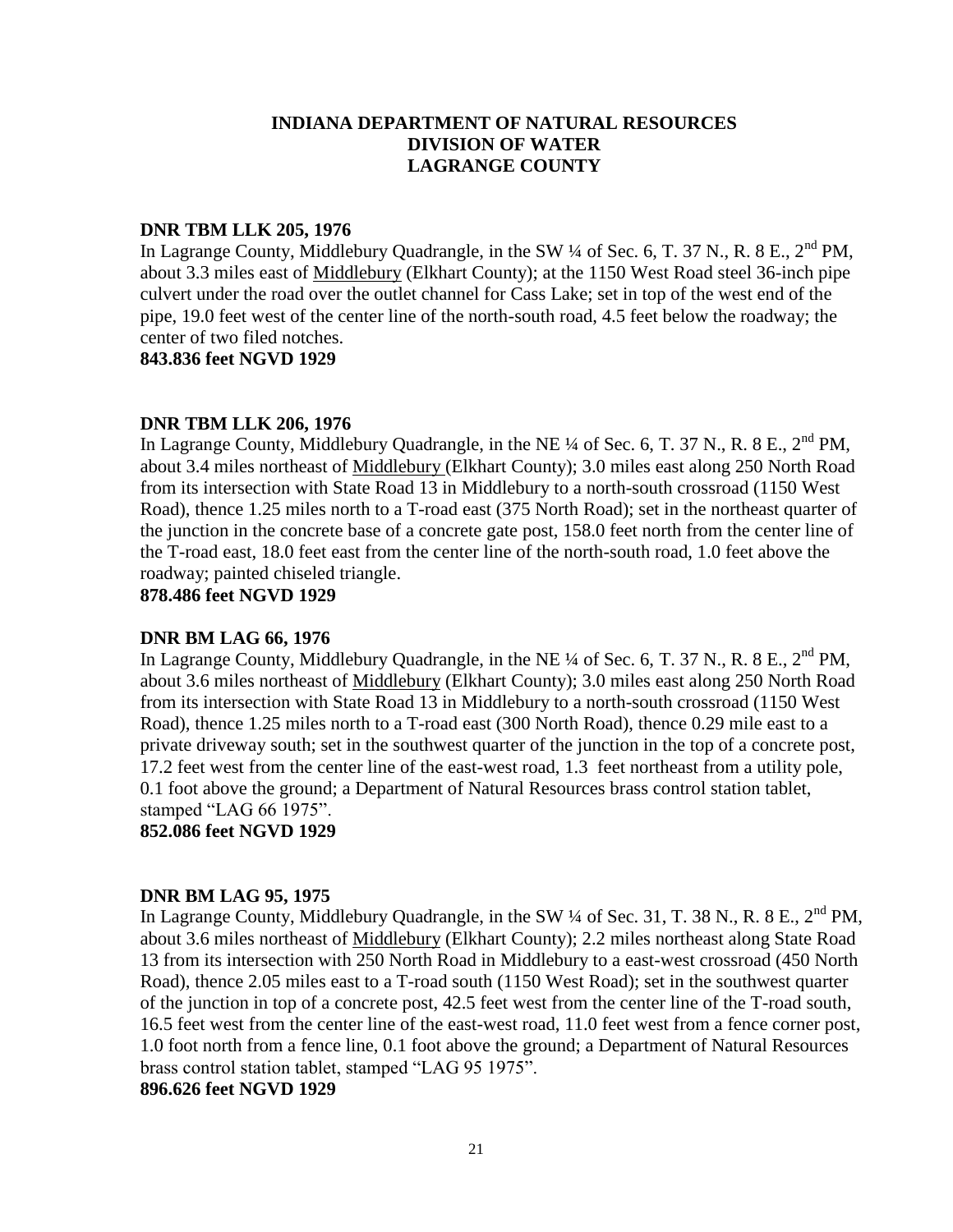### **DNR TBM LLK 208, 1976**

In Lagrange County, Middlebury Quadrangle, in the SE <sup>1</sup>/4 of Sec. 30, T. 38 N., R. 8 E., 2<sup>nd</sup> PM, about 4.4 miles northeast of Middlebury (Elkhart County); 3.7 miles northeast along State Road 13 from its intersection with 250 North Road in Middlebury to an east-west crossroad (State Road 120), thence 2.3 miles east to a T-road south (1100 West Road), thence 0.8 mile south to a 38-inch steel pipe culvert under the road; set in the top of the west end of the culvert, 22.0 feet west from the center line of the road, 5.0 feet below the roadway; the center of two filed notches. **856.350 feet NGVD 1929**

## **DNR TBM LLK 212, 1976**

In Lagrange County, Middlebury Quadrangle, in the NW  $\frac{1}{4}$  of Sec. 18, T. 38 N., R. 8 E.,  $2^{nd}$  PM, about 6.1 miles northeast of Middlebury (Elkhart County); 3.7 miles northeast along State Road 13 from its intersection with 250 North Road in Middlebury to an east-west crossroad (State Road 120), thence 1.85 miles east to a T-road north (1150 West Road), thence 1.9 miles north to a concrete bridge over the Indiana Toll Road; set in the top of the southwest end of the concrete curbing of the bridge, 14.0 feet west from the center line of the road, 1.6 feet north from the south end of the bridge, 0.6 foot above the roadway; a painted chiseled triangle. **841.879 feet NGVD 1929**

## **DNR TBM LLK 213, 1976**

In Lagrange County, Middlebury Quadrangle, in the SE  $\frac{1}{4}$  Sec. 7, T. 38 N., R. 8 E., 2<sup>nd</sup> PM, about 6.2 miles northeast of Middlebury (about 0.17 mile south of Indiana-Michigan State Line); 3.7 miles northeast along State Road 13 from its intersection with 250 North Road in Middlebury to an east-west crossroad (State Road 120), thence 1.85 miles east to a T-road north (1150 West Road), thence 2.2 miles north to the outlet channel of Fish Lake; set in the east end of a steel pipe culvert under the road, 35.0 feet south from the center line of a private road east, 18.0 feet east from the center line of the road, 1.0 foot below the roadway; the center of two filed notches. **814.761 feet NGVD 1929**

## **USGS RM No. 4 Gaging Station**

In Lagrange County, Middlebury Quadrangle, in the SE  $\frac{1}{4}$  of Sec. 7, T. 38 N., R. 8 E.,  $2^{nd}$  PM, about 6.3 miles northeast of Middlebury (about 0.17 mile south of the Indiana-Michigan State Line); 3.7 miles northeast along State Road 13 from its intersection with 250 North Road in Middlebury to an east-west crossroad State Road 120, thence 1.85 miles east to a T-road north (1150 West Road), thence 2.2 miles north to a private T-road east, thence 0.1 mile east to a concrete outlet control structure for Fish Lake; set in the top of a concrete lake level monument, 120 feet west from the center line of the road, 38.0 feet southeast from a 48-inch oak tree, 3.0 feet north from a fence line, 1.5 feet above the ground; a U.S. Geological Survey gaging station tablet, not stamped.

### **816.699 feet NGVD 1929**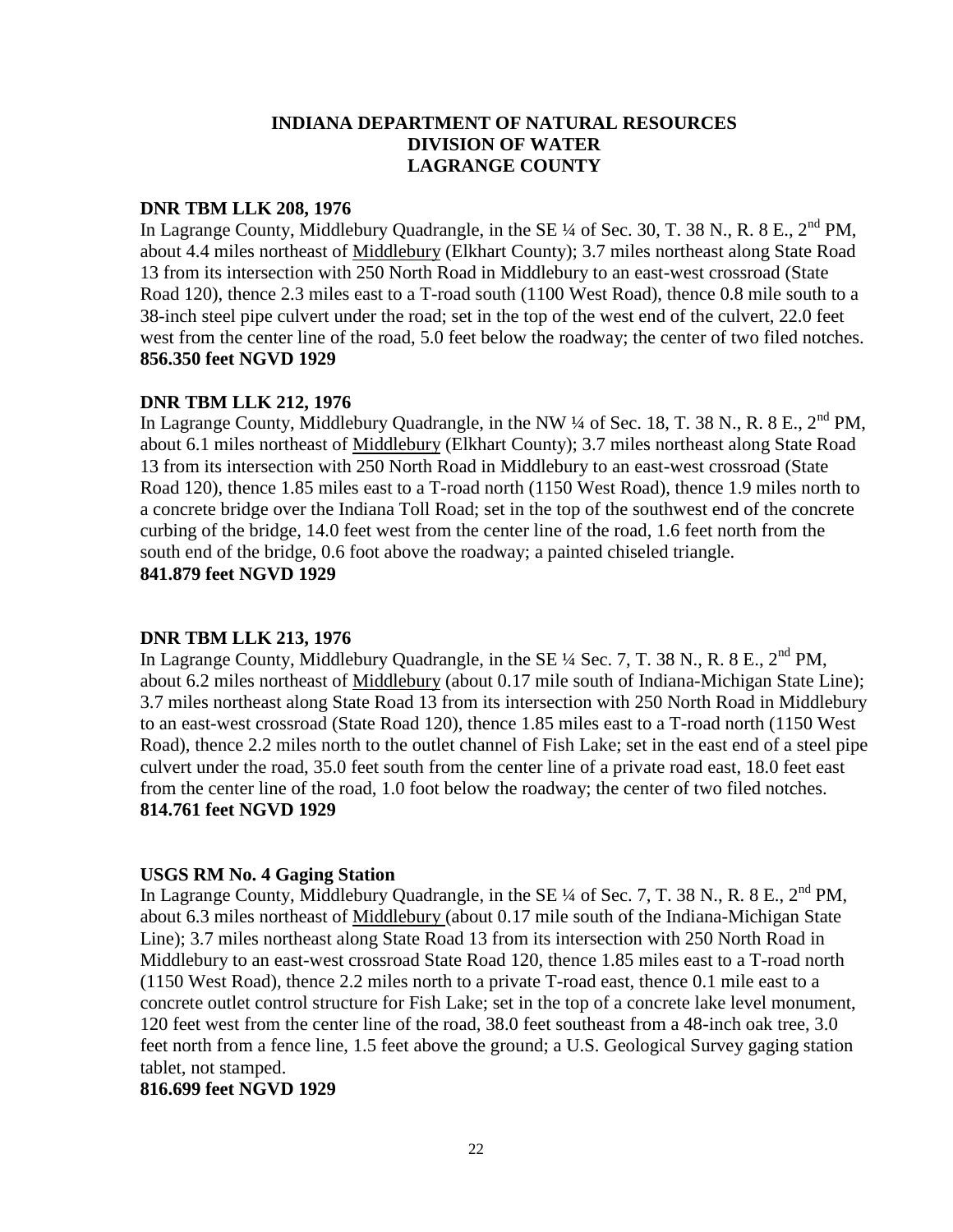### **DNR TBM LLK 209, 1976**

In Lagrange County, Middlebury Quadrangle, in the NW ¼ of Sec. 30, T. 38 N., R. 8 E., 2<sup>nd</sup> PM, about 4.9 miles northeast of Middlebury (Elkhart County); 3.7 miles northeast along State Road 13 from its intersection with 250 North Road in Middlebury to an east-west crossroad (State Road 120), thence 1.85 miles east to a T-road north (1150 North Road), thence 2.3 miles east to a T-road south (1100 West Road); set in the southeast side of a 30-inch oak tree in the southwest quarter of the junction, 74 feet west from the center line of the T-road south, 74 feet west from the center line of the T-road south, 38.0 feet south from the center line of the highway, 0.7 foot above the ground; a railroad spike driven thru an aluminum tag, stamped "DNR TBM LLK 209 1976".

### **889.902 feet NGVD 1929**

### **DNR TBM LLK 210, 1976**

In Lagrange County, Middlebury Quadrangle, in the SE  $\frac{1}{4}$  Sec. 19, T. 38 N., R. 8 E., 2<sup>nd</sup> PM, about 4.7 miles northeast of Middlebury (Elkhart County); 3.7 miles northeast along State Road 13 from its intersection with 250 North Road in Middlebury to an east-west crossroad (State Road 120), thence 1.85 miles east to a T-road north (1150 West Road); set in the north side of a 12-inch walnut tree in the northwest quarter of the junction, 66 feet north from the center line of the highway, 45.0 feet west from the center line of the road, 0.6 foot above the ground; a railroad spike driven thru an aluminum tag, stamped "DNR TBM LLK 210 1976". **889.871 feet NGVD 1929**

### **DNR TBM LLK 200, 1976**

In Lagrange County, Middlebury Quadrangle, in the SE  $\frac{1}{4}$  of Sec. 19, T. 37 N., R. 8 E., 2<sup>nd</sup> PM, about 3.8 miles southeast of Middlebury (Elkhart County); 1.48 miles south along State Road 13 from its intersection with 250 North Road in Middlebury to an east-west crossroad (U.S. Highway 20), thence 3.0 miles east to a north-south crossroad (1150 West Road), thence 0.94 miles south to a T-road southwest (1075 West Road); set in the southwest side of power pole # 660/416, 197 feet southeast from the center line of the north-south road, 15.0 feet northeast from the center line of T-road south-east, 0.7 foot above the ground; a railroad spike driven thru an aluminum tag, stamped "DNR TBM LLK 200 1976".

# **851.377 feet NGVD 1929**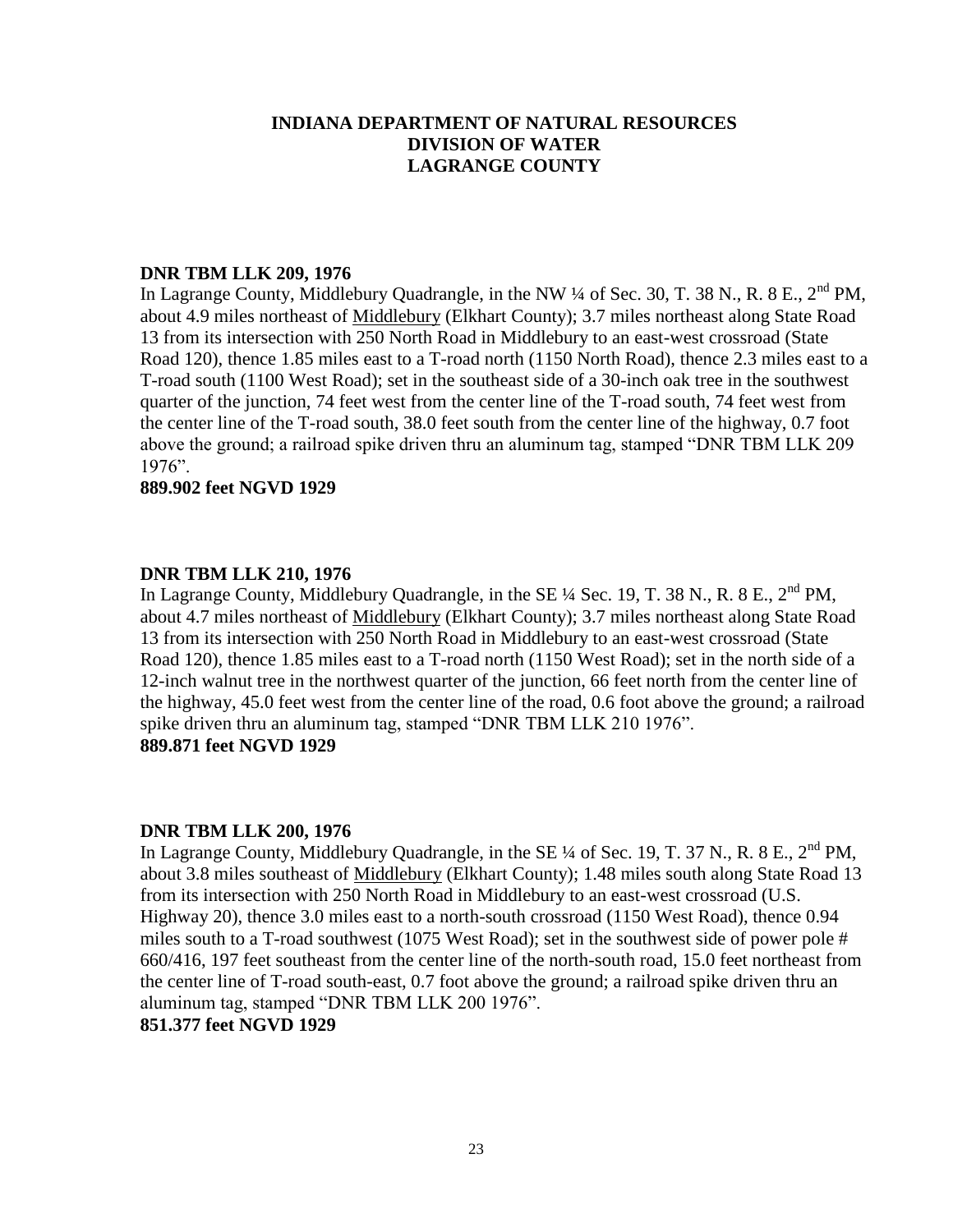### **DNR BM LAG 63, 1975**

In Lagrange County, Middlebury Quadrangle, in the SE  $\frac{1}{4}$  Sec. 19, T. 37 N., R. 8 E., 2<sup>nd</sup> PM, about 3.8 miles southeast of Middlebury (Elkhart County); at the 1150 West Road bridge over the Little Elkhart River; set in the top of a concrete post, 164 feet north from the center line of a driveway, 129 feet south from the south from the south end of the bridge, 19.3 feet east from the center line of the north-south road, 1.9 feet south from power pole #5211/992, 0.4 foot below the roadway, 0.1 foot above the ground; a Department of Natural Resources brass control station tablet, stamped "LAG 63 1975".

**845.574 feet NGVD 1929**

### **DNR BM LAG 64, 1976**

In Lagrange County, Middlebury Quadrangle, in the NW  $\frac{1}{4}$  of Sec. 29, T. 37 N., R. 8 E., 2<sup>nd</sup> PM. about 4.5 miles southeast of Middlebury (Elkhart River); at the 1100 West Road 30-foot concrete bridge over the Little Elkhart River; set in the top of the northeast corner of the bridge, 7.0 feet east from the center line of the road, 6.0 feet south from the north end of the bridge, 5.0 feet west from the east end of the bridge, 0.3 foot west from the guardrail; a Department of Natural Resources brass control station tablet, stamped "LAG 64 1975" **851.022 feet NGVD 1929**

### **DNR TBM LLK 201A 1976**

In Lagrange County, Middlebury Quadrangle, in the SE  $\frac{1}{4}$  Sec. 18, T. 37 N., R. 8 E.,  $2^{nd}$  PM, about 3.4 miles southeast of Middlebury (Elkhart County); 1.48 miles south along State Road 13 from its intersection with 250 North Road in Middlebury to an east-west crossroad (U.S. Highway 20), thence 3.0 miles east to a north-south crossroad (1150 West Road); set in the northeast quarter of the intersection in the top of the north end of a L-shaped concrete headwall, 22.0 feet north from the center line of the highway, 15.0 fee east from the center line of the north-south road, 0.8 foot south from the north end of the concrete headwall, level with the roadway; a chiseled triangle.

**849.782 feet NGVD 1929**

## **DNR TBM LLK 202, 1976**

In Lagrange County, Middlebury Quadrangle, in the NW  $\frac{1}{4}$  of Sec. 18, T. 37 N., R. 8 E., 2<sup>nd</sup> PM, about 3.1 miles southeast of Middlebury; (Elkhart County); 3.0 miles east along 250 North Road from its intersection with State Road 13 in Middlebury to a north-south crossroad (1150 West Road), thence 0.8 mile south to a 36-inch pipe under the road; set in the southwest side of a 12 inch walnut tree, 19.5 feet north from the center line of the road, 2.1 feet below the roadway, 0.9 foot above the ground; a railroad spike driven thru an aluminum tag, stamped "DNR TBM LLK 202 1976".

### **856.355 feet NGVD 1929**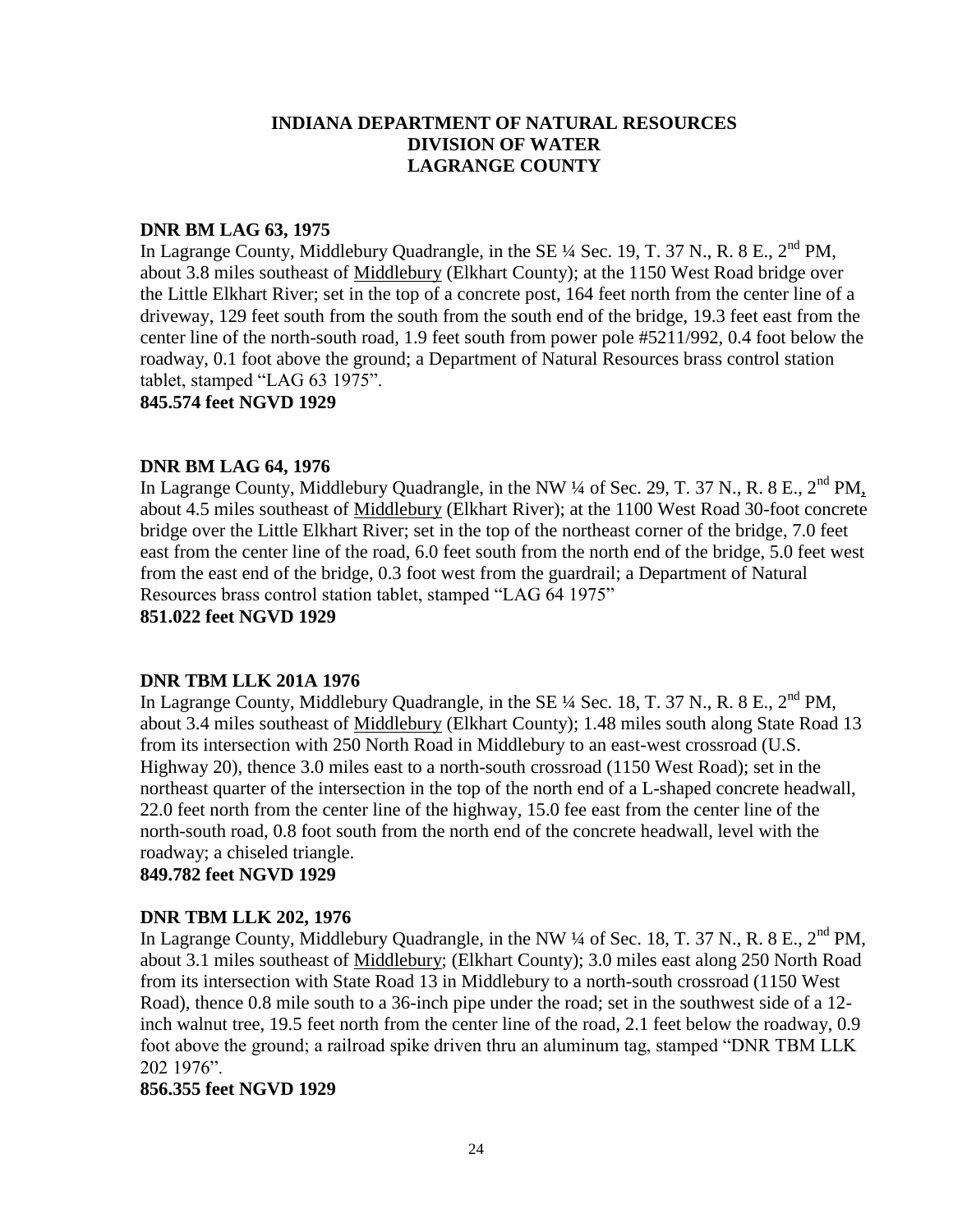### **DNR TBM LLK 203, 1976**

In Lagrange County, Middlebury Quadrangle, in the NW  $\frac{1}{4}$  of Sec. T. 37 N., R. 8 E., 2<sup>nd</sup> PM, about 3.0 mile east of Middlebury, (Elkhart County); 3.0 miles east along 250 North Road from its intersection with State Road 13 in Middlebury to a north-south crossroad (1150 West Road); set in the northwest quarter of the intersection in the south side of power pole # 656/967, 112 feet west from the center line of the north-south road, 22.0 feet north form the center line of the eastwest road, 1.5 feet above the ground; a railroad spike driven thru an aluminum tag, stamped "DNR TBM LLK 203 1976".

**864.917 feet NGVD 1929**

## **DNR TBM LLK 207, 1976**

In Lagrange County, Middlebury Quadrangle, in the NW  $\frac{1}{4}$  of Sec. 7, T. 37 N., R. 9 E.,  $2^{nd}$  PM, about 4.2 miles northeast of Middlebury (Elkhart County); 2.2 miles northeast along State Road 13 from its intersection with 250 North Road in Middlebury to an east-west crossroad (450 North Road), thence 2.55 miles east to a T-road north (1100 West Road); set in the northwest quarter of the junction in the east side of power pole #NW 6-2B, 62 feet north from the center line of the east-west road, 19.5 feet west from the center line of the east-west road, 19.5 feet west from the center line of the T-road north, 2.0 feet below the roadway, 0.5 foot above the ground; a railroad spike driven thru an aluminum tag, stamped "DNR TBM LLK 207 1976". **877.541 feet NGVD 1929**

## **DNR BM LAG 22, 1975**

In LaGrange County, Middlebury Quadrangle, in the SW  $\frac{1}{4}$  of Sec. 29, T. 37 N., R. 8 E., 2<sup>nd</sup> PM, about 4.5 miles southwest of Shipshewana; 3.5 miles south along State Road 5 from its intersection with 250 North Road in Shipshewana to an east-west crossroad (100 South Road), thence 2.75 miles west to a T-road north (1075 West Road); set in the top of a concrete post in the northeast quarter of the junction, north from the center line of the east-west road, 2.7 feet east from AT&T long lines pole #1402 ½, 1.1 feet south from a fence line 0.1 foot above the ground; a Department of Natural Resources brass control station tablet, stamped "LAG 22 1975". **861.239 feet NGVD 1929**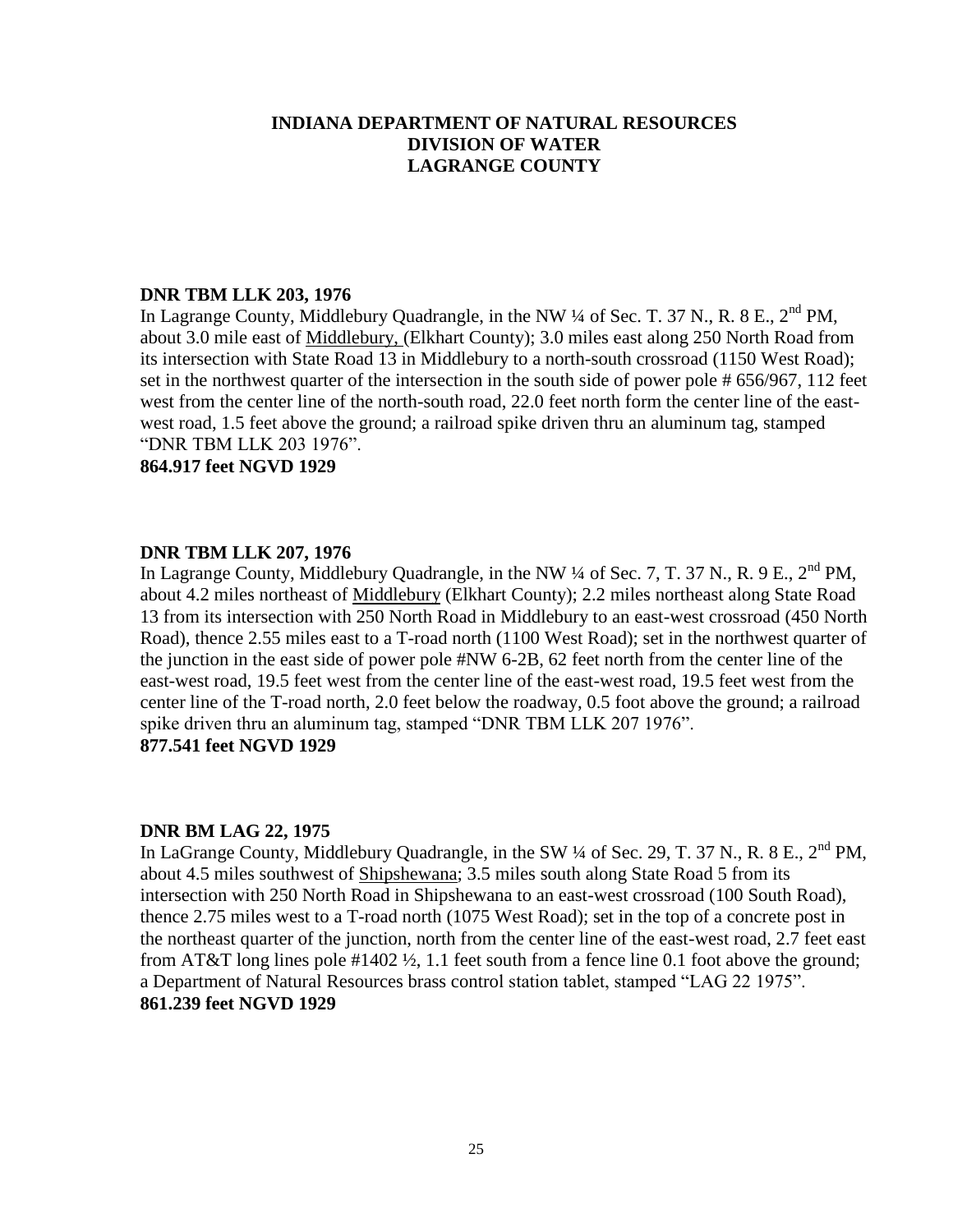### **DNR BM ELK 40, 1975**

In Elkhart County, Middlebury Quadrangle, in the NE <sup>1</sup>/4 Sec. 36, T. 37 N., R. 7 E., 2<sup>nd</sup> PM, about 5.3 miles southwest of Shipshewana; 3.5 miles south along State Road 5 from its intersection with County Road 250 North in Shipshewana to an east-west crossroad (100 South Road), thence 4.0 miles west to a north-south crossroad (1200 West Road); set in the top of a concrete post in the southwest quarter of the intersection, 32.1 feet west from the center line of the north-south road, 20.4 feet south from the center line of the east-west road, 5.2 feet southwest from AT&T long lines pole #1436, 6.4 feet west from a fence corner post, 1.1 feet north from a fence line, 0.1 foot above the ground, a Department of Natural Resources brass control station tablet, stamped "ELK 40 1975".

## **873.030 feet NGVD 1929**

#### **DNR BM LAG 65, 1975**

In Lagrange County, Middlebury Quadrangle, in the NW  $\frac{1}{4}$  of Sec. 30, T. 37 N., R. 8 E., 2<sup>nd</sup> PM, about 4.0 miles southeast of Middlebury (Elkhart County); at the 1150 East Road 6-foot pipe culvert over Rowe-Eden Ditch; set in the top of a driveway, 110 feet northeast from a field entrance, 27.4 feet southeast from the center line of the north-south road, 25.0 feet northeast from the center of the culvert, 1.3 feet south-east from the edge of a concrete retaining wall, 1.0 foot southeast from a northeast-southwest fence line; a Department of Natural Resources brass control station tablet, stamped "LAG 65 1975".

**844.686 feet NGVD 1929**

#### **DNR TBM LLK 214, 1976**

In Lagrange County, Middlebury Quadrangle, in the SW  $\frac{1}{4}$  of Sec. 17, T. 38 N., R. 8 E., 2<sup>nd</sup> PM, about 4.3 miles northwest of Scott; 0.47 mile northwest along State Road 5 from its junction with 700 North Road at Scott to a T-road west (750 North Road), thence 4.05 miles west to a driveway south; set in the south side of a NIPSCO power pole #534/557, 234 feet east from the center line of the driveway, 23.0 feet south from the center line of the road, 1.0 foot above the ground; a railroad spike driven thru an aluminum tag, stamped "DNR TBM LLK 214 1976". **857.556 feet NGVD 1929**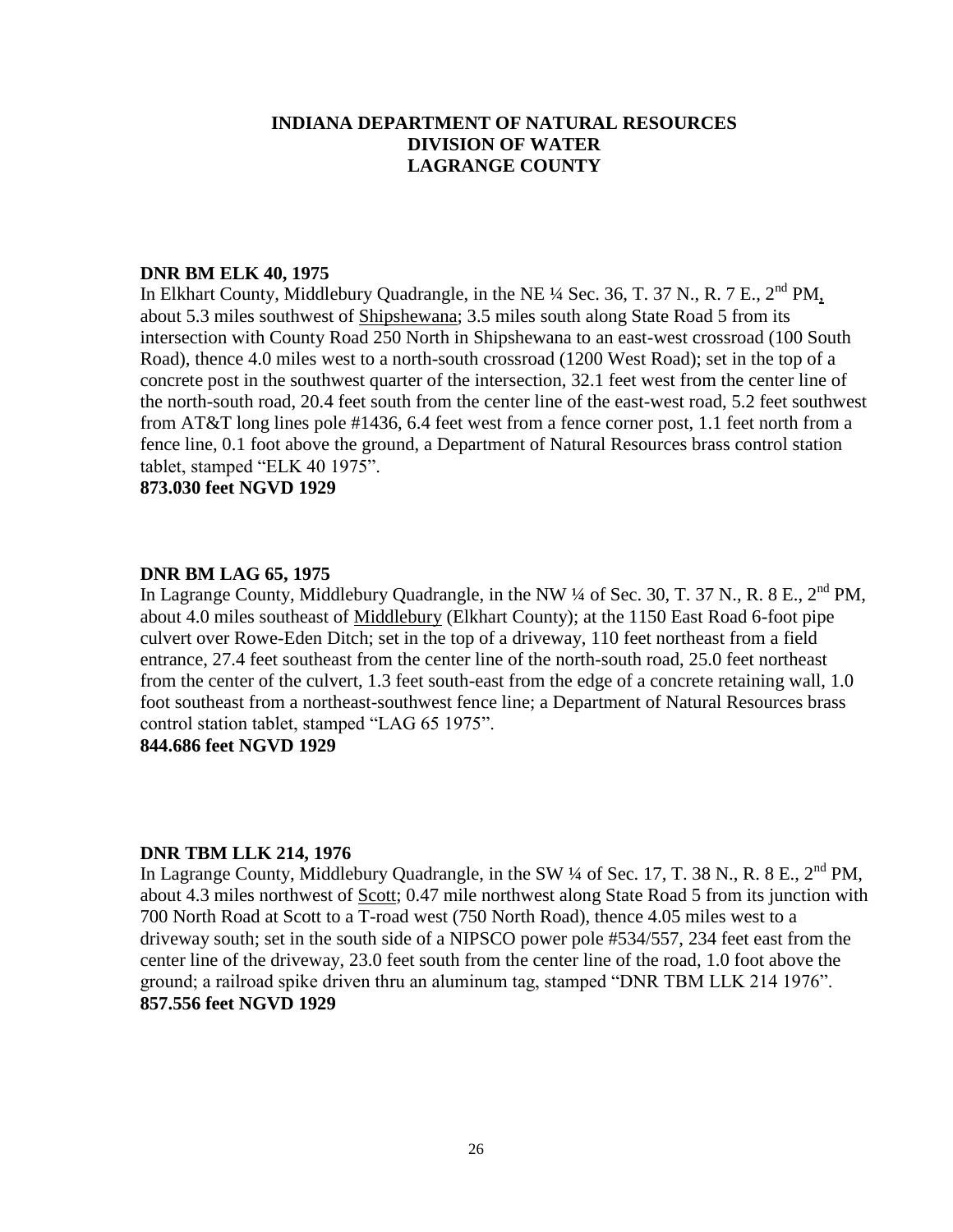### **USGS RM NO. 11 Gaging Station**

In Lagrange County, Middlebury Quadrangle, in the SE  $\frac{1}{4}$  of Sec. 18, T. 38 N., R. 8 E., 2<sup>nd</sup> PM, about 5.6 miles northeast of Middlebury (Elkhart County); 3.7 miles northeast along State Road 13 from its intersection with 250 North Road in Middlebury to an east-west crossroad (State Road 120), thence 1.85 miles east to a T-road north (1150 West Road), thence 1.3 miles north to a concrete seawall on the easternmost edge of Stone Lake; set in the top of a concrete lake level monument, 101 feet north from the south end of the seawall, 33.6 feet west from the center line of the road, 13.9 feet generally west from a 14-inch sycamore tree, 4.0 feet east from the lakeward side of the seawall, 1.2 feet above the ground; a U.S. Geological Survey gaging station tablet, not stamped. **NOTE: Disk has been removed and a cut line forming a triangle on the SW corner of the concrete monument is the new elevation point. 822.125 feet NGVD 1929 822.11 feet NGVD 1929**

#### **DNR BM LAG 67, 1975**

In Lagrange County, Middlebury Quadrangle, in the SW 1/4 of Sec. 18, T. 38 N., R. 8 E., 2<sup>nd</sup> PM, about 5.3 miles northeast of Middlebury (Elkhart County); 4.7 miles northeast along State Road 13 from its intersection with 250 North Road to an east-west crossroad (700 North Road), thence 1.15 miles east to a road north and driveway south (1200 West Road), thence 0.1 mile north to a T-road east, thence 0.28 mile east to a double driveway; set in the top of a concrete post, 53 feet southwest of the southwest corner of Fuller's house, 19.5 feet west from the center line of the driveway, 15.8 feet south from the center line of the road, 1.0 foot southeast from NIPSCO power pole # 547/367, 0.5 foot below the roadway, 0.1 foot above the ground; a Department of Natural Resources brass control station tablet, stamped "LAG 67 1975". **835.635 feet NGVD 1929**

#### **DNR BM LAG 23, 1975**

In Lagrange County, Millersburg Quadrangle, in the NW  $\frac{1}{4}$  of Sec. 6, T. 36 N., R. 8 E., 2<sup>nd</sup> PM, about 6.3 miles north east of Millersburg; 5.6 miles north along State Road 13 from its intersection with the Wabash River at Millersburg to an east-west crossroad (State Road 4), thence 2.0 miles east to a north-south crossroad (County Road 1200 West or Elkhart-Lagrange County Line Road), thence 0.42 mile north to a private farm drive east; set in the top of a concrete post in the northeast quarter of the junction, 102 feet north from the center line of the north-south road, 5.0 feet east from power pole # 661/018, 1.3 feet west from a fence line, 0.1 foot above the ground; a Department of Natural Resources brass control station tablet, stamped "LAG 23 1975".

#### **922.480 feet NGVD 1929**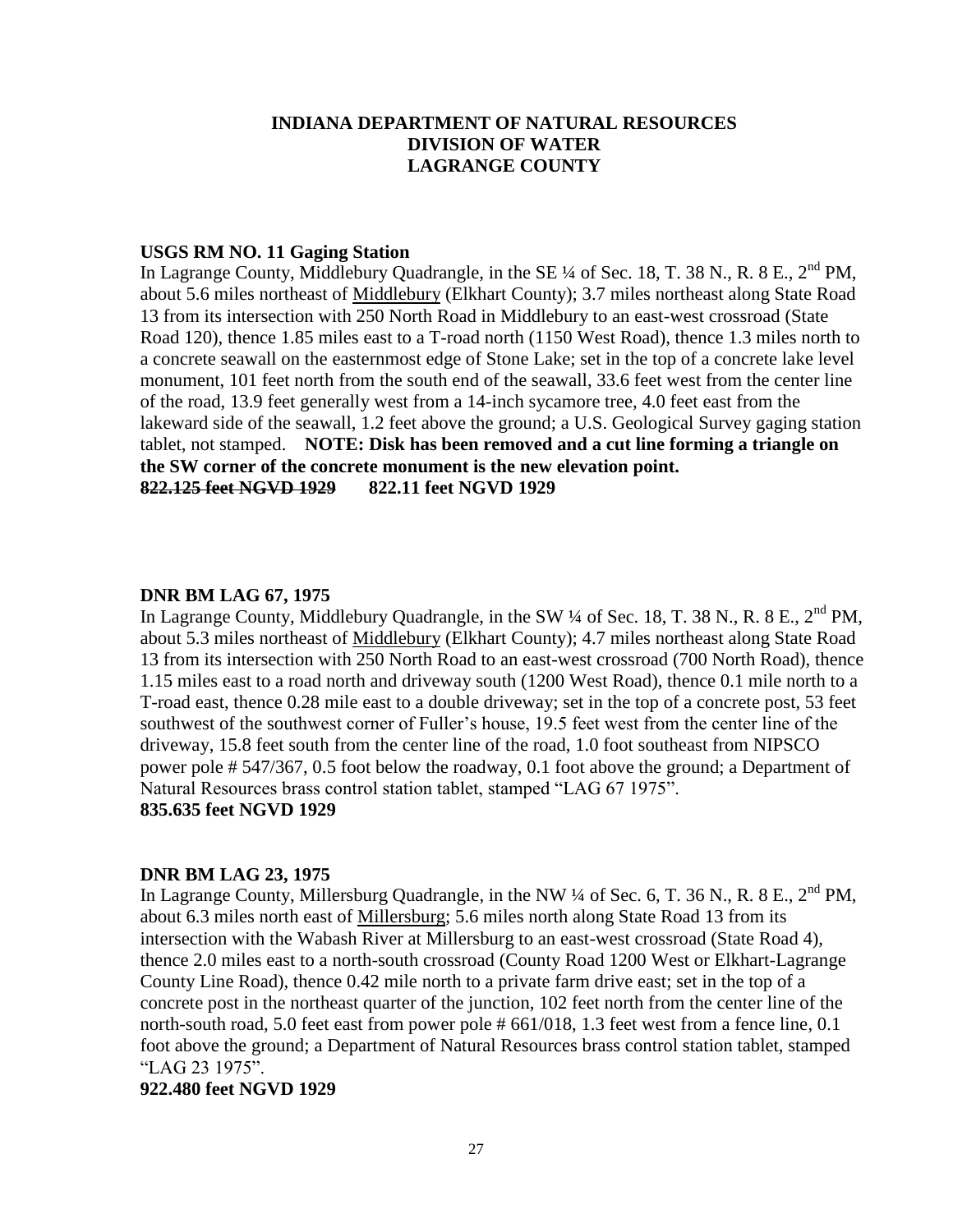### **DNR BM LAG 24, 1975**

In Lagrange County, Millersburg Quadrangle, in the SW 1/4 of Sec. 6, T. 36 N., R. 8 E., 2<sup>nd</sup> PM, about 5.4 miles northeast of Millersburg (Elkhart County); 4.1 miles north along State Road 13 from its intersection with the Wabash Railroad at Millersburg to an east-west crossroad (400 South Road), thence 2.05 miles east to a north-south crossroad (County Line Road), thence 1.0 mile north to a T-road east (300 South Road); set in top of a concrete post in the northeast quarter of the junction, 32.0 feet east from the center line of the north-south road, 15.7 feet north from the center line of the T-road east, 11.7 feet eat from a concrete fence corner post, 0.8 feet south from a fence line, 0.1 foot above the ground; a Department of Natural Resources brass control station tablet, stamped "LAG 24 1975".

### **906.411 feet NGVD 1929**

### **DNR BM LAG 25, 1975**

In Lagrange County, Millersburg Quadrangle, in the NW  $\frac{1}{4}$  of Sec. 18, T. 36 N., R. 8 E., 2<sup>nd</sup> PM, about 4.5 miles northeast of Millersburg (Elkhart County); 4.1 miles north along State Road 13 from its intersection with the Wabash Railroad at Millersburg to an east-west crossroad (400 South Road), thence 2.1 miles east to a north-south crossroad, (County Line Road); set in top of a concrete post in the southwest quarter of the intersection, 47.2 feet east from the center line of east-west road, 2.0 feet east from telephone pole # 127-57, 1.7 feet north from a fence line, 0.1 foot above the ground; a Department of Natural Resources control station tablet, stamped "LAG 25 1975".

### **920.666 feet NGVD 1929**

### **DNR TBM LLK 66, 1975**

In Lagrange County, Mongo Quadrangle, in the SE  $\frac{1}{4}$  of Sec. 34, T. 38 N., R. 10 E.,  $2^{nd}$  PM, about 4.0 miles northwest of Mongo; 3.95 miles west along 300 North Road from its intersection with State Road 5 at Mongo to a T-road northeast (375 East Road), thence 0.55 mile northeast to a dirt T-road north, thence 0.75 mile generally north to a 30-inch steel pipe culvert under the road; set in the top of the east end of the culvert, 15.4 feet eat from the center line of the road, 0.9 feet below the roadway; the center of two filed notches.

## **879.644 feet NGVD 1929**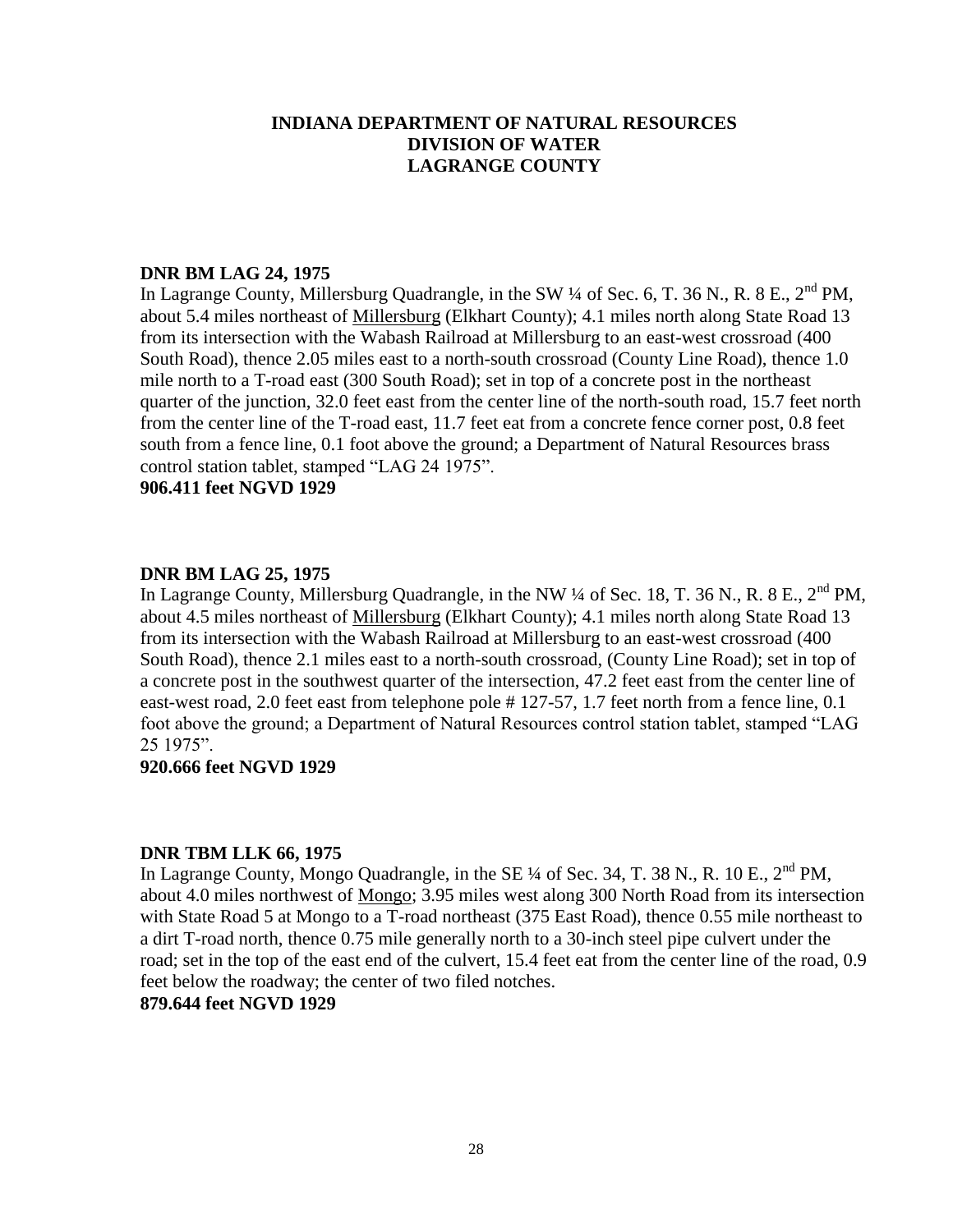### **DNR BM LAG 85, 1975**

In Lagrange County, Mongo Quadrangle, in the NE  $\frac{1}{4}$  of Sec. 21, T. 38 N., R. 10 E., 2<sup>nd</sup> PM, about 3.1 miles northeast of Howe; 1.65 miles north along State Road 9 from its intersection with State Road 120 at Howe to an east-west crossroad (700 North Road), thence 2.5 miles east to a T-road south leading to Howe Military Summer Camp, thence 0.3 mile south and east to a dam in the outlet channel for Cedar Lake; set in the top of the southeast end of the southwest abutment of the dam, 127 feet south from the center line of the road, 30.0 feet northwest from the northwest edge of the lake, 0.5 foot northwest from the southeast end of the southwest dam abutment; a Department of Natural Resources brass control station tablet, stamped "LAG 85 1975".

### **874.106 feet NGVD 1929**

### **USGS RM No. 4 Gaging Station**

In Lagrange County, Mongo Quadrangle, in the NE  $\frac{1}{4}$  of Sec. 21, T. 38 N., R. 10 E.,  $2^{nd}$  PM. about 3.1 miles northeast of Howe; 1.65 miles north along State Road 9 from its intersection with State Road 120 at Howe to an east-west crossroad (700 North Road), thence 2.5 miles east to a T-road south leading to Howe Military Summer Camp, thence 0.3 mile south and east to an outlet channel for Cedar Lake; set in the top of a concrete lake level monument, 90 feet south from the center line of the road, 50.0 feet northwest from the northwest edge of the lake, 24.5 feet north from the northeast end of the dam, 1.8 feet above the ground; a U.S. Geological Survey gaging station tablet, not stamped.

### **876.787 feet NGVD 1929**

### **DNR BM LAG 84, 1975**

In Lagrange County, Mongo Quadrangle, in the SW  $\frac{1}{4}$  of Sec. 22, T. 38 N., R. 10 E.,  $2^{nd}$  PM, about 2.9 miles northwest of Brighton; at the intersection of 600 North Road and 300 East Road; set in the top of a concrete post, in the northwest quarter of the junction, 93 feet north from the center line of the east-west road, 21.8 feet west from the center line of the T-road north, 0.1 foot above the ground; a Department of Natural Resources brass control station tablet, stamped "LAG 84 1975".

#### **883.293 feet NGVD 1929**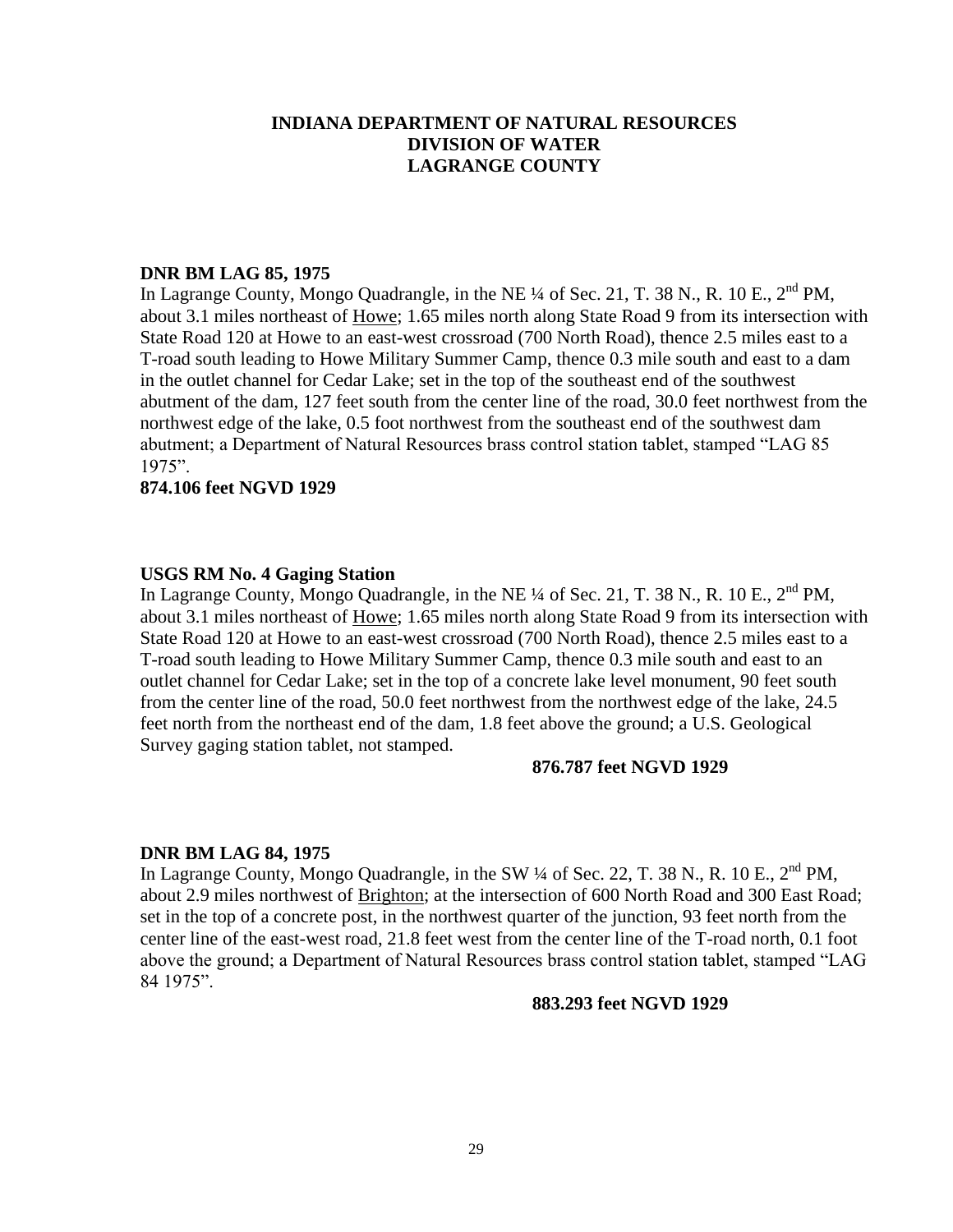### **DNR TBM LLK 76, 1976**

In Lagrange County, Mongo Quadrangle, in the NE  $\frac{1}{4}$  of Sec. 24, T. 37 N., R. 10 E., 2<sup>nd</sup> PM, about 1.2 miles northeast of Plato; 0.25 mile northwest along 500 East Road from its intersection with U.S. Highway 20 at Plato to a T-road east (25 North Road), thence 1.35 miles generally east to a turn northeast; set in the top of the north edge of a steel manhole, 78 feet east from the center line of the road, 23.0 feet northwest from a metered power pole, 12.5 feet west from the northwest corner of a house trailer, 8.0 feet below the roadway; a filed V. **920.128 feet NGVD 1929**

### **DNR TBM LLK 77, 1976**

In Lagrange County, Mongo Quadrangle, in the SW  $\frac{1}{4}$  of Sec. 13, T. 37 N., R. 10 E.,  $2^{nd}$  PM, about 1.15 miles northeast of Plato; 1.1 miles northwest along 500 East Road from its intersection with U.S. Highway 20 at Plato to an east-west crossroad (100 North Road), thence 0.95 mile east to a 2-foot steel pipe culvert under the road; set in the top of the north end of the culvert, 14.0 feet north from the center line of the road, 3.0 feet below the roadway; the center of two filed notches.

### **940.581 feet NGVD 1929**

### **USC&GS Triangulation Station BRIGHTON 1946**

In Lagrange County, Mongo Quadrangle, in the E  $\frac{1}{2}$  of Sec. 26, T. 38 N., R. 10 E., 2<sup>nd</sup> PM, about 1.25 miles west of Brighton; at the intersection of State Road 120 and 475 East Road; set in the top of a concrete post, in the northeast quarter of the intersection 100 feet north from the center line of the highway, 69 section 100 feet north from the center line of the north-south road, 48.9 feet southeast form a power pole, 15.0 feet southwest from a fence line, 0.8 foot below the ground; a U.S. Coat and Geodetic Survey triangulation station tablet, "BRINGHTON 1946". **910.004 feet NGVD 1929**

### **USGS RM BRIGHTON No. 1 1946**

In Lagrange County, Mongo Quadrangle, in the E  $\frac{1}{2}$  of Sec. 26, T. 38 N., R. 10 E., 2<sup>nd</sup> PM, about 1.25 miles west of Brighton; at the intersection of State Road 120 and 475 East Road; set in the top of a concrete post in the center line of the north-south section, 140 east from the center line of the north-south road, 36.3 feet south from the center line of the highway, 17.2 feet west from a fence corner post, 1.2 feet north from a fence line, flush with the ground; a U.S. Coast and Geodetic Survey reference mark tablet, stamped "BRIGHTON No. 1 1946".

### **909.909 feet NGVD 1929**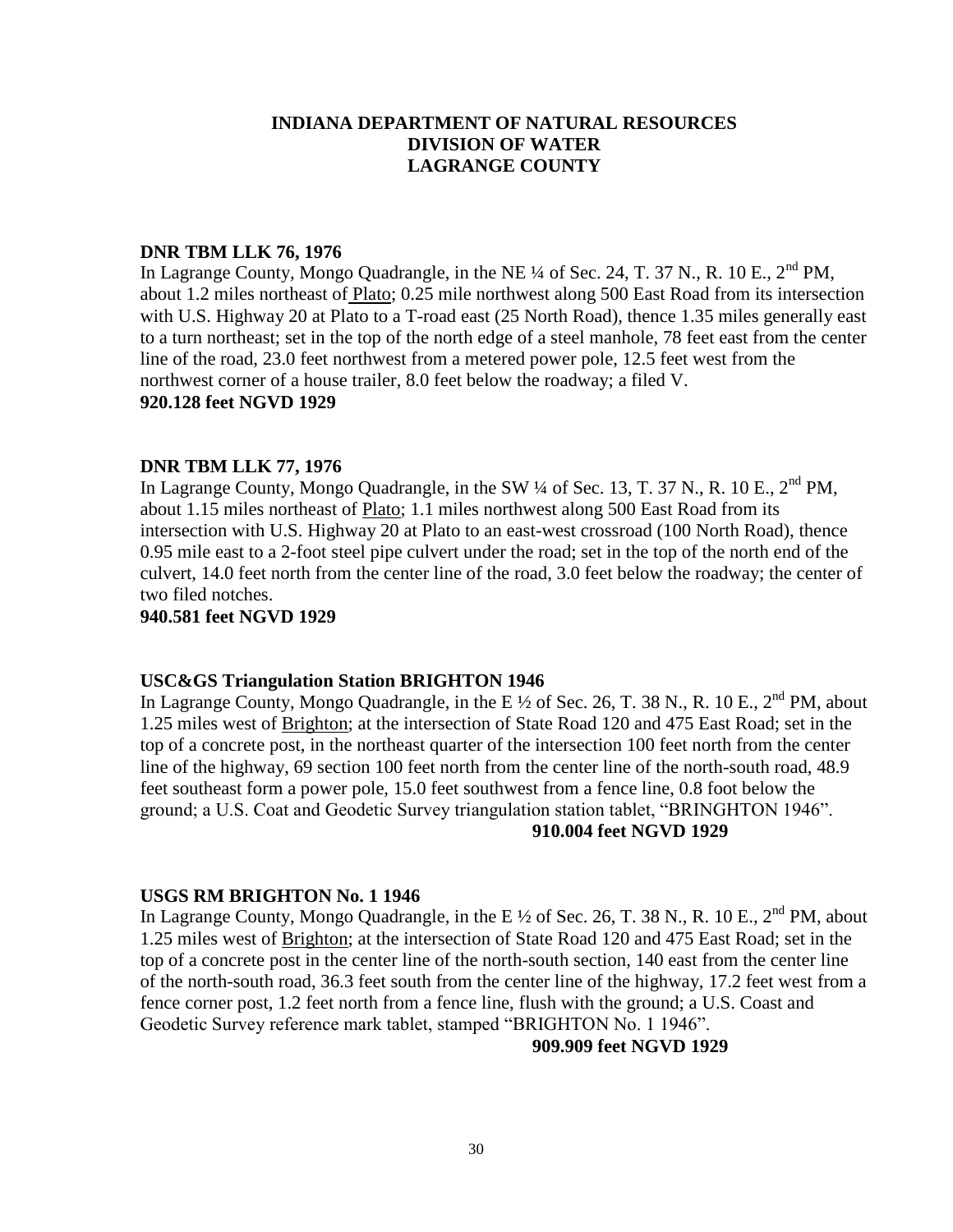### **USC&GS RM BRIGHTHON No. 2 1946**

In Lagrange County, Mongo Quadrangle, in E  $\frac{1}{2}$  of Sec. 26, T. 38 N., R. 10 E., 2<sup>nd</sup> PM, about 1.25 miles west of Brighton; at the intersection of State Road 120 and 475 East Road; set in the top of a concrete post in the northwest quarter of the intersection, 89 feet north from the center line of the highway, 36.4 feet west from the center line of the north-south road, 1.5 feet east from a fence line, 0.1 foot above the ground; a U.S. Coast and Geodetic Survey reference mark tablet, stamped "BRIGHTON No. 2 1946".

**909.889 feet NGVD 1929**

## **DNR BM LAG 83, 1975**

In Lagrange County, Mongo Quadrangle, in the SE  $\frac{1}{4}$  of Sec. 27, T. 38 N., R. 10 E., 2<sup>nd</sup> PM, about 2.4 miles west of Brighton; at the intersection of State Road 120 and 375 East Road; set in the top of a concrete post, in the northwest quarter of the junction, 650 feet west from the center line of the T-road north, 48.0 feet north from the center line of the highway, 26.0 feet northeast from a 26-inch walnut tree, 3.5 feet below the highway, 1.0 foot south from a fence line, 0.9 feet east from power pole # 485/386, flush with the ground; a Department of Natural Resources brass control station tablet, stamped "LAG 83 1975".

**897.454 feet NGVD 1929**

### **DNR BM LAG 81, 1975**

In Lagrange County, Mongo Quadrangle, in the SW  $\frac{1}{4}$  of Sec. 27, T. 38 N., R. 10 E., 2<sup>nd</sup> PM, about 2.6 miles southwest of Brighton; 1.25 miles west along State Road 120 from its intersection with State Road 3 at Brighton to a north-south crossroad (475 East Road), thence 0.5 mile south to an east-west crossroad (500 North Road), thence 1.3 miles west to a driveway north leading to a parking area #A1; set in the top of a concrete post in the northwest quarter of the junction, 28.1 feet west from the center line of the driveway north, 2.0 feet northwest from a railroad tie fence post; a Department of Natural Resources brass control station tablet, stamped "LAG 81 1975".

**890.223 feet NGVD 1929**

### **DNR TBM LLK 68, 1975**

In Lagrange County, Mongo Quadrangle, in the NW  $\frac{1}{4}$  of Sec. 27, T. 38 N., R. 10 E., 2<sup>nd</sup> PM, about 2.8 miles west-northwest of Brighton; 2.25 miles west along State Road 120 from its intersection with State Road 3 at Brighton to a T-road north (375 East Road), thence 0.55 mile north to an east-west crossroad (600 North Road), thence 0.5 mile west to a twin 18-inch steel pipe culvert under the road, set in the top of the south end of the west culvert, 17.1 feet south from the center line of the road, 4.0 feet below the roadway; the center of two filed notches. **873.809 feet NGVD 1929 Recovered 7/18/89 SY**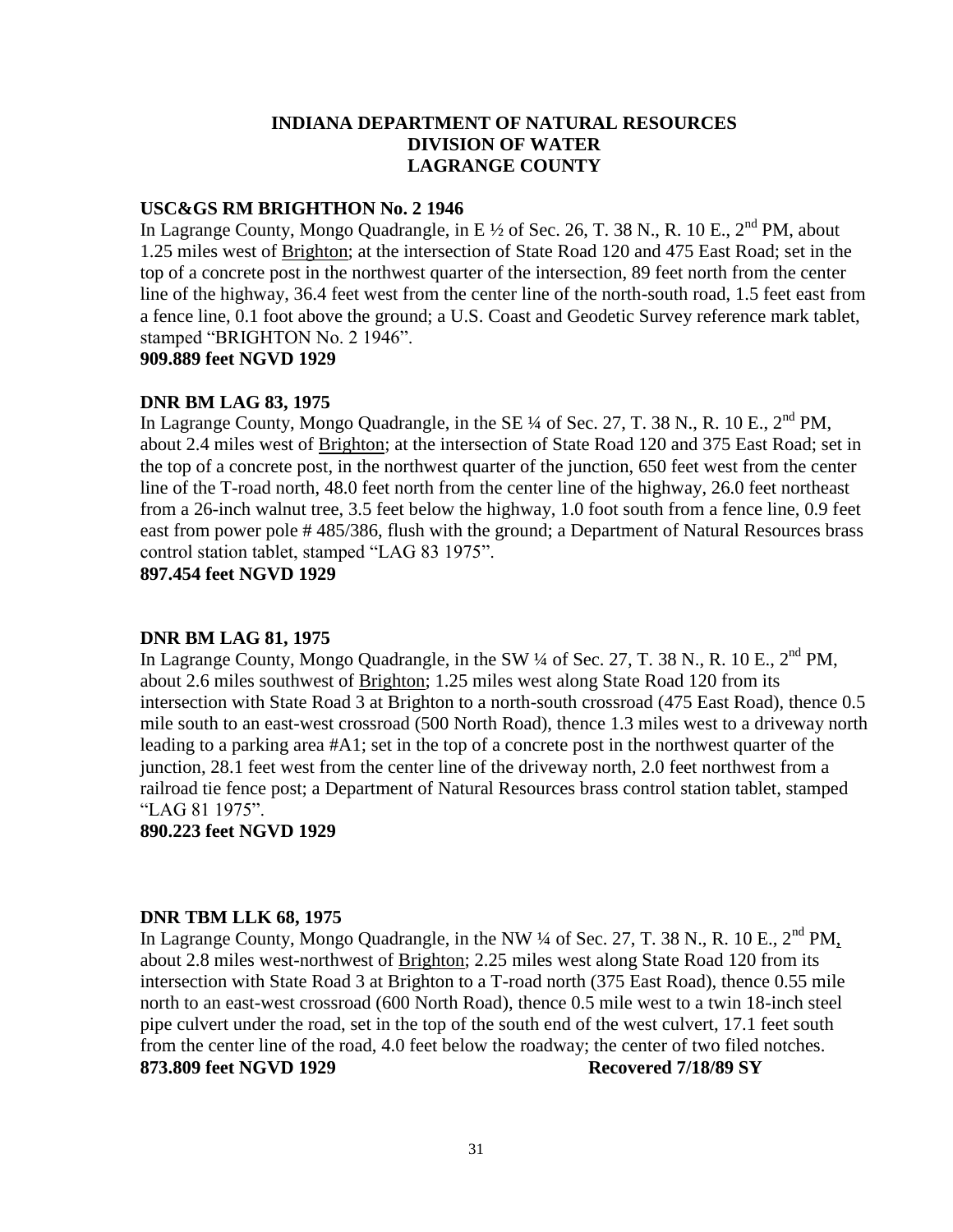### **USGS BM W-6, 1939**

In Lagrange County, Mongo Quadrangle, in the NW  $\frac{1}{4}$  of Sec. 31, T. 37 N., R. 11 E.,  $2^{nd}$  PM, about 1.75 miles southeast of Plato; 1.1 miles generally south and east along 500 East Road from its intersection with U.S. Highway 20 at Plato to an east-west crossroad (100 South Road), thence 1.05 miles east to a farm house on the south side of the road; set in the top of a concrete post in the northwest corner of the house, 23.3 feet south from the center line of the road, 3.4 feet south of an underground telephone cable marker; a U.S. Geological Survey bench mark tablet, stamped "W-6 1939 963".

**963.185 feet NGVD 1929**

### **USGS RM No. 12 Gaging Station**

In Lagrange County, Mongo Quadrangle, in the NW  $\frac{1}{4}$  of Sec. 36, T. 37 N., R. 10 E., 2<sup>nd</sup> PM, about 1.2 miles southeast of Plato; 2.25 miles generally south along 500 East Road from its intersection with U.S. Highway 20 at Plato to a driveway west leading to a public fishing site at Fish Lake; set in the top of a concrete lake level monument in the northwest quarter of the junction, 141 feet north from the center line of the entranced driveway west, 66 feet west from the center line of the road, 1.5 feet above the ground; a U.S Geological Survey Gaging station tablet, not stamped.

**945.286 feet NGVD 1929**

## **DNR BM LAG 6, 1975**

In Lagrange County, Mongo Quadrangle, in the SW  $\frac{1}{4}$  of Sec. 25, T. 37 N., R. 10 E., 2<sup>nd</sup> PM, about 1.1 miles south of Plato; at the intersection of 500 East Road and 100 South Road; set in the base of a concrete property corner, in the northwest quarter of the intersection, 23.2 feet west from the center line of the northwest-southeast road, 22.7 feet north from the center line of the east-west road, 2.2 feet northeast from a power pole, 1.3 feet east from a concrete property corner marker, 0.3 foot below the ground; a Department of Natural Resources brass control station tablet, stamped "LAG 6 1975".

# **952.139 feet NGVD 1929**

## **DNR BM LAG 7, 1975**

In Lagrange County, Mongo Quadrangle, in the SE  $\frac{1}{4}$  of Sec. 26, T. 37 N., R. 10 E., 2<sup>nd</sup> PM, about 1.0 mile south of Plato; at the 100 South Road concrete bridge over East Fly Creek; set in the northwest concrete wingwall, 128 feet east from the center line of a T-road south leading to Fish Lake, 11.2 feet eat from the center line of a T-road south leading to Fish Lake, 11.2 feet north from the center line of the east-west road, 1.3 feet below the roadway, 0.9 foot southeast from the northwest face of the wingwall; a Department of Natural Resources brass control station tablet, stamped "LAG 7 1975".

**937.494 feet NGVD 1929**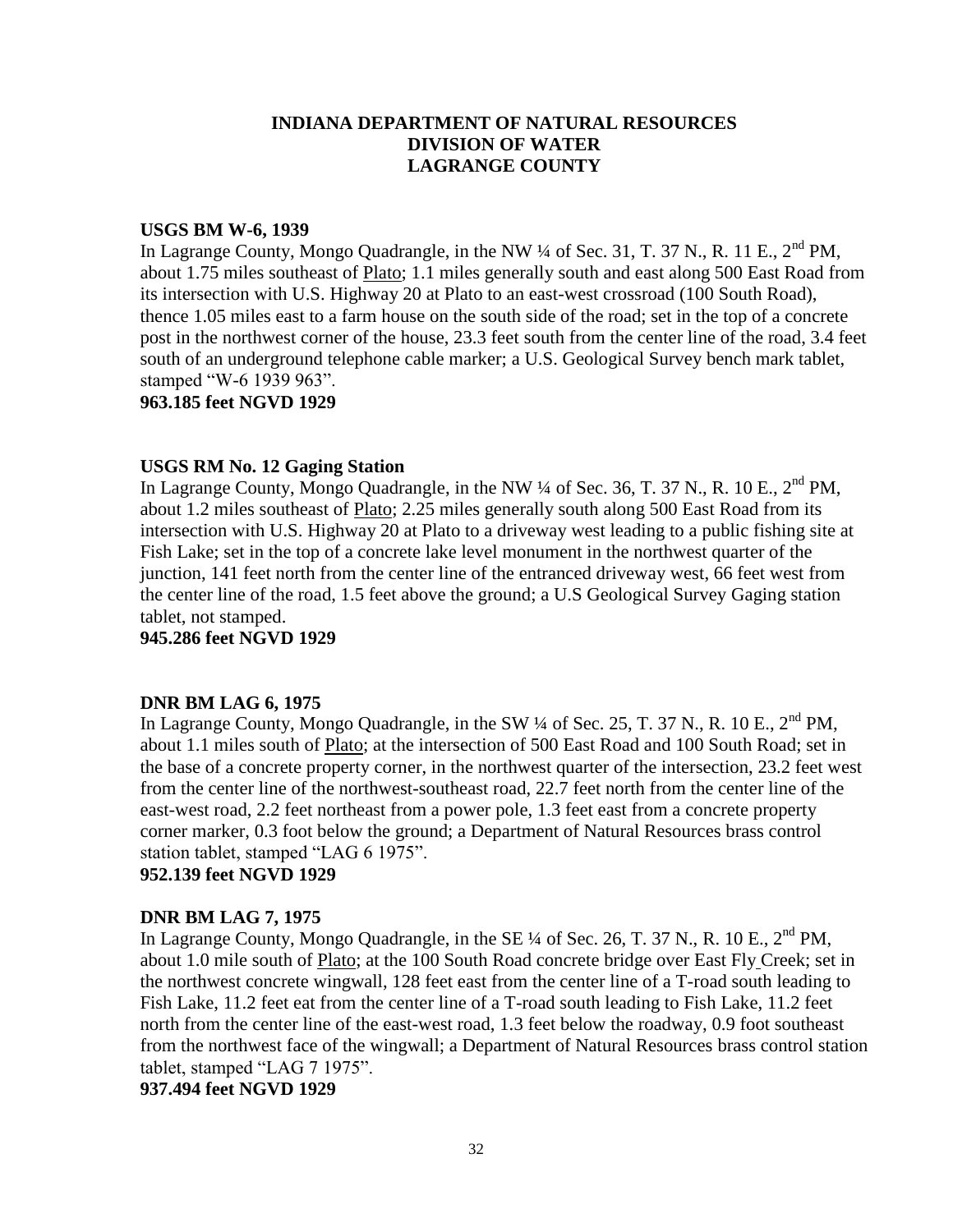## **DNR BM LAG 8, 1975**

In Lagrange County, Mongo Quadrangle, in the SW 1/4 of Sec. 26, T. 37 N., R. 10 E., 2<sup>nd</sup> PM, about 1.35 miles southwest of Plato; at the intersection of 400 East Road and 100 South Road; set in top of a concrete post, in the northeast quarter of the intersection, 23.5 feet north from the center line of the east-west road, 19.7 feet east from the center line of the north-south road, 4.8 feet north from a power pole, 0.3 foot above the ground; a Department of Natural Resources brass control station tablet, stamped "LAG 8 1975".

#### **972.581 feet NGVD 1929**

#### **DNR BM LAG 9, 1975**

In Lagrange County, Mongo Quadrangle, in the SW  $\frac{1}{4}$  of Sec. 27, T. 27 N., R. 10 E., 2<sup>nd</sup> PM, about 1.9 miles southwest of Plato; at the intersection of 400 East Road and 100 South Road; set in the top of a concrete post, in the northeast quarter of the intersection, 23.5 feet north form the center line of the east-west road, 19.7 feet east from the center line of the north-south road, 4.8 feet north from a power pole, 0.3 foot above the ground; a Department of Natural Resources brass control station tablet, stamped "LAG 8 1975".

**972.581 feet NGVD 1929**

#### **DNR BM LAG 9, 1975**

In Lagrange County, Mongo Quadrangle, in the SW  $\frac{1}{4}$  of Sec. 27, T. 37 N., R. 10 E., 2<sup>nd</sup> PM, about 1.9 miles southwest of Plato; 0.9 mile west along U.S. Highway 20 from its intersection with 500 East Road at Plato to a north-south crossroad (400 East Road), thence 1.0 mile south to an east-west crossroad (100 South Road), thence 0.73 mile west to a private driveway north; set in the top of a concrete post in the northeast quarter of the junction, 178 feet east from the center line of the private driveway north, 19.2 feet north from the center line of the east-west road, 4.3 feet south from an east-west fence line, 3.0 feet northeast from a power pole, 0.1 foot above the ground; a Department of Natural Resources brass control station tablet, stamped "LAG 9 1975. **977.395 feet NGVD 1929**

#### **DNR TBM LLK 78, 1976**

In Lagrange County, Mongo Quadrangle, in the SE <sup>1</sup>/4 of Sec. 14, T. 37 N., R. 10 E., 2<sup>nd</sup> PM, about 1.1 miles northwest of Plato; 1.1 miles northwest along 500 East Road from its intersection with U.S. Highway 20 at Plato to an east-west crossroad (100 North Road), thence 0.1 mile east to a 50-inch twin-trunked elm tree; set in the south side of the tree, 16.4 feet north from the center line of the road, 0.3 foot above the ground; a railroad spike driven thru an aluminum tag, stamped "DNR TBM LLK 78 1976".

#### **932.551 feet NGVD 1929**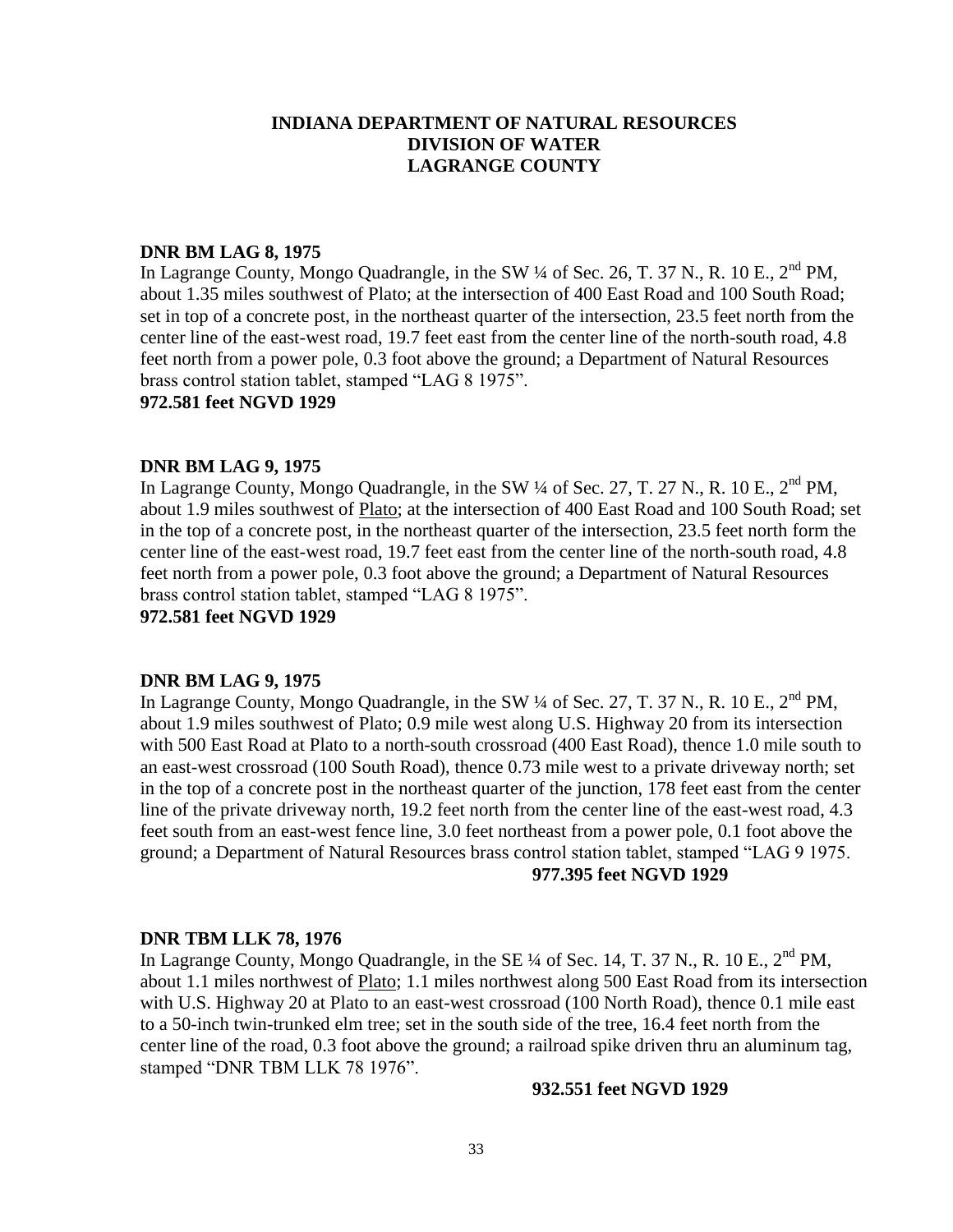## **DNR BM LAG 69, 1975**

In Lagrange County, Mongo Quadrangle, in the SW ¼ of Sec. 14, T. 37 N., R. 10 E., 2<sup>nd</sup> PM, about 1.1 miles northwest of Plato; at the 100 North Road 14 foot concrete bridge over East Fly Creek; set in the top of the west end of the south concrete headwall of the bridge, 8.0 feet south from the center line of the road, 1.2 feet above the roadway; 0.6 foot east from the west end of the headwall; a Department of Natural Resources brass control station tablet, stamped "LAG 69 1975".

### **916.900 feet NGVD 1929**

### **DNR TBM LLK 79, 1976**

In Lagrange County, Mongo Quadrangle, in the SW  $\frac{1}{4}$  of Sec. 14, T. 37 N., R. 10 E., 2<sup>nd</sup> PM, about 1.1 miles northwest of Plato; 1.1 miles northwest along 500 East Road from its intersection with U.S. Highway 20 at Plato to an east-west crossroad (100 North Road), thence 0.25 mile west to a 2-foot steel pipe culvert under the road; set in top of the north end of the culvert, 18.5 feet north from the center line of the road, 2.4 feet below the roadway; the center of two filed notches.

**909.472 feet NGVD 1929**

### **DNR TBM LLK 80, 1976**

In Lagrange County, Mongo Quadrangle, in the NW  $\frac{1}{4}$  of Sec. 23, T. 37 N., R. 10 E., 2<sup>nd</sup> PM, about 1.1 miles northwest of Plato; 0.9 mile west along U.S. Highway 20 from its intersection with 500 East Road at Plato to a north-south crossroad (400 East Road), thence 0.6 mile north to a 1-foot steel pipe culvert under the road; set in the top of the east end of the culvert, 15.8 feet east from the center line of the road, 1.4 feet below the roadway; the center of two filled notches. **959.533 feet NGVD 1929**

### **DNR TBM LLK 81, 1976**

In Lagrange County, Mongo Quadrangle, in the SW  $\frac{1}{4}$  Sec. 23, T. 37 N., R. 10 E., 2<sup>nd</sup> PM, about 0.9 mile west of Plato; at the intersection of U.S. Highway 20 and 400 East Road; set in the top of the east end of an 18-inch steel pipe culvert under the road, in the northeast quarter of the intersection, 29.4 feet north from the center line of the highway, 12.3 feet east from the center line of the road, 0.8 foot below the roadway; a chiseled V. **963.688 feet NGVD 1929**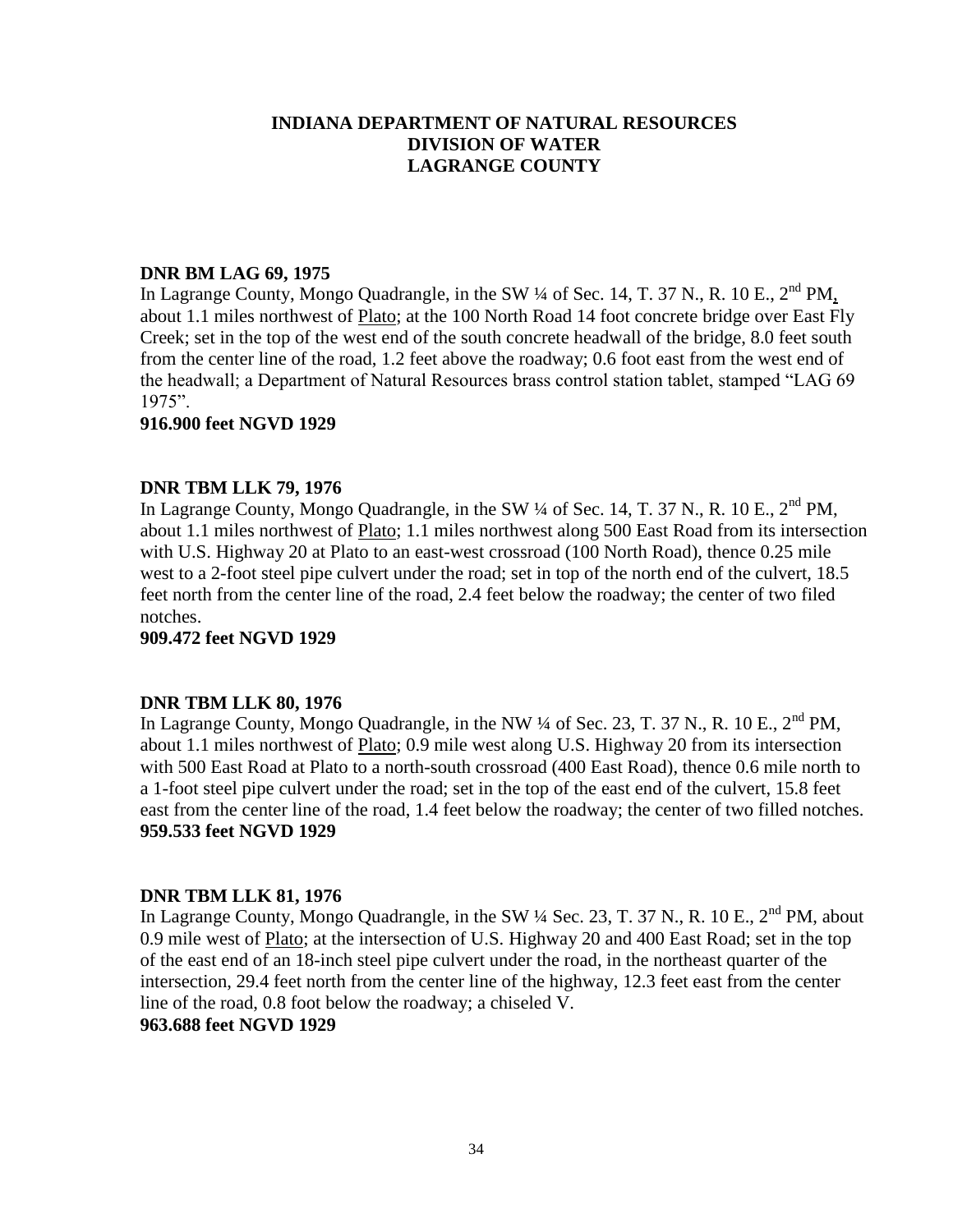### **USC&GS Triangulation Station PLATO 1946**

In Lagrange County, Mongo Quadrangle, in the NE  $\frac{1}{4}$  of Sec. 27, T. 37 N., R. 10 E., 2<sup>nd</sup> PM, about 1.15 miles west of Plato; 1.15 miles west along U.S. Highway 20 from its intersection with 500 East Road at Plato to a farm drive south; set in the top of a concrete post in the southeast quarter of the junction, 73 feet south from the center line of the highway, 19.6 feet northeast from the northeast corner of a barn, 14.5 feet southeast from a fence corner post, 6.5 feet above the highway, 0.1 foot below the ground; a U.S. Coast and Geodetic Survey triangulation station tablet, stamped "Plato 1946".

**1017.588 feet NGVD 1929**

### **USC&GS RM PLATO No. 1 1946**

In Lagrange County, Mongo Quadrangle, in the SE  $\frac{1}{4}$  of Sec. 22, T. 37 N., R. 20 E., 2<sup>nd</sup> PM, about 1.15 miles west of Plato; 1.15 miles west along U.S. Highway 20 from its intersection with 500 East Road at Plato to a farm driveway south; set in the top of a concrete post in the northeast quarter of the junction, 49.0 feet north from the center line of the highway, 13.0 feet east from telephone pole #141, 8.6 feet east from the extended center line of the driveway south, 7.8 feet above the highway, 1.0 foot south from a fence line, 0.3 foot above the ground; a U.S. Coast and Geodetic Survey reference mark tablet, stamped "Plato No. 1 1946". **1020.238 feet NGVD 1929**

### **USC&GS RM PLATO No. 2 1946**

In Lagrange County, Mongo Quadrangle, in the NE  $\frac{1}{4}$  of Sec. 27, T. 37 N., R. 10 E., 2<sup>nd</sup> PM, about 1.15 miles west of Plato; 1.15 miles west along U.S. Highway 20 from its intersection with 500 East Road at Plato to a farm driveway south; set in the top of a concrete post in the southwest quarter of the junction, 58 feet south from the center line of the highway, 34.6 feet northwest from the northwest corner of the barn, 26.4 feet west from the center line of the driveway south, 4.0 feet above the highway, 2.0 feet north from power pole # 42.5; a U.S. Coast and Geodetic Survey reference mark tablet, stamped "Plato No. 2 1946". **1018.286 feet NGVD 1929**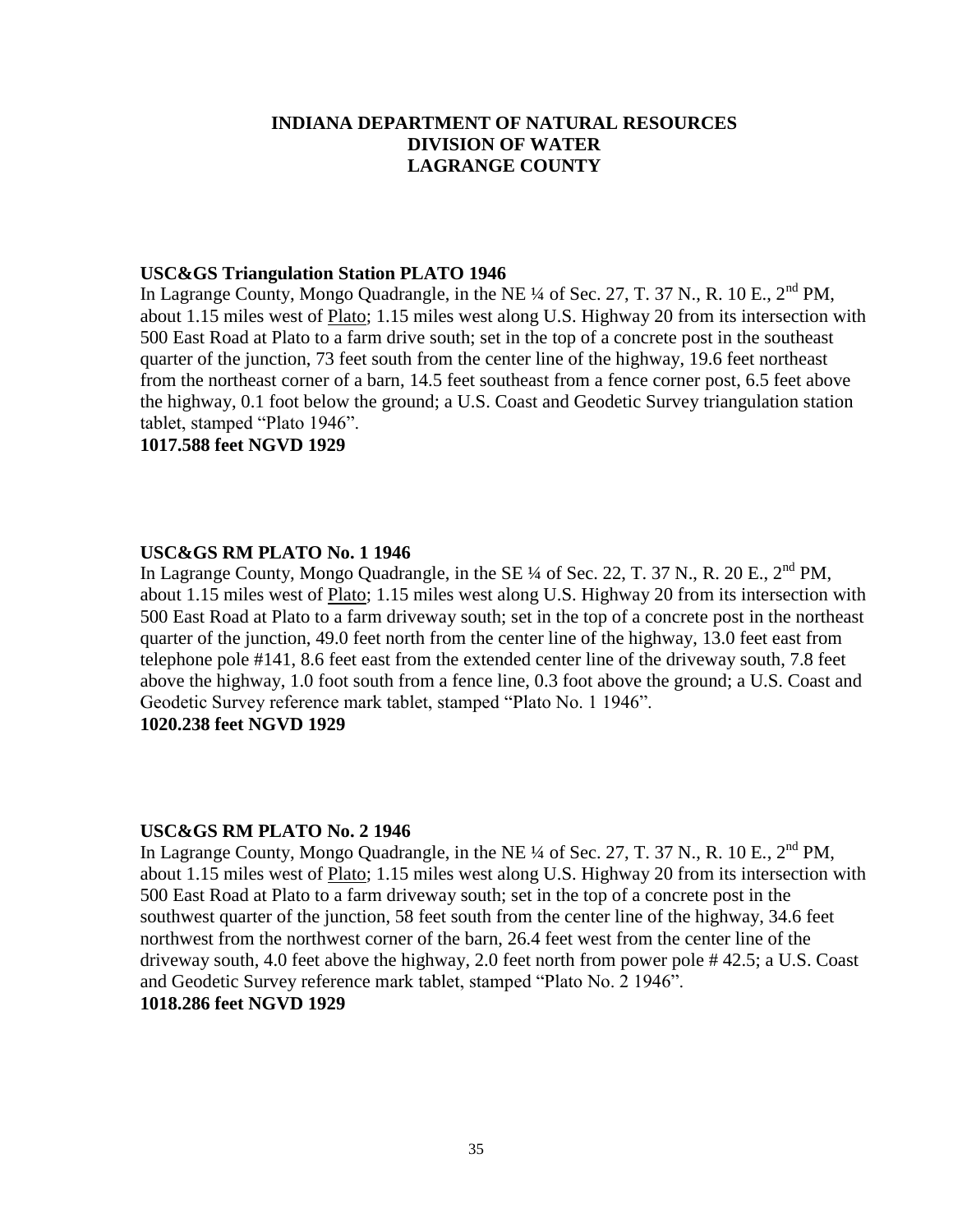### **USC&GS Triangulation Station BRUSHY 1946**

In Lagrange County, Mongo Quadrangle, in the SW  $\frac{1}{4}$  of Sec. 28, T. 37 N., R. 11 E. 2<sup>nd</sup> PM, about 1.5 miles southwest of Brushy Prairie; 1.5 miles west along U.S. Highway 20 from its junction with 925 East Road at Brushy Prairie to a north-south crossroad (State Road 3), thence 0.8 mile generally south and east along State Road 3 to a bend in the road south and a private farm driveway east; set in the top of a concrete post in the southeast corner of a field, 470 feet east from the center line of the road, 180 feet southeast from the southeast corner of a tin barn, 57 feet west from a north-south fence line, 27.8 feet north from an east-west fence line, 25.1 feet north from the northwest corner of a small tin shed in the southeast corner of the field, 0.2 foot above the ground; a U.S. Coast and Geodetic Survey triangulation station mark tablet, stamped "BRUSHY 1946".

### **994.245 feet NGVD 1929**

### **USC&GS RM BRUSHY No. 1 1946**

In Lagrange County, Mongo Quadrangle, in the SW  $\frac{1}{4}$  of Sec. 28, T. 37 N., R. 11 E.,  $2^{nd}$  PM, about 1.5 miles southwest of Brushy Prairie; 1.5 miles west along U.S. Highway 20 from its junction with 925 East Road at Brushy Prairie to a north-south crossroad (State Road 3), thence 0.8 mile generally south and east to a bend in the road south and a private farm driveway east; set in the top of a concrete post in the southeast corner of a field, 520 feet east from the center line of the road, 231 feet east from the southeast corner of a tin barn, 85 feet north from an east-west fence line, 66 feet northeast from the northeast corner of a small tin shed in the southeast corner of a field, 2.1 feet west from a north-south fence line, 0.2 foot above the ground; a U.S. Coast and Geodetic Survey reference mark tablet, stamped "BRUSHY 1946 No. 1". **991.439 feet NGVD 1929**

### **USC&GS RM BRUSHY No. 3 1946**

In Lagrange County, Mongo Quadrangle, in the SW  $\frac{1}{4}$  of Sec. 28, T. 37 N., R. 11 E., 2<sup>nd</sup> PM, about 1.5 miles southwest of Brushy Prairie; 1.5 miles west along U.S. Highway 20 from its junction with 925 East Road at Brushy Prairie to a north-south crossroad (State Road 3), thence 0.8 mile generally south and east to a bend in the road south and a private farm driveway east; set in the top of a concrete post in the southeast corner of a field, 430 feet east from the center line of the road, 145 feet northeast from the southeast corner of a tin barn, 94 feet north from an eastwest fence line, 89 feet west from a north-south fence line, 86 feet northwest from the northwest corner of a small tin shed in the southeast corner of the field, 0.3 foot above the ground; a U.S. Coast and Geodetic Survey reference mark tablet, stamped "BRUSHY 1946 No. 3".

### **993.967 feet NGVD 1929**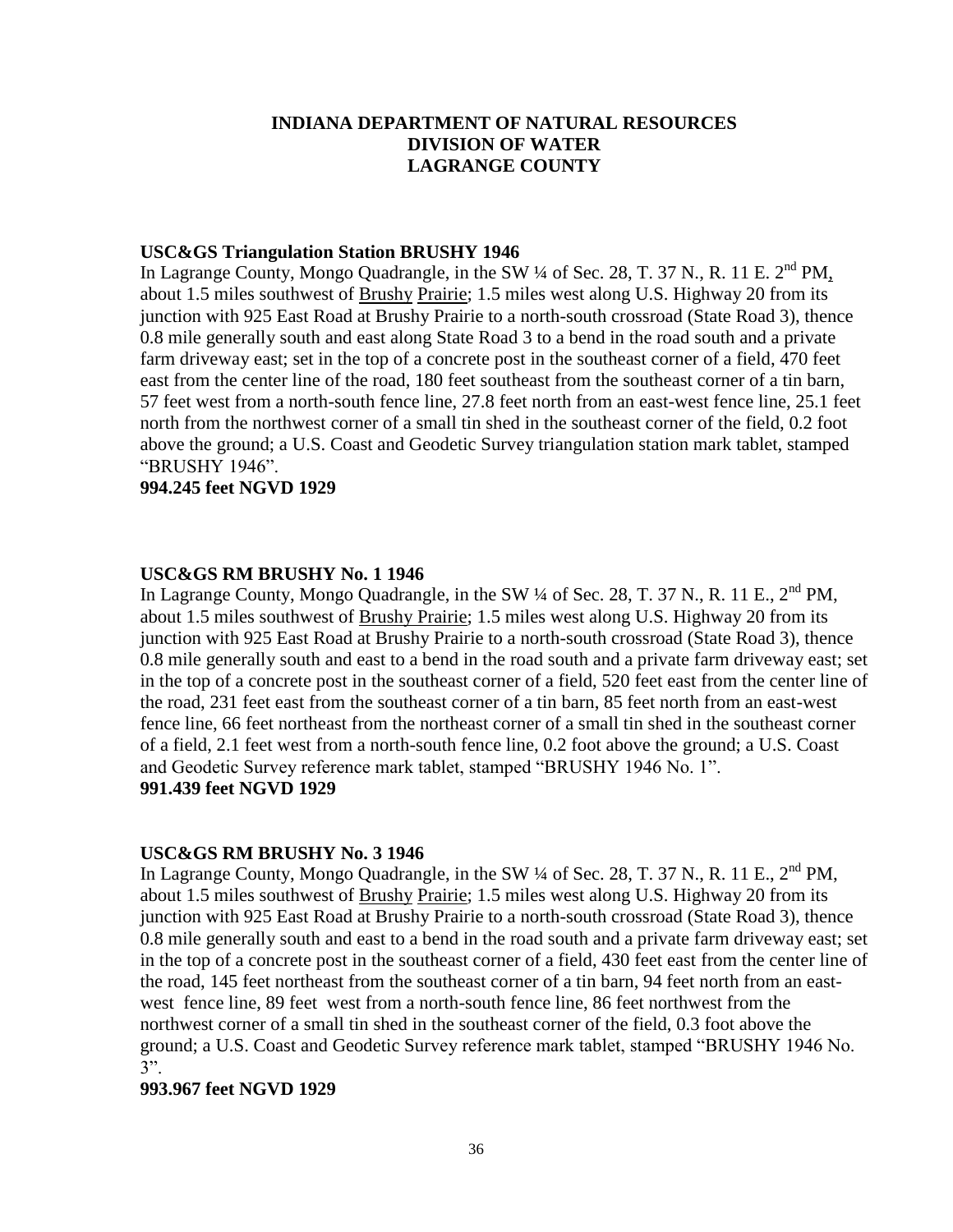# **USC&GS Azimuth Station BRUSHY 1946**

In Lagrange County, Mongo Quadrangle, in the NE  $\frac{1}{4}$  of Sec. 32, T. 37 N., R. 11 E.,  $2^{nd}$  PM, about 1.7 miles southwest of Brushy Prairie; at the intersection of State Road 3 and 100 South Road; set in the top of a concrete post, in the southwest quarter of the intersection, 27.0 feet west from the center line of the north-south road, 24.0 feet south from the center line of the east-west road, 5.3 feet west from a steel witness post, 1.0 foot north from an east-west fence line, 0.1 foot above the ground; a U.S. Coast and Geodetic Survey azimuth mark tablet, stamped "BRUSHY 1946".

## **986.531 feet NGVD 1929**

# **DNR BM LAG 5, 1975**

In Lagrange County, Mongo Quadrangle, in the SW  $\frac{1}{4}$  of Sec. 29, T. 37 N., R. 11 E.,  $2^{nd}$  PM, about 2.0 miles southwest of Brushy Prairie; at the intersection of 750 East Road and 100 South Road; set in the top of a concrete post, in the northwest quarter of the intersection, 23.8 feet west from the center line of north-south road, 22.1 feet north from the center line of the east-west road, 1.6 feet southwest from a power pole, 1.1 feet northeast from a large concrete and storm property corner marker, 0.2 foot above the ground; a Department of Natural Resources brass control station tablet, stamped "LAG 5 1975".

**969.791 feet NGVD 1929**

# **DNR BM LAG 106, 1975**

In Lagrange County, Mongo Quadrangle, in the NE  $\frac{1}{4}$  of Sec. 31, T. 37 N., R. 11 E.,  $2^{nd}$  PM, about 2.1 miles southeast of Plato; 1.0 miles generally south along 500 East Road from its intersection with U.S. Highway 20 at Plato to an east-west crossroad (100 South Road), thence 1.6 miles east to a private driveway south leading to Grass Lake; set in the top of a concrete post in the north-west quarter of the junction, 17.2 feet north from the center line of the road, 13.0 feet west from the extended center line of the road, 13.0 feet west from the extended center line of the driveway south, 1.1 feet west from a power pole, 0.3 foot above the ground; a Department of Natural Resources brass control station tablet, stamped "LAG 106 1975". **975.539 feet NGVD 1929**

# **DNR TBM LLK 67, 1975**

In Lagrange County, Mongo Quadrangle, in the SW  $\frac{1}{4}$  of Sec. 27, T. 38 N., R. 10 E.,  $2^{nd}$  PM, about 2.65 miles west-southwest of Brighton; at the intersection of State Road 120 and 325 East Road; set in the top of the south end of the west headwall of a 14-inch pipe culvert under the road, in the southwest quarter of the junction, 49.2 feet southeast from the center line of the highway, 20.0 feet west from the center line of the T-road south, level with the highway; a chiseled triangle.

**904.607 feet NGVD 1929**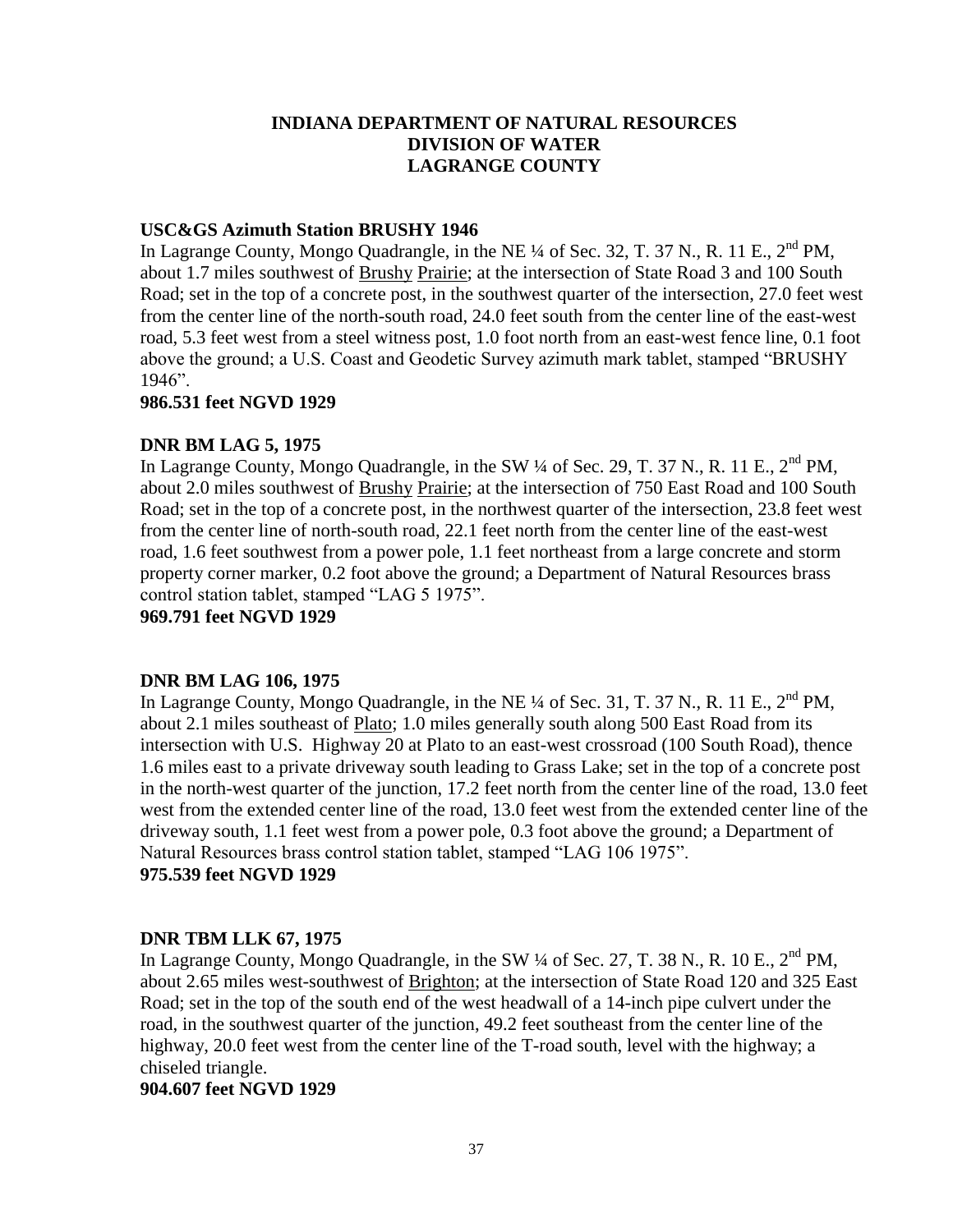#### **DNR BM LAG 82, 1975**

In Lagrange County, Mongo Quadrangle, in the SE  $\frac{1}{4}$  of Sec. 28, T. 38 N., R. 10 E., 2<sup>nd</sup> PM, about 3.25 miles west-southwest of Brighton; 3.3 miles west along State Road 120 from its intersection with State Road 3 at Brighton to an entrance T-road north leading to a conservation club, thence 0.1 mile north to the club house; set in the top of the southeast corner of the concrete foundation of the club house, 13.0 feet east from the center line of the road, 3.6 feet north-east from a light pole, 3.6 feet above the ground; a Department of Natural Resources brass control station tablet, stamped "LAG 82 1975".

**884.586 feet NGVD 1929**

## **DNR TBM LLK 59, 1975**

In Lagrange County, Mongo Quadrangle, in the SW ¼ of Sec. 4, T. 37 N., R. 11 E., 2<sup>nd</sup> PM. about 0.25 mile east of Mongo; at the intersection of 300 North Road and 800 East Road; set in the southwest side of a 40-inch maple tree, in the northeast quarter of the junction, 255 feet north from the center line of the east-west road, 1.0 foot above the ground; a railroad spike driven thru an aluminum tag, stamped "DNR TBM LLK 59 1975".

**916.790 feet NGVD 1929**

# **USC&GS RM MONGO 2 No. 3 1946**

In Lagrange County, Mongo Quadrangle, in the NW  $\frac{1}{4}$  of Sec. 4, T. 37 N., R. 11 E.,  $2^{nd}$  PM, about 0.75 mile northeast of Mongo; 0.35 mile east along 300 North Road from its intersection with State Road 3 at Mongo to a T-road north (800 East Road), thence 0.55 mile north to a field entrance T-road east, thence 0.25 mile east along an east-west fence line to a T-fence line south; set in the top of a concrete post in the northwest quarter of the fence junction, 107 feet west from the T-fence line south, 8.3 feet southwest from a 24-inch twin-trunked wild cherry tree, 1.0 foot north from the east-west fence line, a U.S. Coast and Geodetic Survey reference mark tablet, stamped "MONGO 2 No. 3 1946".

# **1020.661 feet NGVD 1929**

# **USC&GS RM MONGO 2 No. 4 1946**

In Lagrange County, Mongo Quadrangle, in the NW  $\frac{1}{4}$  of Sec. 4, T. 37 N., R. 11 E., 2<sup>nd</sup> PM, about 0.75 mile northeast of Mongo; 0.35 mile east along 300 North Road from its intersection with State Road 3 at Mongo to a T-road north (800 East Road), thence 0.55 mile north to a field entrance T-road east, thence 0.25 mile east along an east-west fence line to a T-fence line south; set in the top of a concrete post in the northwest quarter of the fence junction, 185 feet west from the T-fence line south, 86 feet southeast from a 24-inch twin-trunked wild cherry tree, 1.0 foot north from the east-west fence line, 0.1 foot above the ground; a U.S. Coast and Geodetic Survey reference mark tablet, stamped "MONGO 2 No. 4 1946".

**1018.797 feet NGVD 1929**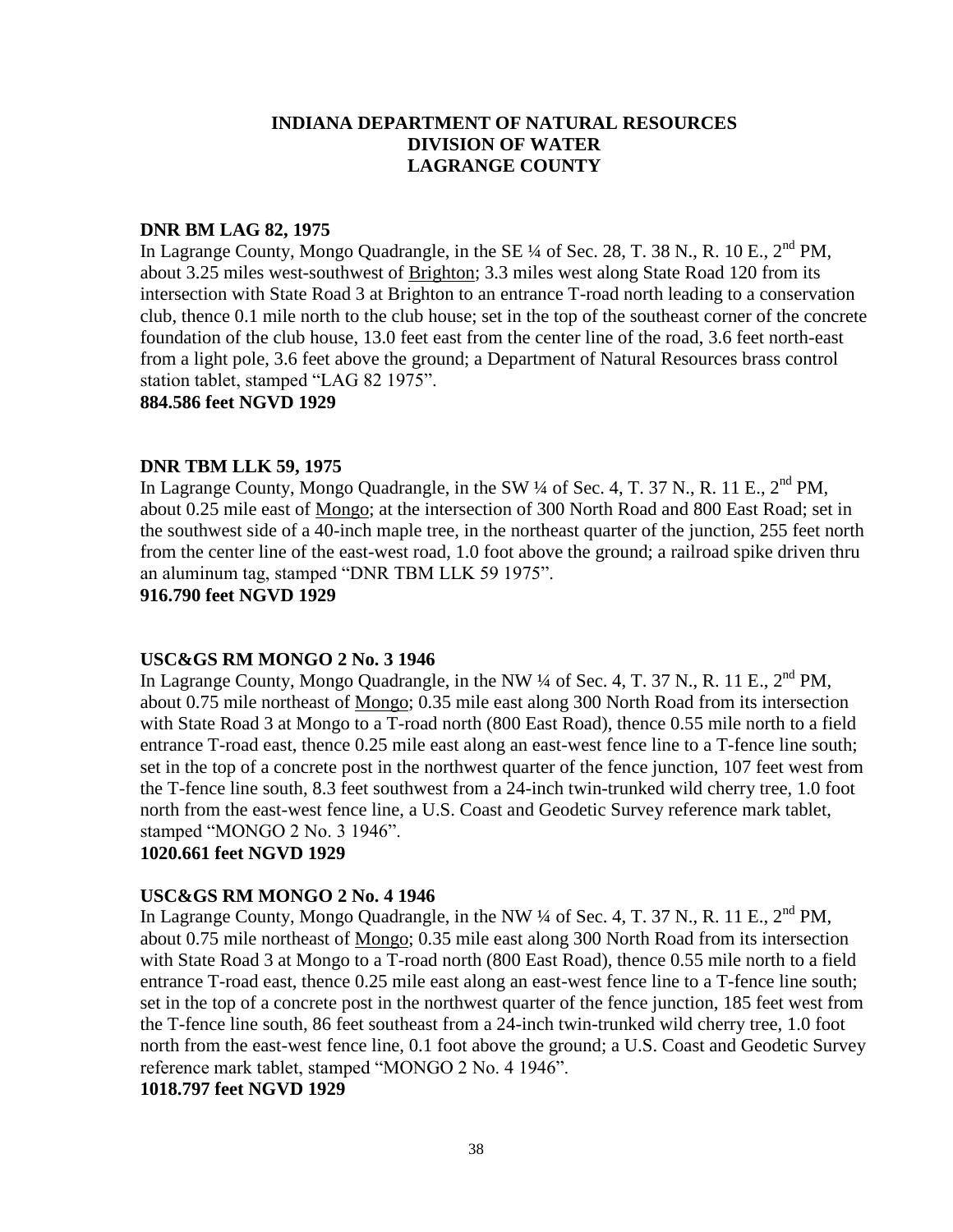## **USC&GS Triangulation Station Mongo 2, 1946**

In Lagrange County, Mongo Quadrangle, in the NW 1/4 of Sec. 4, T. 37 N., R. 11 E., 2<sup>nd</sup> PM, about 0.75 mile northeast of Mongo; 0.35 mile east along 300 North Road from its intersection with State Road 3 at Mongo to a T-road north (800 East Road), thence 0.55 mile north to a field entrance T-road east, thence 0.25 mile east along an east-west fence line to a T-fence line south; set in the top of a concrete post in the northwest quarter of the fence junction, 145 feet west from the T-fence line south, 45.7 feet southwest from a 24-inch twin-trunked wild cherry tree, 1.0 foot north from the east-west fence line, flush with the ground; a U.S. Coast and Geodetic Survey triangulation station tablet, a stamped "MONGO 2 1946".

# **1020.105 feet NGVD 1929**

#### **DNR TBM 1971**

In Lagrange County, Mongo Quadrangle, in the NE  $\frac{1}{4}$  of Sec. 8, T. 37 N., R. 11 E., 2<sup>nd</sup> PM, at Mongo; at the State Road 3 bridge over Pigeon River; set in the top of the west concrete curb, 39.7 feet south from the north end of the curb, 16.7 feet west from the center line of the road, 0.9 foot above the roadway; a chiseled triangle.

**909.508 feet NGVD 1929**

# **DNR BM LAG 75, 1975**

In Lagrange County, Mongo Quadrangle, in the NE  $\frac{1}{4}$  of Sec. 8, T. 37 N., R. 11 E., 2<sup>nd</sup> PM, at Mongo; at the State Road 3 bridge over Pigeon River; set in the top of the south end of the west concrete curb of the bridge, 17.0 feet west from the center line of the road, 1.0 foot above the roadway, 0.8 foot north from the south end of the curb; a Department of Natural Resources brass control station tablet, stamped "LAG 75 1975".

**909.526 feet NGVD 1929**

# **DNR TBM LLK 61, 1975**

In Lagrange County, Mongo Quadrangle, in the SE 1/4 of Sec. 1, T. 37 N., R. 10 E., 2<sup>nd</sup> PM, about 1.9 miles west-northwest of Mongo; 1.9 miles west along 300 North Road from its intersection with State Road 3 at Mongo to a 4-foot pipe culvert under the road; set in the north end of the culvert, 19.1 feet north from the center of two filed notches. **898.596 feet NGVD 1929**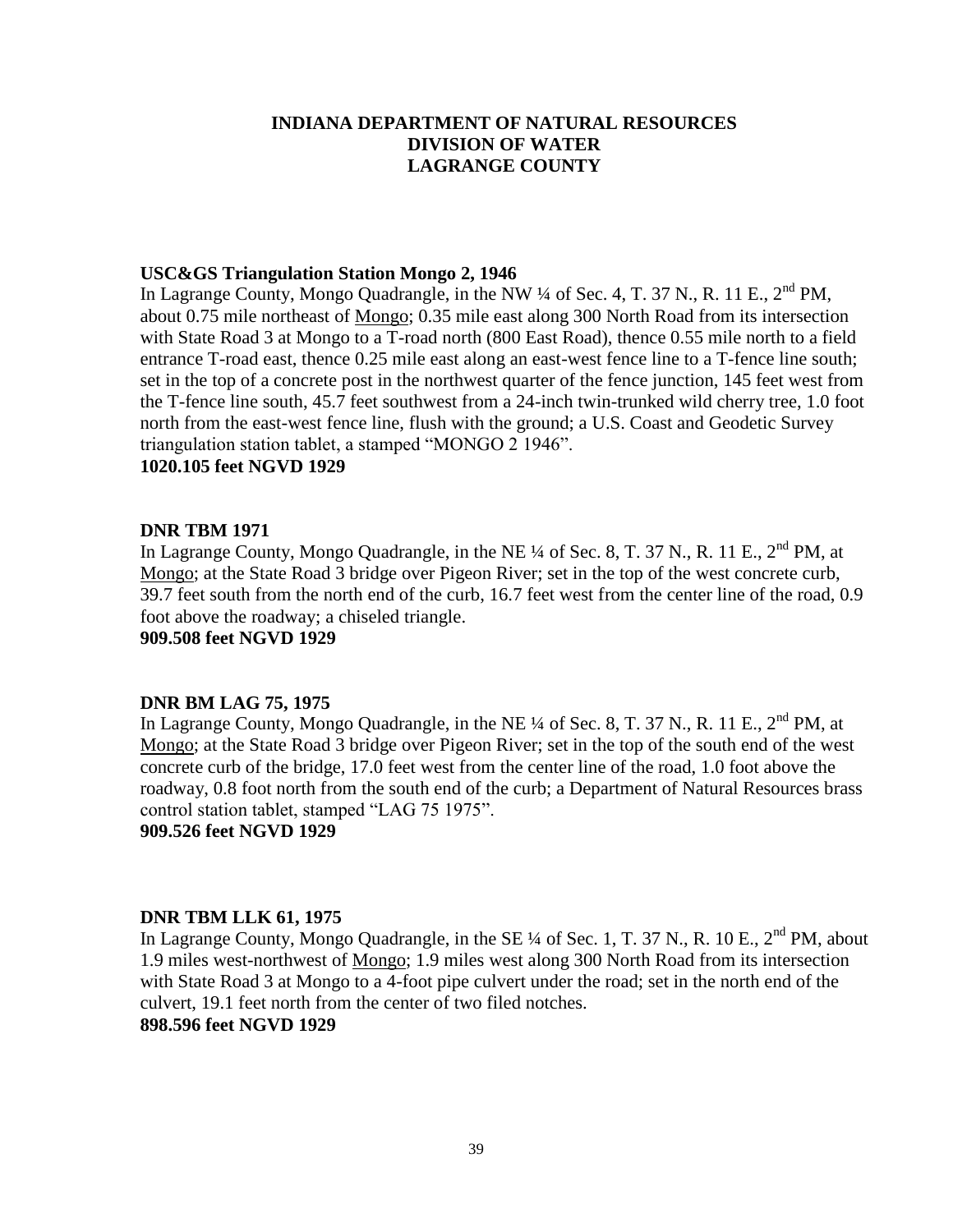#### **DNR BM LAG 78, 1975**

In Lagrange County, Mongo Quadrangle, in the SW  $\frac{1}{4}$  of Sec. 1, T. 37 N., R. 10 E.,  $2^{nd}$  PM, about 2.55 miles west-northwest of Mongo; 2.5 miles west along 300 North Road from its intersection with State Road 3 at Mongo to a north-south crossroad (525 East Road), thence 0.1 mile north to a 20-foot concrete bridge over a millrace; set in the top of the northeast concrete wingwall, 10.6 feet northeast from the center line of the road, 0.7 foot west from the east face of the wingwall, 0.7 foot east from the northwest end of the northeast concrete wingwall, 0.7 foot east from the northwest end of the northeast concrete guardrail; a Department of Natural Resources brass control station tablet, stamped "LAG 78 1975".

#### **891.360 feet NGVD 1929**

## **DNR BM LAG 79, 1975**

In Lagrange County, Mongo Quadrangle, in the NW  $\frac{1}{4}$  of Sec. 1, T. 37 N., R. 10 E., 2<sup>nd</sup> PM, about 2.5 miles west northwest of Mongo; 2.5 miles west along 300 North Road from its intersection with State Road 3 at Mongo to a north-south crossroad (525 East Road), thence 0.5 mile generally north to a dirt T-road west; set in the top of a concrete post in the southeast quarter of the junction, 15.9 feet east from the center line of the north-south road, 7.9 feet northwest from a wooden fence corner post, 7.8 feet south from the extended center line of the T-road; 1.5 feet east from a telephone pole, 1.3 feet below the roadway, flush with the ground; a Department of Natural Resources brass control station tablet, stamped "LAG 39 1975". **898.410 feet NGVD 1929**

# **DNR TBM LLK 62, 1975**

In Lagrange County, Mongo Quadrangle, in the SE  $\frac{1}{4}$  of Sec. 2, T. 37 N., R. 10 E., 2<sup>nd</sup> PM, about 2.75 miles west-northwest of Mongo; 2.75 miles west along 300 North Road from its intersection with State Road 3 at Mongo to a 2.5-foot steel pipe culvert under the road; set in the top of the north end of the culvert, 20.0 feet north from the center line of the road, 2.5 feet below the roadway; the center of two filled notches.

**890.185 feet NGVD 1929**

# **DNR TBM LLK 63, 1975**

In Lagrange County, Mongo Quadrangle, in the SW 1/4 of Sec. 2, T. 37 N., R. 10 E., 2<sup>nd</sup> PM, about 3.3 miles west-northwest of Mongo; 3.35 miles west along 300 North Road from its intersection with State Road 3 at Mongo to a 1.0-foot steel pipe culvert under the road; set in the top of the north end of the culvert, 15.5 feet north from the center line of the road, 2.4 feet below the roadway; the center of two filed notches.

# **878.921 feet NGVD 1929**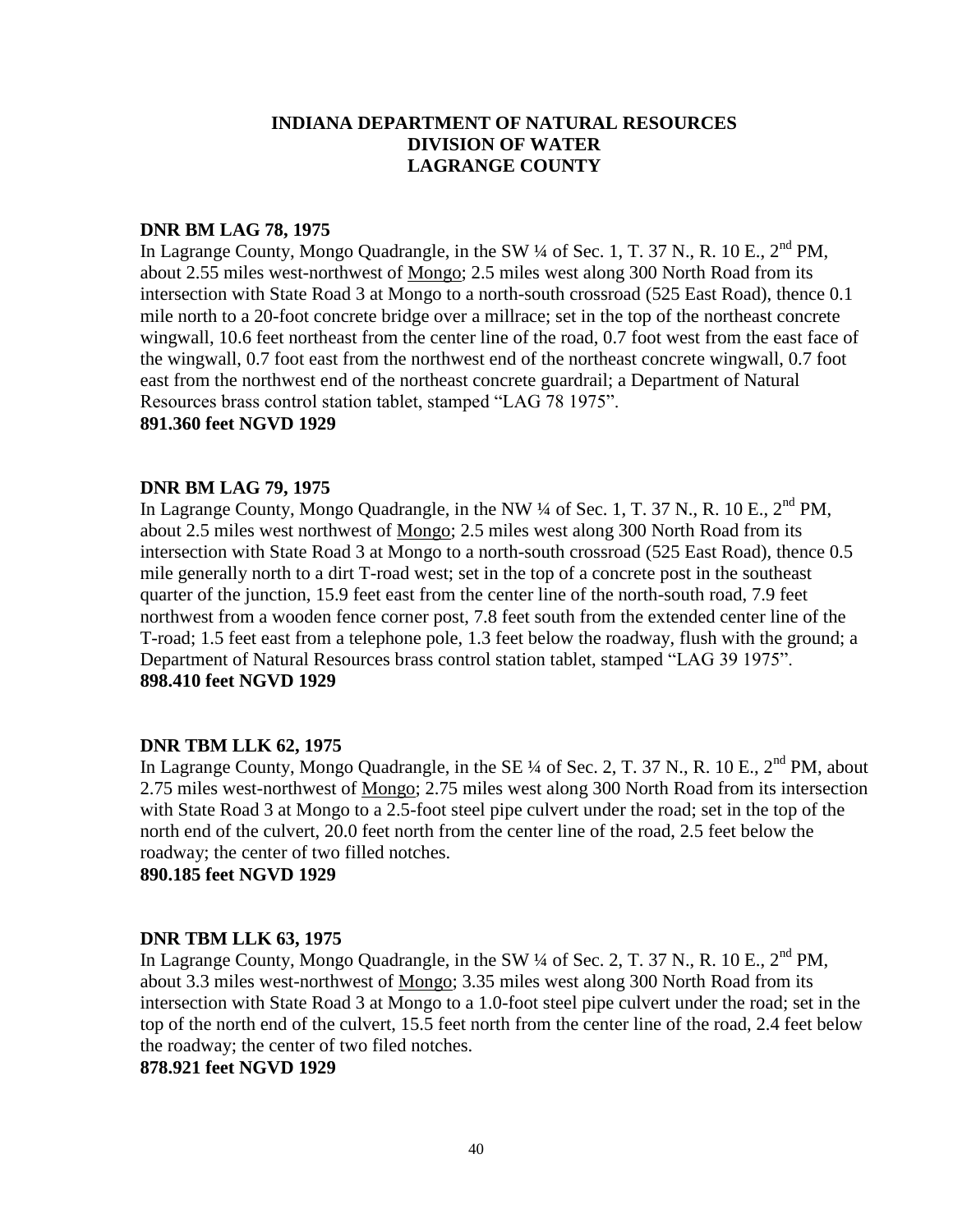# **DNR TBM LLK 58, 1975**

In Lagrange County, Mongo Quadrangle, in the SE ¼ of Sec. 9, T. 37 N., R. 11 E., 2<sup>nd</sup> PM, about 1.55 miles southeast of Mongo; 1.3 miles east along 300 North Road from its intersection with State Road 3 at Mongo to a north-south crossroad (900 East Road), thence 0.8 mile south to a 3 foot pipe culvert under the road; set in the top of the east end of the culvert, 17.0 feet east from the center line of the road, 2.8 feet below the roadway; the center of two filed notches. **911.545 feet NGVD 1929**

## **DNR BM LAG 74, 1975**

In Lagrange County, Mongo Quadrangle, in the SE ¼ of Sec. 9, T. 37 N., R. 11 E., 2<sup>nd</sup> PM, about 1.45 miles southeast of Mongo; at the 900 East Road 50-foot pony truss bridge over Pigeon Creek; set in the top of the west end of the south bridge seat, 8.4 feet west from the center line of the road, 1.5 feet below the roadway, 0.7 foot south from the north face of the bridge seat; a Department of Natural Resources brass control station tablet, stamped "LAG 74 1975". **909.639 feet NGVD 1929**

#### **USGS BM W 40, 1937**

In Lagrange County, Mongo Quadrangle, in the NW  $\frac{1}{4}$  of Sec. 10, T. 37 N., R. 11 E., 2<sup>nd</sup> PM, about 1.3 miles east of Mongo; at the intersection of 300 North Road and 900 East Road; set in the top of a concrete post, in the southeast quarter of the intersection, 33.0 feet south from the center line of the east-west road, 23.4 feet east from the center line of the north-south road, 10.1 feet north from telephone pole #AB3A, 0.7 foot above the ground; a U.S. Geological Survey bench mark tablet, stamped "W 40 1937 948".

**947.924 feet NGVD 1929**

# **DNR BM LAG 76, 1975**

In Lagrange County, Mongo Quadrangle, in the SE 1/4 of Sec. 5, T. 37 N., R. 11 E., 2<sup>nd</sup> PM, at Mongo at the 300 North Road pony truss bridge over Pigeon River; set in the top of the north end of the west bridge seat, 9.2 feet north from the center line of the road, 1.4 feet west from the east face of the bridge seat, 1.3 feet below the roadway; a Department of Natural Resources brass control station, stamped "LAG 76 1975".

**900.963 feet NGVD 1929**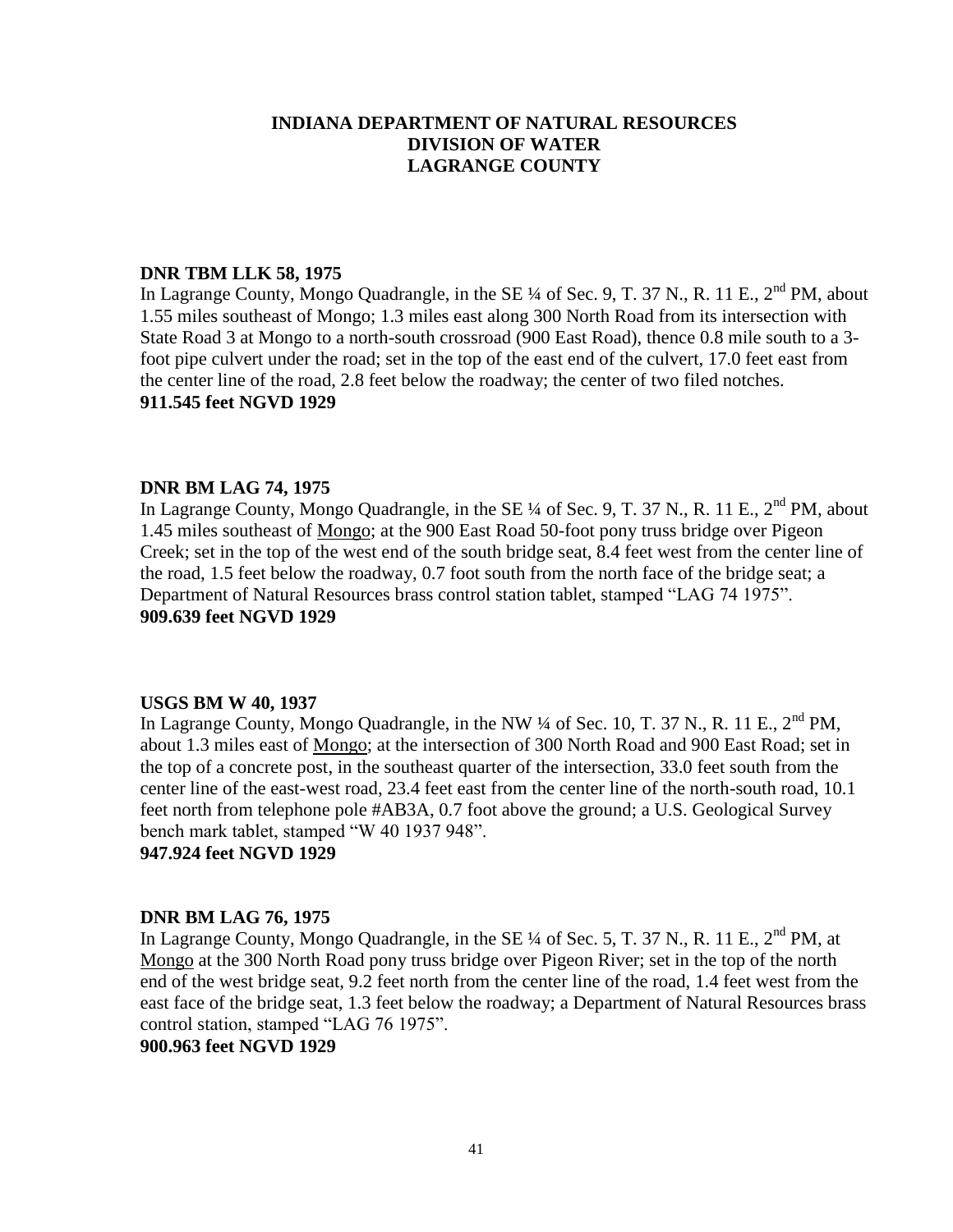#### **DNR TBM LLK 60, 1975**

In Lagrange County, Mongo Quadrangle, in the NW  $\frac{1}{4}$  of Sec. 6, T. 37 N., R. 11 E., 2<sup>nd</sup> PM, about 1.7 miles west-northwest of Mongo; at the 600 East Road pony truss bridge over the Pigeon River; set in the top of the southeast concrete wingwall, 10.5 feet east from the center line of the road, 0.3 foot south from the north point of the wingwall, level with the roadway; a chiseled triangle.

**893.864 feet NGVD 1929**

## **DNR BM LAG 77, 1975**

In Lagrange County, Mongo Quadrangle, in the SW  $\frac{1}{4}$  of Sec. 6, T. 37 N., R. 11 E., 2<sup>nd</sup> PM, about 1.6 miles west of Mongo; at the intersection of State Road 3 and 600 East Road; set in the top of a concrete post in the northeast quarter of the intersection, 25.0 feet north from the center line of the east-west road, 22.7 feet east from the center line of the north-south road, 1.6 feet east from power pole # 479/526, 0.8 foot below the roadway, 0.1 foot above the ground; a Department of Natural Resources brass control station tablet, stamped "LAG 77 1975". **903.273 feet NGVD 1929**

# **DNR TBM LLK 64, 1975**

In Lagrange County, Mongo Quadrangle, in the NE  $\frac{1}{4}$  of Sec. 3, T. 37 N., R. 10 E.,  $2^{nd}$  PM. about 3.75 mile west-northwest of Mongo; 3.8 miles west along 300 North Road from its intersection wit State Road 3 at Mongo to a 2.0-foot pipe culvert under the road; set in the top of the north end of the culvert in the top of a rivet head, about 1300 feet east from the center line of a T-road north, 14.3 feet north from the center line of the road, 8.1 feet south from the north end of the culvert, 1.2 feet below the roadway; a filed V.

**878.228 feet NGVD 1929**

# **DNR TBM LLK 65, 1975**

In Lagrange County, Mongo Quadrangle, in the SE  $\frac{1}{4}$  of Sec. 34, T. 38 N., R. 10 E., 2<sup>nd</sup> PM, about 3.95 mile northwest of Mongo; at the 375 East Road pony truss bridge over the Pigeon River; set in the top of the southwest end of the southeast concrete curbing of the bridge, 6.5 feet southeast from the center line of the road, 4.1 feet above the roadway, 0.5 foot northeast from the southwest end of the bridge; a chiseled triangle.

# **881.593 feet NGVD 1929**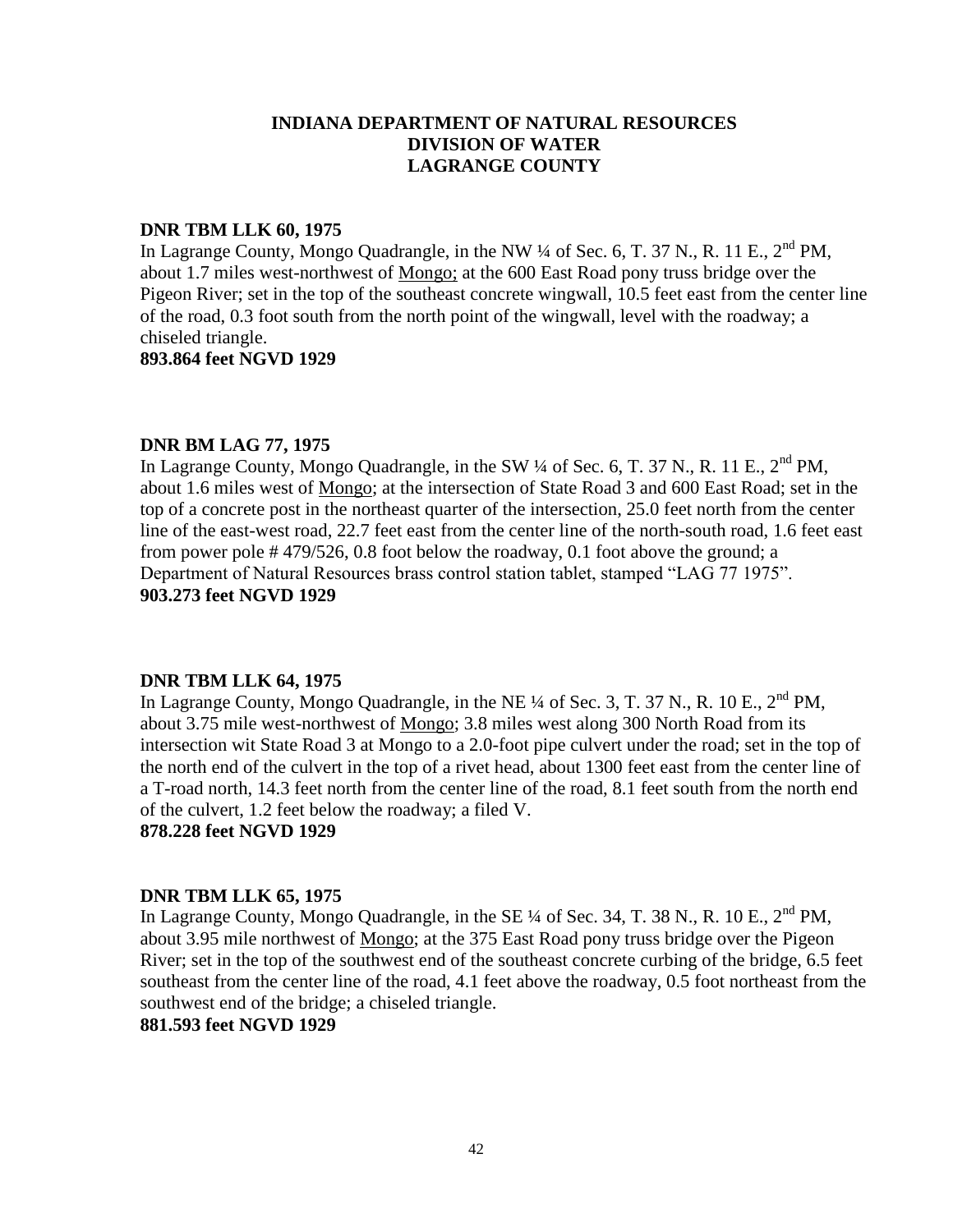## **DNR BM LAG 80, 1975**

In Lagrange County, Mongo Quadrangle, in the NE <sup>1</sup>/4 of Sec. 3, T. 37 N., R. 10 E., 2<sup>nd</sup> PM, about 3.85 miles northwest of Mongo; 3.9 miles west along 300 North Road from its intersection with State Road 3 at Mongo to a T-road north (375 East Road), thence 0.35 mile north and 0.1 mile south from a pony truss bridge over Pigeon River; set in the top of a concrete post, 25.1 feet east from the center line of the road, 10.6 feet east from a north-south fence line, 3.7 feet above the roadway, 1.4 feet south from a telephone pole, 0.1 foot above the ground; a Department of Natural Resources brass control station tablet, stamped "LAG 80 1975". **886.569 feet NGVD 1929**

## **DNR TBM LLK 2, 1975**

In Lagrange County, Mongo Quadrangle, in the NE  $\frac{1}{4}$  of Sec. 33, T. 37 N., R. 11 E.,  $2^{nd}$  PM, about 1.0 mile southwest of Brushy Prairie; 1.0 mile south along 925 East Road from its junction with U.S. Highway 20 at Brushy Prairie to an east-west crossroad (100 South Road), thence 0.57 mile west to a 12-inch pipe culvert under the road; set in the top of the south end of the pipe, 18.0 feet south from the center line of the road, 1.2 feet below the roadway; the center of two filed notches.

**998.712 feet NGVD 1929**

#### **DNR BM LAG 72, 1975**

In Lagrange County, Mongo Quadrangle, in the NE  $\frac{1}{4}$  of Sec. 28, N., R. 11 E., 2<sup>nd</sup> PM, about 0.3 mile west of Brushy Prairie; at the U.S. Highway 20, 105-foot concrete bridge over Turkey Creek; set in the top of the south end of the west bride pier, 18.0 feet south from the center line of the highway, 2.4 feet below the highway, 0.9 foot northwest from the southeast face of the pier, 0.8 foot northeast from the southwest face of the pier; a Department of Natural Resources brass control station tablet, stamped "LAG 72 1975".

**921.376 feet NGVD 1929**

#### **ISHC BM F-10 LGNGE**

In Lagrange County, Mongo Quadrangle, in the NE 1/4 of Sec. 28, T. 37 N., R. 11 E., 2<sup>nd</sup> PM, about 0.3 mile west of Brushy Prairie; at the U.S. Highway 20, 105-foot concrete bridge over Turkey Creek; set in the top of the west end of the north bridge sidewalk, 19.8 feet north from the center line of the highway, 0.5 foot east from the west end of the bridge, 0.5 foot above the highway; a Indiana State Highway Commission bench mark tablet, stamped "F-10 LGNGE". **923.779 feet NGVD 1929**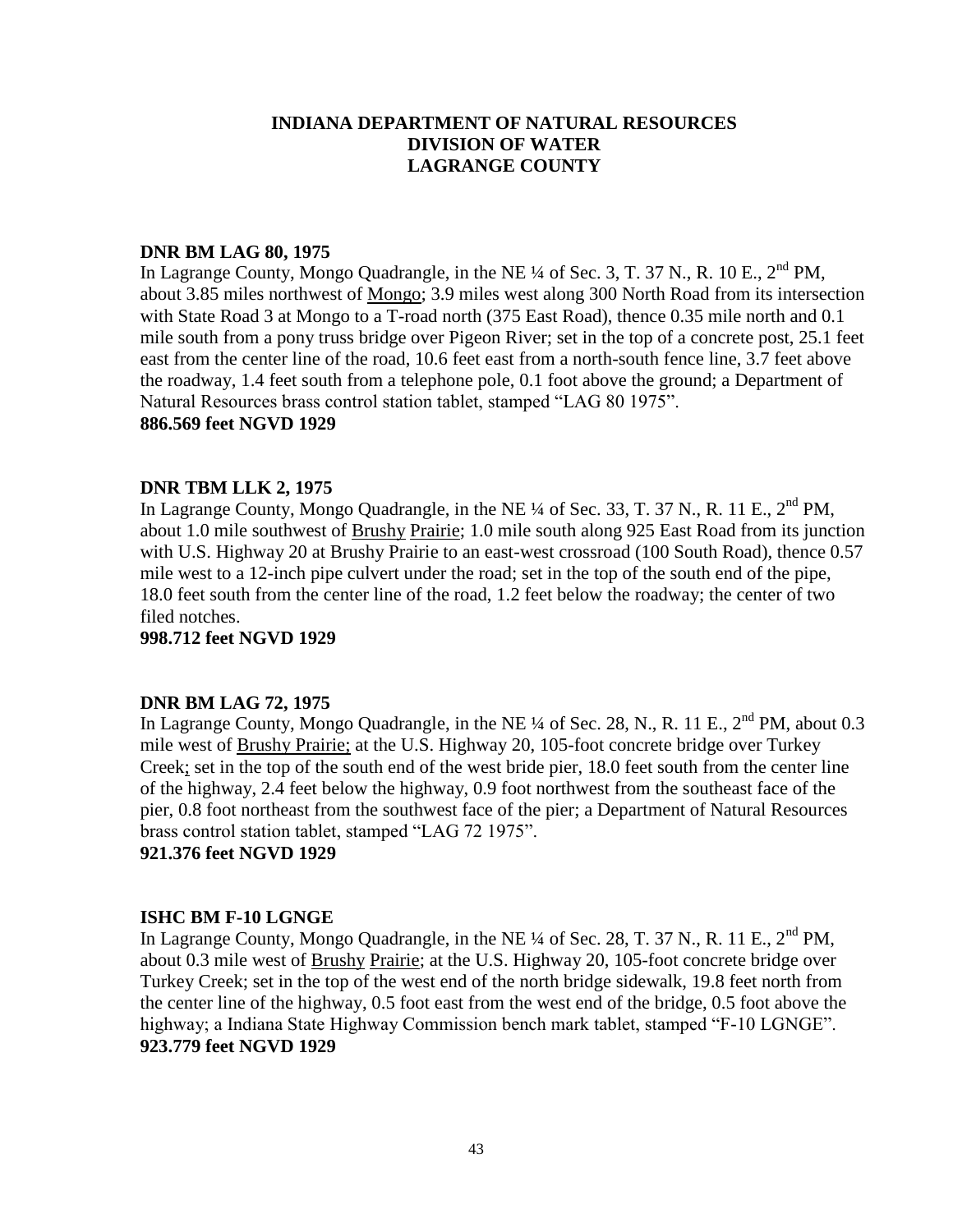# **DNR TBM 7, 1971**

In Lagrange County, Mongo Quadrangle, in the NE ¼ of Sec. 28, T. 37 N., R. 11 E., 2<sup>nd</sup> PM, about 0.75 mile west of Brushy Prairie; at the intersection of U.S. Highway 20 and 850 East Road; set in top of a concrete fence post base in the southeast quarter of the junction, 51 feet east south from the center line of the highway, 40.5 feet east from the center line of the road, 0.9 foot west from a concrete fence post; a chiseled triangle.

#### **937.116 feet NGVD 1929**

## **DNR BM LAG 71, 1975**

In Lagrange County, Mongo Quadrangle, in the NE  $\frac{1}{4}$  of Sec. 20, T. 37 N., R. 11 E., 2<sup>nd</sup> PM. about 2.3 miles south of Mongo; at the intersection of State Road and 75 North Road; set in top of a concrete post, in the northeast quarter of the intersection, 40.7 feet east from the center line of the north-south road, 22.8 feet north from the center line of the east-west road, 3.6 feet north from a power pole with transformer, 3.5 feet northwest from a fence corner post, flush with the ground; a Department of Natural Resources brass control station tablet, stamped "LAG 71 1975".

**930.115 feet NGVD 1929**

#### **DNR TBM 8, 1971**

In Lagrange County, Mongo Quadrangle, in the SE  $\frac{1}{4}$  of Sec. 17, T. 37 N., R. 11 E., 2<sup>nd</sup> PM, about 2.0 miles south of Mongo; 2.0 miles south along State Road 3 from its intersection with 300 North Road at Mongo to a large woods on the west side of the road; set in the west side of a 32-inch maple tree, 1300 feet north of the center line of an east-west crossroad, 116 feet north from the south edge of the woods, 32.3 feet west from the center line of the road, 0.7 foot above the ground; a railroad spike driven thru an aluminum tag, stamped "DNR TBM 8 1971". **922.521 feet NGVD 1929**

#### **DNR TBM LLK 56, 1975**

In Lagrange County, Mongo Quadrangle, in the SW  $\frac{1}{4}$  of Sec. 17, T. 37 N., R. 11 E., 2<sup>nd</sup> PM, about 1.55 miles south-southeast of Mongo; at the 150 North Road 45-foot bridge over Turkey Creek; set in the top of the north end of the west bridge abutment, 14.0 feet north from the center line of the road, 1.9 feet below the roadway, 0.5 foot west from the east face of the abutment; a chiseled triangle.

## **913.065 feet NGVD 1929**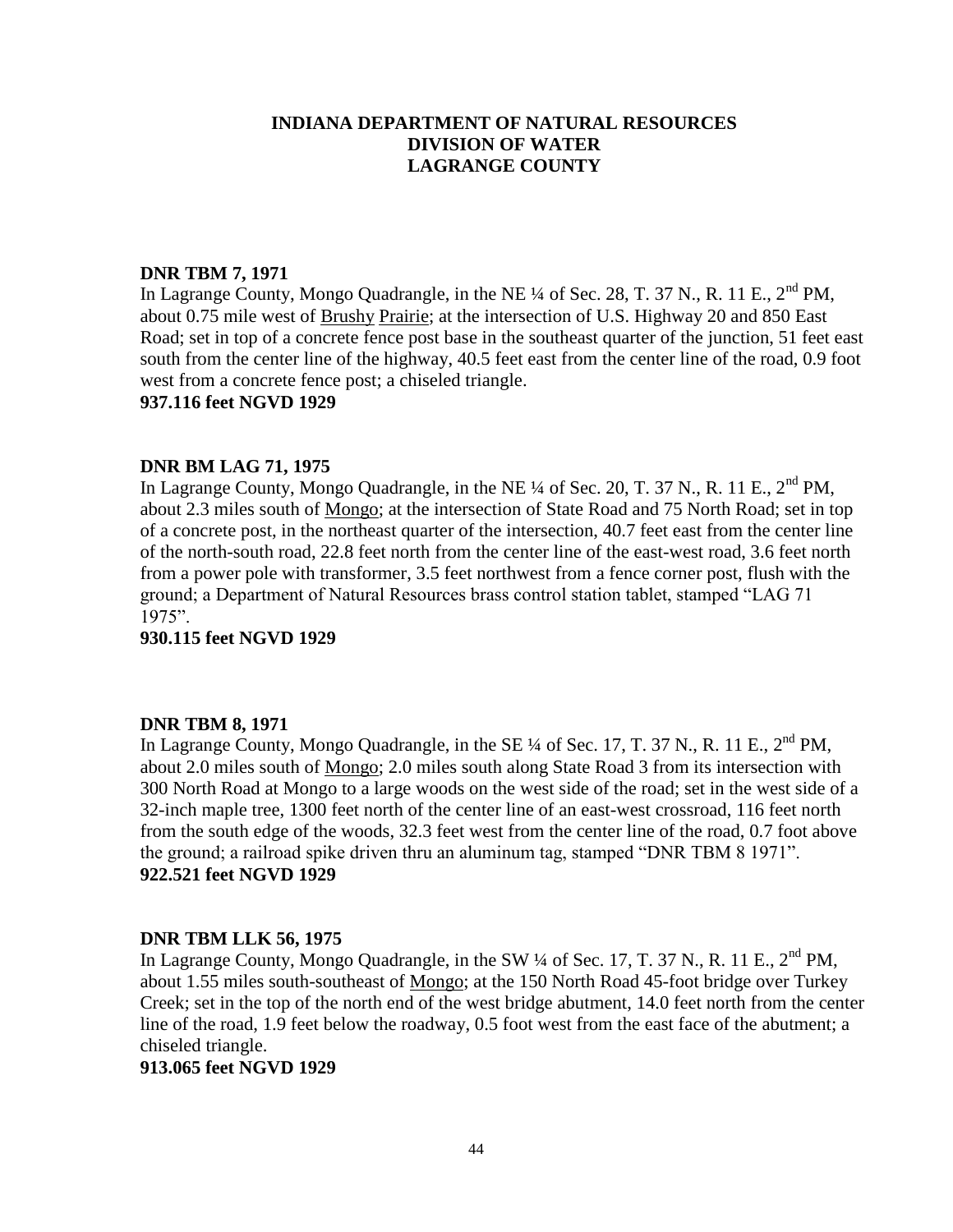#### **DNR BM LAG 73, 1975**

In Lagrange County, Mongo Quadrangle, in the SW  $\frac{1}{4}$  of Sec. 16, T. 37 N., R. 11 E., 2<sup>nd</sup> PM, about 1.55 miles south-southeast of Mongo; at the 150 North Road 45-foot bridge over Turkey Creek; set in the top of the south end of the east bridge abutment, 17.3 feet south from the center of the road, 2.0 feet below the roadway, 0.6 foot east from the west face of the abutment, 0.6 foot north from the south face of the abutment; a Department of Natural Resources brass control station tablet, stamped "LAG 73 1975".

#### **911.675 feet NGVD 1929**

#### **DNR TBM LLK 57, 1975**

In Lagrange County, Mongo Quadrangle, in the NE  $\frac{1}{4}$  of Sec. 16, T. 37 N., R. 11 E.,  $2^{nd}$  PM. about 2.1 miles southeast of Mongo; at the intersection of 900 East Road and 150 North Road; set in the south side of a 21-inch oak tree in the northwest quarter of the junction, 83 feet north from the center line of the north-south road, 0.8 foot above the ground; a railroad spike driven thru an aluminum tag, stamped "DNR TBM LLK 57 1975".

**918.181 feet NGVD 1929**

#### **DNR TBM LLK 73, 1976**

In Lagrange County, Mongo Quadrangle, in the NE  $\frac{1}{4}$  of Sec. 26, T. 37 N., R. 10 E., 2<sup>nd</sup> PM, at Plato; at the intersection of U.S. 20 and 500 East Road; set in the top of the southeast corner of the south headwall of a 28-foot concrete box culvert at a small stream, 300 feet west from a north-south crossroad (500 East Road), 16.3 feet south from the center line of U.S. Highway 20, 0.4 foot below the highway; a chiseled triangle.

#### **933.160 feet NGVD 1929**

#### **DNR BM LAG 68, 1975**

In Lagrange County, Mongo Quadrangle, in the NW  $\frac{1}{4}$  of Sec. 26, T. 37 N., R. 10 E., 2<sup>nd</sup> PM, about 0.4 mile west of Plato; at the U.S. Highway 20, 10-foot concrete box culvert over Fly Creek; set in the top of the east end of the south headwall of the culvert, 21.8 feet south from the center line of the highway, 4.4 feet south from the south steel guardrail, 0.7 foot west from the east end of the headwall; a Department of Natural Resources brass control station tablet, stamped "LAG 68 1975".

#### **931.956 feet NGVD 1929**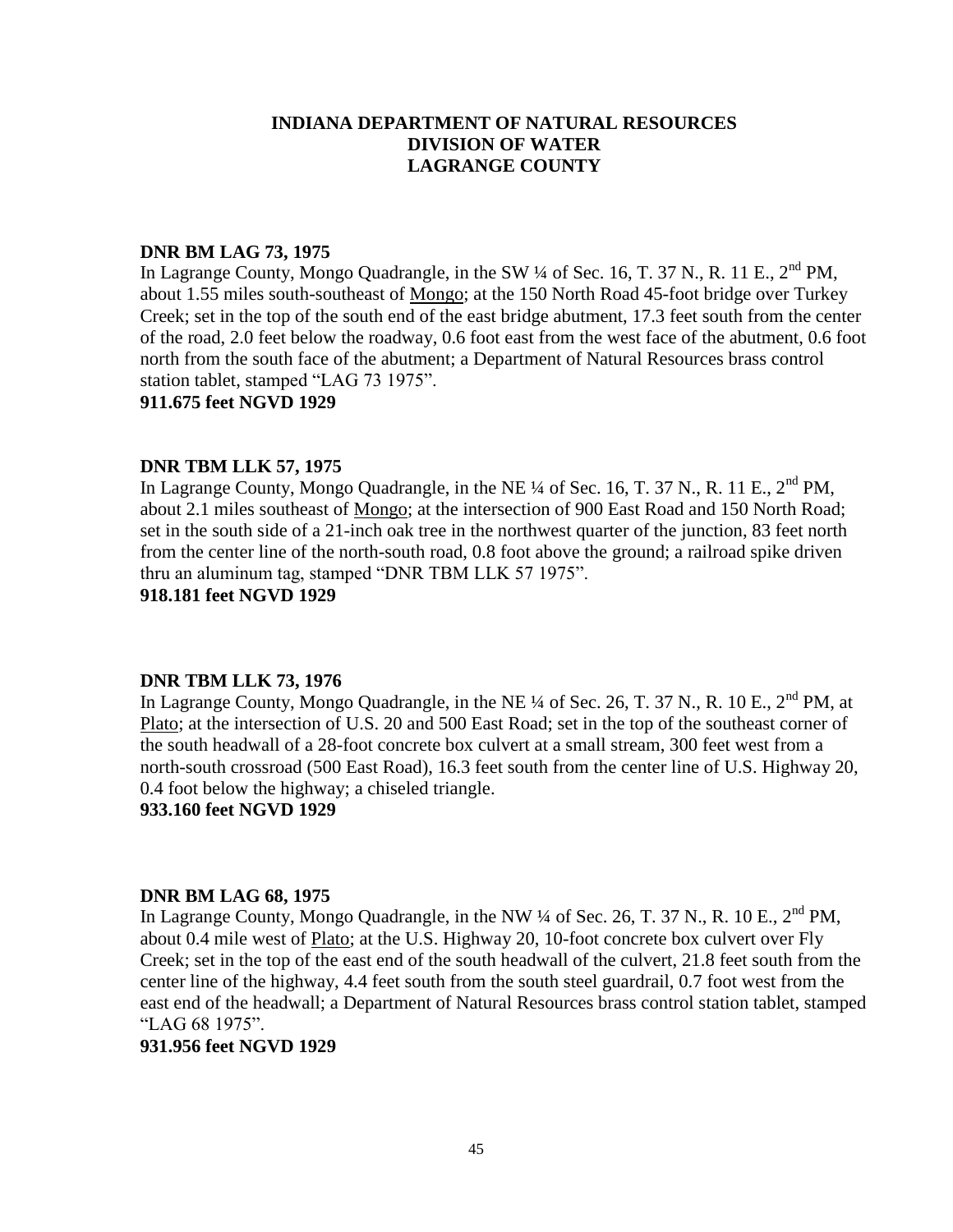## **DNR TBM LLK 74, 1976**

In Lagrange County, Mongo Quadrangle, in the SE  $\frac{1}{4}$  of Sec. 23, T. 37 N., R. 10 E., 2<sup>nd</sup> PM, about 0.25 miles northwest of Plato; 0.25 mile northwest along 500 East Road from its intersection with U.S. Highway 20 at Plato to a T-road east (225 North Road); set in the south side of an 18-inch walnut tree in the northwest quarter of the junction, 156 feet northwest from the extended center line of the highway, 0.5 foot above ground; a railroad spike driven thru an aluminum tag, stamped "DNR TBM LLK 74 1976".

# **933.620 feet NGVD 1929**

# **DNR TBM LLK 75, 1976**

In Lagrange County, Mongo Quadrangle, in the SW  $\frac{1}{4}$  of Sec. 24 T. 37 N., R. 10 E., 2<sup>nd</sup> PM, about 0.65 mile northeast of Plato; at the 25 North Road 2-foot steel pipe culvert under the road; set in the top of the south end of the culvert, 28.1 feet south from the center line of the road, 7.0 feet below the roadway; the center of two filed notches.

## **920.515 feet NGVD 1929**

# **DNR BM LAG 70, 1975**

In Lagrange County, Mongo Quadrangle, in the SE  $\frac{1}{4}$  of Sec. 24, T. 37 N., R. 10 E., 2<sup>nd</sup> PM, about 0.85 mile northeast of Plato; 0.25 mile northwest along 500 East Road from its intersection with U.S. Highway 20 at Plato to a T-road east (25 North Road), thence 0.9 mile generally east to a driveway north set in the top of a concrete post in the southeast quarter of the junction, 76 feet southwest from the southeast corner of a farm house, 72 feet northeast from the extended center line of the driveway north, 18.4 feet southeast from the extended center line of the road, 1.4 feet northeast from a power pole, 0.1 foot above the ground; a Department of Natural Resources brass control station tablet, stamped "LAG 70 1975".

#### **940.794 feet NGVD 1929**

# **USC&GS Azimuth Station DALLAS 1946**

In Lagrange County, Oliver Lake Quadrangle, in the NW ¼ of Sec. 31, T. 36 N., R. 10 E., 2<sup>nd</sup> PM, about 0.75 mile east of Eddy; 0.3 mile north along 75 West Road from its intersection with Wabash Railroad at Eddy to an east-west crossroad (700 South Road), thence 0.75 mile east to a T-road south (Base Line Road), thence 0.2 mile south to a driveway east; set in the top of a concrete post, 193 feet northeast from the northeast corner of a house, 2.5 feet northwest from the southwest corner of a barn, 0.1 foot below the ground; a U.S. Coast and Geodetic Survey azimuth mark tablet, stamped "Dallas 1946".

# **931.789 feet NGVD 1929**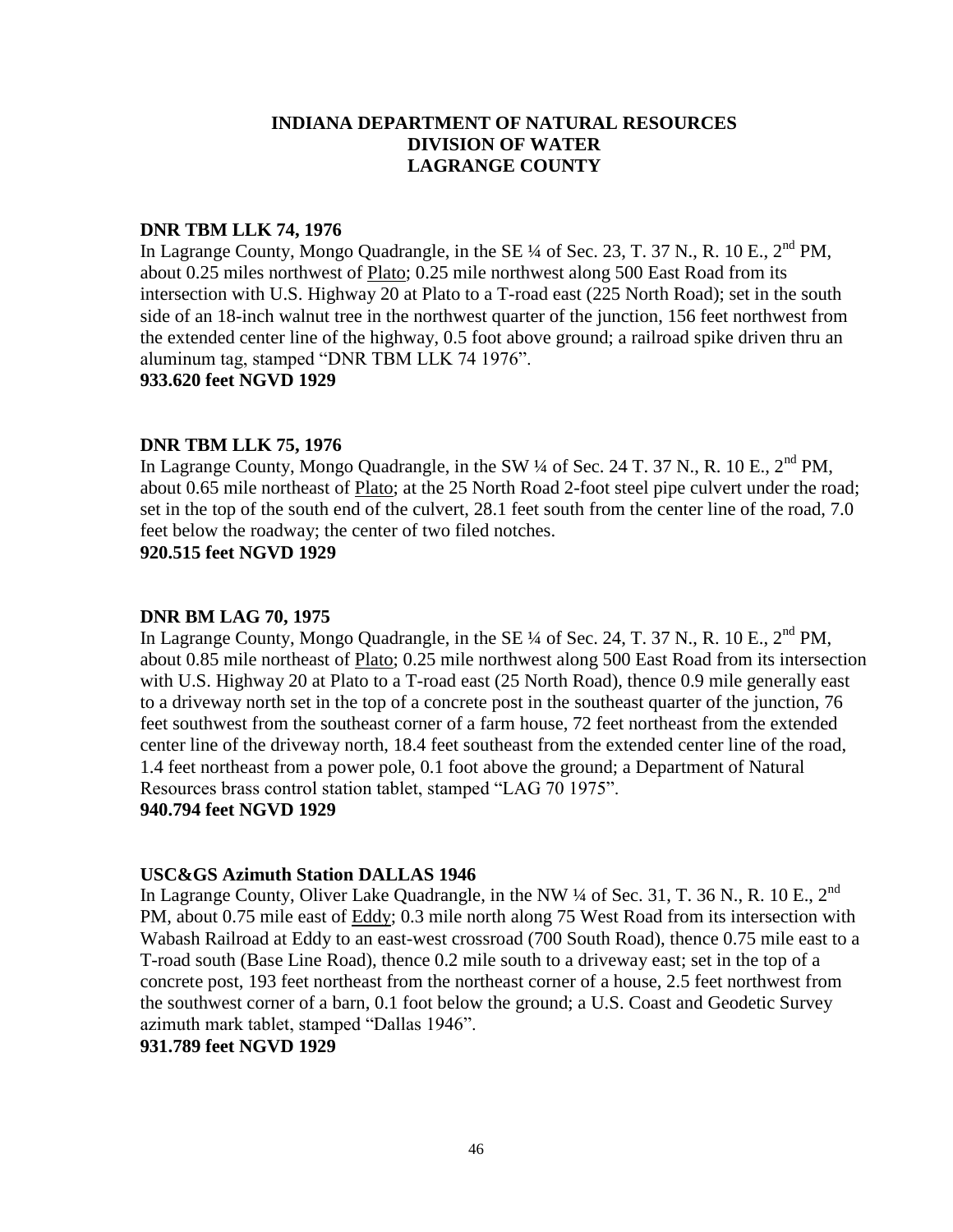#### **USGS RM No. 12 Gaging Station**

In Lagrange County, Oliver Lake Quadrangle, in the NW ¼ of Sec. 31, T. 36 N., R. 10 E., 2<sup>nd</sup> PM, about 2.85 miles west-northwest of Wolcottville; 3.0 miles west along 800 South Road from its intersection with State Road 9 in Wolcottville to a north-south crossroad (Base Line Road), thence 0.75 mile north to a T-road east leading to Atwood Lake, thence 0.3 mile east to a northsouth crossroad; set in the top of a concrete lake level monument in the northeast quarter of the junction, 128 feet north from the extended center line of the east-west road, 15.0 feet east from the center line of the north-south road; a U.S. Geological Survey gaging station tablet, not stamped.

#### **906.009 feet NGVD 1929 Recovered 7-18-89 SY**

#### **DNR TBM LLK 148, 1976**

In Lagrange County, Oliver Lake Quadrangle, in the NE  $\frac{1}{4}$  of Sec. 31, T. 36 N., R. 10 E.,  $2^{nd}$ PM, about 1.6 miles east-northeast of Eddy; 0.3 mile north along 75 West Road from its intersection with Wabash Railroad at Eddy to an east-west crossroad (700 South Road), thence 1.65 miles east to a T-road south (Atwood Lake Zone E Road); set in the top of a railroad spike protruding from an abandoned silo concrete base in the southeast quarter of the junction, 38.8 feet south from the center line of the east-west road, 31.5 feet east from the center line of the Troad south, level with the roadway; a chiseled cross.

 **923.382 feet NGVD 1929** (Could not locate, October 2012)

#### **DNR BM LAG 114, 1975**

In Lagrange County, Oliver Lake Quadrangle, in the NE ¼ of Sec. 31, T. 36 N., R. 10 E., 2<sup>nd</sup> PM, about 1.65 miles east-southeast of Eddy; 0.3 mile north along 75 West Road from its intersection with the Wabash Railroad at Eddy to an east-west crossroad (700 South Road), thence 1.65 miles east to a T-road south (Atwood Lake Zone E Road), thence 0.5 mile south to a cul-de-sac; set in the top of a concrete post, 21.0 feet north from the north end of the cul-de-sac, 13.0 feet east from the center line of the road, 1.6 feet above the roadway, 0.8 foot south from a power pole, 0.2 foot above the ground; a Department of Natural Resources brass control station tablet, stamped "LAG 114 1975".

 **915.146 feet NGVD 1929** (Recovered in good condition, October 2012)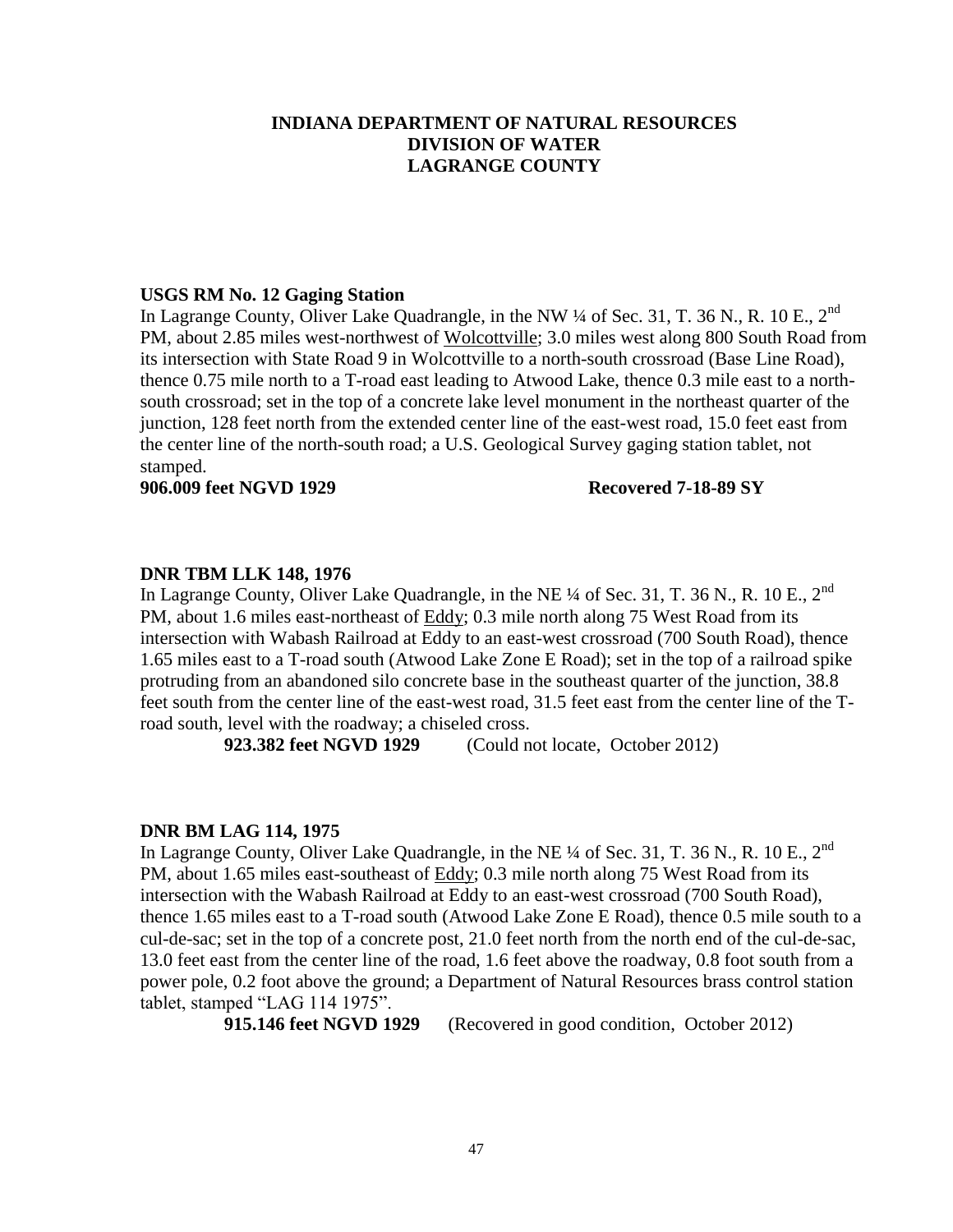#### **DNR TBM LLK 149, 1976**

In Lagrange County, Oliver Lake Quadrangle, in the NE <sup>1/4</sup> of Sec. 31, T. 36 N., R. 10 E., 2<sup>nd</sup> PM, about 1.65 miles east-southeast of Eddy; 0.3 mile north along 75 West Road from its intersection with Wabash Railroad at Eddy to an east-west crossroad (700 South Road), thence 1.65 miles east to a T-road south (Atwood Lake Zone E Road), thence 0.5 mile south to a cul-desac; set in the northeast side of an 18-inch twin-trunked cottonwood tree, 18.4 feet east from the center line of the road, 8.0 feet south from the north end of the cul-de-sac, 0.8 foot above the ground; a railroad spike driven thru an aluminum tag, stamped "DNR TBM LLK 149 1976". **913.202 feet NGVD 1929**

## **DNR TBM LLK 146, 1976**

In Lagrange County, Oliver Lake Quadrangle, in the NW  $\frac{1}{4}$  Sec. 25, T. 36 N., R. 9 E., 2<sup>nd</sup> PM, about 1.1 miles north of Eddy; 1.1 miles north along 75 West Road from its intersection with Wabash Railroad at Eddy to a T-road east, thence 0.2 mile east to an 8-foot steel pipe culvert under the road; set in the top of the south end of the culvert, 15.6 feet south from the center of two filed notches.

#### **902.013 feet NGVD 1929**

# **DNR BM LAG 112, 1975**

In Lagrange County, Oliver Lake Quadrangle, in the NE  $\frac{1}{4}$  of Sec. 25, T. 36 N., R. 9 E., 2<sup>nd</sup> PM, about 1.1 miles north of Eddy; 1.1 miles north along 75 West Road from its intersection with Wabash Railroad at Eddy to a T-road east, thence 0.3 mile east to a driveway north leading to the Dallas Bay Estates Information Center; set in the top of a concrete post in the northeast quarter of the junction, 20.8 feet north from the center line of the road, 11.6 feet east from the center line of the driveway north, 0.7 foot south from a guyed power pole, 0.2 foot above the ground; a Department of Natural Resources brass control station tablet, stamped "LAG 112 1975". **908.311 feet NGVD 1929**

#### **DNR TBM LLK 145, 1976**

In Lagrange County, Oliver Lake Quadrangle, in the NW  $\frac{1}{4}$  Sec. 24, T. 36 N., R. 9 E., 2<sup>nd</sup> PM, about 2.0 miles north of Eddy; 2.0 miles north along 75 West Road from its intersection with Wabash Railroad at Eddy to a turn east and a 4-foot steel pipe culvert under the road; set in the top of the southeast end of the culvert, 14.6 feet southeast from the center line of the road, 0.3 foot below the roadway; the center of two filed notches. **900.858 feet NGVD 1929**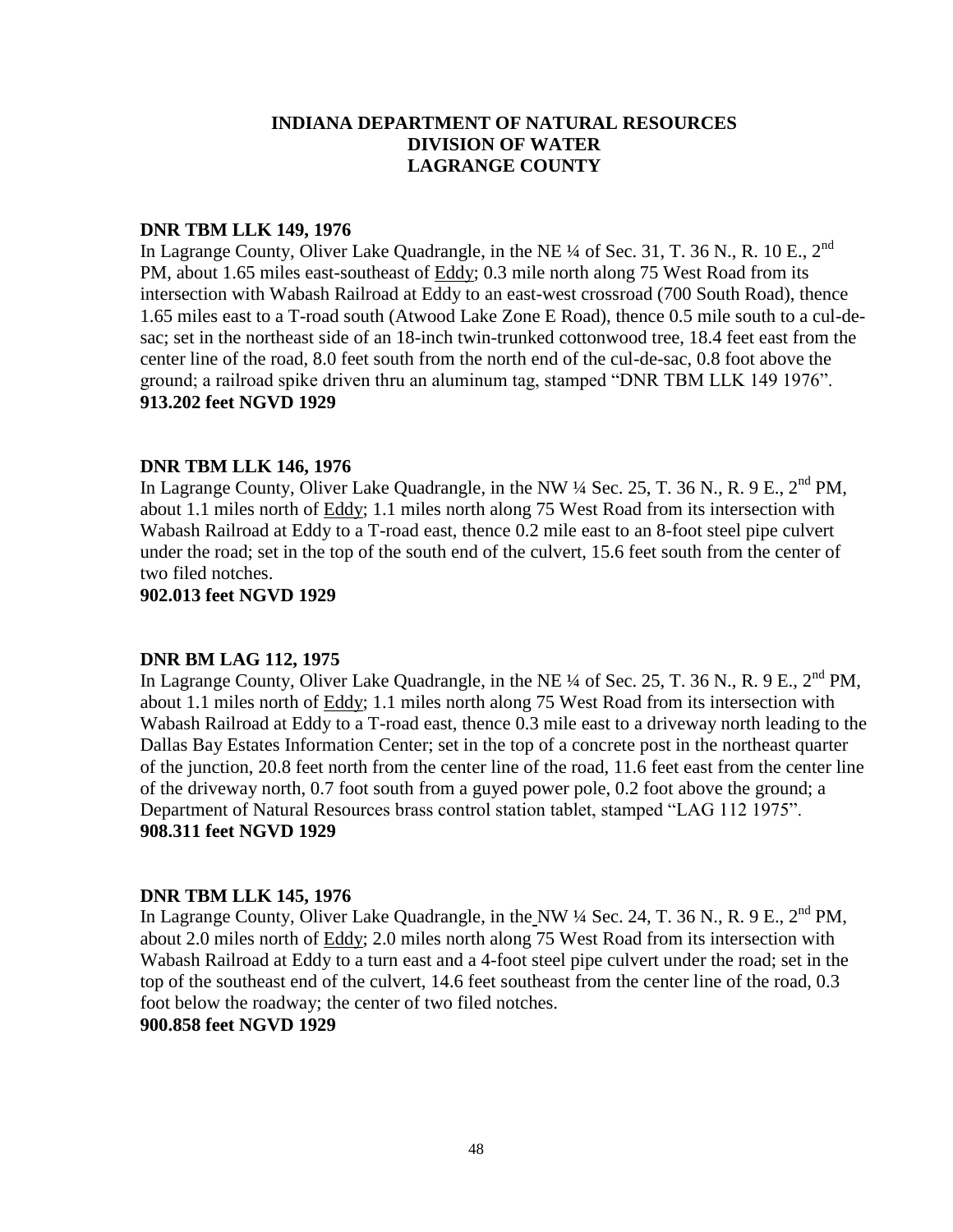## **USGS RM No. 5 Gaging Station**

In Lagrange County, Oliver Lake Quadrangle, in the SW  $\frac{1}{4}$  of Sec. 24, T. 36 N., R. 9 E., 2<sup>nd</sup> PM, about 1.45 miles north of Eddy; at the 75 West Road 72-foot pony truss bride over the channel between Hackenbury and Messick Lakes; set in the top of a rivet head on top of the north anchor plate for the west steel truss, 10.5 feet west from the center line of the road, 2.0 feet below the roadway, 1.4 feet north from the south face of the bridge abutment; a chiseled cross. **900.737 feet NGVD 1929**

## **USGS RM No. 11 Gaging Station**

In Lagrange County, Oliver Lake Quadrangle, in the SW ¼ of Sec. 24, T. 36 N., R. 9 E., 2<sup>nd</sup> PM, about 1.4 miles north of Eddy; at the 75 West Road 72-foot pony truss bridge over the channel between Hackenbury and Messick Lakes; set in the top of a concrete lake level monument, on the southwest wingwall of the bridge, 11.0 feet west from the center line of the road, 2.8 feet southwest from the southwest corner of the west steel truss, 1.3 feet above the wingwall; a U.S. Geological Survey gaging station tablet, not stamped.

**903.843 feet NGVD 1929**

# **DNR TBM LLK 136, 1976**

In Language County, Oliver Lake Quadrangle, in the SE  $\frac{1}{4}$  of Sec. 17, T. 36 N., R. 10 E., 2<sup>nd</sup> PM, about 3.2 miles northwest of Wolcottville; 3.0 miles north along State Road 9 from its intersection with 800 South Road in Wolcottville to a T-road west (500 South Road), thence 0.95 mile west to a north-south crossroad (200 East Road); set in the top of the north end of a 30-inch steel pipe culvert under the road, 56 feet west from the center line of the east-west road, 1.6 feet below the roadway; the center of two filed notches.

# **912.226 feet NGVD 1929**

# **DNR BM LAG 110, 1975**

In Lagrange County, Oliver Lake Quadrangle, in the NW  $\frac{1}{4}$  of Sec. 21, T. 36 N., R. 10 E., 2<sup>nd</sup> PM, about 2.95 miles northwest of Wolcottville; 3.0 miles north along State Road 9 from its intersection with 800 South Road in Wolcottville to a T-road west (500 South Road), thence 0.95 mile west to a north-south crossroad (200 East Road), thence 0.25 mile south to a turn west; set in the top of a concrete post in the southeast quarter of the turn, 195 feet east from the center line of the north-south tangent, 15.6 feet south from the center line of the east-west tangent, 0.7 foot north from power pole # 491/513, 0.1 foot above the ground; a Department of Natural Resources brass control station tablet, stamped "LAG 110 1975".

# **913.080 feet NGVD 1929**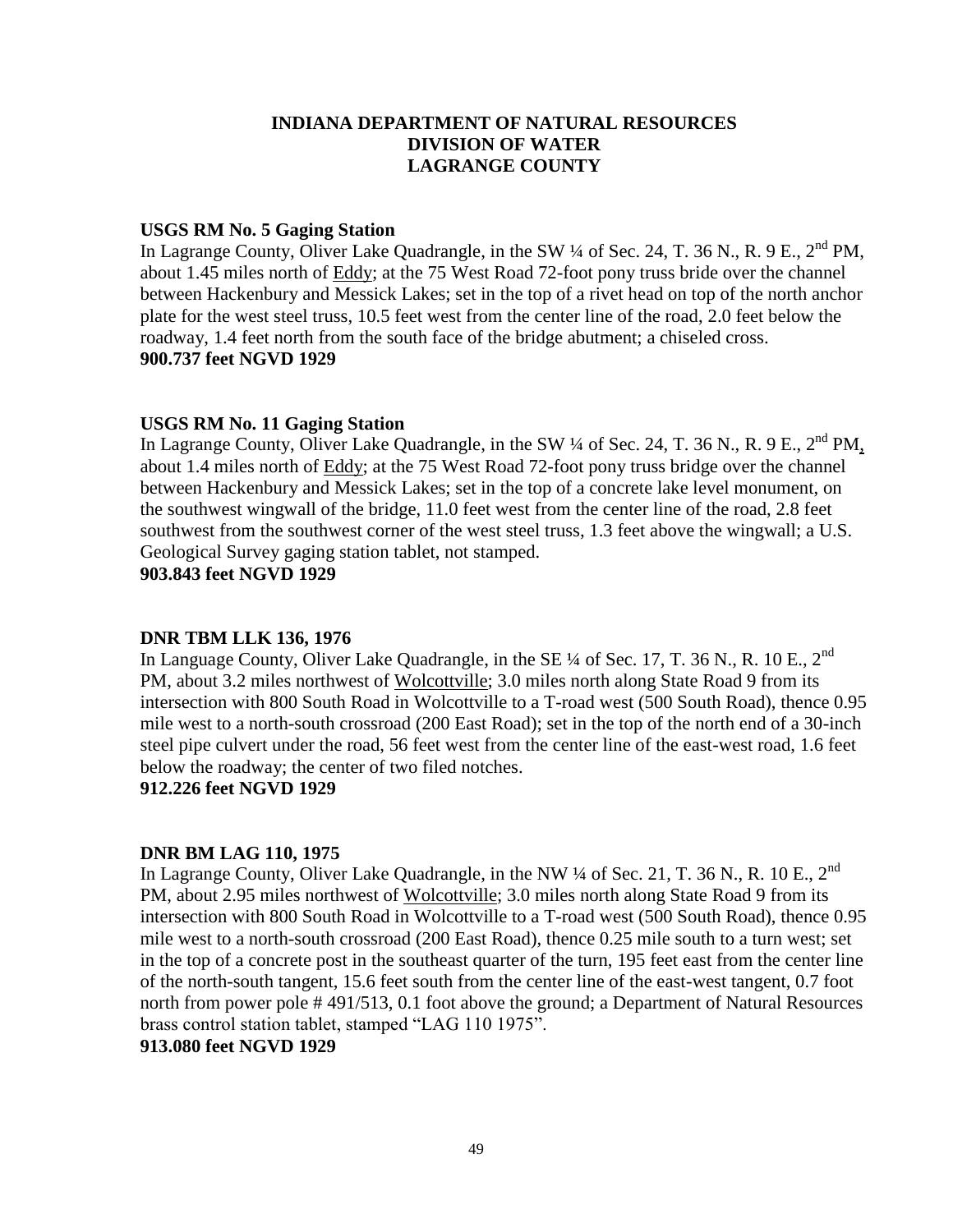## **DNR TBM LLK 170, 1976**

In Lagrange County, Oliver Lake Quadrangle, in the NW  $\frac{1}{4}$  of Sec. 35, T. 36 N., R. 9 E.,  $2^{nd}$  PM, about 1.0 mile northwest of Eddy; at the Wabash Railroad bridge over the North Branch Elkhart River; set in the south face of the southeast wooden bridge seat, 4.6 feet southwest form the southwest rail, 3.9 feet below the tracks, 0.3 foot southeast from the northwest face of the bridge seat; a railroad spike driven thru an aluminum tag, stamped "DNR TBM LLK 170". **903.214 feet NGVD 1929**

## **DNR BM LAG 116, 1975**

In Lagrange County, Oliver Lake Quadrangle, in the NW  $\frac{1}{4}$  Sec. 35, T. 36 N., R. 9 E., 2<sup>nd</sup> PM, about 1.1 miles west-northwest of Eddy; at the 700 South Road 50-foot concrete bridge over the North Branch Elkhart River; set in the top of the southeast wingwall of the bridge, 15.0 feet south from the wingwall, 0.5 foot east from the west face of the wingwall, 0.4 foot below the roadway; a Department of Natural Resources brass control station tablet, stamped "LAG 116 1975'.

#### **902.933 feet NGVD 1929**

#### **DNR TBM LLK 135, 1976**

In Lagrange County, Oliver Lake Quadrangle, in the SW  $\frac{1}{4}$  of Sec. 16, T. 36 N., R. 10 E., 2<sup>nd</sup> PM, about 3.65 miles northwest of Wolcottville; at the intersection of 450 South Road and 200 East Road; set in the east side of a guyed power pole, in the southeast quarter of the intersection, 48.0 feet east from the center line of the north-south road, 22.5 feet south from the center line of the east-west crossroad, 0.9 foot above the ground; a railroad spike driven thru an aluminum tag, stamped "DNR TBM LLK 135 1976".

**940.785 feet NGVD 1929**

#### **DNR TBM LLK 137, 1976**

In Lagrange County, Oliver Lake Quadrangle, in the SE  $\frac{1}{4}$  of Sec. 17, T. 36 N., R. 10 E.,  $2^{nd}$  PM, about 3.35 miles northwest of Wolcottville; approximately 1.4 miles west along 500 South Road from its intersection with State Road 9 to a T-road north at the entrance to Purdue University Camp; set in the top of the northwest corner of a north concrete entrance sign base, 46.0 feet southeast from an entrance gate, 23.5 feet east from the center line of the T-road north, 0.9 foot above the ground; a chiseled triangle.

# **922.652 feet NGVD 1929**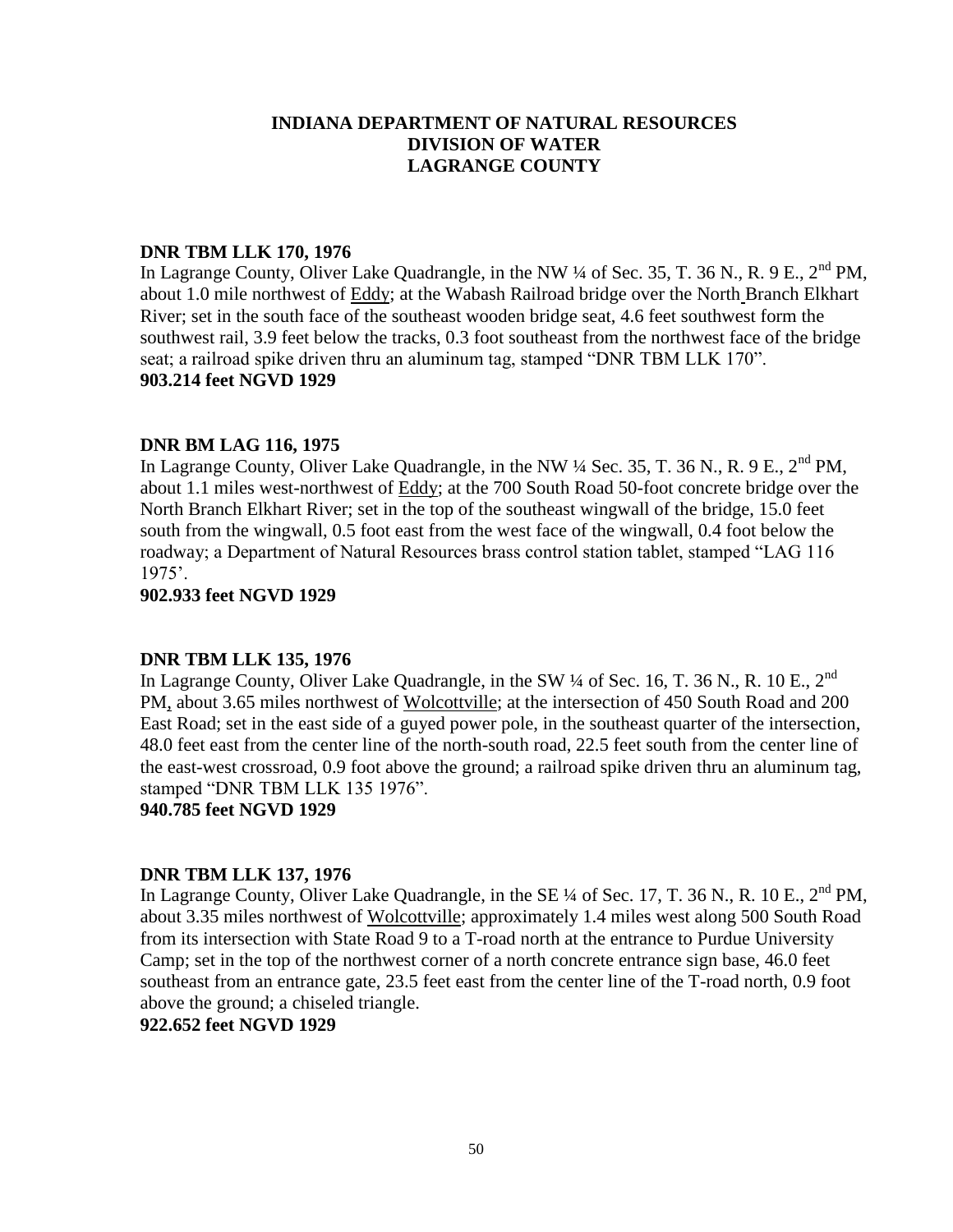## **DNR TBM LLK 138, 1976**

In Lagrange County, Oliver Lake Quadrangle, in the SE  $\frac{1}{4}$  of Sec. 17, T. 36 N., R. 10 E.,  $2^{nd}$  PM, about 3.6 miles northwest of Wolcottville; approximately 1.1 miles west along 450 South Road from its intersection with State Road 9 to a T-road south, thence 0.3 mile south to twin steel pipe culvert at the inlet of Oliver Lake; set in the top of a rivet head in the top of the west end of the north steel pipe culvert, 11.5 feet west from the center line of the road, 4.1 feet east from the west end of the center line of the road, 4.1 feet east from the west end of the culvert, 0.5 foot below the roadway; a chiseled cross.

#### **901.867 feet NGVD 1929**

#### **DNR TBM LLK 139, 1976**

In Lagrange County, Oliver Lake Quadrangle, in the NW  $\frac{1}{4}$  of Sec. 17, T. 36 N., R. 10 E., 2<sup>nd</sup> PM, about 4.1 miles northwest of Wolcottville; at the intersection of 450 South Road and 100 East Road; set in the east side of a 22-inch walnut tree, in the northeast quarter of the intersection, 389 feet east from the center line of the north-south road, 18.0 feet north from the center line of the east-west road, 0.5 foot above the ground; a railroad spike driven thru an aluminum tag, stamped "DNR TBM LLK 139 1976".

**929.182 feet NGVD 1929**

#### **DNR BM LAG 108, 1975**

In Lagrange County, Oliver Lake Quadrangle, in the NE  $\frac{1}{4}$  of Sec. 18, T. 36 N., R. 10 E., 2<sup>nd</sup> PM, about 4.25 miles northwest of Wolcottville; at the public fishing site on the south side of 450 South Road at Oliver Lake; set in the top of a con-crest post, 16.6 feet south from the center line of the road, 1.2 feet below the roadway, 0.9 foot east from a power pole, 0.3 foot above the ground; a Department of Natural Resources brass control station tablet, stamped "LAG 108 1975".

**906.435 feet NGVD 1929**

#### **DNR TBM LLK 140, 1976**

In Lagrange County, Oliver Lake Quadrangle, in the NW  $\frac{1}{4}$  of Sec. 18, T. 36 N., R. 10 E., 2<sup>nd</sup> PM, about 4.35 miles northwest of Wolcottville; at the 450 South Road 12-foot steel pipe culvert over Dove Creek; set in the top of the south end of the culvert, 200 feet east from T-road south (50 East Road), 24.0 feet south from the center line of the road, 4.0 feet below the roadway; the center of two filed notches.

904.504 feet NGVD 1929 Superseded 904.54 feet NGVD 1929 December 2014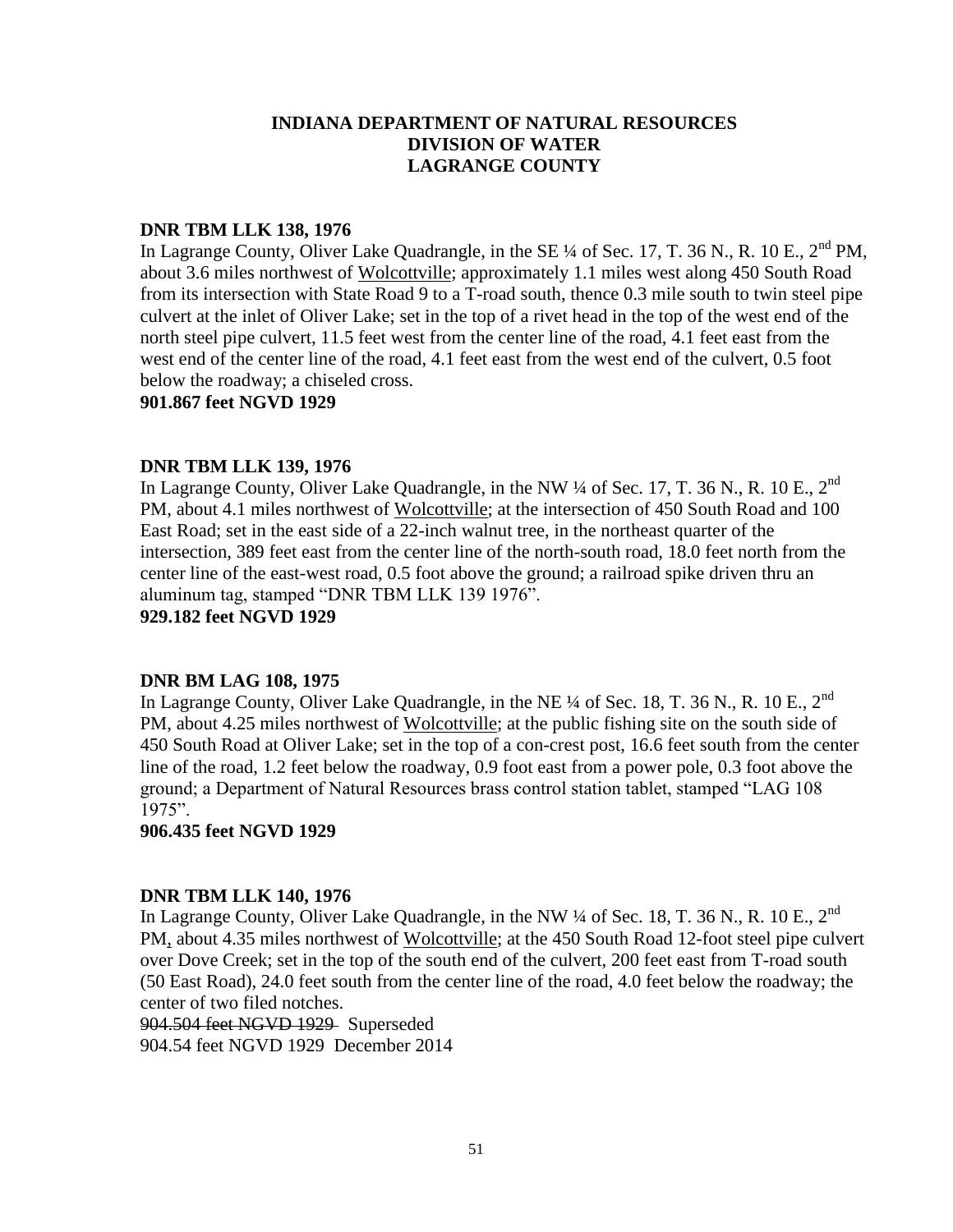## **USGS RM No. 10 Gaging Station**

In Lagrange County, Oliver Lake Quadrangle, in the SW 1/4 of Sec. 18, T. 36 N., R. 10 E., 2<sup>nd</sup> PM, about 3.9 miles northwest of Wolcottville; at the 50 East Road bridge over the outlet channel of Oliver Lake; set in the west side of a 42-inch willow tree, 28.5 feet north from the end of the bridge, 15.0 feet east from the center line of the road, 0.5 foot above the ground; a railroad spike.

## **903.655 feet NGVD 1929**

# **DNR TBM LLK 142 1976**

In Lagrange County, Oliver Lake Quadrangle, in the SW  $\frac{1}{4}$  of Sec. 18, T. 36 N., R. 10 E., 2<sup>nd</sup> PM, about 3.90 miles northwest of Wolcottville; at the 50 East Road bridge over the outlet channel of Oliver Lake; set in the east side of a 36-inch oak tree, 168 feet south from the south end of the bridge, 26.0 feet east from the center line of the road, 5.5 feet east from a fence line, 1.0 foot above the ground; a railroad spike driven thru an aluminum tag, stamped "DNR TBM LLK 142 1976".

**909.592 feet NGVD 1929**

# **DNR TBM LLK 147, 1976**

In Lagrange County, Oliver Lake Quadrangle, in the SW  $\frac{1}{4}$  of Sec. 25, T. 36 N., R. 9 E., 2<sup>nd</sup> PM, about 0.3 mile north of Eddy; at the intersection of 75 West Road and 700 South Road; set in the top of a steel angle iron protruding from the top of an L-shaped concrete fence post, in the northwest quarter of the intersection, 23.0 feet north from the center line of the east-west road, 20.6 feet west from the center line of the north-south road, 5.3 feet above the roadway; the center of two filed notches.

## **922.053 feet NGVD 1929**

# **USC&GS RM Dallas No. 3 1960**

In Lagrange County, Oliver Lake Quadrangle, in the NE  $\frac{1}{4}$  of Sec. 36, T. 36 N., R. 9 E., 2<sup>nd</sup> PM, about 0.4 mile northeast of Eddy; 0.3 mile north along 75 West Road from its intersection with Wabash Railroad at Eddy to an east-west crossroad (700 South Road), thence 0.35 mile east to a driveway south; set in the top of a concrete post in the southwest quarter of the junction, 328 feet west from the center line of the driveway south, 29.0 feet south from the center line of the road, 8.0 feet east from a 30-inch maple tree, 0.5 foot above the ground; a U.S. Coast and Geodetic Survey reference mark tablet, stamped "DALLAS No. 3 1960".

# **929.005 feet NGVD 1929**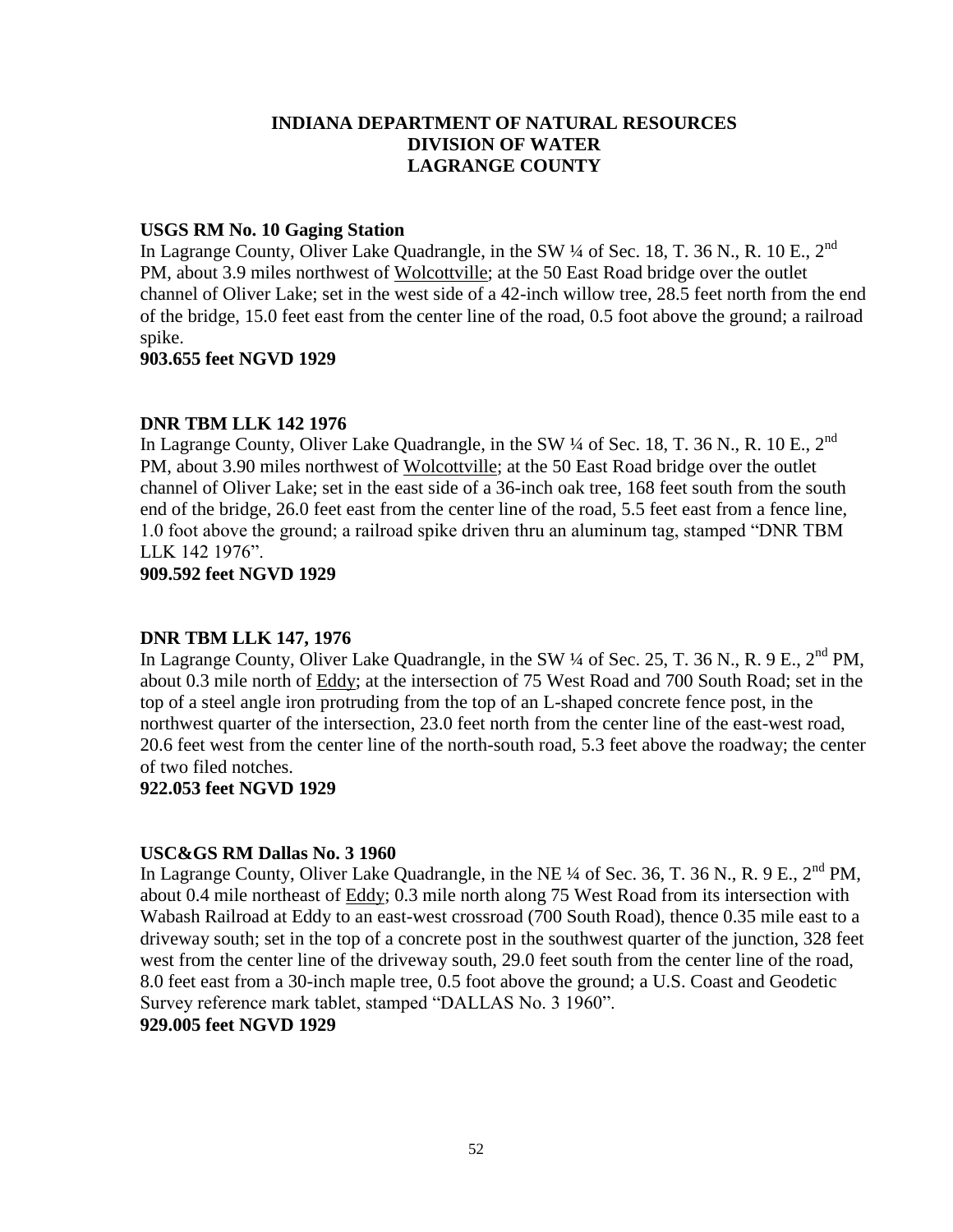# **DNR TBM LLK 141, 1976**

In Lagrange County, Oliver Lake Quadrangle, in the SE  $\frac{1}{4}$  of Sec. 13, T. 36 N., R. 9 E.,  $2^{nd}$  PM, about 4.75 miles northwest of Wolcottville; 3.65 miles generally north along State Road 9 from its intersection with 800 South Road in Wolcottville to an east-west crossroad (450 South Road), thence 2.80 miles west to a 42-inch steel pipe culvert under the road; set in the top of the south end of the culvert, 21.0 feet south from the center line of the road, 3.5 feet below the roadway; the center of two filed notches.

**900.997 feet NGVD 1929**

## **DNR BM LAG 109, 1975**

In Lagrange County, Oliver Lake Quadrangle, in the SE 1/4 of Sec. 13, T. 36 N., R. 9 E., 2<sup>nd</sup> PM, about 4.7 miles northwest of Wolcottville; 3.65 miles generally north along State Road 9 from its intersection with 800 South Road in Wolcottville to an east-west crossroad (450 South Road), thence 2.75 miles to a private T-road north leading to a gravel pit; set in the top of a concrete post in the southeast quarter of the junction, 96 feet west from the center line of a driveway south, 23.8 feet east from the extended center line of the T-road north, 18.8 feet south from the extended center line of the road, 0.7 foot north from a power pole, 0.1 foot above the ground; a Department of Natural Resources brass control station tablet, stamped "LAG 109 1975". **907.457 feet NGVD 1929**

# **USGS BM W 13, 1939**

In Lagrange County, Oliver Lake Quadrangle, in the N  $\frac{1}{2}$  of Sec. 24, T. 36 N., R. 9 E., 2<sup>nd</sup> PM, about 2.2 miles northeast at Eddy; at the intersection of 75 West Road and 50 West Road; set in the top of a concrete post, in the northeast quarter of the junction, 270 feet north from the center line of the east-west road, 26.0 feet south from the center line of the east-west road, 26.0 feet south from the center line of a driveway east, 15.3 feet east from the center line of the northsouth road, 7.3 feet south from a power pole, flush with the ground; a U.S. Geological Survey bench mark tablet, stamped "W 13 1939 914".

**913.804 feet NGVD 1929**

# **DNR TBM LLK 143, 1976**

In Lagrange County, Oliver Lake Quadrangle, in the NE ¼ of Sec. 24, T. 36 N., R. 9 E., 2<sup>nd</sup> PM, about 2.0 miles northeast of Eddy; 2.0 miles north along 75 West Road from its intersection with the Wabash Railroad at Eddy to a turn east, thence 0.25 mile east to a turn north and a road east (550 South Road), thence 0.9 mile generally east to a twin 6-foot steel pipe culvert under the road; set in the top of the northeast end of the northwest culvert, 21.0 feet northeast from the center line of the road, 1.0 foot below the roadway; the center of two filed notches **901.479 feet NGVD 1929**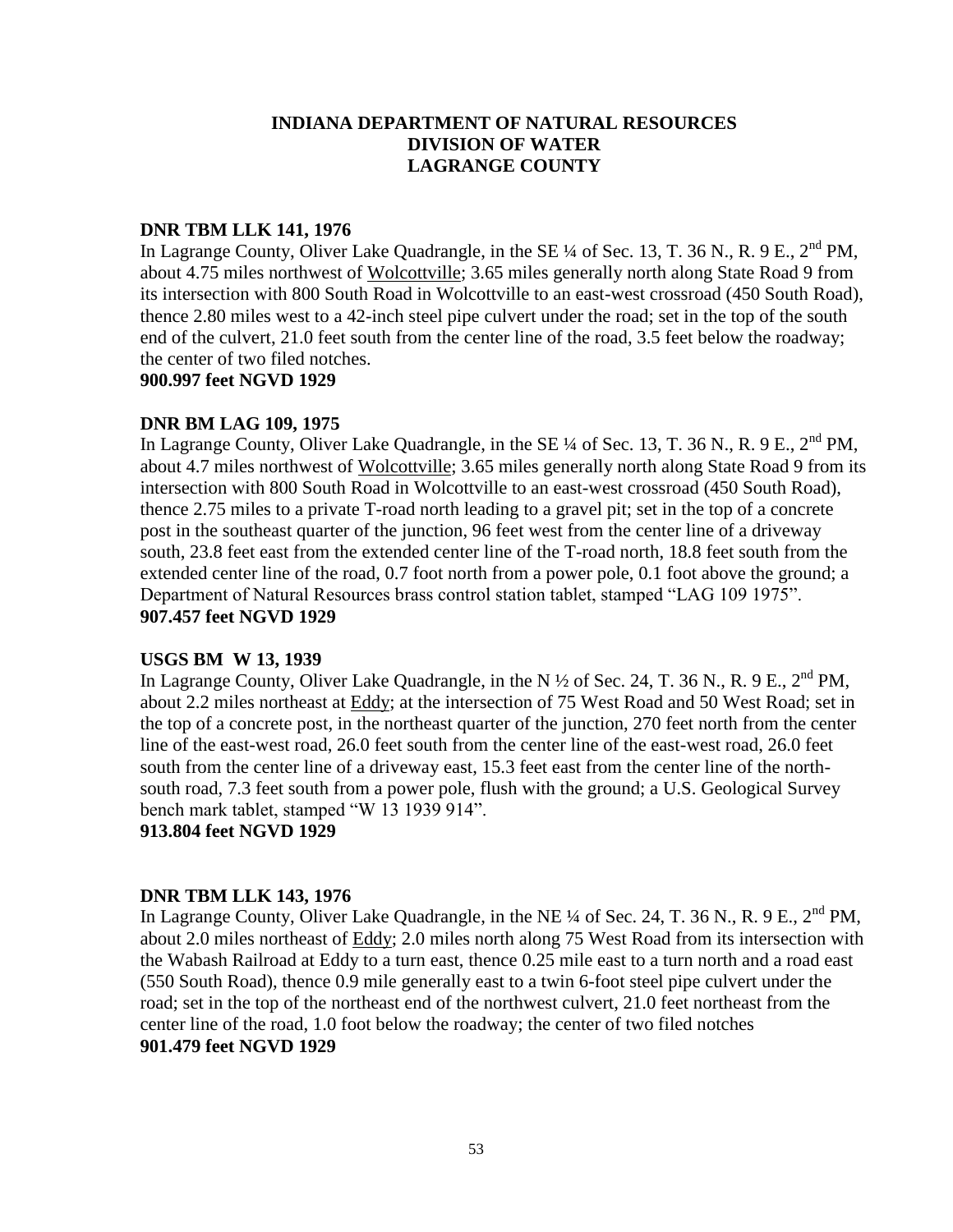## **DNR TBM LLK 144, 1976**

In Lagrange County, Oliver Lake Quadrangle, in the NE  $\frac{1}{4}$  of Sec. 24, T. 36 N., R. 9 E., 2<sup>nd</sup> PM, about 2.0 miles northeast of Eddy; 2.0 miles north along 75 West Road from its intersection with the Wabash Railroad at Eddy to a turn east, thence 0.25 mile east to a turn north and a road east (550 South Road), thence 0.9 mile generally east to a twin 6-foot steel pipe culvert under the road; set in the top of a rivet head on the top of the southwest end of the southeast culvert, 18.0 feet southwest from the center line of the road, 2.0 feet below the roadway; a chiseled cross. **901.158 feet NGVD 1929**

## **DNR BM LAG 111, 1975**

In Lagrange County, Oliver Lake Quadrangle, in the NE  $\frac{1}{4}$  of Sec. 24, T. 36 N., R. 9 E., 2<sup>nd</sup> PM, about 2.0 miles southeast of Eddy; 2.0 miles north along 75 West Road from its intersection with Wabash Railroad at Eddy to a turn east, thence 0.25 mile east to a turn north and a road east, (550 South Road), thence 0.8 mile generally east to a small house on the north side of the road; set in the top of a concrete post, 45.3 feet southeast from the southeast corner of the house, 25.0 feet north from the center line of the road, 11.9 feet southeast from the west driveway to the house, 0.8 foot northeast from a power pole, 0.2 foot above the ground; a Department of Natural Resources brass control station tablet, stamped "LAG 111 1975".

# **902.531 feet NGVD 1929**

#### **DNR TBM LLK 150, 1976**

In Lagrange County, Oliver Lake Quadrangle, in the NW  $\frac{1}{4}$  of Sec. 32, T. 36 N., R. 10 E., 2<sup>nd</sup> PM, about 2.5 miles east-northeast of Eddy; at the 700 South Road bridge over the channel between Westler Lake at Witmer Lake; set in the north side of a 36- inch willow tree, 89 feet west from the west end of the bridge, 12.5 feet south from the center line of the road, 1.0 foot above the ground; a railroad spike driven thru an aluminum tag, stamped "DNR TBM LLK 150 1976".

#### **902.572 feet NGVD 1929**

#### **DNR TBM LLK 151, 1976**

In Lagrange County, Oliver Lake Quadrangle, in the NW  $\frac{1}{4}$  of Sec. 32, T. 36 N., R. 10 E., 2<sup>nd</sup> PM, about 2.5 miles east-northeast of Eddy; at the 700 South Road bridge over the channel between Westler Lake and Witmer Lake; set in the east side of a 15- inch twin-trunked maple tree, 100 feet west from the west end of the bridge, 50 feet north from the center line of the road, 1.6 feet above the ground; a railroad spike driven thru an aluminum tag, stamped "DNR TBM LLK 151 1976".

#### **901.528 feet NGVD 1929**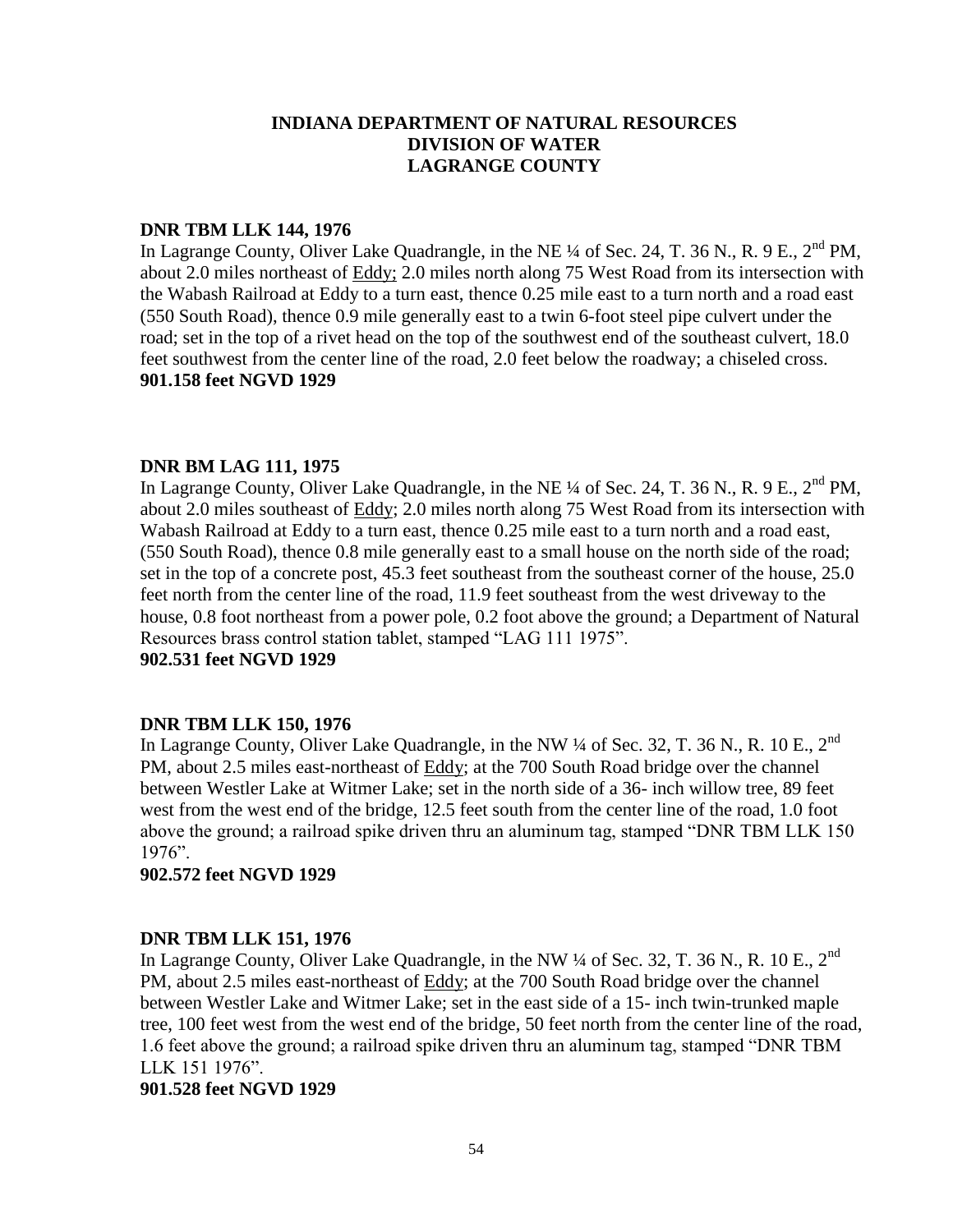## **DNR TBM LLK 152, 1976**

In Lagrange County, Oliver Lake Quadrangle, in the NE  $\frac{1}{4}$  of Sec. 32, T. 36 N., R. 10 E., 2<sup>nd</sup> PM, about 1.7 miles northwest of Wolcottville; at the intersection of 700 South Road and 150 East Road; set in the south side of a guyed power pole, in the southeast quarter of the junction, 72 feet south from the center line of the T-road south-southwest, 0.8 foot above the ground; a railroad spike driven thru an aluminum tag, stamped "DNR TBM LLK 152 1976". **920.574 feet NGVD 1929**

## **DNR TBM LLK 153, 1976**

In Lagrange County, Oliver Lake Quadrangle, in the NW  $\frac{1}{4}$  of Sec. 33, T. 36 N., R. 10 E., 2<sup>nd</sup> PM, about 1.4 miles northwest of Wolcottville; at the intersection of 700 South Road and 200 East Road; set in the west side of a 36- inch oak tree, in the southeast quarter of the intersection, 51 feet east from the center line of the north-south road, 42.0 feet south from the center line of the east-west road, 0.7 foot above the ground; a railroad spike driven thru an aluminum tag, stamped "DNR TBM LLK 153 1976".

**930.499 feet NGVD 1929**

# **DNR TBM LLK 108, 1976**

In Lagrange County, Orland Quadrangle, in the NW  $\frac{1}{4}$  of Sec. 26, T. 37 N., R. 11 E., 2<sup>nd</sup> PM, about 1.25 miles east of Brushy Prairie; 1.25 miles east along U.S Highway 20 from its junction with 925 East Road at Brushy Prairie to a north to south crossroad (1050 East Road), thence 0.15 mile south to an entrance road west leading to a cemetery; set in the northwest side of a 30-inch wild cherry tree in the southwest quarter of the junction, 52 feet west from the center line of the north-south road, 9.0 feet south from the center line of the entrance road west, 0.6 foot above the ground; a railroad spike driven thru an aluminum tag, stamped "DNR TBM LLK 108 1976". **977.292 feet NGVD 1929**

# **DNR TBM LLK 1, 1975**

In Lagrange County, Orland Quadrangle, in the SW 1/4 of Sec. 26, T. 37 N., R. 11 E., 2<sup>nd</sup> PM, about 1.4 miles southeast of Brushy Prairie; 1.0 mile south along 925 East Road from its junction with U.S. Highway 20 at Brushy Prairie to an east-west crossroad (100 South Road), thence 1.03 miles east to a farm lane north; set in the southwest side of an 18- inch hickory tree in the northwest quarter of the junction, 20.8 feet north from the center line of the farm lane thru an aluminum tag, stamped "DNR TBM LLK 1 1975".

**1026.467 feet NGVD 1929**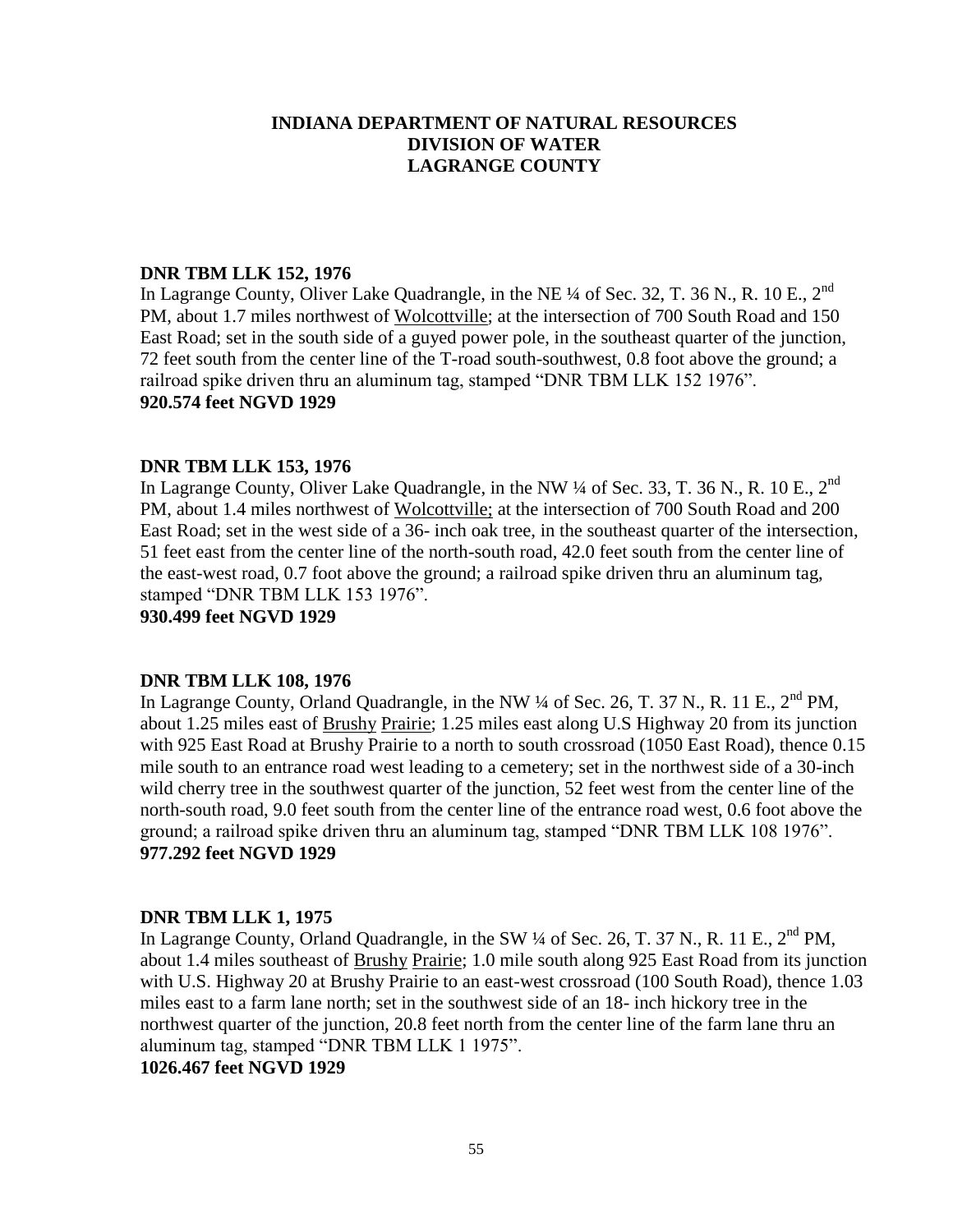## **USGS UE**

In Lagrange County, Orland Quadrangle, in the SW  $\frac{1}{4}$  of Sec. 26, T. 37 N., R. 11 E., 2<sup>nd</sup> PM, about 1.6 miles southeast of Brushy Prairie; at the intersection of 1050 East Road and 100 South Road; set in the top of an imbedded boulder, in the northwest quarter of the intersection, 27.2 feet north from the center line of the east-west road, 22.5 feet west from the center line of the north-south road, 0.9 foot below the roadway; a chiseled square.

# **1016.256 feet NGVD 1929**

## **DNR BM Lag 3, 1975**

In Lagrange County, Orland Quadrangle, in the NW 1/4 of Sec. 36, T. 37 N., R. 11 E., 2<sup>nd</sup> PM, about 2.0 miles southeast of Brushy Prairie; 1.0 mile south along 925 East Road from its junction with U.S. Highway 20 at Brushy Prairie to an east-west crossroad (100 South Road), thence 1.76 miles east to an entrance T-road south leading to a public fishing site at Appleman Lake; set in the top of a concrete post in the southeast quarter of the junction, 22.0 feet south from the center line of the east-west road, 12.0 feet east from the center line of the T-road south, 3.0 feet south from a power pole, 0.3 foot above the ground; a Department of Natural Resources brass control station tablet, stamped "Lag 3 1975".

**995.891 feet NGVD 1929**

# **DNR TBM LLK 100, 1976**

In Lagrange County, Orland Quadrangle, in the NW <sup>1</sup>/4 of Sec. 1, T. 37 N., R. 11 E., 2<sup>nd</sup> PM, about 4.1 miles northeast of Brushy Prairie; at the intersection of 1100 East Road and 375 North Road; set in the northwest side of a 26- inch maple tree in the southeast quarter of the intersection, 64 feet east from the center line of the north-south road, 23.5 feet south from the center line of the east-west road, 0.7 foot above the ground; a railroad spike driven thru an aluminum tag, stamped "DNR TBM LLK 100 1976". **958.694 feet NGVD 1929**

# **DNR BM STE 12, 1975**

In Steuben County, Orland Quadrangle, in the NW 1/4 of Sec. 7, T. 37 N., R. 12 E., 2<sup>nd</sup> PM, about 3.3 miles southwest of Orland (Steuben County); at the 300 North Road 16-inch steel pipe culvert over the outlet channel of Deep Lake; set in the top of a concrete post about 528 feet eat from a north-south crossroad, 480 feet west from the center of the culvert, 22.5 feet south from the center line of the road, 1.5 feet north from a T-fence corner post, 0.3 foot above the ground, a Department of Natural Resources brass control station tablet, stamped "STE 12 1975". **947.995 feet NGVD 1929**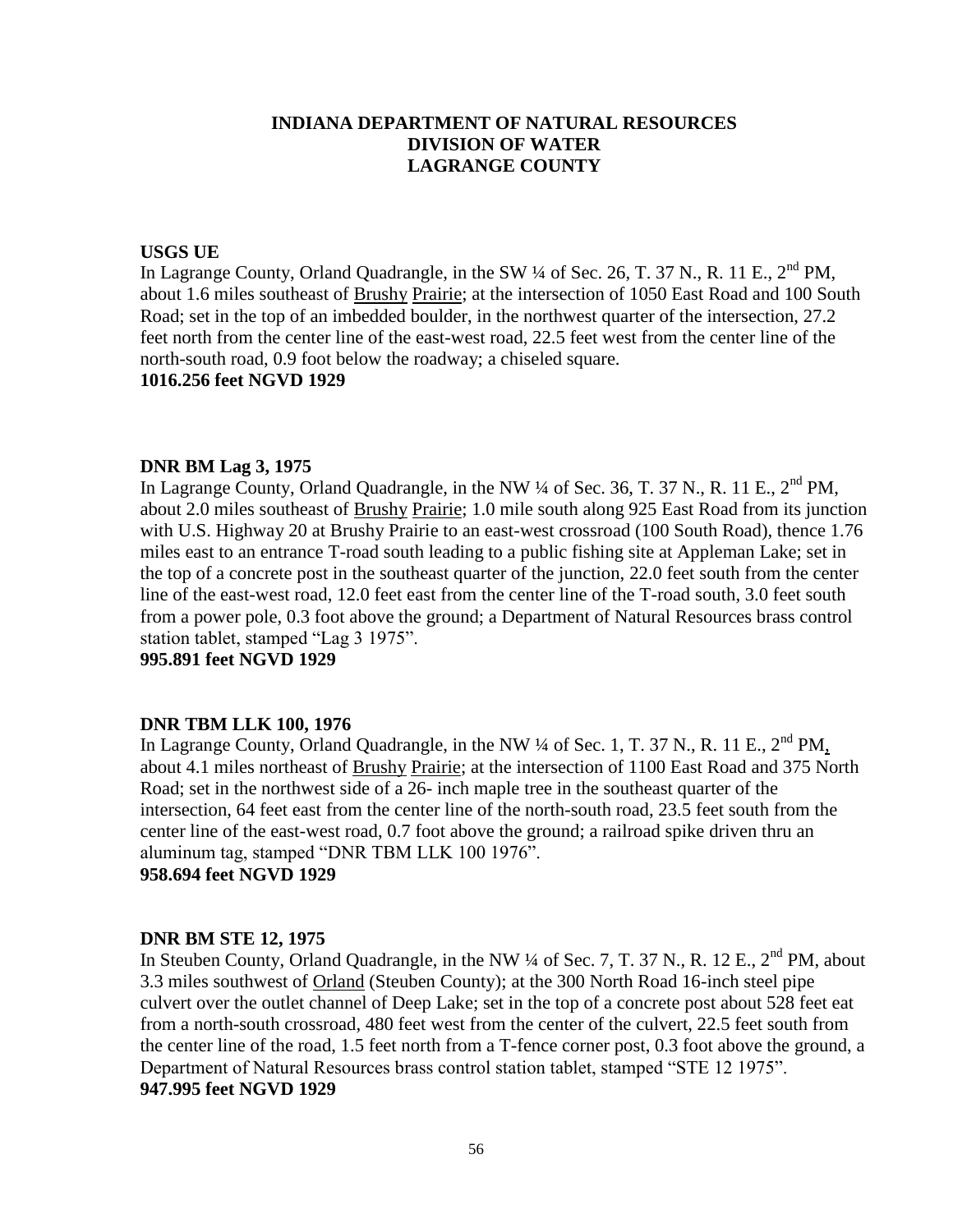## **USGS BM W-47, 1937**

In Steuben County, Orland Quadrangle, in the SE  $\frac{1}{4}$  of Sec. 6, T. 37 N., R. 12 E., 2<sup>nd</sup> PM, about 3.3 miles southwest of Orland (Steuben County); at the "T" road intersection of 300 North Road and 1025 West Road; set in the top of a concrete post, in the northwest quarter of the junction, 31.1 feet north from the center line of the east-west road, 15.9 feet west from the center line of the T-road north, 2.4 feet east from a fence line, 0.3 foot above the ground; a U.S. Geological Survey bench mark tablet, stamped "W-47 985 1937".

# **985.132 feet NGVD 1929**

## **DNR BM LAG 99, 1975**

In Lagrange County, Orland Quadrangle, in the NE  $\frac{1}{4}$  of Sec. 12, T. 37 N., R. 11 E.,  $2^{nd}$  PM, about 3.6 miles southwest of Orland (Steuben County); 3.2 miles south along State Road 327 from its intersection with State Road 120 in Orland to an east-west crossroad (300 North Road), thence 1.3 miles west to a north-south crossroad (1200 East Road), thence 0.35 mile south to a field entrance road west; set in the top of a concrete post in the northwest quarter of the junction, 19.0 feet west from the center line of the road, 9.4 feet north from the center line of the field entrance road west, 2.1 feet northeast from a north gate post, 0.3 foot above the ground; a Department of Natural Resources brass control station tablet, stamped "LAG 99 1975". **939.345 feet NGVD 1929**

# **DNR BM LAG 96, 1975**

In Lagrange County, Orland Quadrangle, in the SE  $\frac{1}{4}$  of Sec. 14, T. 38 N., R. 11 E.,  $2^{nd}$  PM, at Greenfield Mills; set in the top of a concrete post about 700 feet southeast from a flour mill at a curve in 1050 East Road, 72 feet southeast from the southeast corner of a tin shed, 65 feet southwest from the southwest corner of a house, 17.5 feet east from the center line of the road, 1.1 feet south from a power pole, 0.4 foot above the roadway, 0.2 foot above the ground; a Department of Natural Resources brass control station tablet, stamped "LAG 96 1975". **934.197 feet NGVD 1929**

#### **DNR TBM LLK 95, 1975**

In Lagrange County, Orland Quadrangle, in the SE  $\frac{1}{4}$  of Sec. 14, T. 38 N., R. 11 E.,  $2^{nd}$  PM, about 2.8 miles northwest of Orland (Steuben County); at the "T" road intersection of 700 North Road and 1050 East Road; set in the south side of a 36- inch oak tree in the northeast quarter of the junction, 253 feet east from the center line of the T-road north, 19.5 feet north from the center line of the east-west road, 0.8 foot above the ground; a railroad spike driven thru an aluminum tag, stamped "DNR TBM LLK 95 1975".

**936.747 feet NGVD 1929**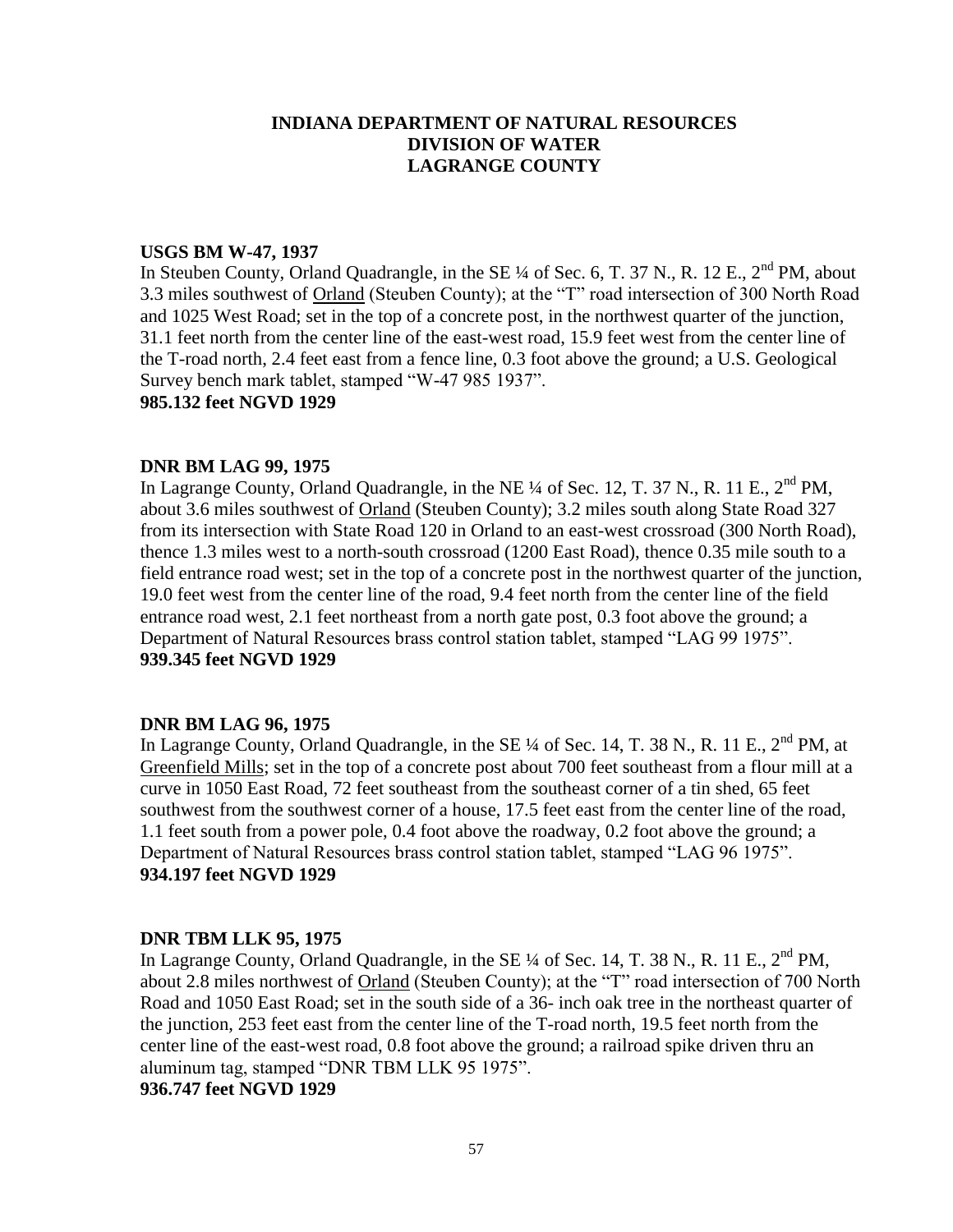## **DNR TBM LLK 94, 1976**

In Lagrange County, Orland Quadrangle, in the NE  $\frac{1}{4}$  of Sec. 23, T. 38 N., R. 11 E., 2<sup>nd</sup> PM, about 2.4 miles northwest of Orland (Steuben County); at the "T" road intersection of 1100 East Road and 700 North Road; set in the south side of a 26- inch twin trunked oak tree in the northwest quarter of the junction, 29.0 feet west from the center line of the north-south road, 27.5 feet north from the center line of the "T" road west, 3.0 feet above the roadway, 0.5 foot above the ground; a railroad spike driven thru an aluminum tag, stamped "DNR TBM LLK 94 1976". **941.212 feet NGVD 1929**

# **DNR TBM LLK 83, 1976**

In Lagrange County, Orland Quadrangle, in the NE  $\frac{1}{4}$  Sec. 24, T. 37 N., R. 11 E.,  $2^{nd}$  PM, about 2.65 miles northeast of Brushy Prairie; 2.4 miles east along U.S. Highway 20 from its junction with 925 East Road in Brushy Prairie to a north-south crossroad (1175 East Road), thence 0.95 mile generally north to a field entrance road east; set in the top of a concrete fence post's base in the southeast quarter of the junction, 18.9 feet east from the center line of the north-south road, 6.7 feet south from the center line of the field entrance road east, 0.5 foot west from the center line of the field entrance road east, 0.5 foot west from the railroad rail fence post, 0.1 foot below the ground; a chiseled triangle.

**972.682 feet NGVD 1929**

# **USC&GS Azimuth Station ROWELS 1946**

In Lagrange County, Orland Quadrangle, in the SE 1/4 Sec. 24, T. 37 N., R. 11 E., 2<sup>nd</sup> PM, about 2.4 miles northeast of Brushy Prairie; 2.4 miles east along U.S. Highway 20 from its junction with 925 East Road at Brushy Prairie to a north-south crossroad (1175 East Road), thence 0.25 mile north to a field entrance road east; 7.3 feet south from the south concrete fence post of the entrance road, 1.5 feet south from a metal witness post, 1.0 foot east from a fence line, 0.1 foot below the ground, a U.S. Coast and Geodetic Survey Azimuth mark tablet, stamped "ROWELS 1946".

## **975.441 feet NGVD 1929**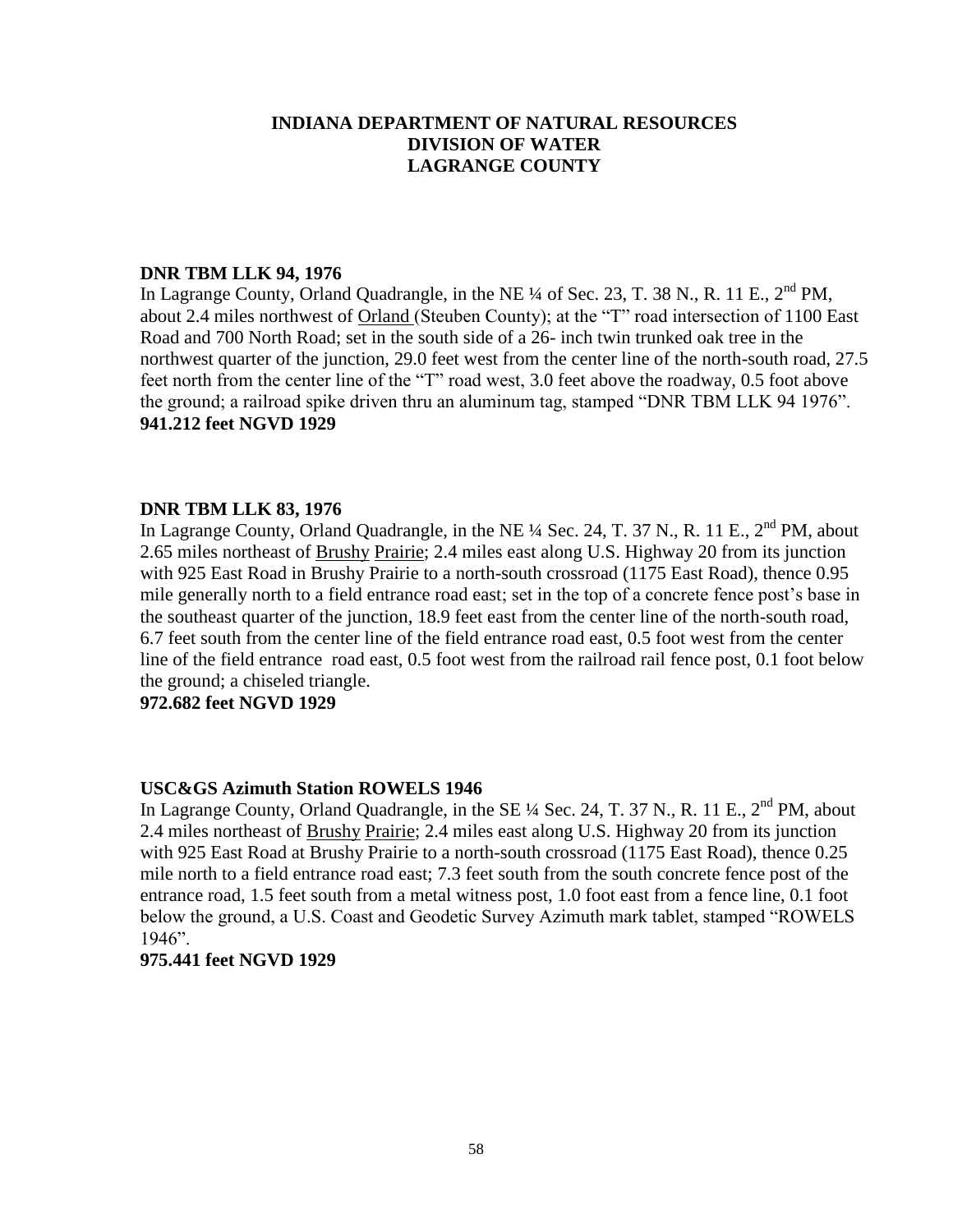## **USC&GS Triangulation Station ROWELS 1946**

In Lagrange County, Orland Quadrangle, in the SE  $\frac{1}{4}$  of Sec. 24, T. 37 N., R. 11 E.,  $2^{nd}$  PM, about 2.4 miles east of Brushy Prairie; at the intersection of U.S. Highway 20 and 1175 East Road; set in the top of a concrete post, in the northeast quarter of the intersection, 169 feet east from the center line of the road, 103 feet north from the center line of the high, 37.5 feet northwest from the southwest corner of a barn, 21.4 feet south-east from a power pole, 0.2 foot below the ground; a U.S. Coast and Geodetic Survey Triangulation station tablet, stamped "ROWELS 1946".

## **988.900 feet NGVD 1929**

# **DNR TBM LLK 82, 1976**

In Lagrange County, Orland Quadrangle, in the SE  $\frac{1}{4}$  of Sec. 24, T. 37 N., R. 11 E.,  $2^{nd}$  PM. about 2.55 miles east of Brushy Prairie; 2.55 miles east along U.S. Highway 20 from its junction with 925 East Road at Brushy Prairie to Green Lake; set in the north side of a 36-inch hickory tree, 117 feet northeast and across the highway from power pole #469/537, 100 feet south from the south edge of the lake, 26.1 feet north from the center line of the highway, 0.4 foot above the ground; a railroad spike driven thru an aluminum tag, stamped "DNR TBM LLK 82 1976". **963.626 feet NGVD 1929**

# **DNR BM STE 14, 1975**

In Steuben County, Orland Quadrangle, in the SW 1/4 of Sec. 29, T. 37 N., R. 12 E., 2<sup>nd</sup> PM, about 2.8 miles east of Brushy Prairie (Lagrange County); 2.8 miles east along U.S. Highway 20 from its junction with 925 East Road at Brushy Prairie to a T-road north (Green Lake Road); set in the top of a concrete post, in the northeast quarter of the junction, 47.2 feet north from the center line of the highway, 43.0 feet east from the center line of the highway, 43.0 feet east from the center line of the road, 6.5 feet southeast from a wooden fence corner post, 0.2 foot above the ground; a Department of Natural Resources brass control station tablet, stamped "STE 14 1975". **959.827 feet NGVD 1929**

# **USGS UE 1002**

In Lagrange County, Orland Quadrangle, in the N  $\frac{1}{2}$  of Sec. 36, T. 37 N., R. 11 E., 2<sup>nd</sup> PM, about 2.5 miles east-southeast of Brushy Prairie, 1.0 mile south along 925 East Road from its junction with U.S. Highway 20 at Brushy Prairie to an east-west crossroad (100 South Road), thence 2.25 miles east to a north-south crossroad (1150 East Road); set in the top of the southeast corner of the east headwall of a 1.0-foot corrugated metal pipe, 1.0 foot below the roadway, 0.1 foot north from the south face of the headwall, 0.1 foot west from the north face of the headwall; a chiseled square.

#### **1001.912 feet NGVD 1929**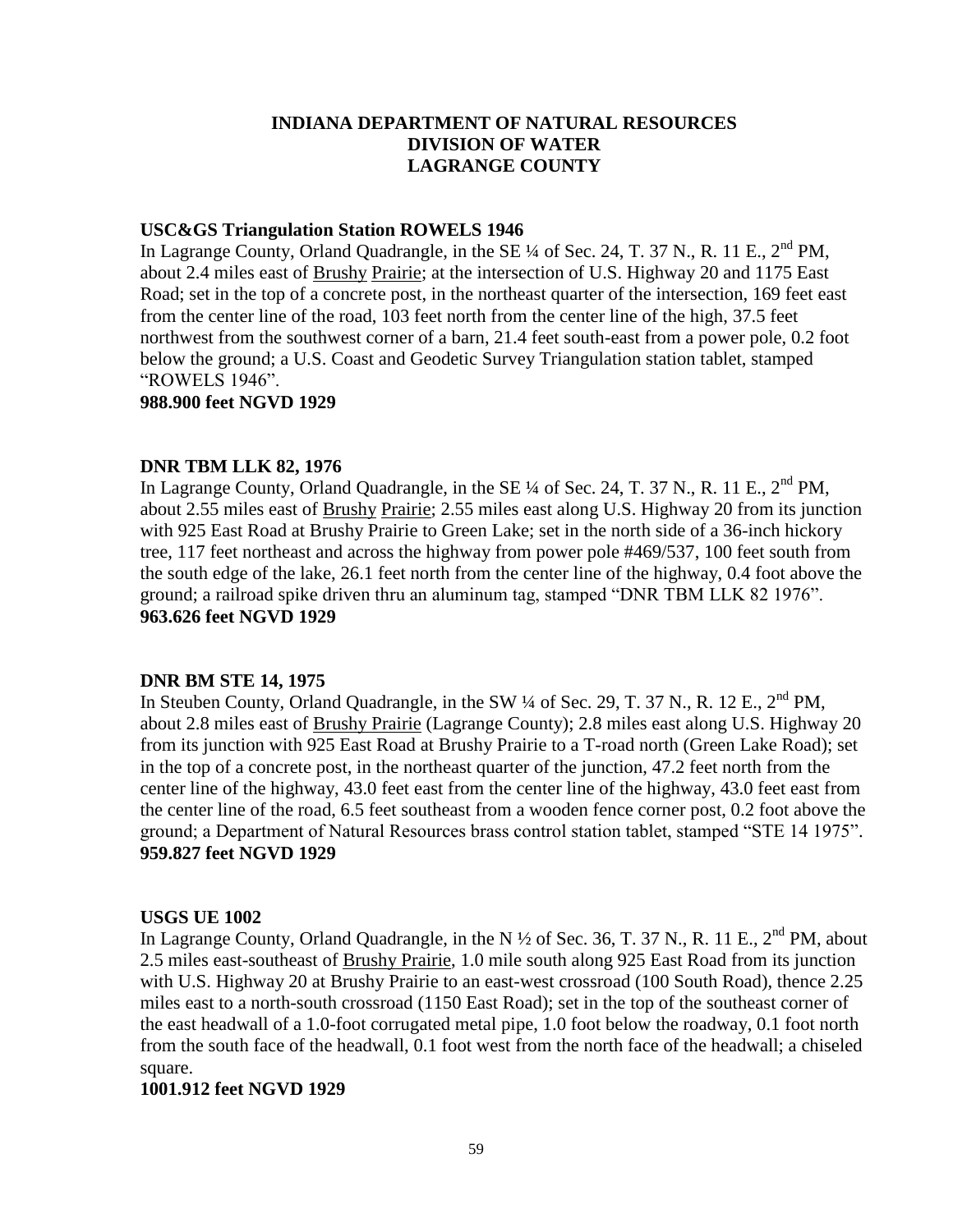#### **DNR TBM LLK 107, 1976**

In Lagrange County, Orland Quadrangle, in the SW  $\frac{1}{4}$  of Sec. 23, T. 37 N., R. 11 E., 2<sup>nd</sup> PM, about 1.3 miles northeast of Brushy Prairie; at the intersection of 1050 East Road and 50 North Road; set in the top of a concrete base of a fence corner post, in the southwest quarter of the junction, 20.0 feet south from the center line of the T-road west, 20.0 feet west from the center line of the north-south road, 0.7 foot east from a steel fence post, 0.4 foot below the ground; a painted chiseled triangle.

**951.519 feet NGVD 1929**

#### **DNR TBM LLK 105, 1976**

In Lagrange County, Orland Quadrangle, in the NE  $\frac{1}{4}$  of Sec. 23, T. 37 N., R. 11 E.,  $2^{nd}$  PM. about 1.85 miles northeast of Brushy Prairie; at the intersection of 75 North Road and 1100 East Road; set in the east side of a power pole, in the northwest quarter of the turn, 16.6 feet west from the center line of the north-south road, 0.2 foot above the ground; a railroad spike driven thru an aluminum tag, stamped "DNR TBM LLK 105 1976". **953.433 feet NGVD 1929**

# **DNR TBM LLK 93, 1976**

In Lagrange County, Orland Quadrangle, in the NE  $\frac{1}{4}$  of Sec. 24, T. 38 N., R. 11 E., 2<sup>nd</sup> PM, about 1.85 miles northwest of Orland (Steuben County); 0.4 mile north along State Road 327 from its intersection with State Road 120 in Orland to a T-road west (650 North Road), thence 1.05 miles west to a north-south crossroad (1200 East Road), thence 0.2 mile north to a turn west, thence 0.7 mile west to a 48- inch cottonwood tree on the north side of the road; set in the southwest side of the cottonwood tree, 15.3 feet north from the center line of the road; a railroad spike driven thru an aluminum tag, stamped "DNR TBM LLK 93 1976". **942.639 feet NGVD 1929**

#### **USGS RM No. 5 Gaging Station**

In Steuben County, Orland Quadrangle, in the NW  $\frac{1}{4}$  of Sec. 19, T. 38 N., R. 12 E.,  $2^{nd}$  PM, about 1.3 miles northwest of Orland (Steuben County); 0.4 mile north along State Road 327 from its intersection with State Road 120 in Orland to a T-road West (650 North Road), thence 1.1 miles west to a north-south crossroad (1200 East Road), thence 0.2 mile north to a turn west, thence 0.15 mile west to the outlet dam of Mud Lake; set in the top of a concrete lake level monument, 47.7 feet south from the center line of the road, 4.0 feet from the east end of the east wingwall of an outlet dam, 1.7 feet above the ground; a U.S. Geological Survey gaging station tablet, not stamped.

## **943.345 feet NGVD 1929**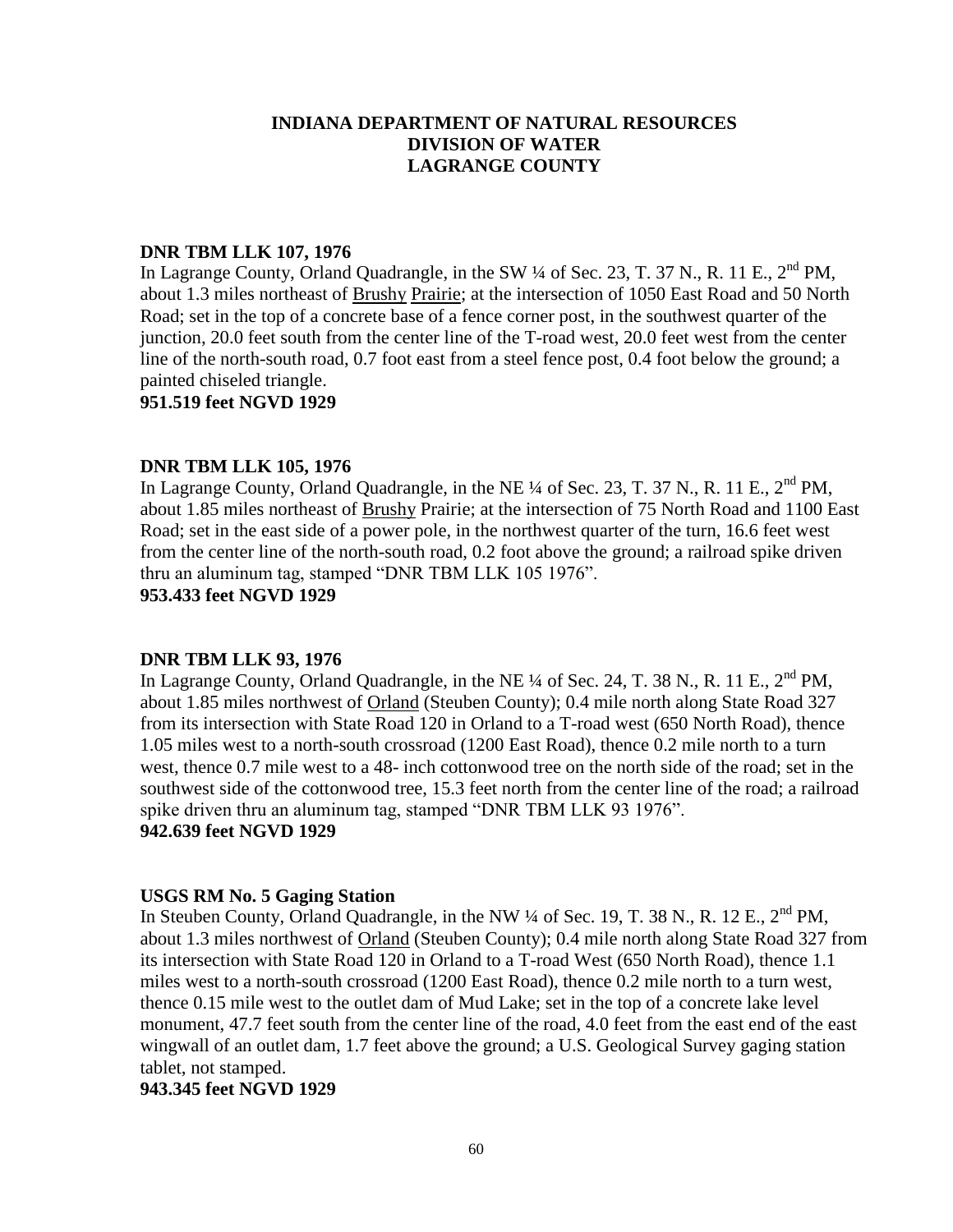#### **DNR BM STE 9, 1975**

In Steuben County, Orland Quadrangle, in the NW  $\frac{1}{4}$  of Sec. 19, T. 38 N., R. 12 E., 2<sup>nd</sup> PM, about 1.3 miles northwest of Orland (Steuben County; 0.4 mile north along State Road 327 from its intersection with State Road 120 in Orland to a T-road west (650 North Road), thence 1.1 miles west to a north-south crossroad (1200 East Road), thence 0.2 mile north to a north to a turn west, thence 0.15 mile west to the outlet dam of Mud Lake; set in the top of the west concrete wingwall of the dam, 47.7 feet south from the center line of the road, 20.6 feet eat from the southeast corner of a parking lot, 0.8 foot west from the east face of the west wingwall of the dam, a Department of Natural Resources brass control station tablet, stamped "STE 9 1975" **942.289 feet NGVD 1929**

#### **DNR BM STE 13, 1975**

In Steuben County, Orland Quadrangle, in the NW  $\frac{1}{4}$  of Sec. 18, T. 37 N., R. 12 E.,  $2^{nd}$  PM, about 4.5 miles southwest of Orland (Steuben County); at the 175 North Road 63-foot concrete bridge over Pigeon Creek; set in the top of the southeast corner of the bridge floor, 13.5 feet south from the center line of the road, 1.4 feet west from the east end of the bridge, 0.7 foot north from the south face of the bridge; a Department of Natural Resources brass control station tablet, stamped "STE 13 1975".

**934.001 feet NGVD 1929**

#### **DNR TBM LLK 84, 1976**

In Steuben County, Orland Quadrangle, in the NW  $\frac{1}{4}$  of Sec. 18, T. 37 N., R. 12 E.,  $2^{nd}$  PM, about 4.5 miles southwest of Orland (Steuben County); at the intersection of 175 North Road and 1200 East Road; set in the north side of a 31 inch oak tree, in the northeast quarter of the intersection, 138 feet east from the center line of the north-south road, 18.0 feet north from the center line of the east-west road, 0.5 foot above the ground; a railroad spike driven thru an aluminum tag, stamped "DNR TBM LLK 84 1976".

**945.006 feet NGVD 1929**

#### **DNR BM LAG 13, 1975**

In Lagrange County, Orland Quadrangle, in the NE <sup>1</sup>/4 of Sec. 13, T. 37 N., R. 11 E., 2<sup>nd</sup> PM, about 4.3 miles southwest of Orland (Steuben County); at the 1200 East Road 60-foot concrete bridge over Pigeon Creek; set in the top of the southwest wingwall of the bridge, 13.4 feet west from the center line of the road, 5.1 feet north from the south end of the wingwall, 0.6 foot east from the west face of the wingwall, level with the bridge floor; a Department of Natural Resources brass control station tablet, stamped "LAG 113 1975".

**933.845 feet NGVD 1929**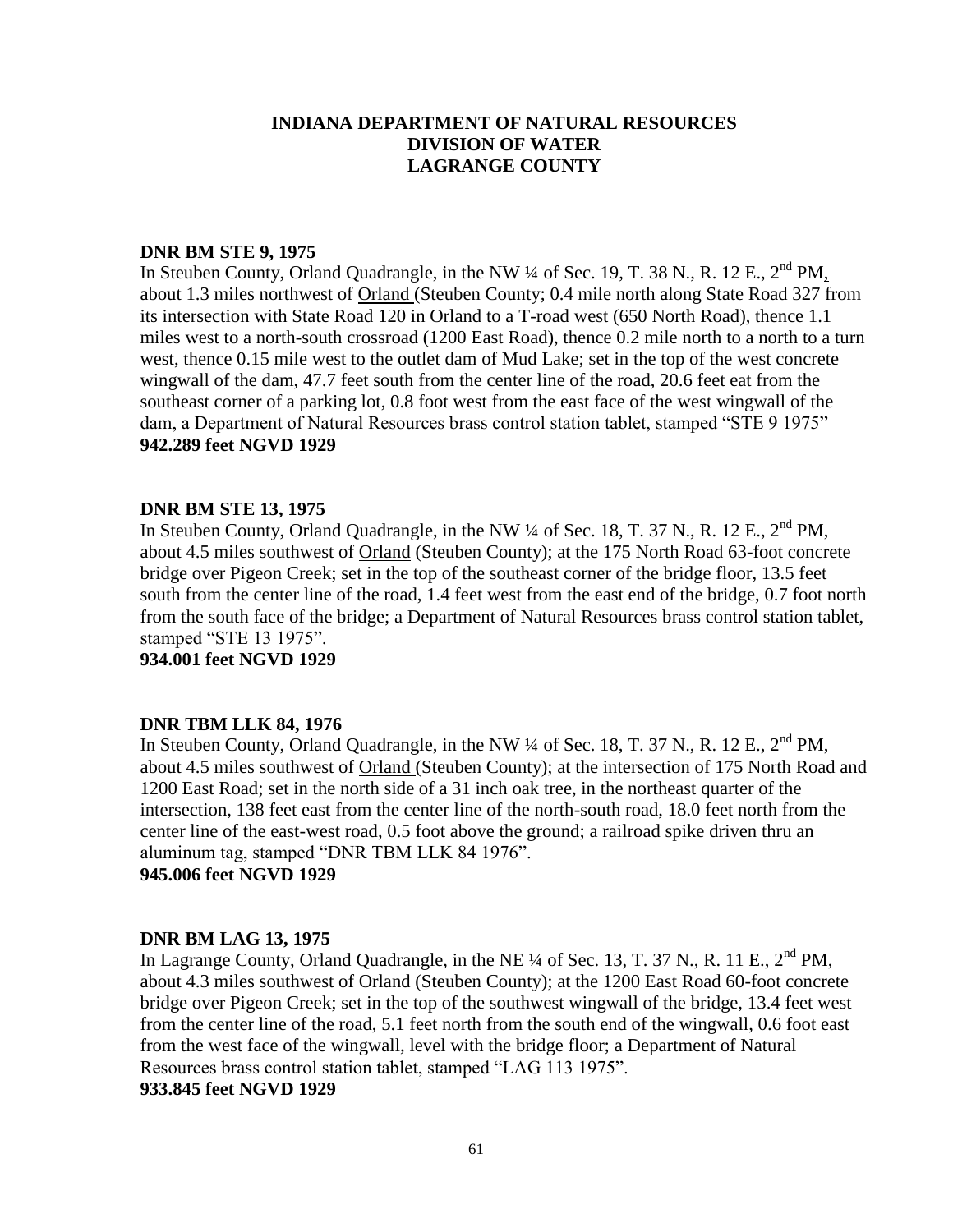# **DNR TBM LLK 104, 1976**

In Lagrange County, Orland Quadrangle, in the SW  $\frac{1}{4}$  of Sec. 12, T. 37 N., R. 11 E., 2<sup>nd</sup> PM, about 2.75 miles northeast of Brushy Prairie; at the 1100 East Road single span bridge over Pigeon Creek; set in the top of the east end of the north concrete abutment, 12.3 feet east from the center line of the road, level with the roadway, 0.2 foot north from the south face of the abutment; a chiseled triangle.

**926.648 feet NGVD 1929**

## **DNR BM LAG 93, 1975**

In Lagrange County, Orland Quadrangle, in the SW 1/4 of Sec. 12, T. 37 N., R. 11 E., 2<sup>nd</sup> PM, about 2.75 miles northeast of Brushy Prairie; at the 1100 East Road single span bridge over Pigeon Creek; set in the top of the east end of the north concrete bridge seat, 10.5 feet east from the center line of the road, 2.7 feet below the roadway, 0.9 foot north from the south face of the bridge seat; a department of Natural Resources brass control station tablet, stamped "LAG 93 1975".

## **924.502 feet NGVD 1929**

#### **DNR TBM LLK 106, 1976**

In Lagrange County, Orland Quadrangle, in the E  $\frac{1}{2}$  of Sec. 14, T.37 N., R. 11 E., 2<sup>nd</sup> PM, about 2.25 miles northeast of Brushy Prairie; 1.25 miles east along U.S. Highway 20 from its junction with 925 East Road at Brushy Prairie to a north-south crossroad (1050 East Road), thence 0.75 mile north to a turn east (75 North Road), thence 0.5 mile east to a turn north (1100 East Road), thence 0.75 mile north to a T-road east and a farm lane west; set in the top of a fence corner post's concrete base in the southwest quarter of the intersection, 20.5 feet west from the center line of the north-south section, 20.5 feet west from the center line of the farm lane west, 0.7 foot east from a steel fence post, 0.4 foot below the ground; a painted chiseled triangle. **970.549 feet NGVD 1929**

#### **DNR TBM LLK 85, 1976**

In Lagrange County, Orland Quadrangle, in the SE  $\frac{1}{4}$  of Sec. 12, T. 37 N., R. 11 E.,  $2^{nd}$  PM, about 3.9 miles southwest of Orland (Steuben County); 3.2 miles south along State Road 327 from its intersection with State Road 120 in Orland to an east-west crossroad (300 North Road), thence 1.3 mile west to a north-south crossroad (1200 East Road), thence, 0.65 mile south to a 5 foot steel pipe culvert under the road; set in the top of the west end of the culvert, 9.7 feet west from the center line of the road, level with the roadway; the center of two filed notches. **934.088 feet NGVD 1929**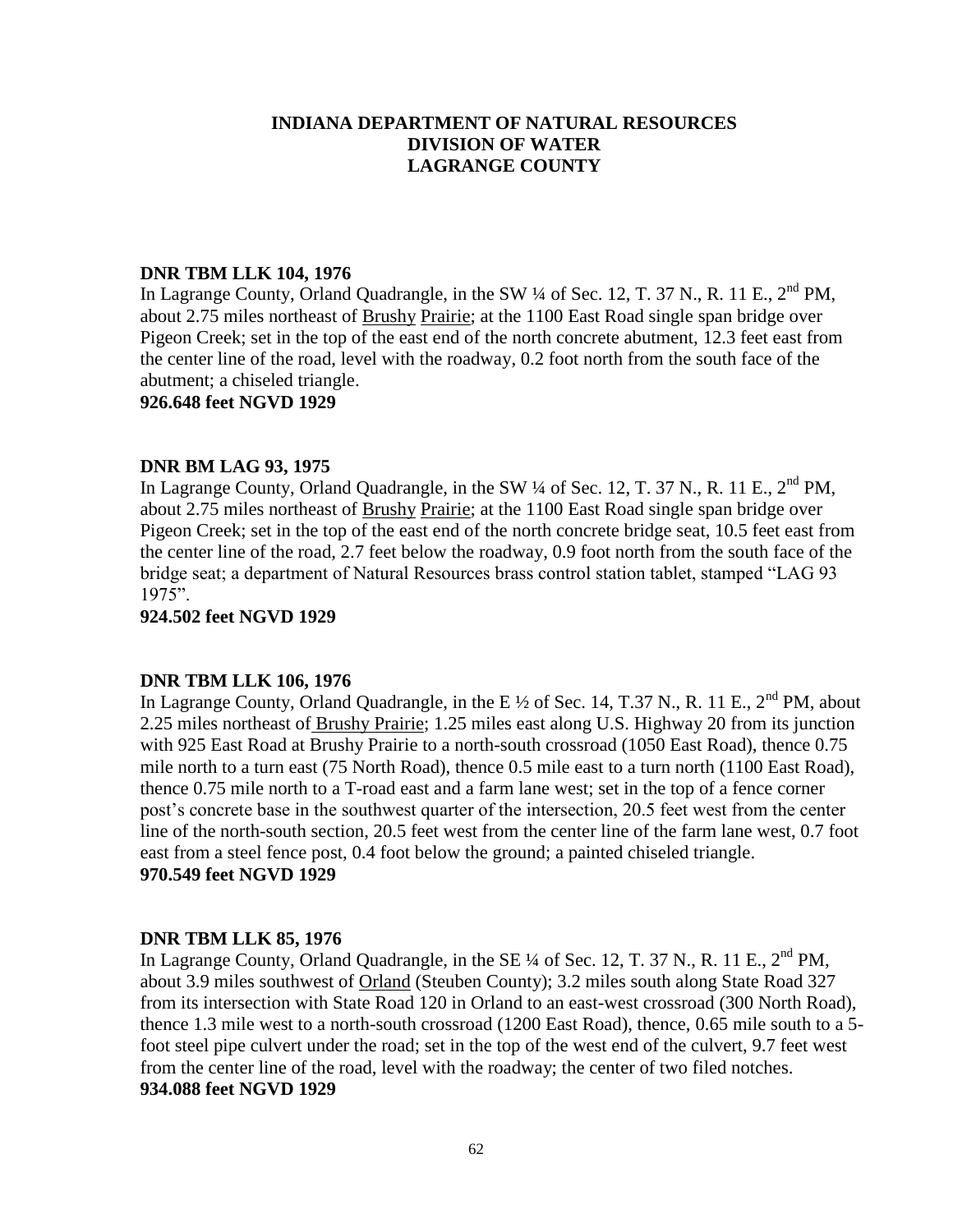## **DNR TBM LLK 55, 1975**

In Lagrange County, Orland Quadrangle, in the SW  $\frac{1}{4}$  Sec. 27, T. 37 N., R. 11 E., 2<sup>nd</sup> PM, about 0.6 mile south of Brushy Prairie; at the 925 East Road 34 –foot bridge over Turkey Creek; set in the top of the northeast concrete wingwall of the bridge, 11.2 feet north from the center line of the road, 9.1 feet southwest from the northeast face of the wingwall, 3.4 feet northeast from the southwest face of the wingwall, 3.4 feet northeast from the southwest face of the wingwall, 1.4 feet north from the south face of the wingwall; a chiseled triangle.

#### **926.504 feet NGVD 1929**

## **DNR TBM 6, 1971**

In Lagrange County, Orland Quadrangle, in the SW  $\frac{1}{4}$  of Sec. 27, T. 37 N., R. 11 E.,  $2^{nd}$  PM, about 1.0 mile south of Brushy Prairie; at the intersection of 925 East Road and 100 South Road; set in the top of the southwest corner of the concrete landing of the stairs leading to an abandoned church, in the northwest quarter of the intersection, 118 feet north from the center line of the north-south road, 10.1 feet south from the south face of the church; a painted chiseled triangle.

#### **939.258 feet NGVD 1929**

#### **DNR BM LAG 4, 1975**

In Lagrange County, Orland Quadrangle, in the SE  $\frac{1}{4}$  of Sec. 27, T. 37 N., R. 11 E.,  $2^{nd}$  PM, about 1.0 mile south of Brushy Prairie; at the 100 South Road twin steel pipe culvert over Turkey Creek; set in the top of the northeast concrete wingwall, 18.7 feet north from the center line of the road, 1.4 feet below the roadway, 0.9 foot southwest from the northeast end of the wingwall; a Department of Natural Resources brass control station tablet, stamped "LAG 4 1975". **928.144 feet NGVD 1929**

#### **USGS BM W- 41, 1937**

In Lagrange County, Orland Quadrangle, in the SW 1/4 of Sec. 27, T. 37 N., R. 11 E., 2<sup>nd</sup> PM, about 1.0 mile south of Brushy Prairie; at the intersection of 925 East Road and 100 South Road; set in the top of a concrete post, in the northwest quarter of the intersection, 60 feet west from the center line of the north-south road, 72 feet north from the center line of the east-west road, 55 feet southwest from the southwest corner of an abandoned church, flush with the ground; a U.S. Geological Survey bench mark tablet, stamped "W- 41 1937 939".

#### **939.160 feet NGVD 1929**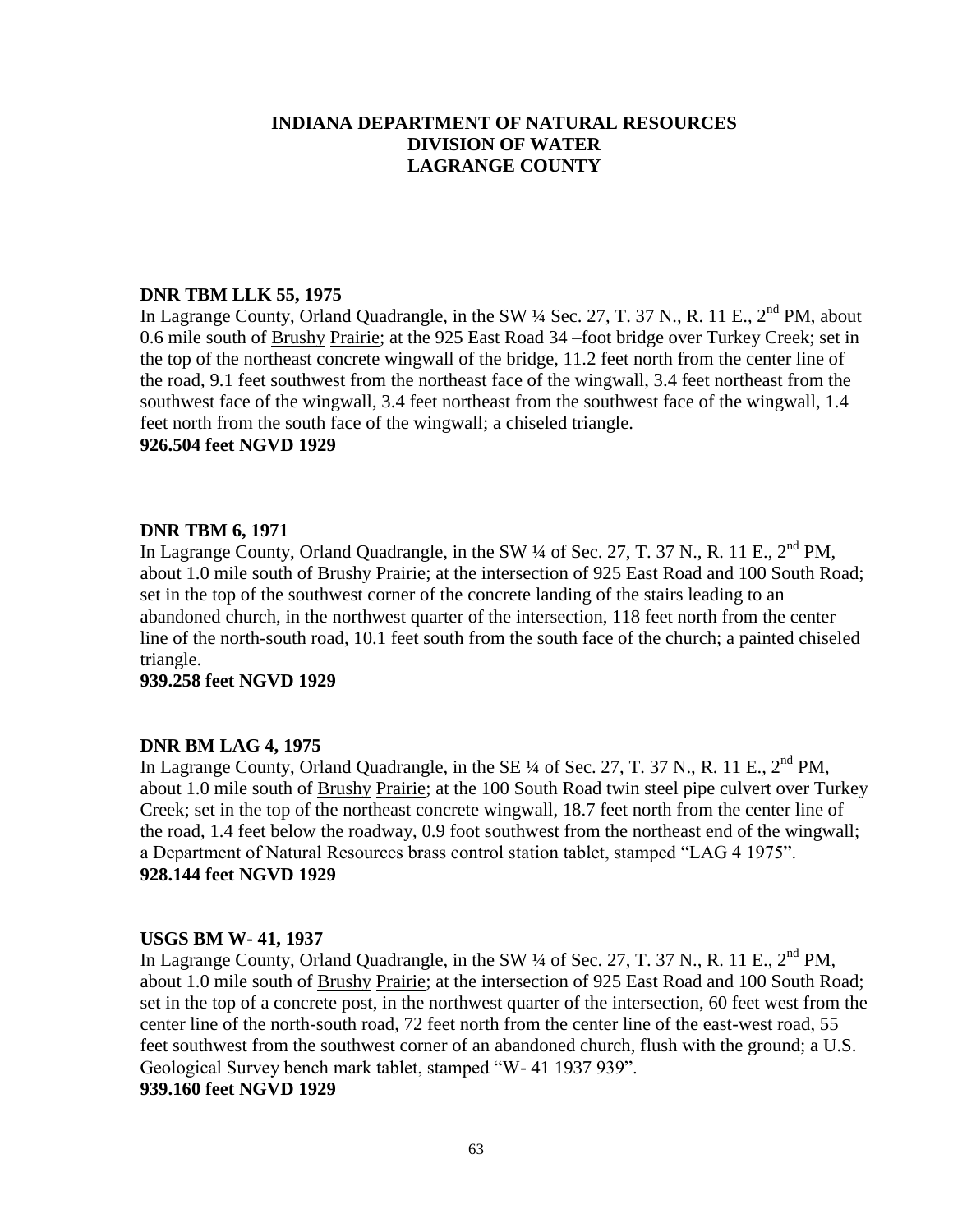## **DNR TBM LLK 101, 1976**

In Lagrange County, Orland Quadrangle, in the NE  $\frac{1}{4}$  of Sec. 11, T. 37 N., R. 11 E., 2<sup>nd</sup> PM, about 3.45 miles northeast of Brushy Prairie; at the intersection of 300 North Road and 1100 East Road; set in the east side of a 48-inch oak tree, in the southwest quarter of the intersection, 29.5 feet west from the center line of the north-south road, 21.5 feet south from the center line of the east-west road, 21.5 feet south from the center line of the north-south road, 0.5 feet south from the center line of the east-west road, 0.5 foot above the ground; a railroad spike driven thru an aluminum tag, stamped "DNR TBM LLK 101 1976".

#### **932.259 feet NGVD 1929**

## **DNR TBM LLK 102, 1976**

In Lagrange County, Orland Quadrangle, in the SE 1/4 of Sec. 2, T. 37 N., 37 N., R. 11 E., 2<sup>nd</sup> PM, about 3.25 miles northeast of Brushy Prairie; 1.00 mile north along 925 East Road from its junction with U.S. Highway 20 at Brushy Prairie to a T-road east (1100 East Road), thence 2.0 miles north to an east-west crossroad (300 North Road), thence 0.45 mile west to a 1-foot steel pipe culvert under the road; set in the top of the north end of the culvert about 528 feet east from a farm house on the north side of the road, 16.0 feet north from the center line of the road, 1.2 feet below the roadway; the center of two filed notches.

**926.161 feet NGVD 1929**

# **DNR TBM LLK 103, 1976**

In Lagrange County, Orland Quadrangle, in the SW  $\frac{1}{4}$  of Sec. 2, T. 37 N., R. 11 E.,  $2^{nd}$  PM. about 3.1 miles north-northeast of Brushy Prairie; 1.0 mile north along 925 East Road from its junction with U.S. Highway 20 at Brushy Prairie to a T-road east (100 North Road), thence 1.75 miles east to a north-south crossroad (1100 East Road), thence 2.0 miles north to an east-west crossroad (300 North Road), thence 1.0 mile west to a 3-foot steel pipe culvert under the road; set in the west side of a 9-inch wild cherry tree, 195 feet east from the culvert, 195 feet east from the culvert, 195 feet west from a steel fence corner post, 38.2 feet north from the center line of the road, 1.1 feet above the ground; a railroad spike driven thru an aluminum tag, stamped "DNR TBM LLK 103 1976".

**953.067 feet NGVD 1929**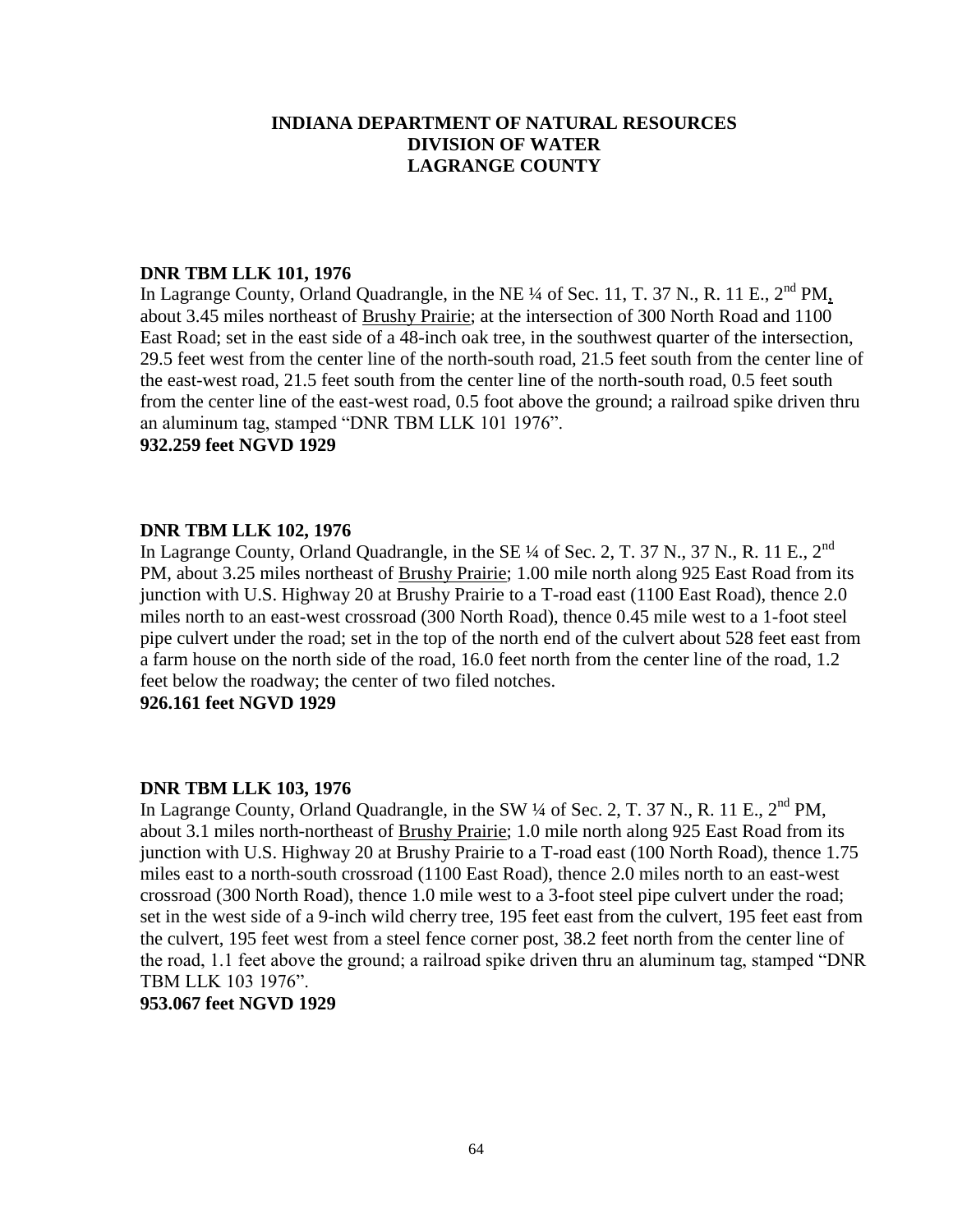## **DNR BM LAG 94, 1975**

In Lagrange County, Orland Quadrangle, in the SW  $\frac{1}{4}$  of Sec. 2, T. 37 N., R. 11 E.,  $2^{nd}$  PM. about 3.1 miles north-northeast of Brushy Prairie; 1.0 mile north along 925 East Road from its junction with U.S. Highway 20 at Brushy Prairie to a T-road east (100 North Road), thence 1.75 miles east to a north-south crossroad (1100 East North Road), thence 1.1 miles west to a 3-foot steel pipe culvert under the road; set in the top of a concrete post, 225 feet east from the culvert, 165 feet west from a fence corner post, 14.5 feet north from the center line of the road, 0.1 foot above the ground; a Department of Natural Resources brass control station tablet, stamped "LAG 94 1975".

## **950.271 feet NGVD 1929**

## **DNR TBM LLK 99, 1976**

In Lagrange County, Orland Quadrangle, in the NE  $\frac{1}{4}$  of Sec. 35, T. 38 N., R. 11 E.,  $2^{nd}$  PM, about 2.6 miles southwest of Orland (Steuben County); 2.55 miles generally west along State Road 120 from its intersection with State Road 120 from its intersection with State Road 327 in Orland to north-south crossroad (1100 East Road), thence 0.65 mile south to a field entrance road west; set in the southeast side of a 52-inch maple tree in the northwest quarter of the junction, 162 feet north from the center line of the field entrance road west, 23.5 feet west from the center line of the north-south road, 5.6 feet east from a fence line, 0.8 foot above the ground; a railroad spike driven thru an aluminum tag, stamped "DNR TBM LLK 99 1975". **937.980 feet NGVD 1929**

#### **DNR TBM LLK 98, 1976**

In Lagrange County, Orland Quadrangle, in the NE  $\frac{1}{4}$  of Sec. 26, T. 38 N., R. 11 E., 2<sup>nd</sup> PM, about 2.35 miles southwest of Orland (Steuben County); at the intersection of State Road 120 and 1100 East Road; set in the top of the southwest end of a 1-foot concrete pipe culvert under the highway, in the northwest quarter of the intersection, 39.6 feet north from the center line of the highway, 19.1 feet west from the center line of the north-south road, 1.2 feet northeast from the southwest end of the culvert; a chiseled triangle.

# **994.572 feet NGVD 1929**

# **DNR TBM LLK 97, 1976**

In Lagrange County, Orland Quadrangle, in the NW  $\frac{1}{4}$  of Sec. 25, T. 38 N., R. 11 E.,  $2^{nd}$  PM, about 2.25 miles west of Orland (Steuben County); at the intersection of 1100 East Road and 600 North Road; set in the east side of power pole #AB3/121, in the southeast quarter of the intersection, 50 feet south from the center line of the east-west road, 21.5 feet east from the center line of the north-south road, 2.0 feet south from the extended center line of the north-south road, 2.0 feet south from the extended center line of the T-road east, 1.3 feet above the roadway, 1.1 feet east from a fence line, 0.3 foot above the ground; a Department of Natural Resources brass control station tablet, stamped "LAG 97 1975".

**983.686 feet NGVD 1929**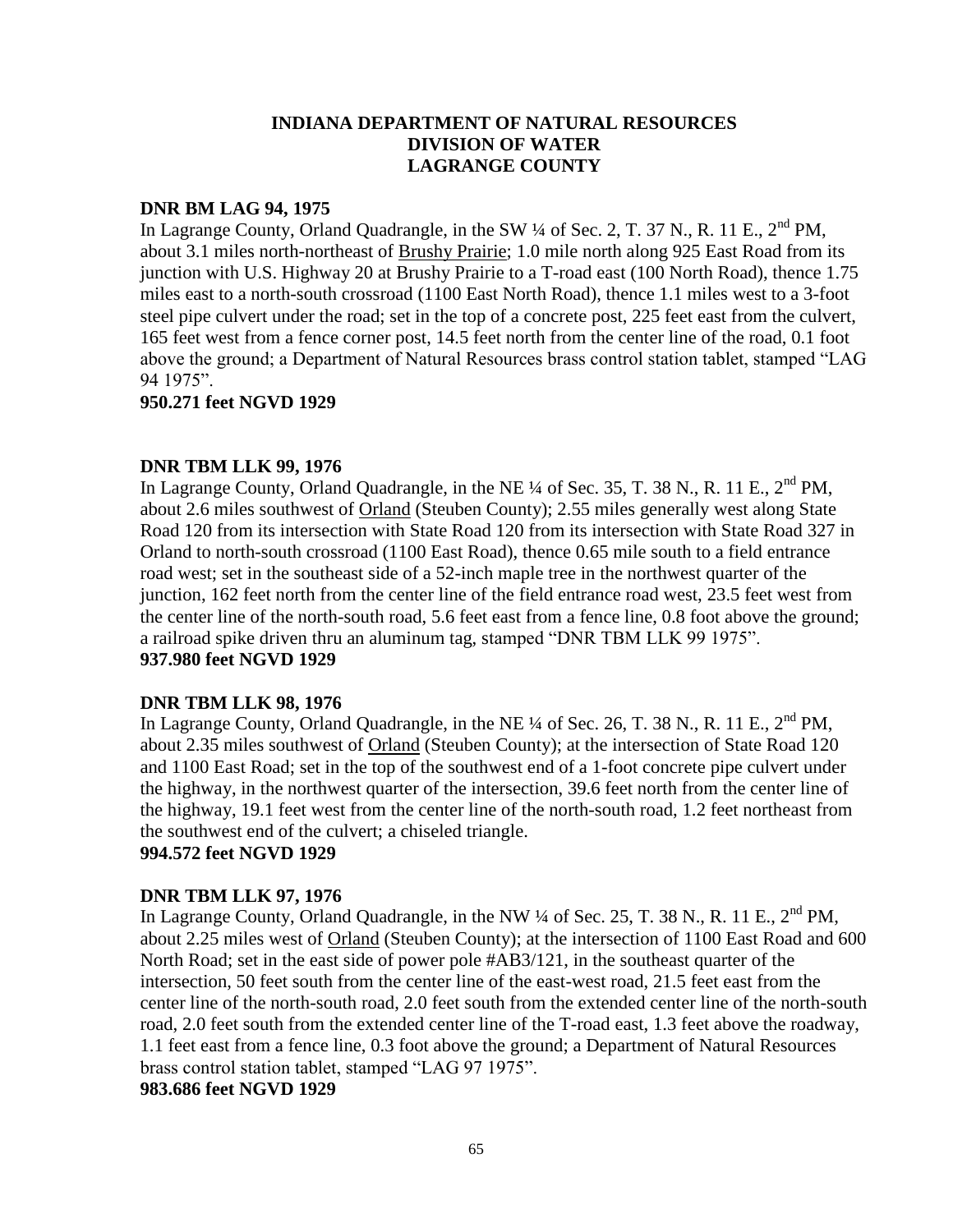## **DNR TBM LLK 92, 1976**

In Lagrange County, Orland Quadrangle, in the SE  $\frac{1}{4}$  of Sec. 24, T. 38 N., R. 11 E.,  $2^{nd}$  PM, about 1.35 miles west of Orland (Steuben County); at the 1200 East Road 3-foot steel pipe culvert at the outlet channel between Wall Lake and Mud Lake; set in the top of the southwest end of the culvert, 11.7 feet southwest from the center line of the road, 0.6 foot below the roadway; the center of two filed notches.

**944.562 feet NGVD 1929**

# **USGS RM No. 1 Gaging Station**

In Lagrange County, Orland Quadrangle, in the SE  $\frac{1}{4}$  of Sec. 24, T. 38 N., R. 11 E., 2<sup>nd</sup> PM, about 1.35 miles west of Orland (Steuben County); at the 1200 East Road 3-foot steel pipe culvert at the outlet channel between Wall Lake and Mud Lake; set on the top of a 1-inch steel pipe in a hallowed out root of a 13-inch twin-trunked elm tree, 22.0 feet northeast from the center line of the road, 7.0 feet east from the northeast end of the culvert, 1.0 foot northeast from the tree, 0.9 foot above the ground; a steel pipe.

## **DNR BM STE 10, 1975**

In Steuben County, Orland Quadrangle, in the SW  $\frac{1}{4}$  of Sec. 19, T. 38 N., R. 12 E., 2<sup>nd</sup> PM, about 1.25 miles west of Orland (Steuben County); at the T-road west intersection of 525 North Road and 625 North Road; set in the top of a concrete post, in the northeast quarter of the junction, 26.6 feet east from the center line of the north-south road, 18.4 feet north from the center line of the T-road east, 1.2 feet northeast from a power pole, 0.1 foot above the ground; a Department of Natural Resources brass control station tablet, stamped "STE 10 1975". **953.825 feet NGVD 1929**

#### **DNR TBM LLK 91 1976**

In Lagrange County, Orland Quadrangle, in the NE  $\frac{1}{4}$  of Sec. 25, T. 38 N., R. 11 E., 2<sup>nd</sup> PM, about 1.38 miles west-southwest of Orland (Steuben County); 2.55 miles generally west along State Road 120 from its intersection with State Road 327 in Orland to a T-road north leading to Wall Lake, thence 0.65 mile generally north to a 1-foot steel pipe culvert under the road; set in the top of the northwest end of the culvert, 230 feet northeast from a private drive north, 23.3 feet southwest from a power pole, 16.5 feet northwest from the center line of the road, 2.0 feet below the roadway; the center of two filed notches.

# **944.480 feet NGVD 1929**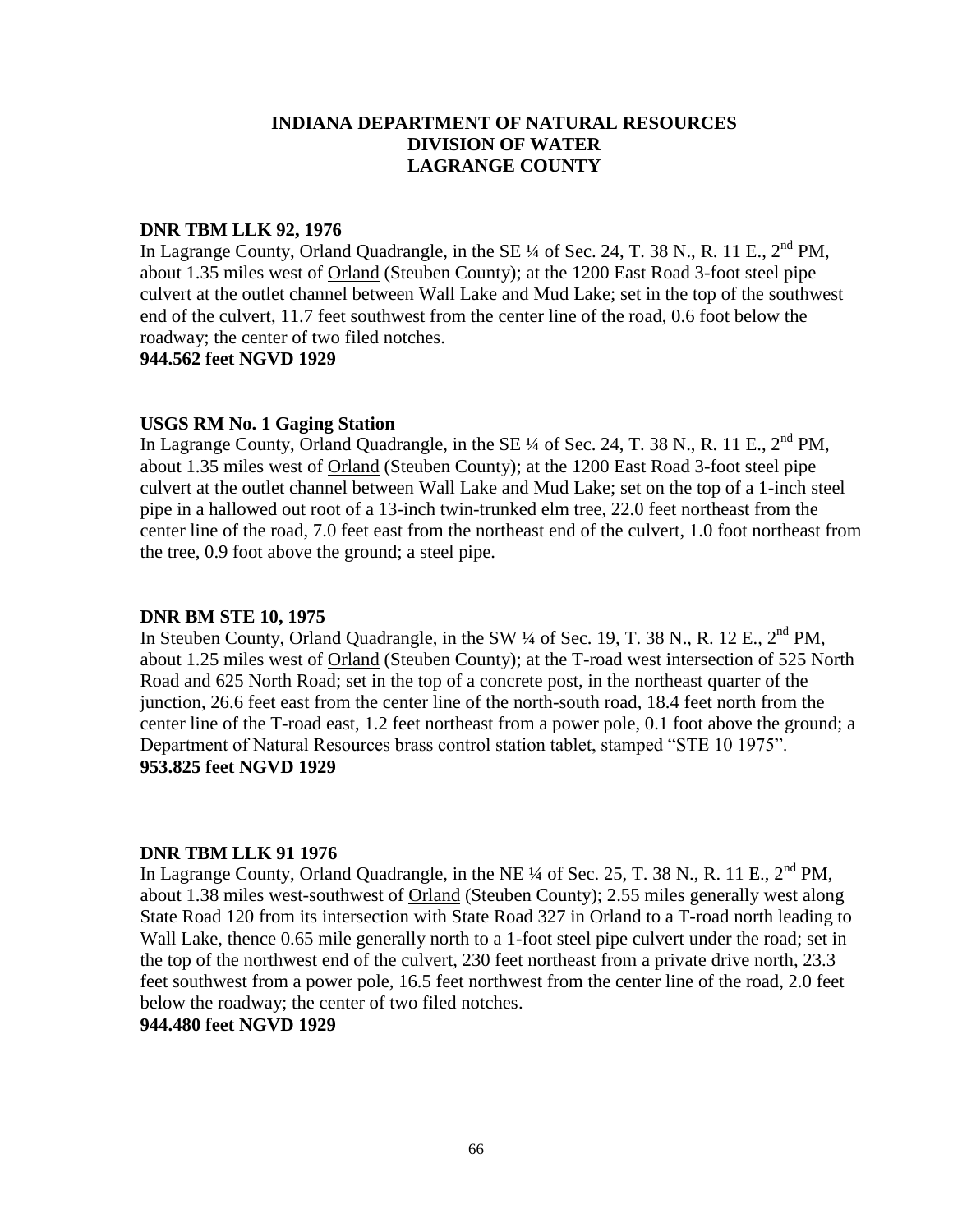## **DNR TBM LLK 90, 1976**

In Steuben County, Orland Quadrangle, in the NW  $\frac{1}{4}$  of Sec. 30, T. 38 N., R. 12 E., 2<sup>nd</sup> PM, about 1.4 miles southwest of Orland (Steuben County); at the "T" road intersection of State Road 120 and 1200 East Road; set in the northeast side of a 36 inch oak tree, in the northeast quarter of the junction, 195 feet east from the extended center line of the highway, 0.7 foot above the ground, a railroad spike driven thru an aluminum tag, stamped "DNR TBM LLK 90 1976". **949.544 feet NGVD 1929**

## **DNR BM STE 11, 1975**

In Steuben County, Orland Quadrangle, in the NW 1/4 of Sec. 31, T. 38 N., R. 12 E., 2<sup>nd</sup> PM, about 1.65 mile southwest of Orland (Steuben County); 1.55 miles generally west along State Road 120 from its intersection with State Road 327 in Orland to a T-road south (1200 East Road), thence 0.55 mile south to a field entrance road east; set in the top of a concrete post in the northeast quarter of the junction, 26.4 feet north from the center line of the field entrance road east, 16.3 feet east from the center line of the north-south road, 3.4 feet west from a fence line, 1.6 feet east from a telephone pole, 0.5 foot above the roadway, 0.1 foot above the ground; a Department of Natural Resources brass control station tablet, stamped "STE 11 1975'. **963.954 feet NGVD 1929**

#### **DNR TBM LLK 89, 1976**

In Lagrange County, Orland Quadrangle, in the NE  $\frac{1}{4}$  of Sec. 36, T. 38 N., R. 11 E., 2<sup>nd</sup> PM, about 1.95 miles southwest of Orland (Steuben County); 1.55 miles generally west along State Road 120 from its intersection with State Road 327 in Orland to a T-road south (1200 East Road), thence 0.90 mile south of a two story yellow house, set in the side of a 26 inch cottonwood tree, 528 feet south and across the road from the two story yellow house, 16.5 feet west from the center line of the road, 0.4 foot above the ground; a railroad spike driven thru an aluminum tag, stamped "DNR TBM LLK 89 1976".

#### **953.732 feet NGVD 1929**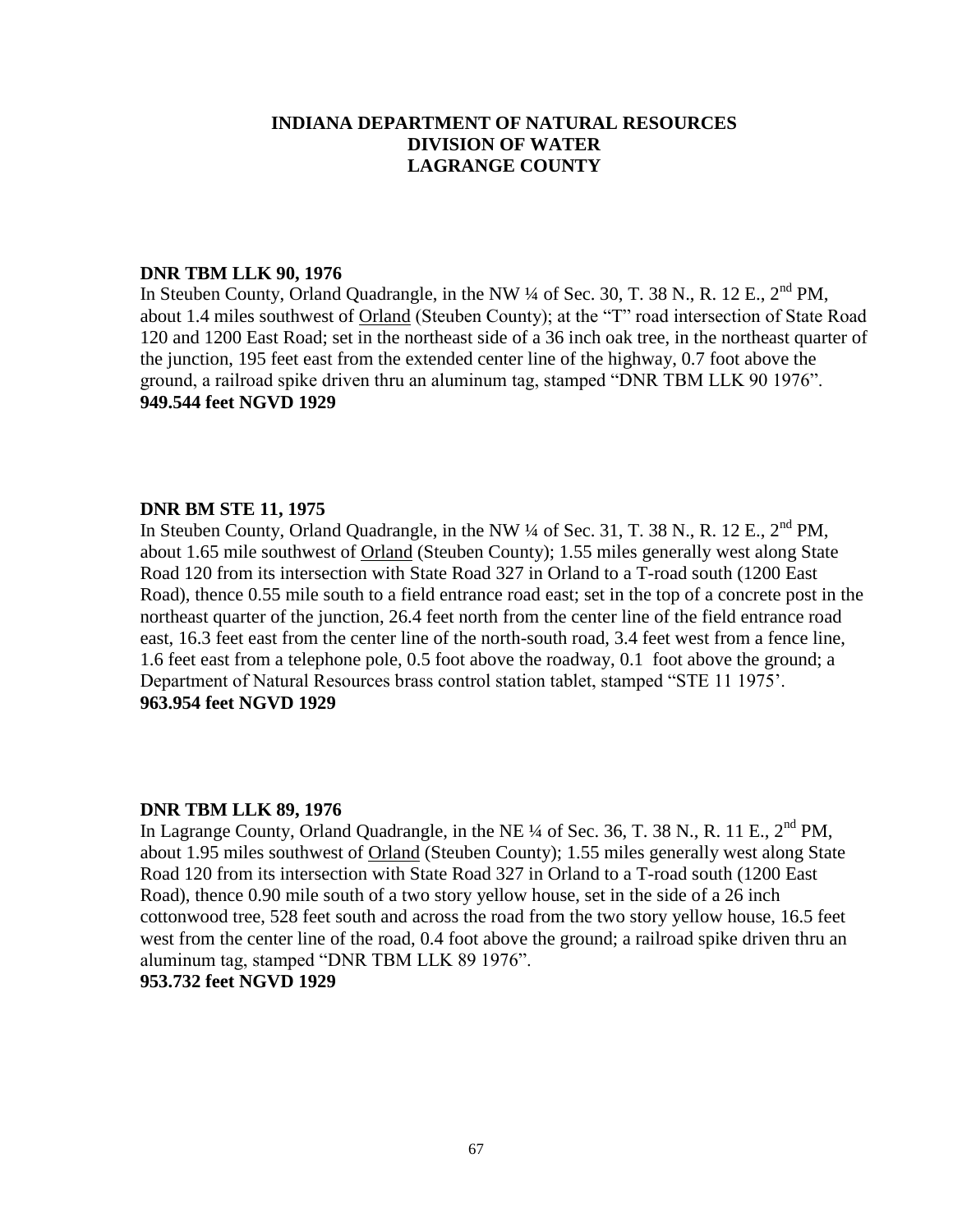#### **USC&GS Triangulation Station HART 1946**

In Lagrange County, Shipshewana Quadrangle, in the E <sup>1/2</sup> of Sec. 5, T. 37 N., R. 9 E., 2<sup>nd</sup> PM, about 4.0 miles northeast of Shipshewana; at the intersection of 350 North Road and 425 West Road; set in the top of a concrete post, in the southeast quarter of the junction, 42.2 feet southeast of the center line of the east-west road, 21.3 feet northeast of the center line of the northeastsouthwest road, 21.3 feet northeast of the center line of east-west road, 21.3 feet northeast of the center line of the east-west road, 21.3 feet northeast of the center line of a private driveway, 15.4 feet southwest of a power pole, 0.1 foot below the ground; a U.S. Coast and Geodetic Survey triangulation station tablet, stamped "HART 1946".

#### **855.083 feet NGVD 1929**

## **USC&GS RM HART No. 1, 1946**

In Lagrange County, Shipshewana Quadrangle, in the E  $\frac{1}{2}$  of Sec. 5, T. 37 N., R. 9 E., 2<sup>nd</sup> PM, about 4.0 miles east-northeast of Shipshewana; at the intersection of 350 North Road and 425 West Road; set in the top of a concrete post, in the northeast quarter of the junction, 81 feet east of the center line of the northeast-southwest road, 18.2 feet north of the center line of the eastwest road, 0.5 foot north of a fence line, 0.4 foot above the ground; a U.S. Coast and Geodetic Survey reference mark tablet, stamped "HART No. 1 1946".

**855.084 feet NGVD 1929**

## **USGS BM TT 2OD 1939**

In Lagrange County, Shipshewana Quadrangle, in the E  $\frac{1}{2}$  of Sec. 5, T. 37 N., R. 9 E., 2<sup>nd</sup> PM, about 4.0 miles east-northeast of Shipshewana; at the intersection of 350 North Road and 425 West Road; set in the top of a concrete post, in the southwest quarter of the junction, 25.0 feet northwest of the center line of the northeast-southwest road, 6.0 feet southwest of a fence corner post, 4.5 feet west of a power pole, 0.4 foot south of the extended center line of the east-west road, 0.1 foot above the ground; a U.S. Geological Survey bench mark tablet, stamped "TT 20D 1939 855".

**855.216 feet NGVD 1929**

#### **DNR TBM LLK 29, 1975**

In Lagrange County, Shipshewana Quadrangle, in the SE  $\frac{1}{4}$  of Sec. 8, T. 37 N., R. 9 E., 2<sup>nd</sup> PM, about 4.5 miles northwest of Lagrange; at the 350 West Road 4-foot steel pipe culvert over Buck Creek; set in the top of the west end of the culvert, 13.5 feet west from the center line of the road, 1.3 feet below the roadway; the center of two filed notches. **874.820 feet NGVD 1929**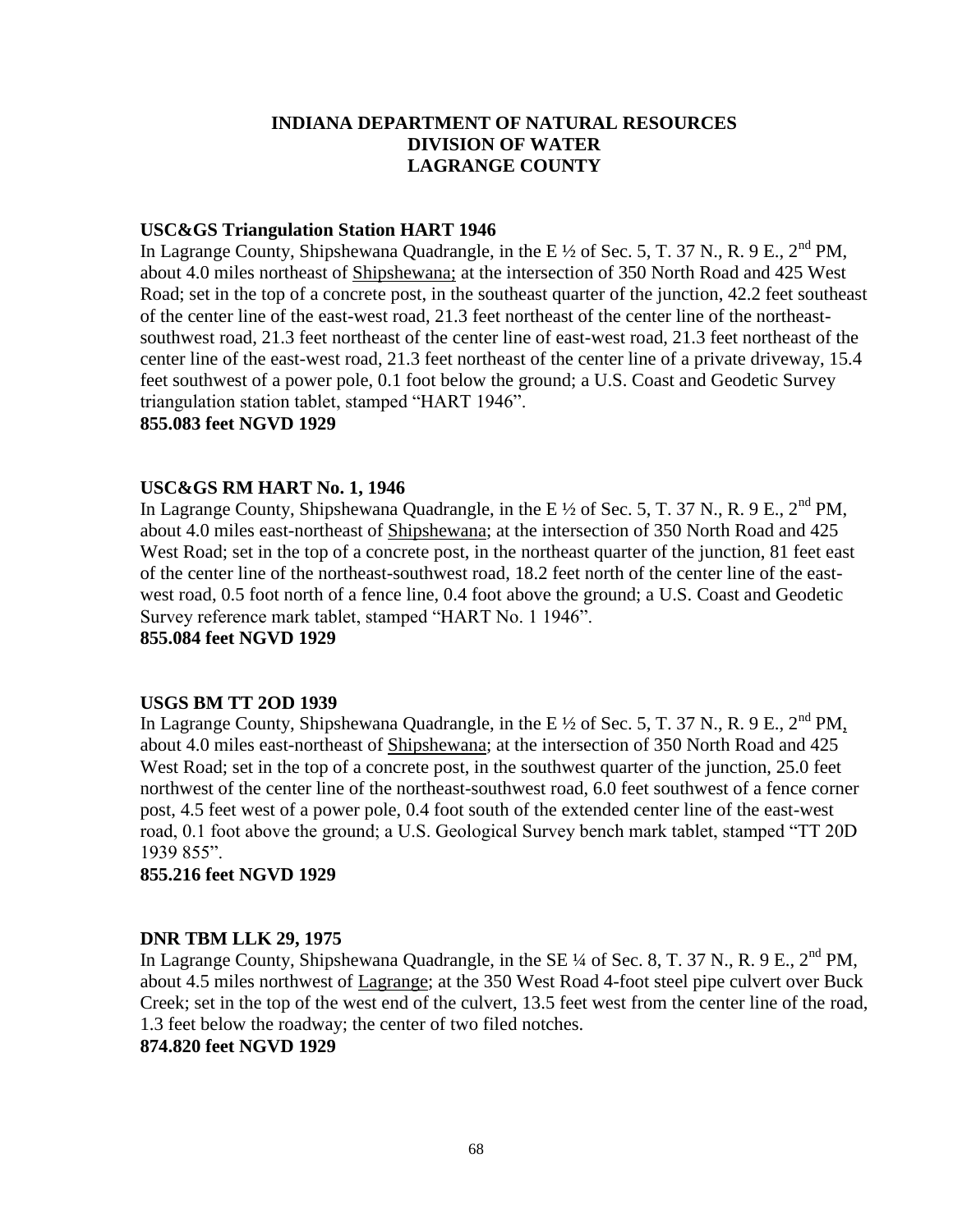## **DNR BM LAG 48, 1975**

In Lagrange County, Shipshewana Quadrangle, in the SW  $\frac{1}{4}$  of Sec. 9, T. 37 N., R. 9 E., 2<sup>nd</sup> PM, about 4.5 miles northwest of Lagrange; at the 350 West Road 4-foot pipe culvert over Buck Creek; set in the top of a concrete post, 229 feet north from the center of the culvert, 20.3 feet east from the center line of the road, 1.2 feet west from a fence line, 2.0 feet southwest from a Tfence corner post, 0.1 foot above the ground; a Department of Natural Resources brass control station tablet, stamped "LAG 48 1975".

#### **876.708 feet NGVD 1929**

# **DNR TBM LLK 30, 1975**

In Lagrange County, Shipshewana Quadrangle, in the SW  $\frac{1}{4}$  of Sec. 16, T 37 N., R. 9 E., 2<sup>nd</sup> PM, about 4.2 miles southeast of Shipshewana; 1.5 miles south along State Road 5 from its intersection with 250 north road in Shipshewana to an east-west crossroad (100 North Road), thence 4.2 miles east to a north-south crossroad (400 West Road), thence 0.25 miles north to a farm drive east; set in the northwest side of a power pole in the northeast quarter of the intersection, 300 feet north from the center line of the drive east, 19.9 feet east from the center line of the road, 0.8 foot above the ground; a railroad spike driven thru an aluminum tag, stamped "DNR TBM LLK 30 1975". **920.899**

# **DNR TBM LLK 27, 1975**

In Lagrange County, Shipshewana Quadrangle, in the NE ¼ of Sec. 5, T. 37 N., R. 9 E., 2<sup>nd</sup> PM. about 4.2 miles east-northeast of Shipshewana; 0.5 mile south along State Road 5 from its intersection with 250 North Road in Shipshewana to a T-road east (200 North Road), thence 4.0 miles east to a north-south crossroad (400 West Road), thence 1.5 miles north to an east-west crossroad (350 North Road), thence 0.15 mile west to a northeast-southwest crossroad (425 West Road), thence 0.3 mile northeast and north to a 3-foot steel drop outlet pipe; set in the top of the west end of the pipe, 76 feet south from the center line of a field entrance road west, 16.5 feet west from the center line of the road, 1.5 feet below the roadway; the center of two filed notches. **849.278 feet NGVD 1929**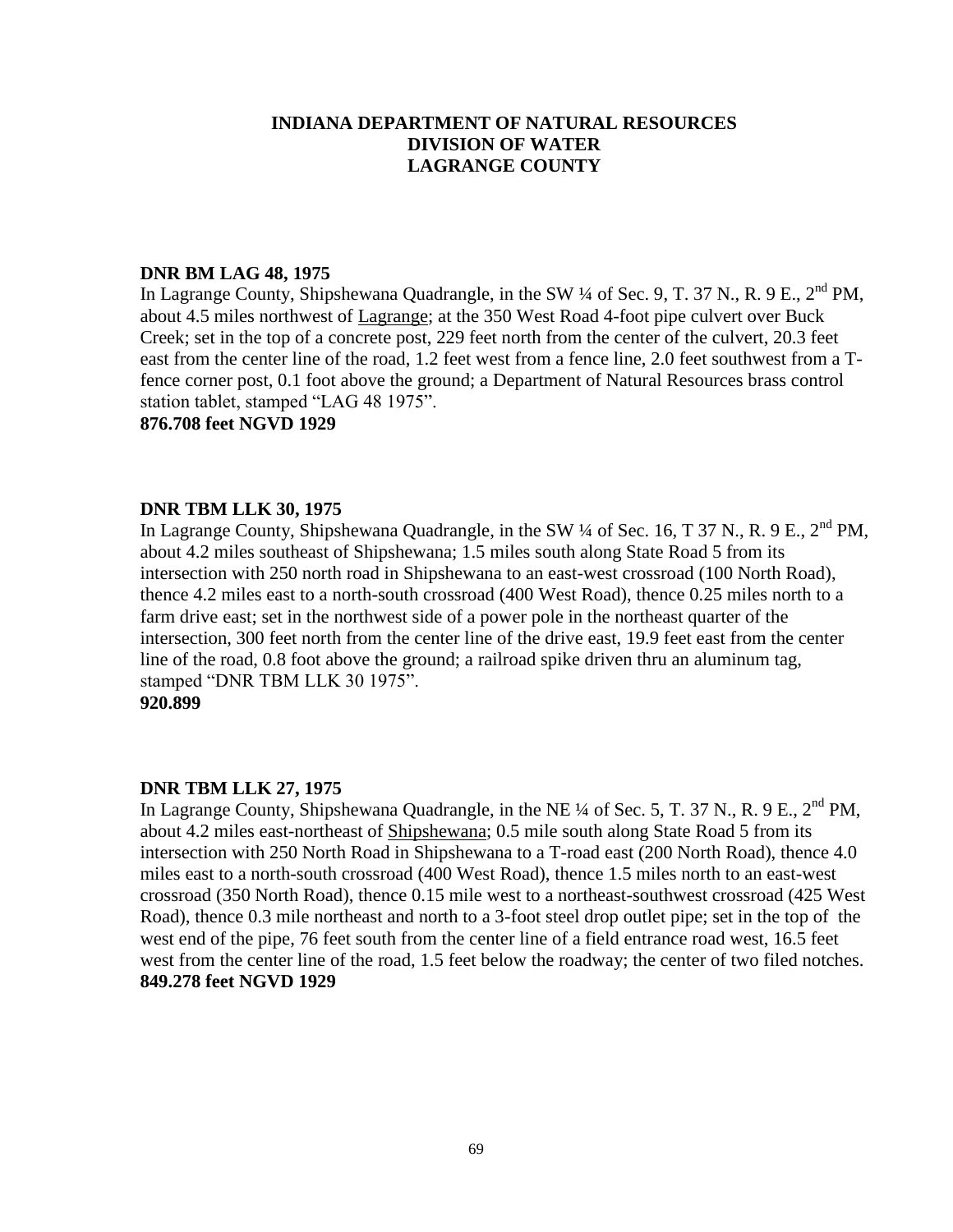## **DNR TBM LLK 44, 1975**

In Lagrange County, Shipshewana Quadrangle, in the SW 1/4 of Sec. 10, T. 37 N., R. 8 E., 2<sup>nd</sup> PM, about 0.75 mile west of Shipshewana; 0.75 mile west along 250 North Road from its intersection with State Road 5 in Shipshewana to an entrance road south leading to Cotton Lake; set in the east side of a 26-inch wild cherry tree in the south-west quarter of the junction, 88 feet west from the center line of the entrance road south, 22.6 feet south from the center line of the road, 0.3 foot above the ground; a railroad spike driven thru an aluminum tag, stamped :DNR TBM LLK 44 1075".

**889.920 feet NGVD 1929**

## **DNR TBM LLK 45, 1975**

In Lagrange County, Shipshewana Quadrangle, in the NW  $\frac{1}{4}$  of Sec. 15, T. 37 N., R. 8 E., 2<sup>nd</sup> PM, about 1.05 miles southwest of Shipshewana; 0.75 miles west along 250 North Road from its intersection with State Road 5 in Shipshewana to an entrance road south leading to Cotton Lake, thence 0.6 miles south to a turn west; set in the east side of a 36-inch triple-trunked maple tree in the southwest quarter of the junction, 160 feet west from the extended center line of the northsouth tangent of the road, 63 feet south from the east-west tangent of the road, 68 feet north from the north edge of the lake, 30.0 feet west from the center line of a boat ramp, 1.1 foot above the ground; a railroad spike driven thru an aluminum tag, stamped "DNR TBM LLK 45 1975". **878.552 feet NGVD 1929**

# **DNR BM LAG 61, 1975**

In Lagrange County, Shipshewana Quadrangle, in the NW  $\frac{1}{4}$  of Sec. 15, T. 27 N., R. 8 E., 2<sup>nd</sup> PM, about 1.05 miles southwest of Shipshewana; 0.75 mile west along 250 North Road from its intersection with State Road 5 in Shipshewana to an entrance road south leading to Cotton Lake, thence 0.6 mile south to a turn west; set in the top of a concrete post in the northwest quarter of the junction, 104 feet east from the center line of a boat ramp, 14.8 feet west from the northsouth tangent at the road, 11.9 feet north from the east-west tangent at the road, 11.9 feet north from the east-west tangent of the road, 1.7 feet southwest from a wooden fence corner post, 0.1 foot above the ground; a Department of Natural Resources brass control station tablet, stamped "LAG 61 1975".

#### **878.716 feet NGVD 1929**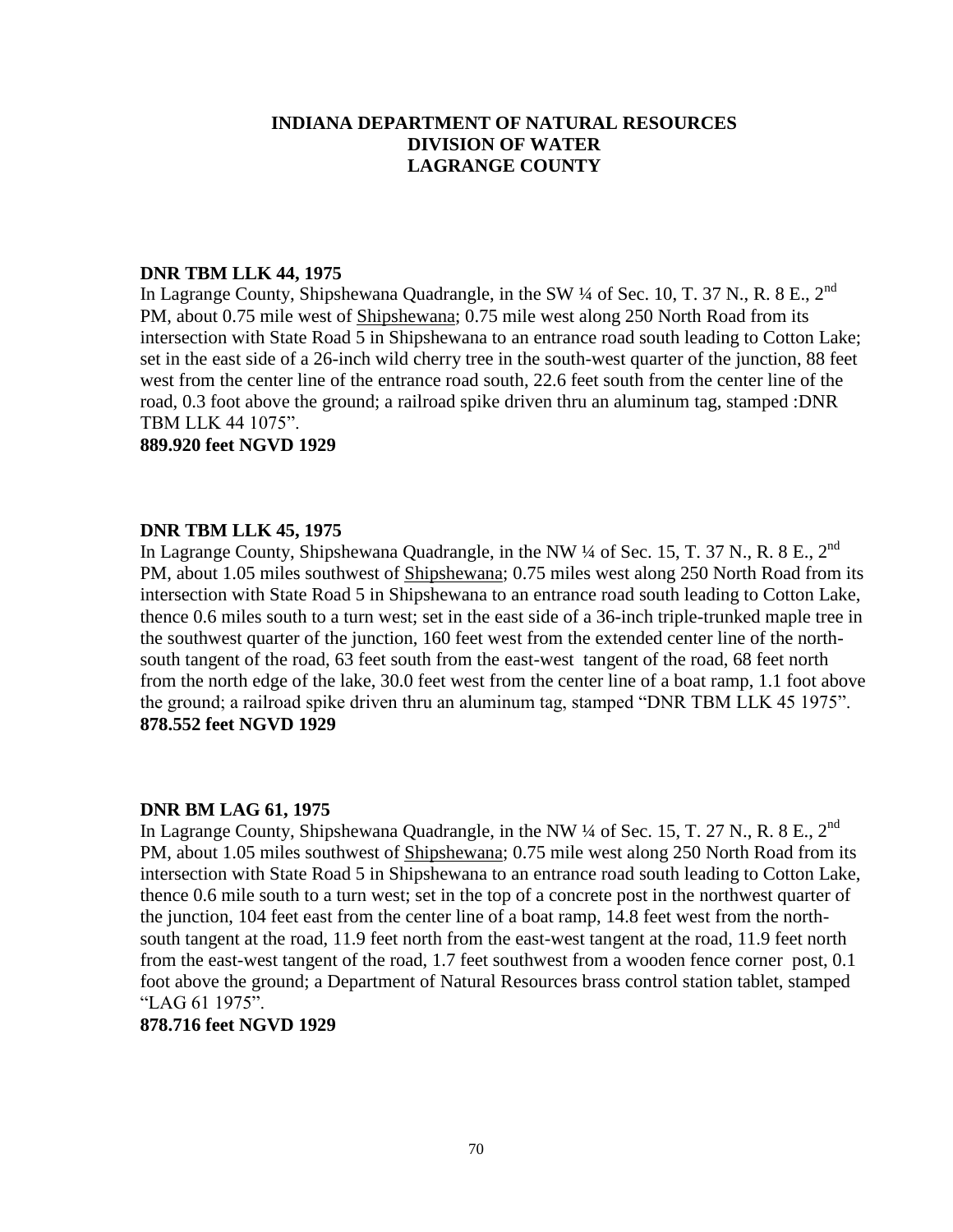## **DNR TBM LLK 46, 1975**

In Lagrange County, Shipshewana Quadrangle, in the SE ¼ of Sec. 10, T. 37 N., R. 8 E., 2<sup>nd</sup> PM, about 0.7 mile southwest of Shipshewana; at the 850 West Road 4- foot steel pipe culvert over Cotton Lake Ditch; set in the top of the west end of the culvert, 20.5 feet west from the center line of the road, 1.6 feet below the roadway; the center of two filed notches. **882.281 feet NGVD 1929**

## **DNR BM LAG 16, 1975**

In Lagrange County, Shipshewana Quadrangle, in the NW ¼ of Sec. 31, T. 37 N., R. 9 E., 2<sup>nd</sup> PM, about 4.7 miles southeast of Shipshewana; at the intersection of 500 West Road and 100 South Road; set in the top of a concrete post in the southwest quarter of the intersection, 23.6 feet west from the center line of the north-south road, 20.4 feet south from the center line of the eastwest road, 2.0 feet west from a power pole, 0.2 foot above the ground; a Department of Natural Resources brass control station tablet, stamped "LAG 16 1975". **899.675 feet NGVD 1929**

#### **USC&GS Azimuth Station SEYBERT 1946**

In Lagrange County, Shipshewana Quadrangle, in the NW  $\frac{1}{4}$  of Sec. 28, T. 38 N., R. 9 E., 2<sup>nd</sup> PM, about 3.1 miles southeast of Scott; 1.1 miles south along State Road 5 from its intersection with 700 North Road at Scott to a northwest-southeast crossroad (State Road 120), thence 3.3 miles south and east to a driveway north; set in the top of a concrete post in the northwest quarter of the junction, 300 feet west from the center line of the highway, 41.8 feet east from a power pole, 4.5 feet above the highway, 1.7 feet southeast from a metal witness post, 0.1 foot above the ground; a U.S. Coast and Geodetic survey azimuth mark tablet, stamped "SEYBERT 1946". **856.295 feet NGVD 1929**

#### **USC&GS Triangulation Station SEYBERT 1946**

In Lagrange County, Shipshewana Quadrangle, in the SE ¼ of Sec. 29, T. 38 N., R. 9 E., 2<sup>nd</sup> PM, about 2.9 miles southeast of Scott; at the "T" road intersection of State Road 120 and 400 West Road; set in the top of a concrete post in the southwest quarter of the junction, 61 feet south from the center line of the T-road south, 51 feet southeast from a 36 inch maple tree; a U.S. Coast and Geodetic Survey triangulation station tablet, stamped "SEYBERT 1946". **853.871 feet NGVD 1929**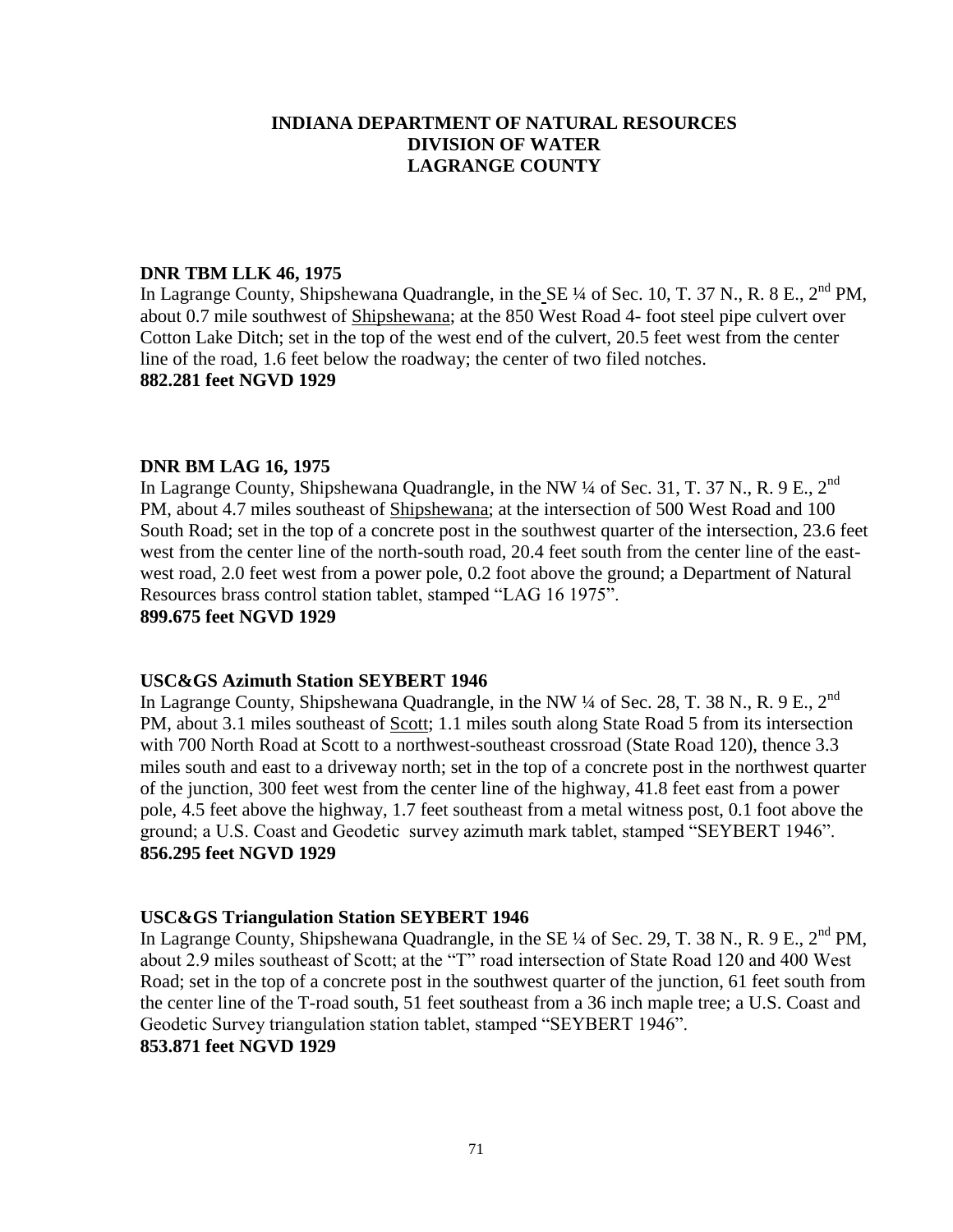## **USC&GS RM SEYBERT No. 1, 1946**

In Lagrange County, Shipshewana Quadrangle, in the SE  $\frac{1}{4}$  of Sec. 29, T. 38 N., R. 9 E., 2<sup>nd</sup> PM, about 2.9 miles southeast of Scott; at the "T" road intersection of State Road 120 and 400 West Road; set in the top of a concrete post, in the southwest quarter of the junction, 142 feet south from the center line of the highway, 20.3 feet west from the center line of the T-road south, 0.3 foot above the ground; a U.S. Coast and Geodetic Survey reference mark tablet, stamped "SEYBERY No. 1 1946".

**854.156 feet NGVD 1929**

## **USC&GS RM SEYBERT No. 2, 1946**

In Lagrange County, Shipshewana Quadrangle, in the SE  $\frac{1}{4}$  of Sec. 29, T. 38 N., R. 9 E., 2<sup>nd</sup> PM, about 2.9 miles southeast of Scott; at the "T" road intersection of State Road 120 and 400 West Road; set in the top of a concrete post, in the southwest quarter of the junction, 118 feet west from the center line of the T-road south, 50 feet south from the center line of the highway, 0.1 foot north from a fence line, 0.1 foot above the ground; a U.S. Coast and Geodetic Survey reference mark tablet, stamped "SEYBERT No. 2 1946". **855.575 feet NGVD 1929**

# **DNR BM LAG 17, 1975**

In Lagrange County, Shipshewana Quadrangle, in the SE  $\frac{1}{4}$  of Sec. 25, T. 37 N., R. 8 E.,  $2^{nd}$  PM, about 4.1 miles southeast of Shipshewana; at the intersection of 100 South Road and 600 West Road; set in the top of a concrete post, in the northwest quarter of the intersection, 35.0 feet west from the center line of the north-south road, 16.4 feet north from the center line of the of the east-west road, 2.7 feet south from AT&T long lines pole #1618, 2.7 feet south from an east-west fence line, 0.1 foot above the ground; a Department of Natural Resources brass control station tablet, stamped "LAG 17 1975".

**890.207 feet NGVD 1929**

#### **DNR TBM LLK 49, 1975**

In Lagrange County, Shipshewana Quadrangle, in the NW  $\frac{1}{4}$  of Sec. 30, T. 37 N., R. 9 E., 2<sup>nd</sup> PM, about 3.6 miles southeast of Shipshewana; at the intersection of 600 West Road and 50 South Road; set in the west side of power pole # 659/496, in the northeast quarter of the junction, 21.0 feet east from the center line of the north-south road, 13.5 feet north from the extended center line of the T-road west, 0.5 foot above the ground; a railroad spike driven thru an aluminum tag, stamped "DNR TBM LLK 49 1975'.

#### **893.521 feet NGVD 1929**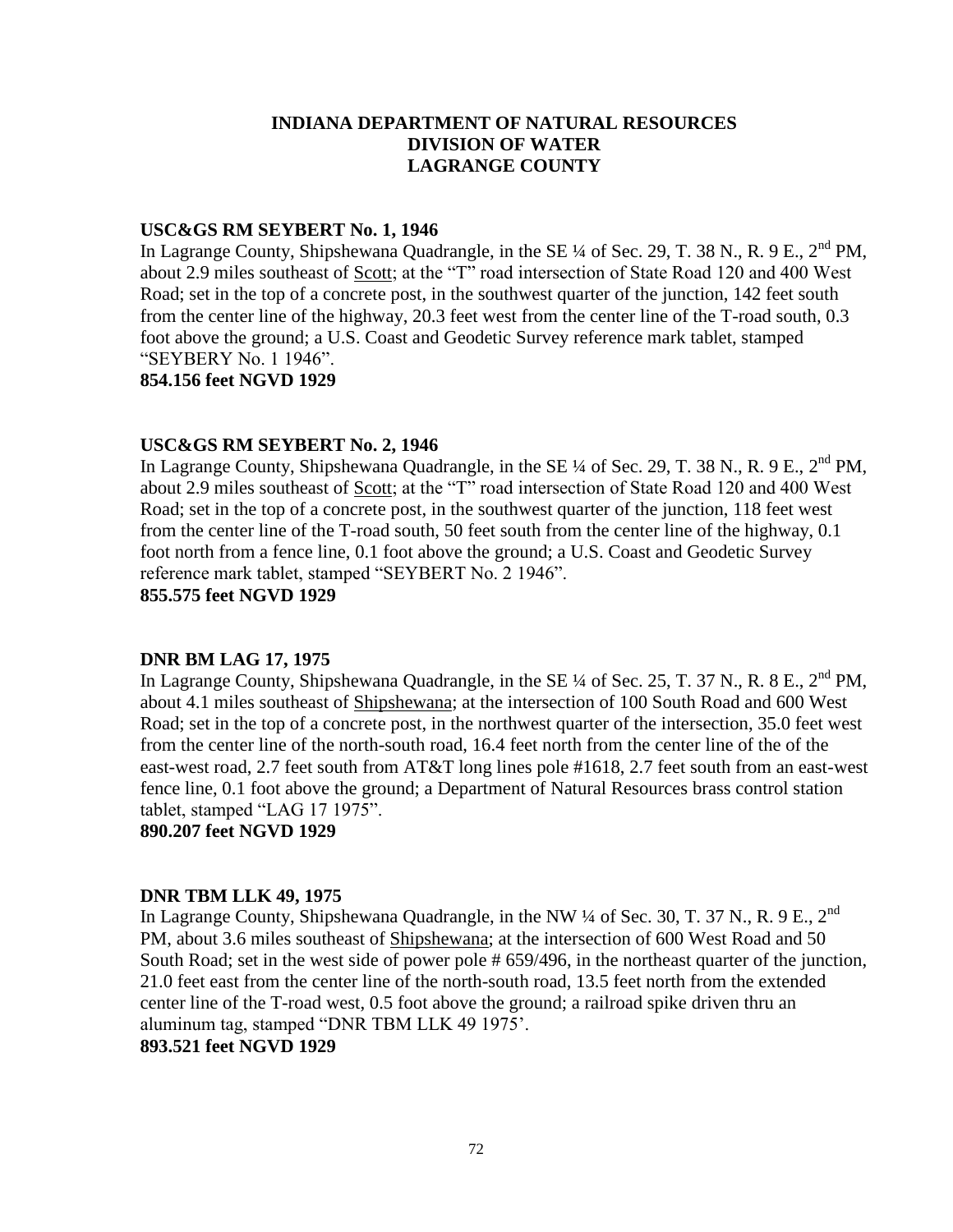## **DNR BM LAG 20, 1975**

In Lagrange County, Shipshewana Quadrangle, in the NW  $\frac{1}{4}$  of Sec. 34, T. 37 N., R. 8 E., 2<sup>nd</sup> PM, about 3.6 miles southwest of Shipshewana; at the intersection of 100 South Road and 900 West Road; set in the top of a concrete post, in the southeast quarter of the intersection, 21.3 feet east from the center line of the east-west road, 1.7 feet south from a fence corner post, 0.8 foot west from a north-south fence line, 0.1 foot above the ground; a Department of Natural Resources brass control station tablet, stamped "LAG 20 1975".

#### **874.384 feet NGVD 1929**

## **DNR BM LAG 21, 1975**

In Lagrange County, Shipshewana Quadrangle, in the SW ¼ of Sec. 28, T. 28, T. 37 N., R. 8 E., 2<sup>nd</sup> PM, about 4.0 miles southwest of **Shipshewana**; at the 100 South Road twin 10-foot corrugated metal pipes over the Little Elkhart River; set in the top of a concrete post, 71 feet west from the center line of the two pipes, 18.2 feet north from the center line of the road, 16.5 feet west from AT & T long lines pole # 1443, 9.3 feet west from the center line of a field entrance road, 2.0 feet west from an end fence post, 1.0 foot south from an east-west fence line, 0.1 foot above the ground; a Department of Natural Resources brass control station tablet stamped "LAG 21 1975".

## **858.146 feet NGVD 1929**

#### **DNR TBM LLK 37, 1975**

In Lagrange County, Shipshewana Quadrangle, in the NW  $\frac{1}{4}$  of Sec. 23, T. 38 N., R. 8 E., 2<sup>nd</sup> PM, about 1.3 miles west-southwest of Scott; at the 675 North Road 20-foot iron bridge over Page Ditch; set in the top of the southeast bridge seat, 7.8 feet south from the center line of the road, 1.5 feet below the roadway, 0.5 foot east from the west face of the east abutment; a chiseled triangle.

**825.469 feet NGVD 1929**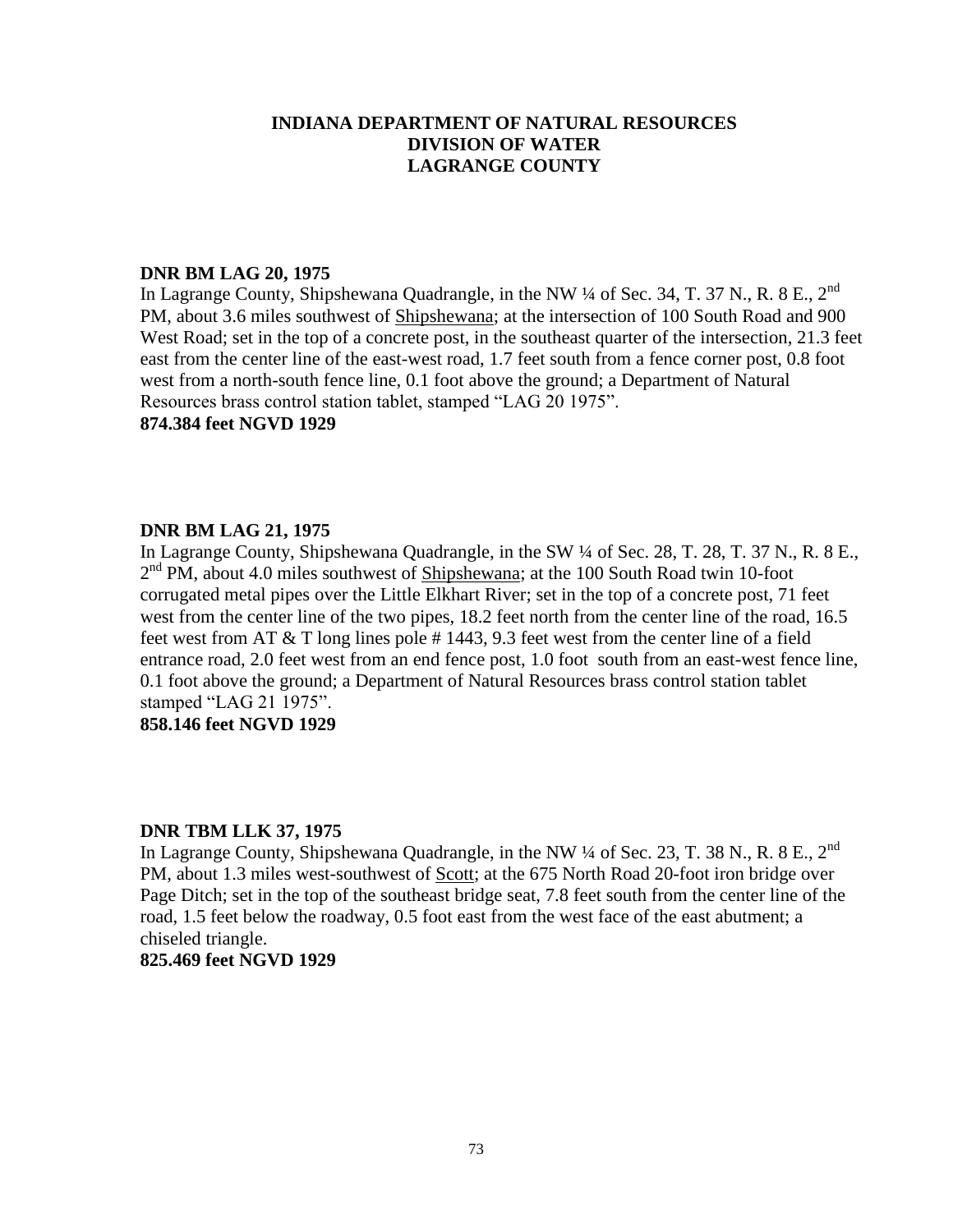## **DNR BM LAG 54, 1975**

In Lagrange County, Shipshewana Quadrangle, in the NW  $\frac{1}{4}$  of Sec. 23, T. 38 N., R. 8 E., 2<sup>nd</sup> PM, about 1.3 miles west-southwest of Scott; 0.5 mile south along 650 West Road from its intersection with 700 North Road at Scott to a T-road west (650 North Road), thence 1.0 mile west to a north-south crossroad (775 West Road), thence 0.25 mile north to a bend in the road west (675 North Road), thence 0.15 mile west to an entrance road north leading to a farm house; set in the top of a concrete post in the southeast quarter of the junction, 150 feet southeast from the southeast corner of the farm house, 113 feet east from the center line of the entrance road north, 16.8 feet south from the center line of the road, 1.9 feet north from an east-west fence line, 1.2 feet east from a telephone pole, 0.1 foot above the ground; a Department of Natural Resources brass control station tablet, stamped "LAG 54 1975".

**832.722 feet NGVD 1929**

#### **DNR BM LAG 60, 1975**

In Lagrange County, Shipshewana Quadrangle, in the SE  $\frac{1}{4}$  of Sec. 3, T. 37 N., R. 8 E., 2<sup>nd</sup> PM, about 1.05 miles north northwest of Shipshewana; at the 850 West Road steel pipe culvert over Page Ditch; set in the top of a concrete post on the east side of the road, 131 feet south from the center line of the culvert, 17.2 feet east from the center line of the road, 5.9 feet west from a fence line, 1.7 feet northwest from power pole # 675/394, 0.4 foot below the roadway, 0.1 foot above the ground; a Department of Natural Resources brass control station tablet, stamped "LAG 60 1975".

#### **862.915 feet NGVD 1929**

#### **DNR TBM LLK 38, 1975**

In Lagrange County, Shipshewana Quadrangle, in the SW  $\frac{1}{4}$  of Sec. 23, T. 38 N., R. 8 E., 2<sup>nd</sup> PM, about 3.25 miles southwest of Scott; at the 775 West Road 6-foot pipe culvert over Page Ditch; set in the top of the east end of the pipe culvert, 25.0 feet east from the center line of the road, 5.0 feet below the roadway; the center of two filed notches. **828.587 feet NGVD 1929**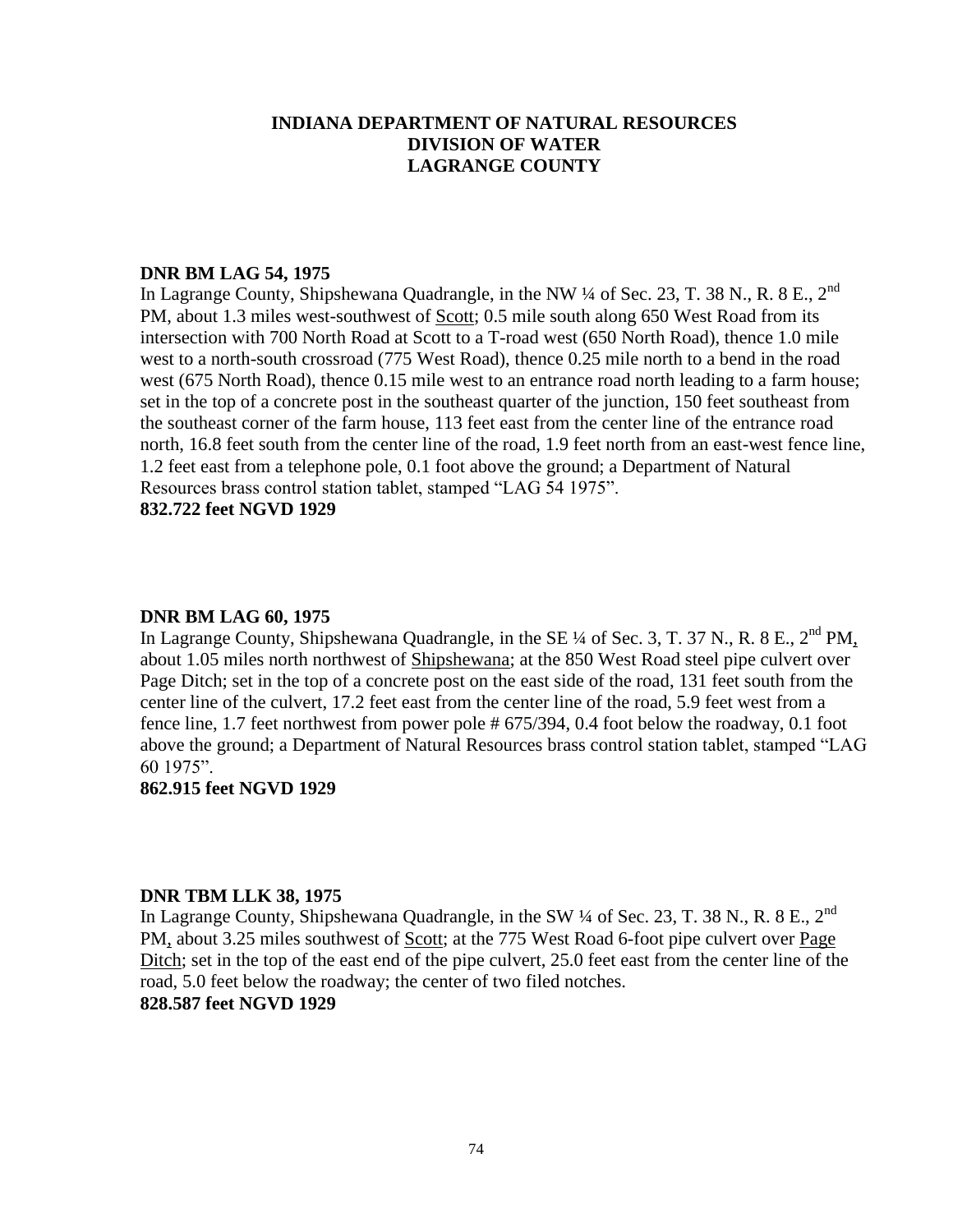#### **DNR BM LAG 50, 1975**

In Lagrange County, Shipshewana Quadrangle, in the NW  $\frac{1}{4}$  of Sec. 29, T. 38 N., R. 9 E., 2<sup>nd</sup> PM, about 2.3 miles southeast of Scott; at the 450 West Road concrete bridge over Pigeon River; set in the top of the west end of the north bridge seat, 14.0 feet west from the center line of the road, 3.1 feet below the roadway, 0.9 foot north from the center line of the road, 3.1 feet below the roadway, 0.9 foot north from the south face of the of the bridge seat, 0.7 foot east from the west face of the bridge seat, 0.7 foot east from the west face of the bridge seat; a Department of Natural Resources brass control station tablet, stamped "LAG 50 1975".

**840.549 feet NGVD 1929 Found 7/16/97 JAK**

## **DNR BM LAG 51, 1975**

In Lagrange County, Shipshewana Quadrangle, in the NE  $\frac{1}{4}$  of Sec. 30, T. 38 N., R. 9 E., 2<sup>nd</sup> PM, about 1.4 miles southeast of Scott; at the intersection of 550 West Road and 600 North Road; set in the top of a concrete post, in the southeast quarter of the junction, 61 feet east from the extended center line of the north-south road, 1.9 feet east from power pole # 534/383, 0.4 foot above the roadway, 0.1 foot above the ground; a Department of Natural Resources brass control station tablet, stamped "LAG 51 1975".

**847.593 feet NGVD 1929 Found 7/16/97 JAK Exposed on North side of monument.**

#### **DNR TBM LLK 34, 1975**

In Lagrange County, Shipshewana Quadrangle, in the SW  $\frac{1}{4}$  of Sec. 19, T. 38 N., R. 9 E., 2<sup>nd</sup> PM, about 1.35 mile southeast of Scott; at the 550 West Road single span steel truss bridge over Pigeon River; set in the top of the northwest wingwall, 9.0 feet west from the center line of the road, 3.3 feet southeast from the northwest end of the wingwall, 0.4 foot below the bridge floor; a painted chiseled triangle.

## **836.278 feet NGVD 1929 DESTROYED New Bridge JAK 7/16/97**

## **DNR TBM LLK 35, 1975**

In Lagrange County, Shipshewana Quadrangle, in the SE  $\frac{1}{4}$  of Sec. 13, T. 38 N., R. 8 E.,  $2^{nd}$  PM, about 0.70 mile east of Scott; at the intersection of 700 North Road and 600 West Road; set in the south side of a 36-inch wild cherry tree, in the northwest quarter of the junction, 111 feet north from the center line of the east-west road, 21.3 feet west from the center line of the T-road north, 0.9 foot above the ground; a railroad spike driven thru an aluminum tag, stamped "DNR TBM LLK 35 1975".

**843.478 feet NGVD 1929**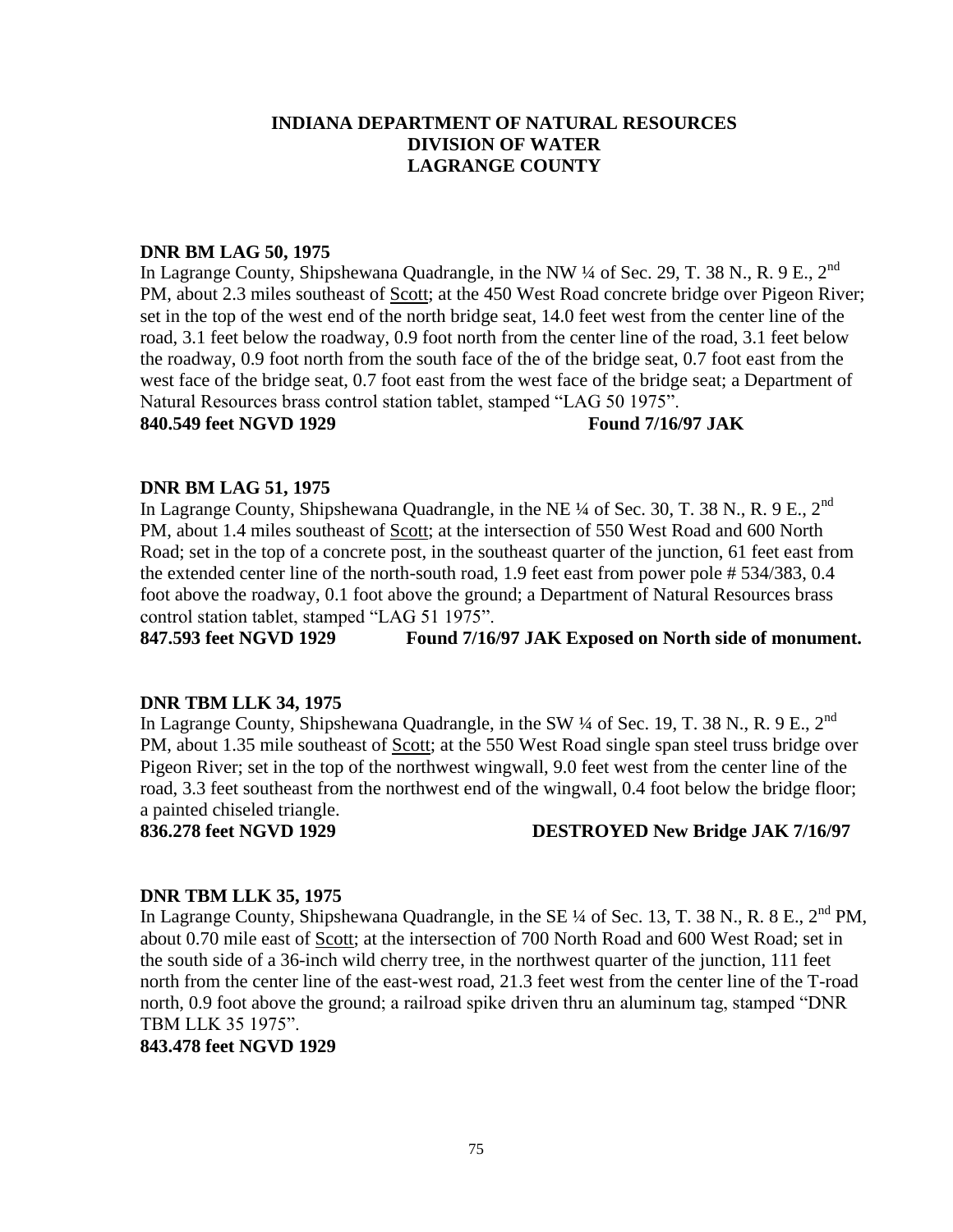## **DNR BM LAG 52, 1975**

In Lagrange County, Shipshewana Quadrangle, in NW ¼ of Sec. 24, T. 38 N., R. 8 E., 2<sup>nd</sup> PM, at Scott; at the State Rod 5 single span concrete bridge over Pigeon River; set in the top of the southwest concrete curbing of the bridge, 18.2 feet north from the south end of the bridge, 15.2 feet east from the center line of the road, 0.6 foot above the bridge floor; a Department of Natural Resources brass control station tablet, stamped "LAG 52 1975.

**834.179 feet NGVD 1929 Found 7/16/97 JAK**

## **ISHC BM F-12 LAGR**

In Lagrange County, Shipshewana Quadrangle, in the NW  $\frac{1}{4}$  of Sec. 24, T. 38 N., R. 8 E., 2<sup>nd</sup> PM, about 0.3 miles south-southwest of Scott; 0.3 mile south along 650 West Road from its intersection with 700 North Road at Scott to a 60-foot concrete bridge over a small ditch; set in the top of the south end of the west concrete guardrail base, 20.4 feet west from the center line of the road, 0.9 foot above the roadway, 0.3 foot north from the south end of the bridge; a Indiana State Highway Commission bench mark tablet, stamped "F-12 LAGR". **832.990 feet NGVD 1929**

## **DNR TBM LLK 36, 1975**

In Lagrange County, Shipshewana Quadrangle, in the SE ¼ of Sec. 14, T. 38 N., R. 8 E., 2<sup>nd</sup> PM, about 0.87 miles northwest of Scott; 0.45 miles north and west along State Road 5 from its intersection with 700 North Road at Scott to a T-road west (750 North Road), thence 0.55 mile west to a 2-foot steel pipe culvert under the road; set in the top of the northeast of the culvert, 41.0 feet east-northeast of power pole #534/412, 21.7 feet northeast from the center line of the road, 3.8 feet below the roadway, the center of two filed notches.

## **821.680 feet NGVD 1929**

## **USGS RM No. 2 Gaging Station**

In Lagrange County, Shipshewana Quadrangle, in the NW  $\frac{1}{4}$  of Sec. 14, T. 38 N., R. 8 E., 2<sup>nd</sup> PM, about 1.1 miles northwest of Scott; at the 750 North Road single span pony truss bridge over Pigeon River; set in the top of the northeast concrete wingwall, 11.7 feet north of the center line of the road, 0.7 foot east from the west face of the east abutment, 0.4 foot below the roadway; a U.S. Geological Survey station tablet, not stamped.

## **DESTROYED New Bridge JAK 7/16/97 New RMs Reset in NE and SE corners of the bridge.**

**826.051 feet NGVD 1929**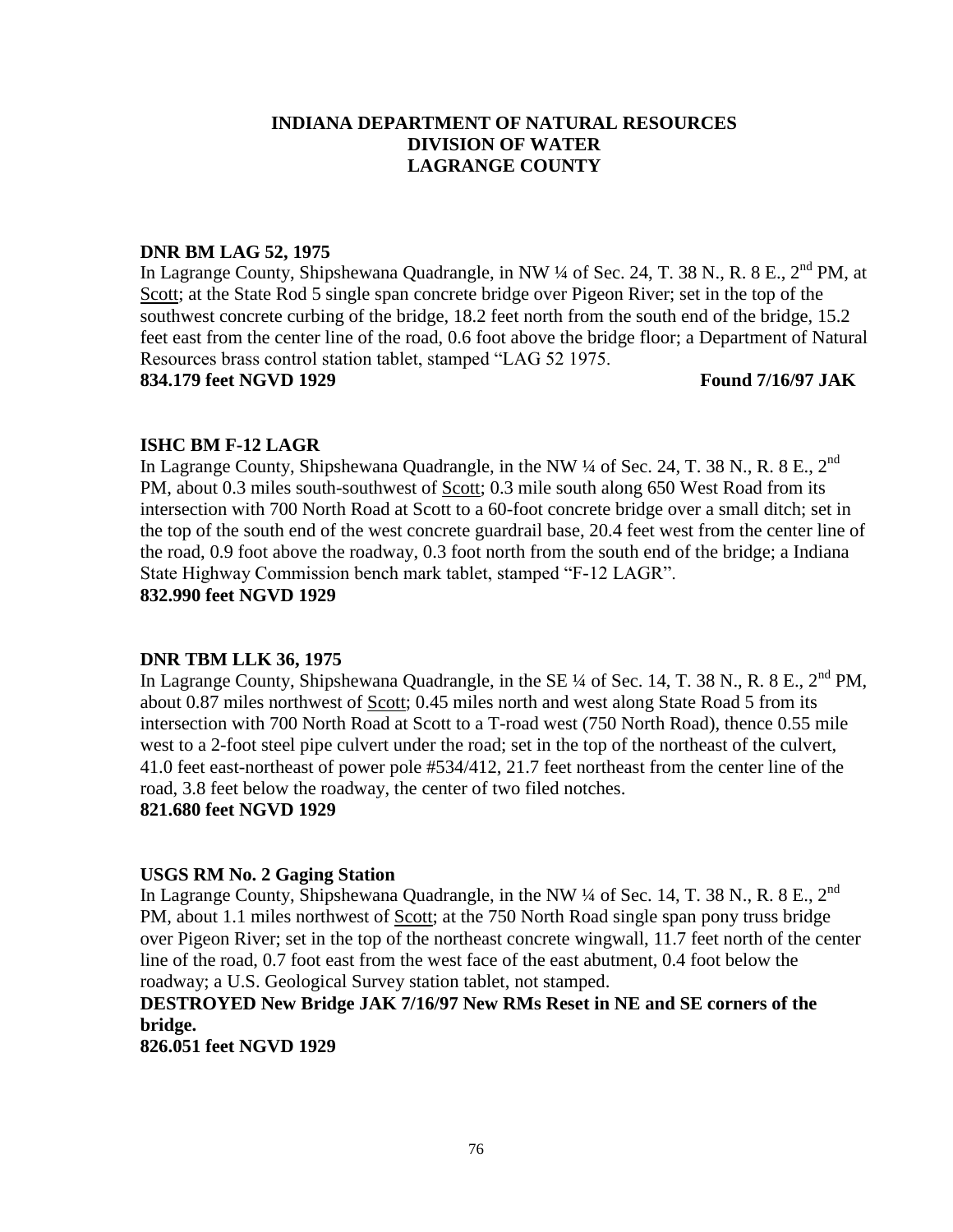#### **USGS BM 44 WSM 1954**

In Lagrange County, Shipshewana Quadrangle, in the NW  $\frac{1}{4}$  of Sec. 14, T. 38 N., R. 8 E., 2<sup>nd</sup> PM, about 1.4 miles northwest of Scott; at the intersection of 750 North Road and 800 West Road; set in the top of a concrete post, in the northeast quarter of the intersection, 57 feet east from the center line of the north-south road, 7.0 feet east from power pole #534/426, 1.7 feet south from an east-west fence line, 0.3 feet above the ground; a U.S. Geological Survey bench mark tablet, stamped "44 WSM 1954 835".

#### **835.049 feet NGVD 1929 Found 7/16/97**

## **DNR BM LAG 53 1975**

In Lagrange County, Shipshewana Quadrangle, in the NW  $\frac{1}{4}$  of Sec. 14, T. 38 N., R. 6 E., 2<sup>nd</sup> PM, about 1.5 miles northwest of Scott; 0.45 mile generally north along State Road 5 from its intersection with 700 North Road at Scott to a T-road west (750 North Road), thence 1.15 miles west to a north-south crossroad (800 West Road), thence 0.3 mile north to an overpass for the Indiana East-West Toll Road, thence 0.15 mile east to a concrete bridge over Pigeon River; set in the top of a concrete post in the median of the interstate highway, 18.7 feet north from the center line of the eastbound lanes, 15.0 feet west from a north-south fence line extending under the bridge, 0.5 foot north from the north face of the bridge, 0.3 foot below the roadway; a Department of Natural Resources brass control station tablet, stamped "LAG 53 1975". **834.317 feet NGVD 1929 Destroyed 7/16/97 JAK Bridge Const.**

#### **DNR BM LAG 18, 1975**

In Lagrange County, Shipshewana Quadrangle, in the NE  $\frac{1}{4}$  of Sec. 35, T. 37 N., R. 8 E., 2<sup>nd</sup> PM, about 3.6 miles southeast of Shipshewana; at the intersection of 100 South Road and 700 West Road; set in the top of a concrete post, in the northeast quarter of the intersection, 24.3 feet south from the center line of the east-west road, 19.0 feet west from the center line of north-south road, 2.6 feet south from a power pole, 2.3 feet east from a north-south fence line, 0.1 foot above the ground; a Department of Natural Resources brass control station tablet, stamped "LAG 18 1975".

#### **882.208 feet NGVD 1929**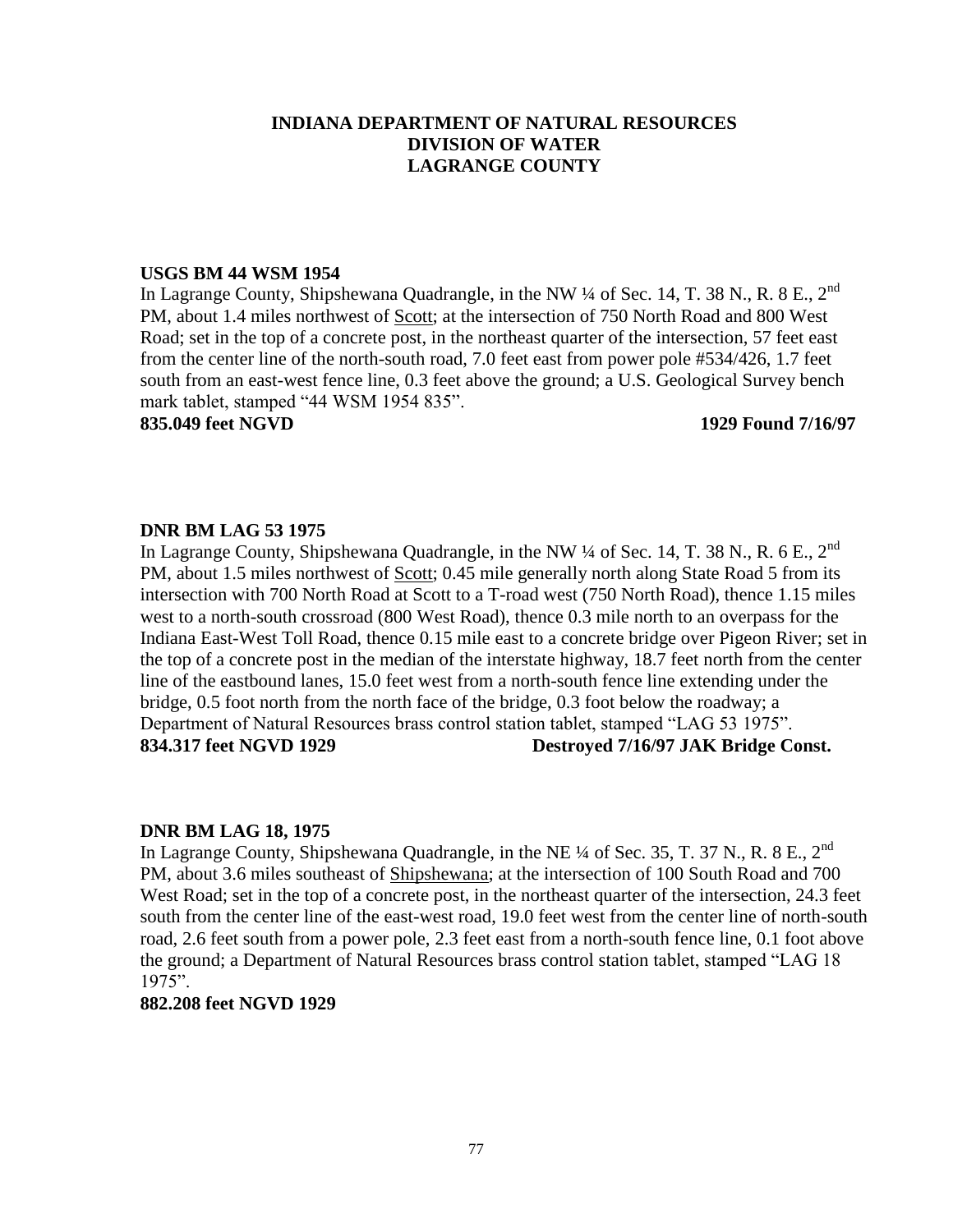#### **DNR BM LAG 19, 1975**

In Lagrange County, Shipshewana Quadrangle, in the NE <sup>1</sup>/4 of Sec. 34, T. 37 N., R. 8 E., 2<sup>nd</sup> PM, about 3.5 miles south of Shipshewana; at the intersection of State Road 5 and 100 South Road; set in the top of a concrete post, in the southwest quarter of the intersection, 51 feet south from the center line of the highway, 1.5 feet north from a power pole, 0.9 foot east from a northsouth fence line, 0.1 foot above the ground, a Department of Natural Resources brass control station tablet, stamped "LAG 19 1975".

**911.454 feet NGVD 1929**

## **DNR TBM LLK 47, 1975**

In Lagrange County, Shipshewana Quadrangle, in the NW  $\frac{1}{4}$  of Sec. 23, T. 37 N., R. 8 E., 2<sup>nd</sup> PM, about 1.5 miles south-southeast of Shipshewana; at the U.S. Highway 20, 3-foot concrete pipe culvert over Cotton Lake Ditch; set in the top of the south end of the culvert, 24.0 feet south from the center line of the highway, 4.6 feet below the roadway, 0.2 foot north from the south end of the culvert; a chiseled triangle.

**889.566 feet NGVD 1929**

#### **DNR BM LAG 62, 1975**

In Lagrange County, Shipshewana Quadrangle, in the SE  $\frac{1}{4}$  of Sec. 14, T. 37 N., R. 8 E.,  $2^{nd}$  PM, about 1.68 miles south-southeast of Shipshewana; 1.5 miles south along State Road 5 from its intersection with 250 North Road in Shipshewana to an east-west crossroad (U.S. Highway 20), thence 0.8 mile east to a circular driveway south; set in the top of a concrete post in the southeast quarter of the junction, 212 feet northwest from the northwest edge of Rainbow Lake, 165 feet south from the center line of the highway, 99 feet east from the northeast corner of a house, 24.8 feet east from the center line of the driveway south, 1.5 feet east from power pole # 668/468, 0.1 foot above the ground; a Department of Natural Resources brass control station tablet, stamp "LAG 62 1975".

#### **906.293 feet NGVD 1929**

#### **DNR TBM LLK 48, 1975**

In Lagrange County, Shipshewana Quadrangle, in the SE  $\frac{1}{4}$  of Sec, 14, T, 37 N., R. 8 E., 2<sup>nd</sup> PM, about 1.7 miles southeast of Shipshewana; 1.5 miles south along State Road 5 from its intersection with 250 North Road in Shipshewana to an east-west crossroad (U.S. Highway 20), thence 1.0 mile east to a 2-foot pipe culvert under the highway; set in the top of the northeast end of the northwest concrete headwall of the culvert, 22.6 feet northwest from the center line of the road. 2.4 feet southwest from the northeast end of the culvert, 0.4 foot below the highway, a chiseled triangle.

#### **900.188 feet NGVD 1929**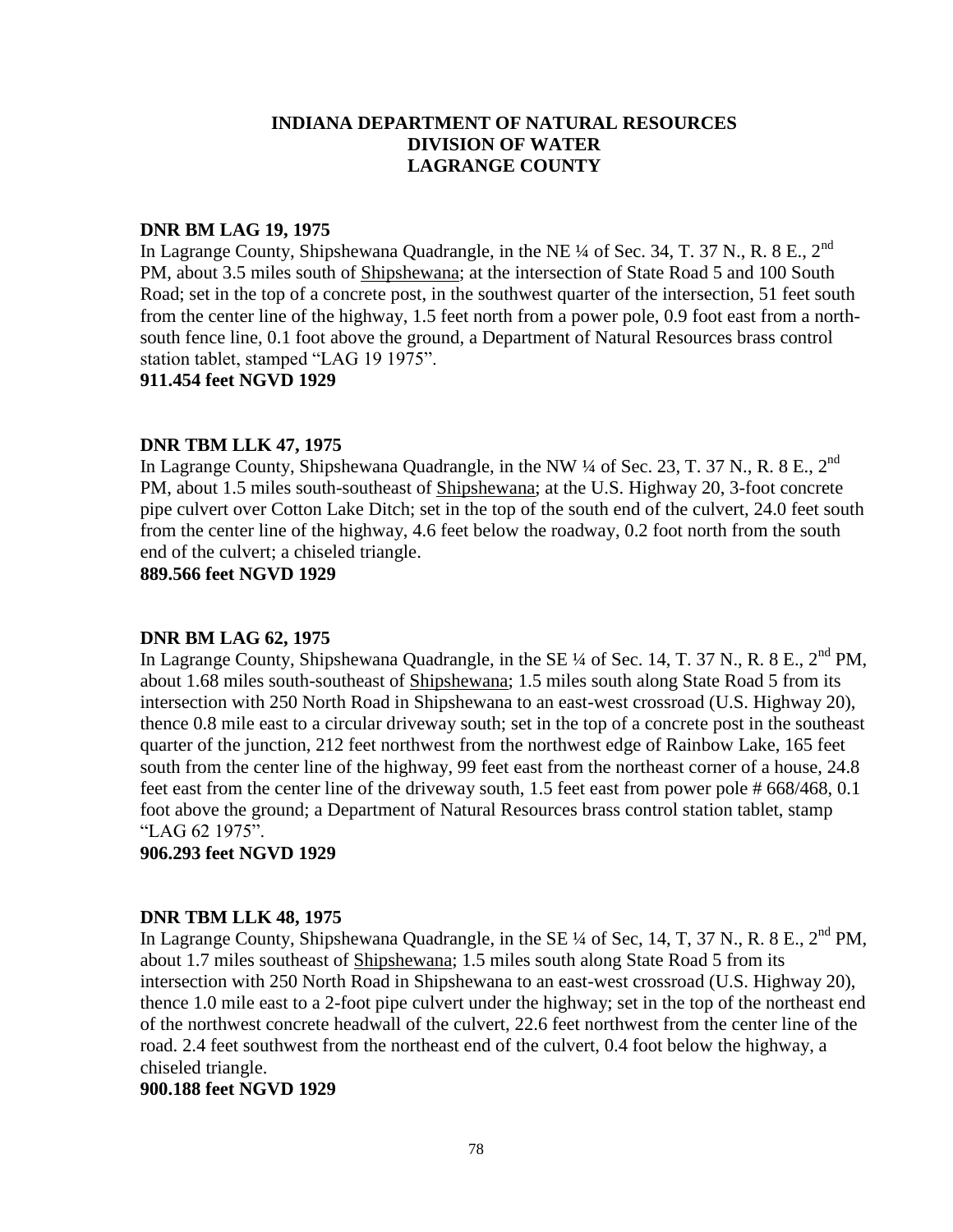#### **USC&GS Triangulation Station HOOD 1947-1960**

In Lagrange County, Shipshewana Quadrangle, in the NE  $\frac{1}{4}$  of Sec. 24, T. 37 N., R. 8 E., 2<sup>nd</sup> PM, about 2.5 miles southeast of Shipshewana; at the intersection of U.S. Highway 20 and 100 North Road, set in the top of a concrete post, in the northwest quarter of the junction, 67 feet southwest from power pole #SF13601, 58 feet west from the extended center line of the highway, 43.0 feet west from the extended center line of the highway, 43.0 feet west from the extended center line of a cemetery entrance road, 34.2 feet south from the center line of the Troad east, flush with the ground; a U.S. Coast and Geodetic Survey triangulation station tablet, stamped "HOOD 1947-1960".

**922.311 feet NGVD 1929**

## **USC&GS RM MOOD No. 1, 1947**

In Lagrange County, Shipshewana Quadrangle, in the NW  $\frac{1}{4}$  of Sec. 19, T. 37 N., R. 9 E., 2<sup>nd</sup> PM, about 2.5 miles southeast Shipshewana; at the intersection of U.S. Highway 20 and 100 North Road; set in top of a concrete post, in the northeast quarter of the junction, 69 feet east from the center line of the highway, 15.5 feet south from the center line of the T-road, 4.3 feet northwest from a power pole, 0.4 foot above the ground, a U.S. Coast and Geodetic Survey Reference mark tablet, stamped "HOOD No. 1 1947".

**921.761 feet NGVD 1929**

## **USC&GS RM HOOD No. 2 1947**

In Lagrange County, Shipshewana Quadrangle, in the SE  $\frac{1}{4}$  of Sec. 13, T. 37 N., R. 8 E.,  $2^{nd}$  PM, about 2.5 miles southeast of Shipshewana; at the intersection of U.S. Highway 20 and 100 North Road; set in the top of a concrete post, in the northwest quarter of the junction, 68 feet west from the extended center line of the north-south tangent of the highway, 50 feet west from the center line of the T-road east, 1.0 foot northeast from a metal witness post, 0.3 foot above the ground; a U.S. Coast and Geodetic Survey reference mark tablet, stamped "HOOD No. 2 1947". **922.035 feet NGVD 1929**

## **USC&GS Azimuth Station Hood 1947**

In Lagrange County, Shipshewana Quadrangle, in the NW  $\frac{1}{4}$  of Sec. 19, T. 37 N., R. 9 E., 2<sup>nd</sup> PM, about 2.7 miles southeast of Shipshewana; 1.5 miles south along State Road 5 from its intersection with 250 North Road in Shipshewana to an east-west crossroad (U.S. Highway 20), thence 2.1 miles east to a bend in the highway south, thence 0.25 mile south to a field entrance road east; set in the top of a concrete post in the northeast quarter of the junction, 48.5 feet east from the center line of the field entrance road east, 1.8 feet west from a fence line, 0.3 foot above the ground, a U.S. Coast and Geodetic Survey azimuth mark tablet, stamped "HOOD 1947". **930.161 feet NGVD 1929**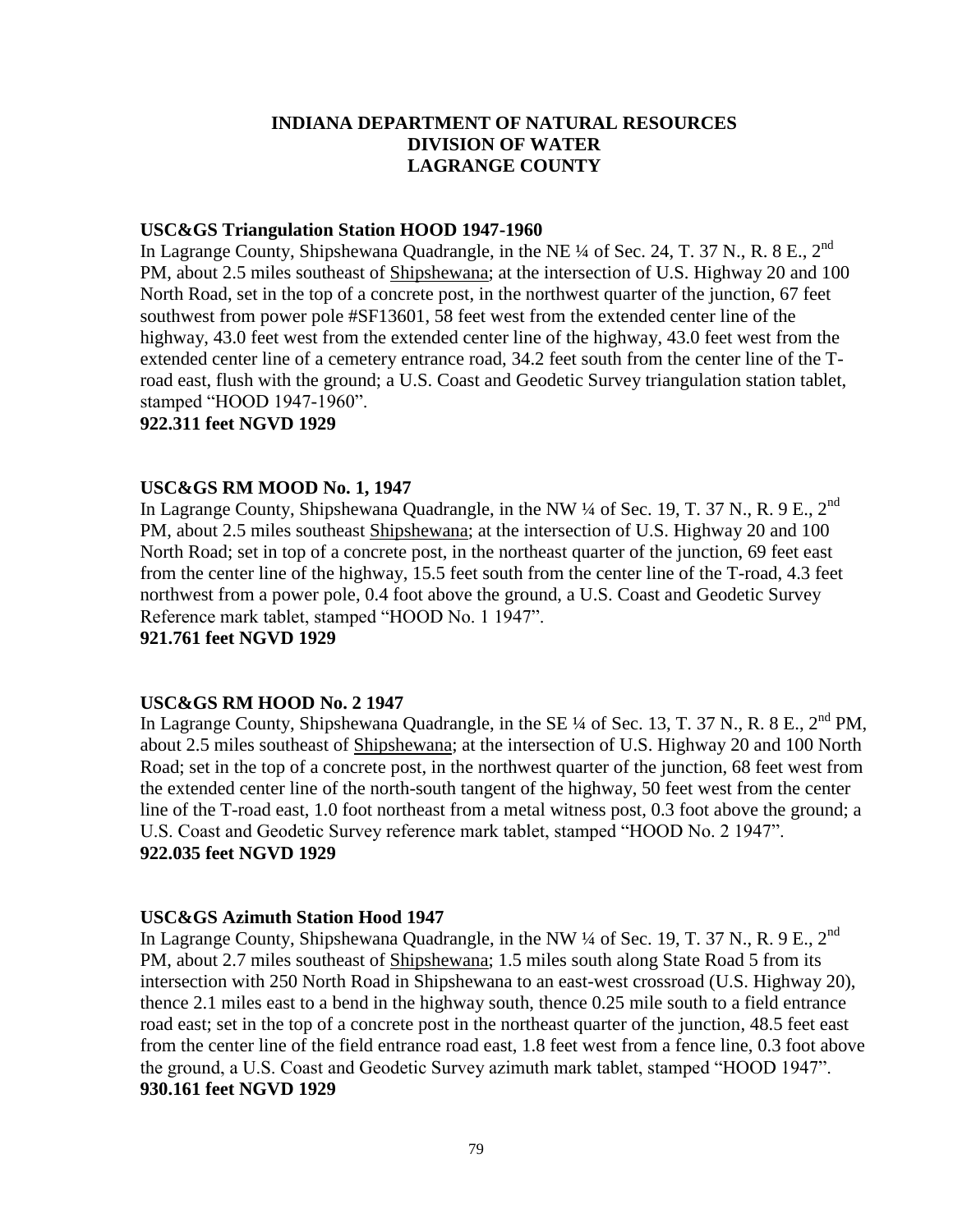## **DNR BM LAG 57, 1975**

In Lagrange County, Shipshewana Quadrangle, in the SE  $\frac{1}{4}$  of Sec. 4, T. 37 N., R. 8 E.,  $2^{nd}$  PM, about 1.3 miles northwest of Shipshewana; 1.0 mile west along 250 North Road from its intersection with State Road 5 in Shipshewana to a T-road north (900 West Road), thence 0.8 mile generally north to a turn north and a driveway west; set in the top of a concrete post in the southwest quarter of the junction, 55 feet west from the center line of the road, 12.6 feet south from the center line of the driveway west, 1.3 feet east from power pole # 685/039, 0.1 foot above the ground; a Department of Natural Resources brass control station tablet, stamped "LAG 57 1975".

#### **865.213 feet NGVD 1929**

## **USGS RM Gaging Station**

In Lagrange County, Shipshewana Quadrangle, in the NW  $\frac{1}{4}$  of Sec. 10, T. 37 N., R. 8 E., 2<sup>nd</sup> PM, about 1.05 miles northwest of Shipshewana; 1.0 mile west along 250 North Road from its intersection with State Road 5 in Shipshewana to a T-road north (900 West Road), thence 0.5 mile north to three 2-foot steel pipe culverts and a dam at Page Ditch; set in the top of the southwest steel wingwall of the dam in the outlet channel for Shipshewana Lake, 20.8 feet north from the center line of the road, 5.8 feet west from the center of the middle culvert, 2.4 feet northeast from the southwest end of the wingwall; the center of four filed notches. **853.170 feet NGVD 1929**

## **USGS RM Gaging Station**

In Lagrange County, Shipshewana Quadrangle, in the NW  $\frac{1}{4}$  of Sec. 10, T. 37 N., R. 8 E., 2<sup>nd</sup> PM, about 1.05 miles northwest of Shipshewana; 1.0 mile west along 250 North Road from its intersection with State Road 5 in Shipshewana to a T-road north (900 West Road), thence 0.5 mile north to three 2-foot steel pipe culverts and a dam at Page Ditch; set in the top of the southeast steel wingwall of a dam in the outlet channel for Shipshewana Lake, 20.0 feet north from the center line of the road 10.5 feet east from the center of middle pipe culvert; the center of three filed notches.

#### **853.226 feet NGVD 1929**

## **USGS RM No. 6 Gaging Station**

In Lagrange County, Shipshewana Quadrangle, in the NE ¼ of Sec. 9, T. 37 N., R. 8 E., 2<sup>nd</sup> PM, about 1.1 miles northwest of Shipshewana; 1.0 mile west along 250 North Road from its intersection with State Road 5 in Shipshewana to a T-road north (900 West Road), thence 0.3 mile north to a T-road west, thence 0.05 mile west to a road north leading to Shipshewana Lake; set in the top of a concrete lake level monument, 33.5 feet south from the south edge of the lake, 20.0 feet east from the center line of the road, 1.7 feet above the ground; a U.S. Geological Survey gaging station tablet, not stamped.

#### **855.187 feet NGVD 1929**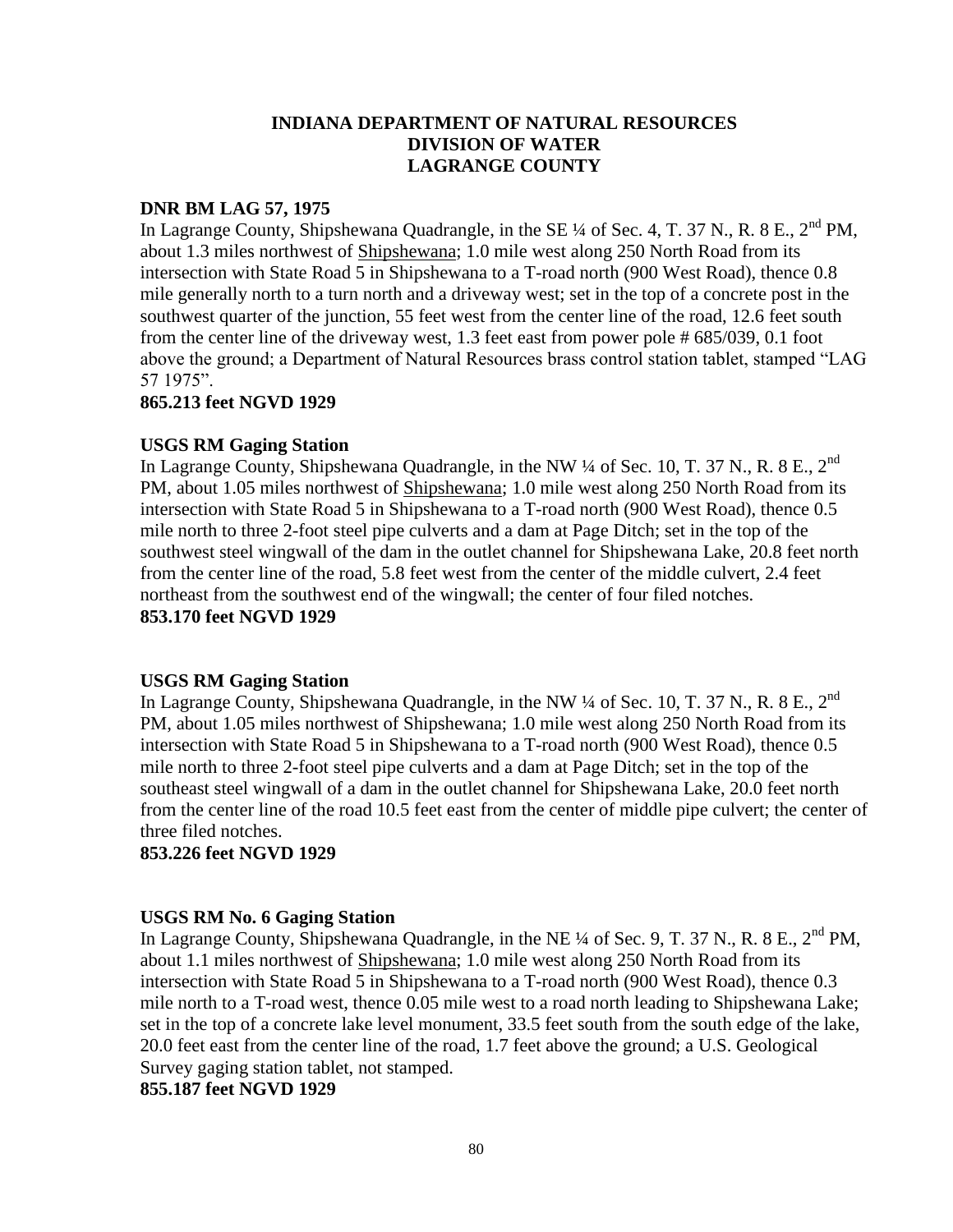## **USGS RM No. 5, 39 WSM 1954**

In Lagrange County, Shipshewana Quadrangle, in the NE ¼ of Sec. 9, T. 37 N., R. 8 E., 2<sup>nd</sup> PM, about 1.1 miles northwest of Shipshewana; 1.0 mile west along 250 North Road from its intersection with State Road 5 in Shipshewana to a T-road north (900 West Road), thence 0.3 mile north to a T-road west, thence 0.05 mile west to a road north leading to Shipshewana Lake; set in the top of a concrete post, 27.7 feet east from the center line of the road, 9.0 feet south from the south edge of the lake, 1.6 feet northwest from the northwest corner of a small shed, 0.4 foot above the ground; a U.S. Geological Survey bench mark tablet, stamped "39 WSM 1954 853'.

## **853.595 feet NGVD 1929**

## **DNR BM LAG 58, 1975**

In Lagrange County, Shipshewana Quadrangle, in the NW ¼ of Sec. 10, T. 37 N., R. 8 E., 2<sup>nd</sup> PM, about 0.95 mile west of Shipshewana; at the 250 North Road 10-foot concrete bridge over the channel between Cotton Lake and Shipshewana Lake; set in the top of the northwest concrete wingwall of the bridge, 300 feet east from the centerline of a T-road north, 21.1 feet north from the center line of the road, 5.0 feet southeast from the northwest end of the wingwall, 2.3 feet above the roadway, a Department of Natural Resources brass control station tablet, stamped "LAG 58 1975".

## **878.603 feet NGVD 1929**

#### **USGS UE**

In Lagrange County, Shipshewana Quadrangle, in the NW  $\frac{1}{4}$  of Sec. 10, T. 37 N., R. 8 E., 2<sup>nd</sup> PM, about 0.95 mile west of Shipshewana; at the 250 North Road 10-foot concrete bridge over the channel between Cotton Lake and Shipshewana Lake; set in the top at the center of south concrete guardrail of the bridge, 300 feet east from a T-road north, 12.2 feet south from the center line of the road, 1.6 feet above the roadway; a chiseled cross. **878.759 feet NGVD 1929**

## **DNR TBM LLK 42, 1975**

In Lagrange County, Shipshewana Quadrangle, in the NW <sup>1</sup>/4 of Sec. 35, T. 38 N., R. 8 E., 2<sup>nd</sup> PM, about 2.0 miles north of Shipshewana; at the intersection of State Road 5 and 450 North Road; set in the south side of a guyed wire power pole, in the northeast quarter of the intersection, 54 feet east from the center line of the highway, 24.0 feet north from the center line of the road, 0.5 foot above the ground; a railroad spike driven thru an aluminum tag, stamped "DNR TBM LLK 42 1975".

**867.252 feet NGVD 1929**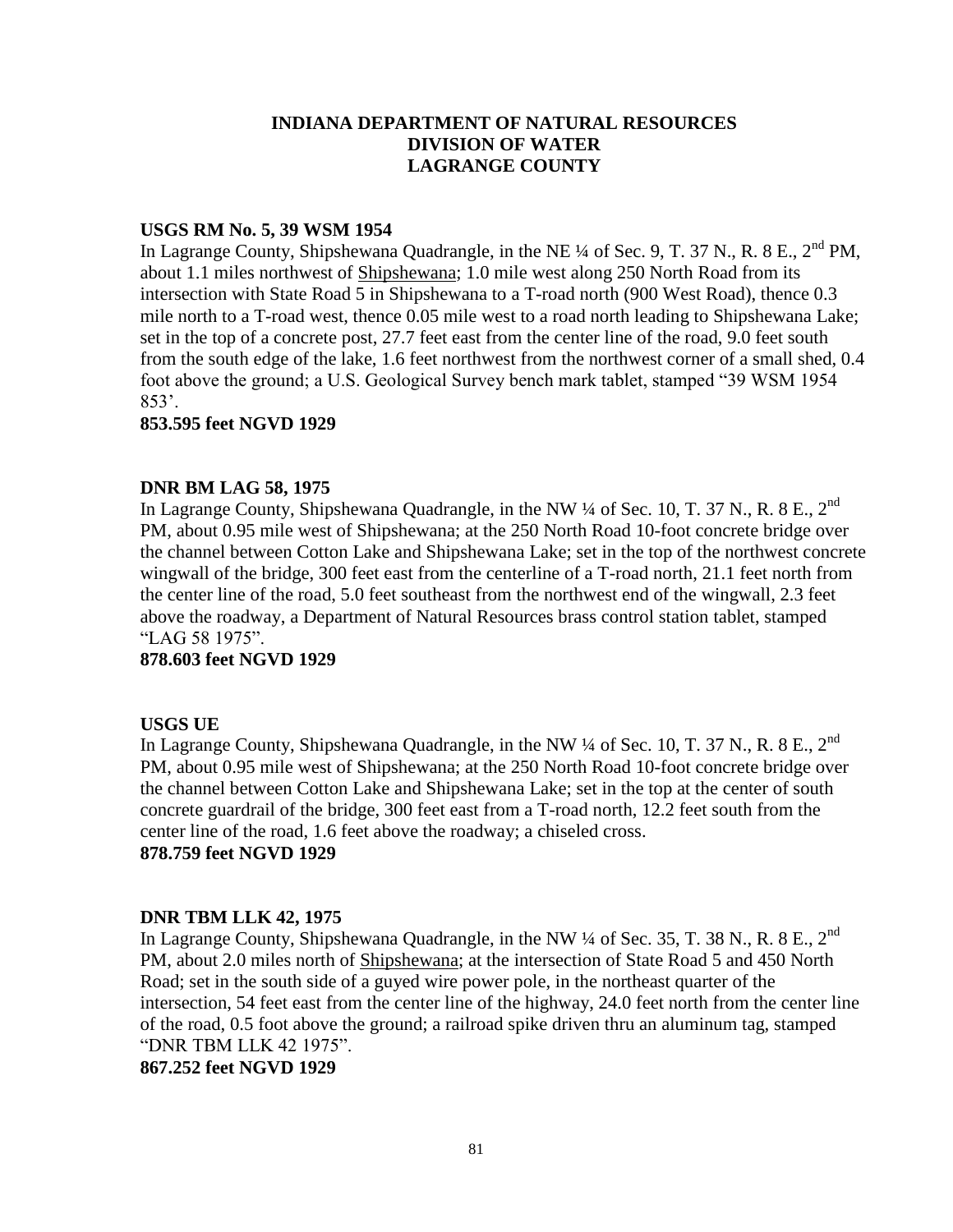## **DNR TBM LLK 43, 1975**

In Lagrange County, Shipshewana Quadrangle, in the SW  $\frac{1}{4}$  of Sec. 35, T. 38 N., R. 8 E., 2<sup>nd</sup> PM, about 1.9 miles north-northeast of Shipshewana; at the 775 West Road steel pipe culvert over Page Ditch; set in the top of the east end of the culvert, 18.0 feet east from the center line of the road, 6.0 feet below the roadway; the center of two filed notches. **841.298 feet NGVD 1929**

#### **DNR BM LAG 56, 1975**

In Lagrange County, Shipshewana Quadrangle, in the SW  $\frac{1}{4}$  of Sec. 35, T. 38 N., R. 8 E., 2<sup>nd</sup> PM, about 1.8 miles north-northeast of Shipshewana; 2.0 miles north along State Road 5 from its intersection with 250 North Road in Shipshewana to an east-west crossroad (450 North Road), thence 0.45 mile east to a T-road south (775 West Road), thence 0.25 mile south to a turn in the road east; set in the top of a concrete post in the northeast quarter of the turn, 30.0 feet east from the north-south center line of the road, 15.0 feet north from the east-west center line of the road, 1.9 feet east from the power pole # 666/900, 0.6 foot above the roadway, 0.1 foot above the ground; a Department of Natural Resources brass control station tablet, stamped "LAG 56 1975".

**863.052 feet NGVD 1929**

#### **DNR TBM LLK 39, 1975**

In Lagrange County, Shipshewana Quadrangle, in the SW  $\frac{1}{4}$  of Sec. 22, T. 38 N., R. 8 E., 2<sup>nd</sup> PM, about 3.55 miles north-northwest of Shipshewana; at the State Road 120 15- foot concrete culvert over Truesdale Ditch; set in the northwest end of the culvert, 32.5 feet north from the center line of the road, 5.5 feet below the roadway, 0.7 foot south from the north face of the culvert, a chiseled triangle.

**836.508 feet NGVD 1929**

## **DNR TBM LLK 40, 1975**

In Lagrange County, Shipshewana Quadrangle, in the NE  $\frac{1}{4}$  of Sec. 33, T. 38 N., R. 8 E., 2<sup>nd</sup> PM, about 2.6 miles north-northwest of Shipshewana; 2.0 miles north along State Road 5 from its intersection with 250 North Road in Shipshewana to an east-west crossroad (450 North Road), thence 1.0 mile west to a T-road north (900 West Road), thence 0.42 mile north to a 14 inch red oak tree on the west side of the road at the base of a hill; set in the northwest side of the tree, 16.5 feet west from the center line of the road, 7.2 feet east from a north-south fence line, 1.1 feet above the ground; a railroad spike driven thru an aluminum tag, stamped "DNR TBM LLK 40 1975".

#### **856.256 feet NGVD 1929**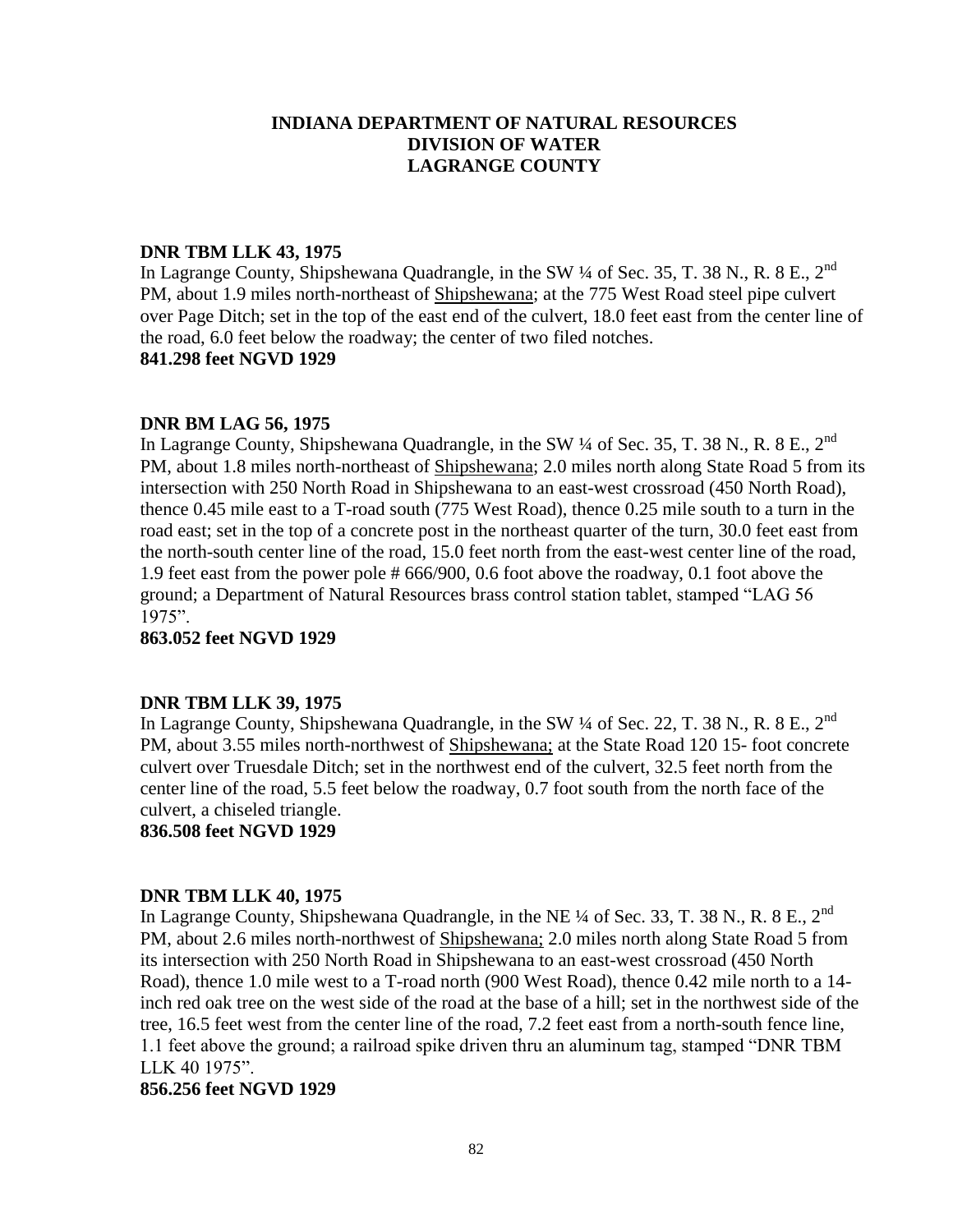#### **DNR BM LAG 59, 1974**

In Lagrange County, Shipshewana Quadrangle, in the SW  $\frac{1}{4}$  of Sec. 34, T. 38 N., R. 8 E., 2<sup>nd</sup> PM, about 2.2 miles northwest of Shipshewana; at the "T" road intersection of 450 North Road and 900 West Road, set in the top of a concrete post, in the southeast quarter of the junction, 181 feet east from the center line of the east quarter of the junction, 181 feet east from the center line of the T-road north. 18.5 feet south from the center line of the east-west road, 1.6 feet east from a power pole, 1.3 feet north from a fence line, 0.4 foot below the roadway, 0.1 foot above the ground; a Department of Natural Resources brass control station tablet, stamped "LAG 59 1975".

#### **915.770 feet NGVD 1929**

#### **DNR TBM LLK 41, 1975**

In Lagrange County, Shipshewana Quadrangle, in the SE ¼ of Sec. 34, T. 38 N., R. 8 E., 2<sup>nd</sup> PM, about 2.0 miles north-northwest of Shipshewana; at the intersection of 450 North Road and 850 West Road, set in the north side of a power pole, in the southeast quarter of the intersection, 24.0 feet east from the center line of the north-south road, 19.5 feet north from the center line of the east-west road, 4.0 feet east from a fence corner post, 2.0 feet above the roadway, 0.3 foot above the ground; a railroad spike driven thru an aluminum tag, stamped "DNR TBM LLK 41 1975". **883.824 feet NGVD 1929**

#### **DNR TBM LLK 28, 1975**

In Lagrange County, Shipshewana Quadrangle, in the NW  $\frac{1}{4}$  of Sec. 17, T. 37 N., R. 9 E., 2<sup>nd</sup> PM, about 3.4 miles east-southeast of Shipshewana; at the "T" road intersection of 200 North Road and 450 West Road, set in the west side of a power pole, in the southeast quarter of the junction, 26.8 feet south from the center line of the east-west road, 20.4 feet east from the extended center line of the T-road north, 0.9 foot above the ground; a railroad spike driven thru an aluminum tag, stamped "DNR TBM LLK 28 1975". **893.749 feet NGVD 1929**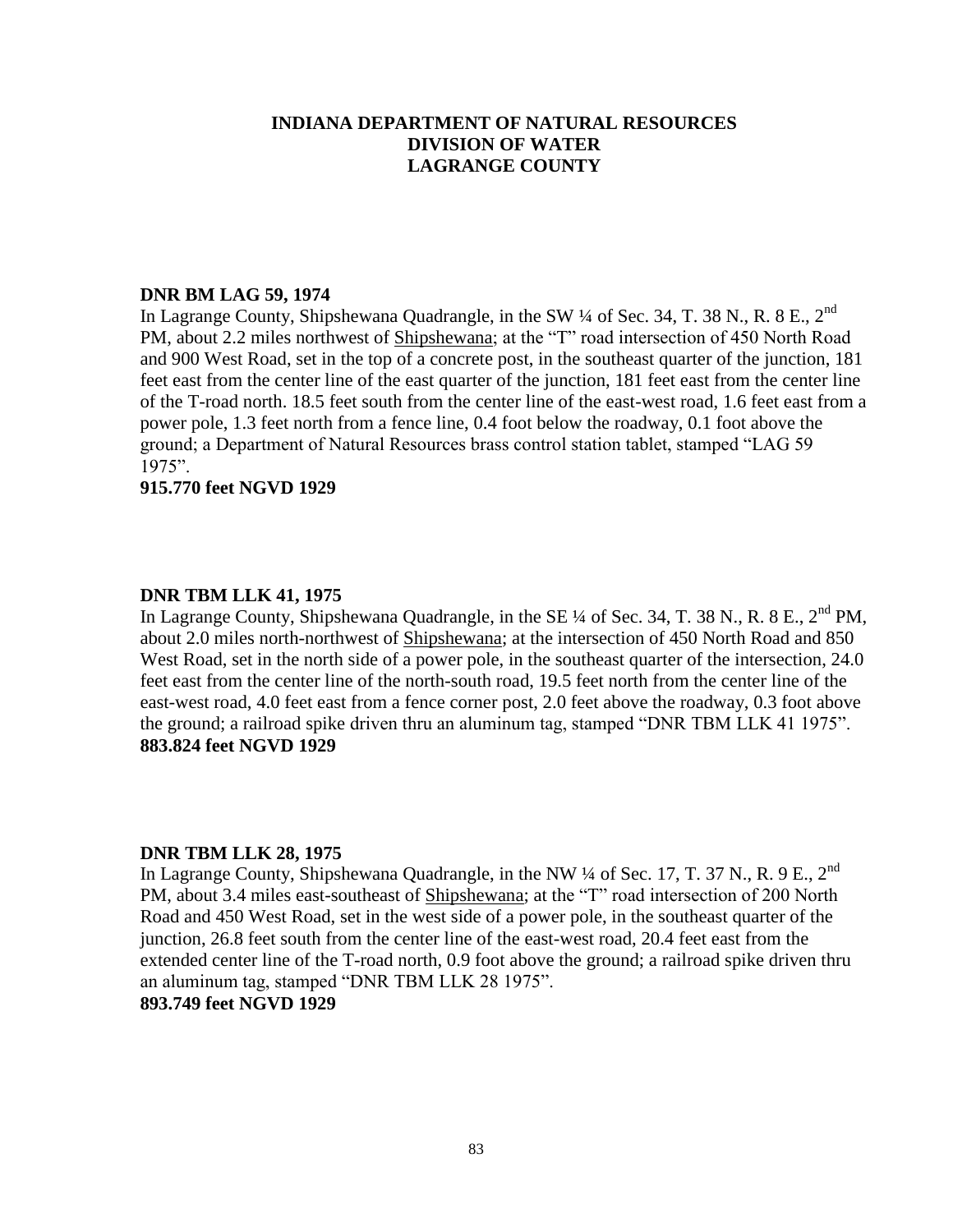## **DNR BM LAG 47, 1975**

In Lagrange County, Shipshewana Quadrangle, in the SW ¼ of Sec. 8, T. 37 N., R. 9 E., 2<sup>nd</sup> PM, about 3.4 miles east of Shipshewana; 0.5 mile south along State Road 5 from its intersection with 250 North Road in Shipshewana to a T-road east (200 North Road), thence 3.4 miles east to a Troad north (450 West Road), thence 0.4 mile north to a farm driveway east; set in the top of a concrete post in the southeast quarter of the junction, 122 feet south from the center line of the driveway east; set in the top of a concrete post in the southeast quarter of the junction, 122 feet south from the center line of the driveway east, 92 feet southwest from the southwest corner of the tin barn, 15.8 feet east from the center line of the road, 0.6 foot northeast from a wooden fence corner post, 0.1 foot above the ground; a Department of Natural Resources brass control station tablet, stamped "LAG 47 1975".

**880.843 feet NGVD 1929**

#### **DNR TBM LLK 33, 1975**

In Lagrange County, Shipshewana Quadrangle, in the NE ¼ of Sec. 30, T. 38 N., R. 9 E., 2nd PM, about 2.0 miles southeast of Scott; at the State Road 120 twin 6-foot steel pipe culverts over Van Natta Ditch; set in the top of the north end of the west culvert, 33.3 feet north from the center line of the highway, 2.6 feet below the highway; the center of two filed notches. **839.617 feet NGVD 1929**

## **DNR TBM LLK 215, 1976**

In Lagrange County, Shipshewana Quadrangle, in the NE  $\frac{1}{4}$  of Sec. 16, T. 38 N., R. 8 E., 2<sup>nd</sup> PM, about 2.4 miles northwest of Scott; at the intersection of 750 North Road and 900 West Road; set in the north side of a 14-inch cottonwood tree, in the northwest quarter of the intersection, 79 feet west from the center line of the north-south road, 21.2 feet north from the center line of the east-west road, 0.5 foot above the ground; a railroad spike driven thru an aluminum tag, stamped "DNR TBM LLK 215 1976". **864.678 feet NGVD 1929**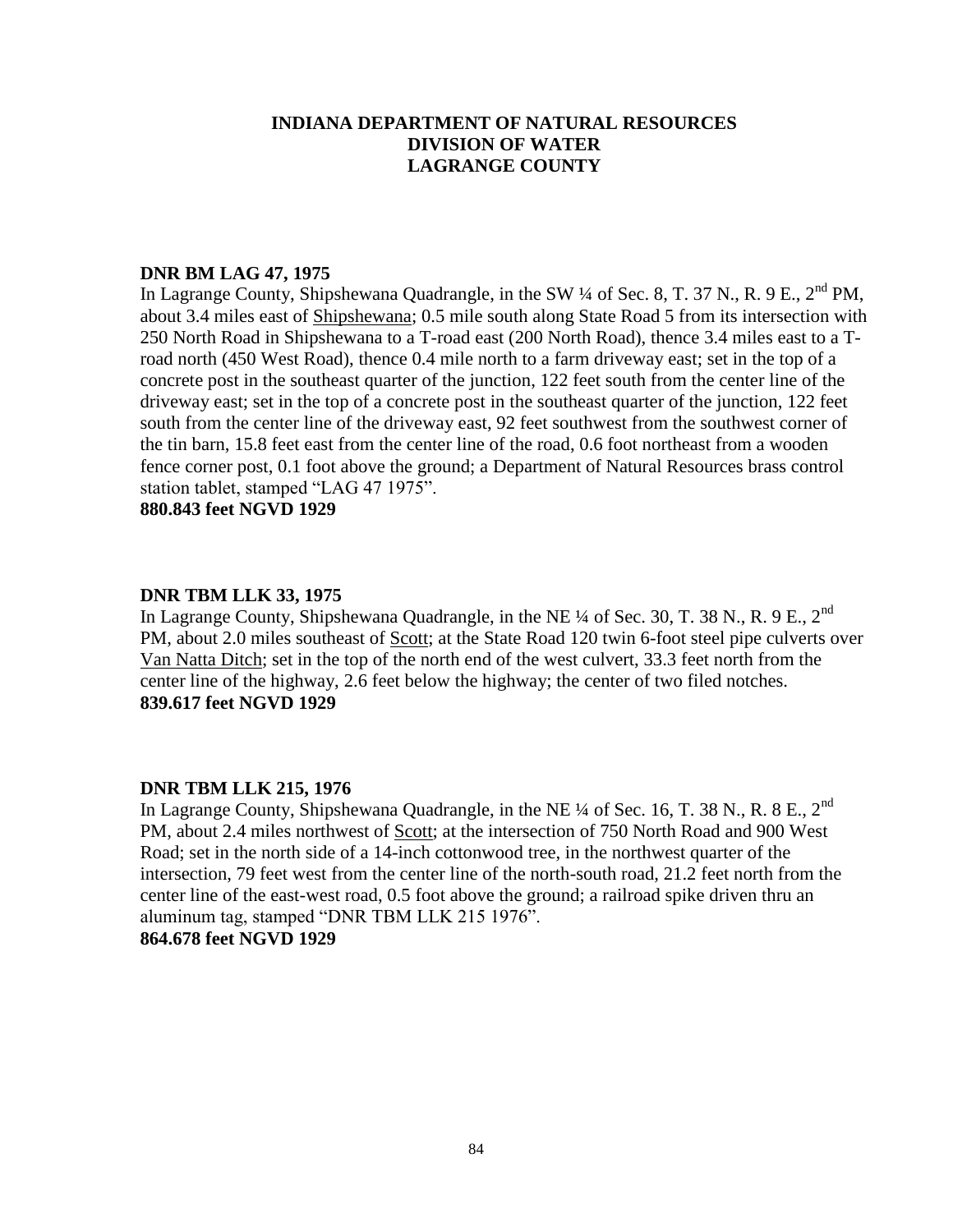#### **DNR BM LAG 55, 1975**

In Lagrange County, Shipshewana Quadrangle, in the SW  $\frac{1}{4}$  of Sec. 22, T. 38 N., R. 8 E., 2<sup>nd</sup> PM, about 3.9 miles north-northwest of Shipshewana; 3.5 miles north along State Road 5 from its intersection with 250 North Road in Shipshewana to an east-west T-road (State Road 120), thence 1.0 mile west to a north-south crossroad (900 West Road), thence 1.0 mile west to a north-south crossroad (900 West Road), thence 0.25 mile north to a farm entrance road east; set in the top of a concrete post in the southeast quarter of the junction, 53 feet south from the center line of the farm entrance road, 15.6 feet south from the center line of the farm entrance road, 15.6 feet south from the center line of the road, 1.9 feet south from power pole #660/447, 0.2 foot above the ground; a Department of Natural Resources brass control station tablet, stamped "LAG 55 1975".

## **861.812 feet NGVD 1929**

## **USGS BM 43 WSM 1954**

In Lagrange County, Shipshewana Quadrangle, in the NW <sup>1</sup>/4 of Sec. 16, T. 38 N., R. 8 E., 2<sup>nd</sup> PM, about 3.4 miles northwest of Scott; at the intersection of 750 North Road and 1000 West Road; set in the top of a concrete post, in the northeast quarter of the intersection, 48.2 feet east from the center line of the north-south road, 5.0 feet north from a fence line, flush with the ground; a U.S. Geological and Survey bench mark tablet, stamped "43 WSM 954 837". **836.835 feet NGVD 1929**

## **DNR TBM LLK 109, 1976**

In Lagrange County, Stroh Quadrangle, in the S  $\frac{1}{2}$  of Sec. 36, T. 37 N., R. 11 E., 2<sup>nd</sup> PM, about 1.75 miles north of Elmira; at the "T" road intersection of 1150 East Road and 175 South Road; set in the top of the east end of a concrete culvert headwall, in the northwest quarter of the junction, 23.7 feet north from the center line of the T-road west, 21.4 feet west from the center line of the north-south road, 1.0 foot below the roadway, 0.6 foot west from the east end of the headwall; a painted chiseled triangle.

**995.912 feet NGVD 1929**

## **DNR TBM LLK 118, 1976**

In Lagrange County, Stroh Quadrangle, in the SE  $\frac{1}{4}$  of Sec. 23, T. 36 N., R. 11 E., 2<sup>nd</sup> PM, about 1.5 miles southwest of Stroh; at the intersection of 1100 East Road and 550 South Road; set in the top of the south end of a 18 inch steel pipe culvert, in the southeast quarter of the intersection, 60 feet west from the center line of the north-south road, 19.9 feet south from the center line of the east-west south road, 19.9 feet south from the center line of the east-west road, 2.3 feet below the roadway, the center of two filed notches.

#### **956.990 feet NGVD 1929**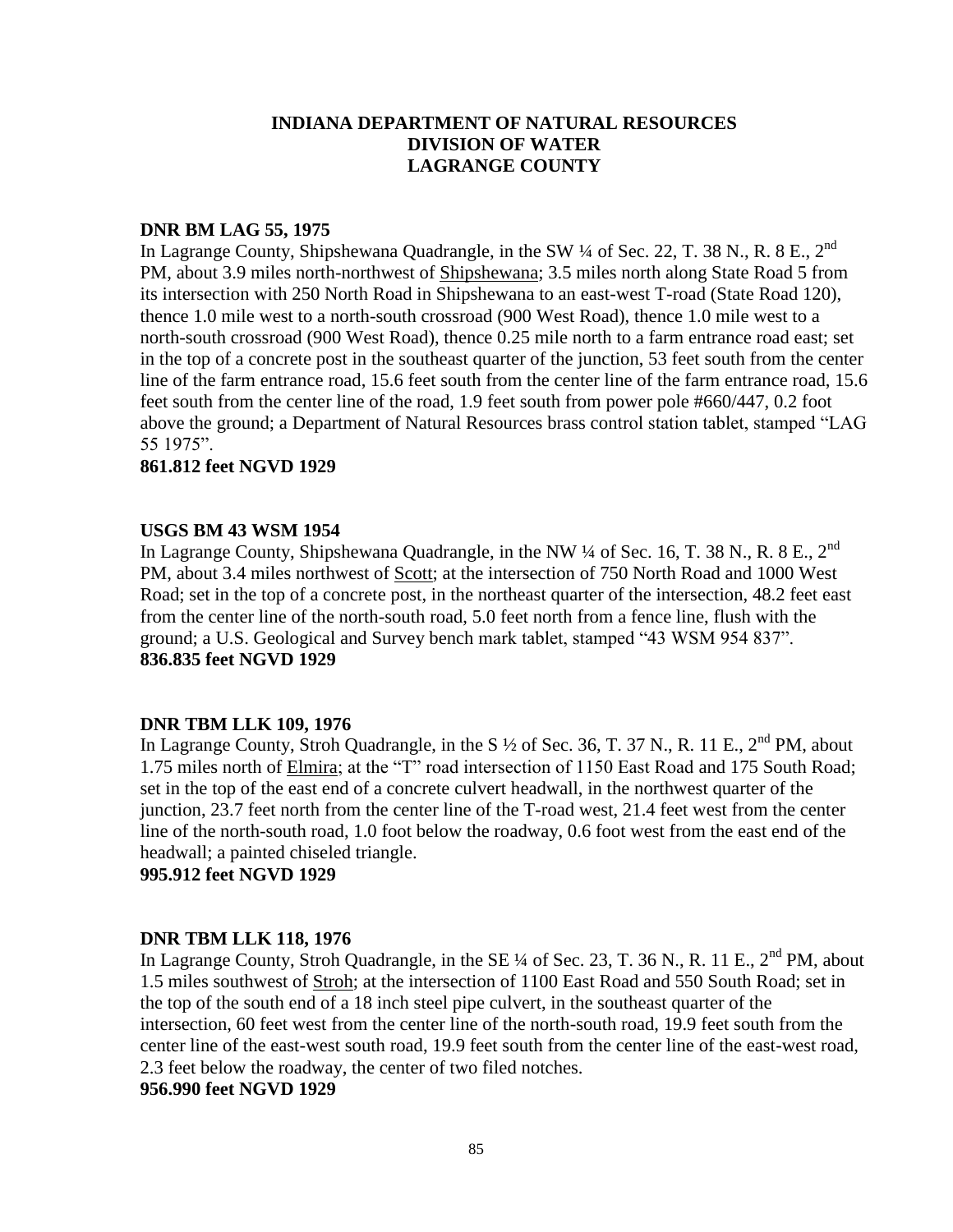## **DNR TBM LLK 124, 1976**

In Lagrange County, Stroh Quadrangle, in the SW  $\frac{1}{4}$  of Sec. 23, T. 36 N., R. 11 E.,  $2^{nd}$  PM, about 1.95 miles southwest of Stroh; at the intersection of 550 South Road and 1025 East Road; set in the northwest side of an 11-inch twin-trunked hickory tree, in the southeast quarter of the intersection, 45.0 feet south from the center line of the east-west road, 22.6 feet east from the center line of the east-west road, 22.6 feet east from the center line of the north-south road, 0.4 foot above the ground; a railroad spike driven thru an aluminum tag, stamped "DNR TBM LLK 124 1976".

#### **1043.922 feet NGVD 1929**

## **DNR TBM LLK 123, 1976**

In Lagrange County, Stroh Quadrangle, in the SW  $\frac{1}{4}$  of Sec. 23, T. 36 N., R. 11 E., 2<sup>nd</sup> PM. about 2.35 miles southwest of Stroh; at the "T" road intersection of 650 South Road and 1125 East Road; set in the top of the northwest corner of the bottom step of the front entrance to St. Mary's of the Angels Church, in the southeast quarter of the junction, 60 feet east from the center line of the T-road south, 46.0 feet southwest from the center line of the road, 1.0 foot above the ground; a chiseled triangle.

## **1001.118 feet NGVD 1929**

#### **DNR BM BIG LONG LAKE LAGRANGE**

In Lagrange County, Stroh Quadrangle, NE  $\frac{1}{4}$  Sec.  $\frac{1}{4}$  Sec. 22, T. 36 N., R. 11 E.,  $2^{nd}$  PM, at Big Long Lake; set in the middle of the concrete headwall of the control structure, 27.1 feet south of the centerline of 500 South Road, 6.7 feet west of the east end of the straight portion of the headwall, 1.7 feet above the ground, 1.3 feet east of the center of a flange on the north face of the headwall of the control structure; a Dept. of Natural Resources brass control station tablet, stamped "BIG LONG LAKE LAGRANGE."

**959.496 feet NGVD 1929**

#### **DNR TBM LLK 122, 1976**

In Lagrange County, Stroh Quadrangle, in the NE  $\frac{1}{4}$  of Sec. 26, T. 36 N., R. 11 E., 2<sup>nd</sup> PM, about 2.35 miles southwest of Stroh; 0.8 mile west along 425 South Road from its intersection with 1175 East Road at Stroh to a T-road south (1100 East Road), thence 2.2 miles south to an eastwest crossroad (650 South Road), thence 0.5 mile generally west to a T-road south leading to Big Long Lake; set in the top of a 5-inch iron ring embedded in the fence post in the southeast quarter of the junction, 25.5 feet southwest from the center line of the road, 15.0 feet east from the center line of the T-road south, 0.5 foot above the ground, 0.4 foot east from the east face of the stone fence post; the center of two filed notches.

## **1007.744 feet NGVD 1929**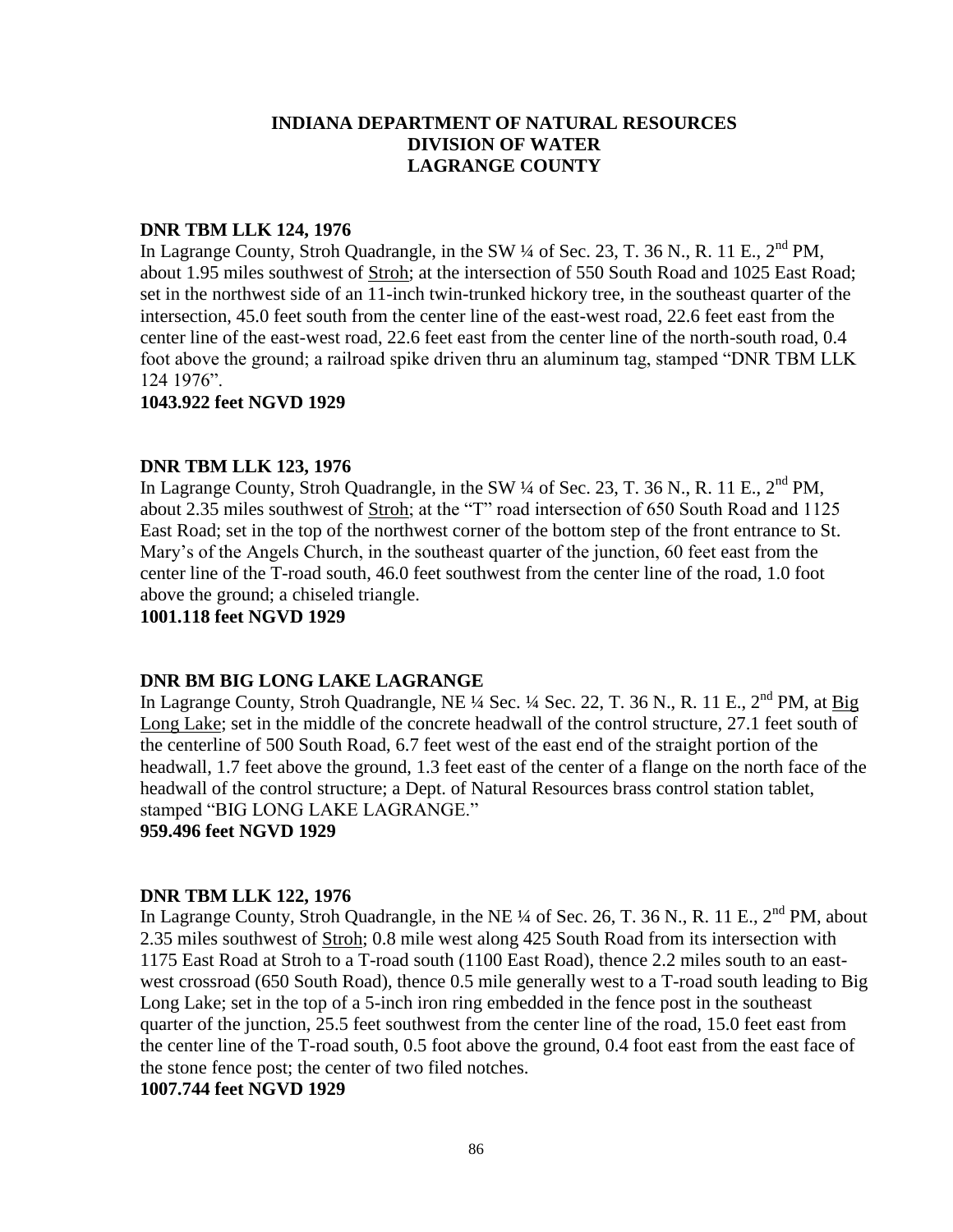## **USGS RM No. 9 Gaging Station**

In Lagrange County, Stroh Quadrangle, in the NE ¼ of Sec. 22, T. 36 N., R. 11 E., 2<sup>nd</sup> PM, about 2.35 miles west-southwest of Stroh; at the 500 South Road bridge over the outlet channel for Big Long Lake; set in the top of a concrete lake level monument on the headwall of the bridge, 15.0 feet south from the center line of the road, 5.0 feet west from the east end of the bridge, 1.4 feet above the headwall; a U.S. Geological Survey gaging station tablet, not stamped. **961.204 feet NGVD 1929**

#### **DNR TBM LLK 110, 1976**

In Lagrange County, Stroh Quadrangle, in the NE  $\frac{1}{4}$  of Sec. 1, T. 36 N., R. 11 E.,  $2^{nd}$  PM, about 1.0 mile north of Elmira; at the intersection of 1150 East Road and 250 South Road; set in the top of the east end of a 12-inch pipe culvert under the road in the northeast quarter of the intersection, 39.0 feet east from the center line of the north-south road, 29.5 feet north from the center line of the east-west road, 2.0 feet below the roadway; the center of two filed notches. **999.303 feet NGVD 1929**

#### **DNR TBM LLK 11, 1976**

In Lagrange County, Stroh Quadrangle, in the SE  $\frac{1}{4}$  of Sec. 1, T. 36 N., R. 11 E.,  $2^{nd}$  PM, about 0.5 mile north of Elmira; 0.5 mile north along 1150 East Road from its junction with 350 South Road at Elmira to a T-road east (300 South Road), thence 0.04 mile east to a 12-inch steel pipe culvert under the road; set in the top of the north end of the pipe, 210 feet east from the center line of the north-south road, 17.5 feet north from the center line of the T-road east, 1.0 foot below the roadway; the center of two filed notches.

**933.807 feet NGVD 1929**

#### **DNR TBM LLK 112, 1976**

In Lagrange County, Stroh Quadrangle, in the NW ¼ of Sec. 12, T. 36 N., R. 11 E., 2<sup>nd</sup> PM, at Elmira; at the intersection of 1150 East Road and 350 South Road; set in the top of the north end of the west concrete headwall in the northwest quarter of the junction, 138 feet north from the center line of the north-south road, 0.9 foot south from the north end of the concrete headwall, level with the roadway; a painted chiseled triangle.

**931.754 feet NGVD 1929**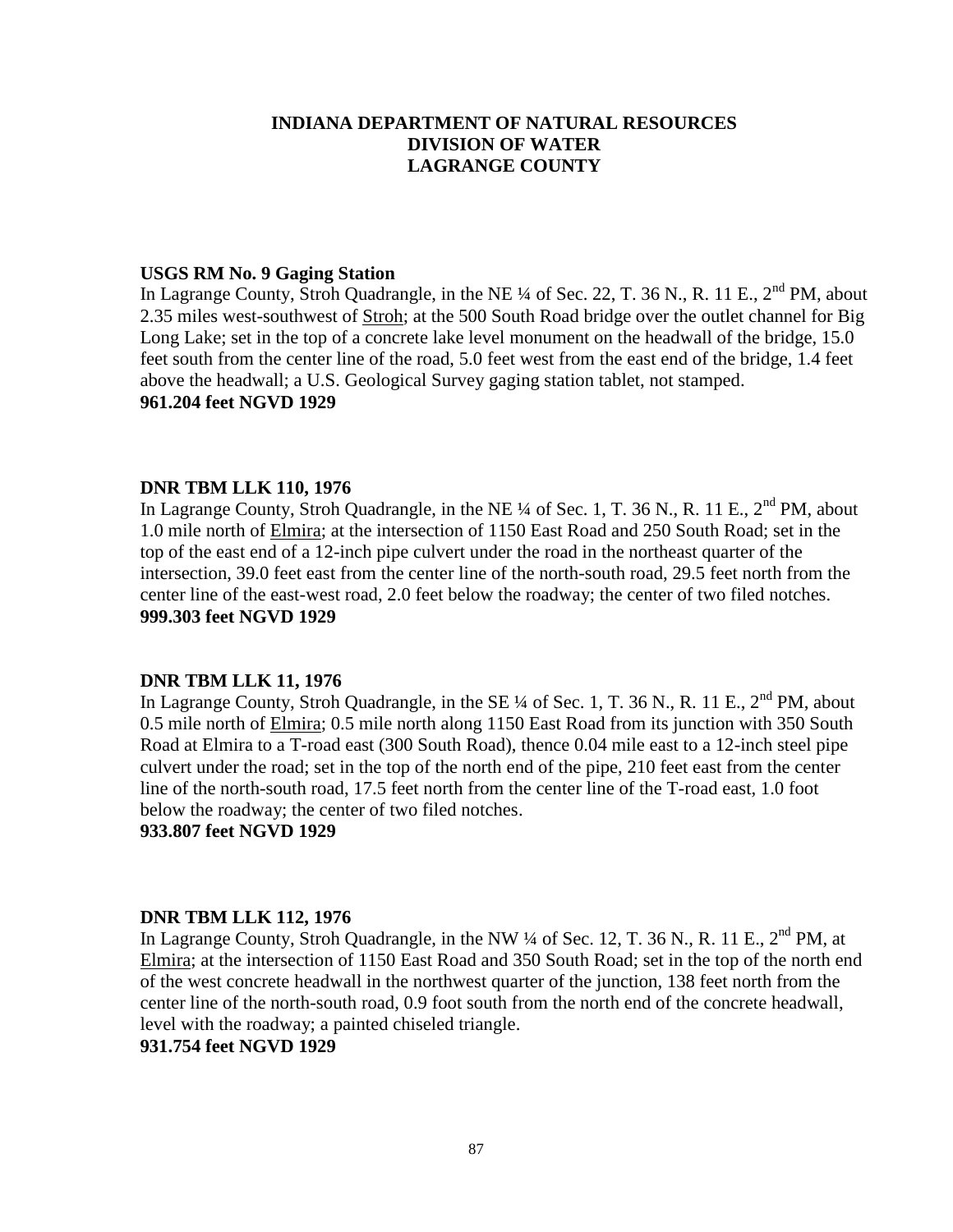#### **DNR BM LAG 92, 1975**

In Lagrange County, Stroh Quadrangle, in the SE ¼ of Sec. 12, T. 36 N., R. 11 E., 2<sup>nd</sup> PM, about 0.45 mile north of Stroh; at the 1175 East Road single span wooden bridge over the channel between Big and Little Turkey Lakes, thence 93 feet northeast to a concrete dam; set in the top of the center of the northwest concrete dam abutment, 93 feet northeast from the southeast face of the dam abutment; a Department of Natural Resources brass control station table, stamped "LAG 92 1975".

#### **930.518 feet NGVD 1929**

## **DNR TBM 3, 1971**

In Lagrange County, Stroh Quadrangle, in the SE  $\frac{1}{4}$  of Sec. 12, T. 36 N., R. 11 E., 2<sup>nd</sup> PM, about 0.45 mile north of Stroh; at the 1175 East Road single span wooden bridge over the channel between Big and Little Turkey Lakes, thence 93 feet northeast to concrete dam; set in the top of a steel angle iron projecting from the southeast face of the northwest concrete dam abutment, 93 feet northeast from the center line of the road, 10.0 feet below the roadway, 0.2 foot southwest from the southeast face of the dam abutment; a filed V.

## **930.383 feet NGVD 1929**

## **USGS RM No. 15 Gaging Station**

In Lagrange County, Stroh Quadrangle, in the SE  $\frac{1}{4}$  of Sec. 12, T. 36 N., R. 11 E. 2<sup>nd</sup> PM, about 0.45 mile north of Stroh; at the 1175 East Road single span wooden bridge over the channel between Big and Little Turkey Lakes, thence 93 feet northeast to a concrete dam; set in the top of the northeast end of the southeast dam abutment, 99 feet northeast from the center line of the road, 10.0 feet below the roadway, 0.2 foot southwest from the northeast end of the abutment; a chiseled square.

#### **930.468 feet NGVD 1929**

## **DNR TBM LLK 114, 1976**

In Lagrange County, Stroh Quadrangle, in the NW  $\frac{1}{4}$  Sec. 13, T. 36 N., R. 11 E.,  $2^{nd}$  PM, about 0.35 mile west of Stroh; 0.35 mile west along 425 South Road from its intersection with 1175 East Road at Stroh to a power pole on the north side of the road; set in the south side of the power pole, 400 feet west from the west face of a two story farm house on the south side of the road, 20.3 feet north from the center line of the road, 0.5 foot above the ground; a railroad spike driven thru an aluminum tag, stamped "DNR TBM LLK 114 1976".

## **936.362 feet NGVD 1929**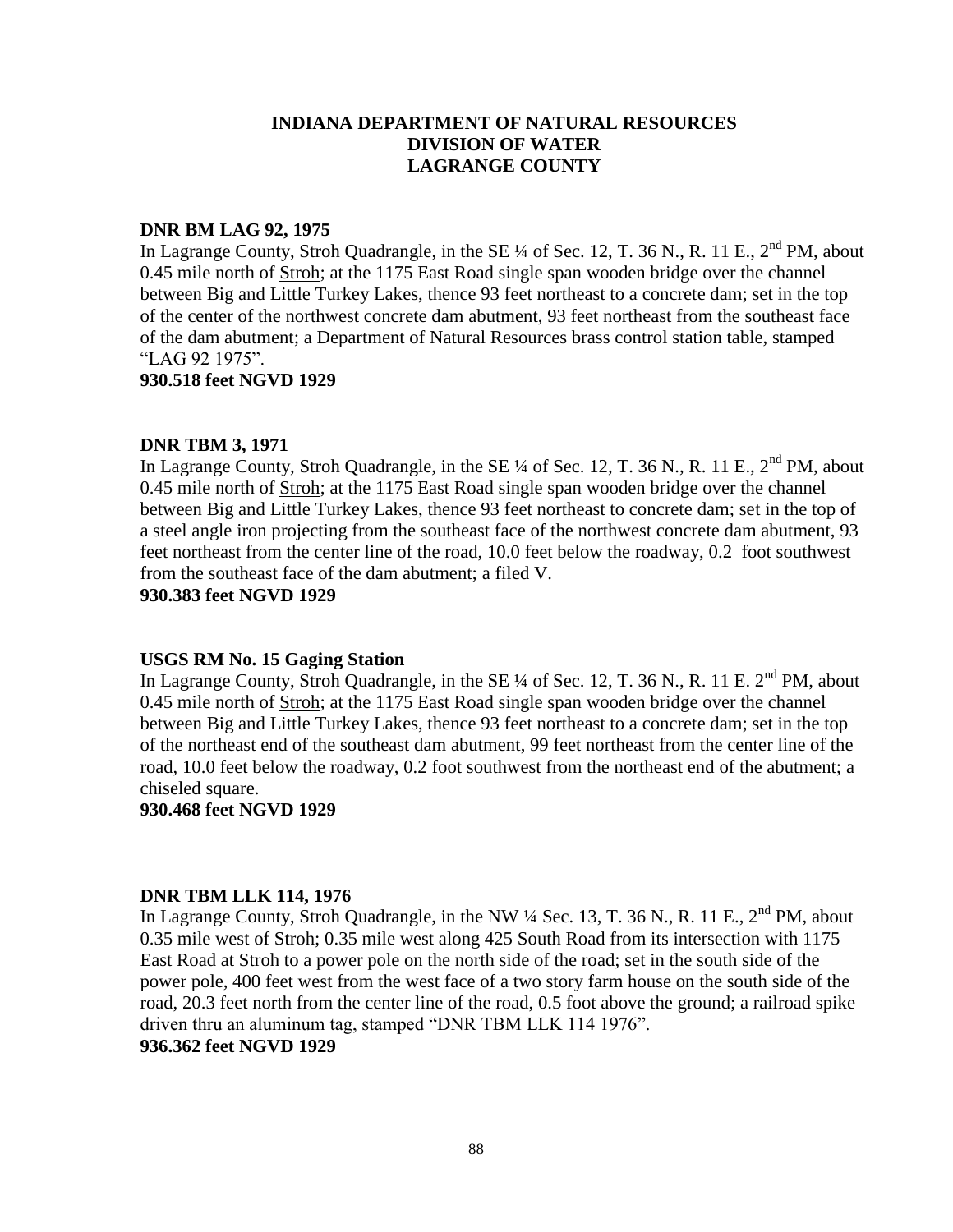## **USGS RM No. 4 Gaging Station**

In Lagrange County, Stroh Quadrangle, in the SE  $\frac{1}{4}$  Sec. 25, T. 36 N., R. 11 E., 2<sup>nd</sup> PM, about 2.3 miles southwest of Stroh; 0.75 mile west along 425 South Road from its intersection with 1175 East Road at Stroh to a T-road south (1100 East Road), thence 2.20 miles south to an eastwest crossroad (625 South Road), thence 0.7 mile east to a T-road south leading to the Lake of the Woods Tavern, thence 0.1 mile south to an east-west crossroad; set in the top of a 2-inch steel pipe in the southwest quarter of the junction, 15.0 feet south from the center line of the eastwest road, 13.5 feet west from the extended center line of the north-south road, 2.8 feet south from power pole #467/247, 0.5 foot above the ground; two dim chiseled lines. **954.456 feet NGVD 1929**

## **USGS RM No. 7 Gaging Station**

In Lagrange County, Stroh Quadrangle, in the SE ¼ of Sec. 25, T. 36 N., R. 11 E., 2<sup>nd</sup> PM, about 2.3 miles southwest of Stroh; 0.75 mile west along 425 South Road from its intersection with 1175 East Road at Stroh to a T-road south (1100 East Road), thence 2.20 miles south to an eastwest crossroad (625 South Road), thence 0.7 mile east to a T-road south leading to the Lake of the Woods Tavern, thence 0.1 mile south to an east-west crossroad; set in the top of a concrete lake level monument, in the southwest quarter of the junction, 136 feet west from the extended center line of the north-south road, 28.7 feet south from the center line of the east-west road, 20.5 feet south from the center line of the east-west road, 20.5 feet south from power pole #483/214, 2.2 feet above the ground; a U.S. Geological Survey gaging station tablet, not stamped. **956.584 feet NGVD 1929**

#### **DNR TBM LLK 120, 1976**

In Steuben County, Stroh Quadrangle, in the SW 1/4 of Sec. 30, T. 36 N., R. 12 E., 2<sup>nd</sup> PM, about 2.4 miles south of Stroh; at the 650 South Road 12-foot steel pipe culvert over the outlet channel for Lake of the Woods; set in the top of the north end of the culvert, 94 feet west from the center line of a T-road south, 20.2 feet north from the center line of the road, 1.0 foot below the roadway; the center of two filed notches.

**956.426 feet NGVD 1929**

#### **DNR BM STE 10, 1975**

In Steuben County, Stroh Quadrangle, in the SW  $\frac{1}{4}$  of Sec. 30, T. 36 N., R. 12 E.,  $2^{nd}$  PM, about 2.4 miles southeast of Stroh; at the 650 South Road 12-foot steel pipe culvert over the outlet of Lake of the Woods; set in the top of a concrete post, 34.0 feet west of the center line of a T-road south, 21.0 feet south of the center line of the road, 1.0 foot north of a fence line, 0.7 foot west of power pole #489/225, 0.3 foot above the ground; a Department of Natural Resources brass control station tablet, stamped "STE 10 1975".

**958.483 feet NGVD 1929**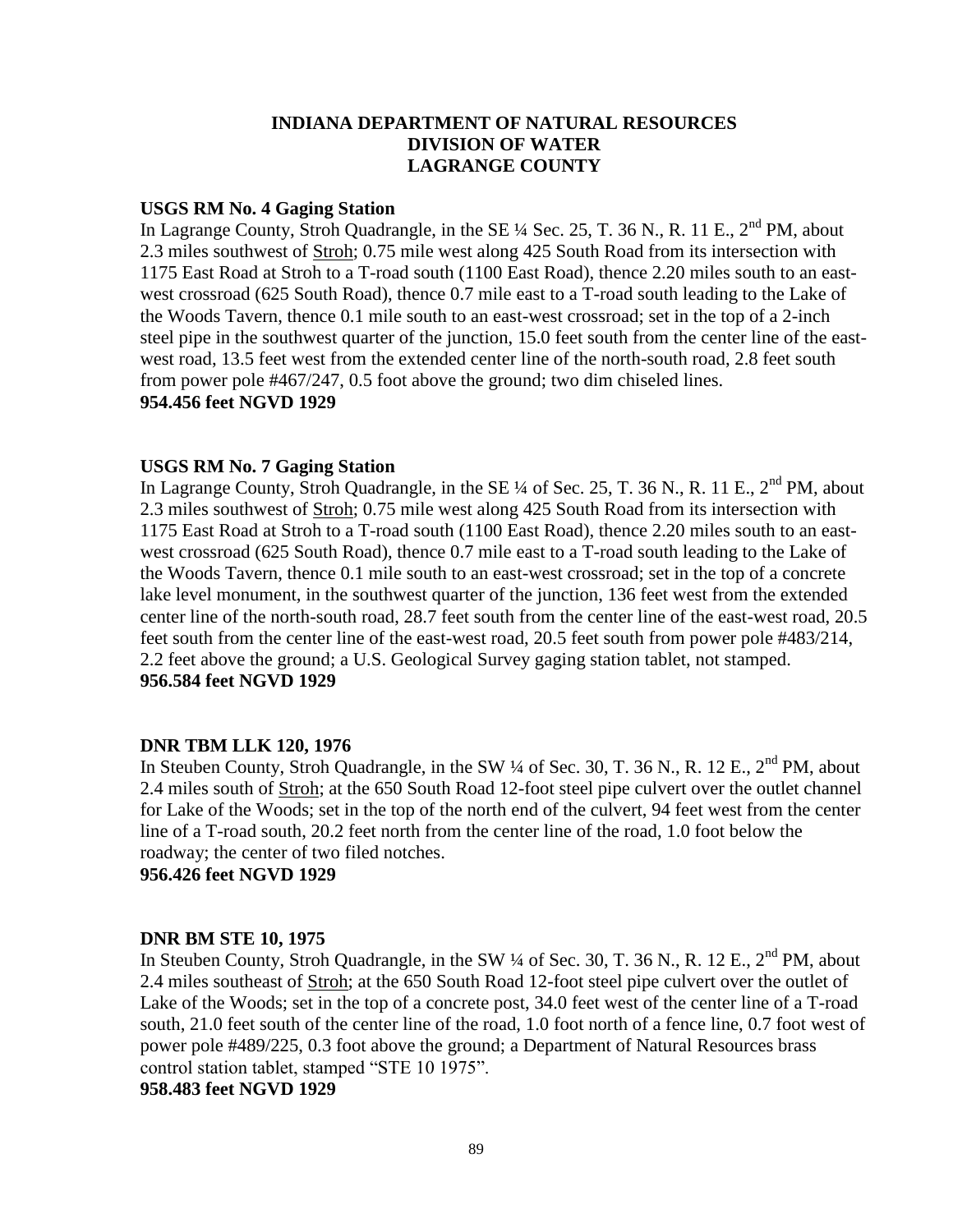## **DNR TBM LLK 121, 1976**

In Lagrange County, Stroh Quadrangle, in the SE ¼ of Sec. 25, T. 36 N., R. 11 E., 2<sup>nd</sup> PM, about 2.7 miles south-southeast of Stroh; 0.8 mile west along 425 South Road from its intersection with 1175 East Road at Stroh to a T-road south (1100 East Road), thence 2.2 miles south to an east-west crossroad (650 South Road), thence 0.55 mile generally south to a T-road west, thence 0.05 mile west to a bridge over the channel between Duck Pond and Lake of the Woods; set in the east side of a power pole, 17.0 feet north from the center line of the road, 9.8 feet east from the center line of the bridge, 1.0 foot above the ground, 0.5 foot below the roadway; a railroad spike driven thru an aluminum tag, stamped "DNR TBM LLK 121 1976". **953.391 feet NGVD 1929**

## **DNR TBM LLK 113, 1976**

In Lagrange County, Stroh Quadrangle, in the SE ¼ of Sec. 11, T. 36 N., R. 11 E., 2<sup>nd</sup> PM, about 0.7 miles west of Elmira; at the 350 South Road single span pre-cast concrete bridge over the inlet channel for Little Turkey Lake; set in the top of the southeast end of the southeast concrete wingwall, 17.3 feet south from the center line of the road, 0.8 foot southwest from the northeast face of the wingwall, 0.5 foot northwest from the southeast end of the wingwall, 0.5 foot below the roadway; a chiseled triangle.

**936.239 feet NGVD 1929**

## **DNR BM LAG 91, 1975**

In Lagrange County, Stroh Quadrangle, in the NE ¼ of Sec. 11, T. 36 N., R. 11 E., 2<sup>nd</sup> PM. about 0.5 west of Elmira; at the 350 South Road single span bridge over the channel between Big and Little Turkey Lakes; set in the top of the southeast end of the northwest concrete wingwall, 12.3 feet southeast from the center line of the road, 0.6 foot southwest of the northeast face of the wingwall, 0.5 foot below the roadway; a Department of Natural Resources brass control station tablet, stamped "LAG 91 1975".

#### **Destroyed 3-27-84 LJC 934.092** feet **NGVD 1929**

## **DNR BM LITTLE TURKEY LAGRANGE**

In Lagrange County, Stroh Quadrangle, in the NW  $\frac{1}{4}$  of Sec. 11, T. 36 N., R. 11 E., 2<sup>nd</sup> PM; at the outlet control structure at Little Turkey Lake; set in the top of a lake level concrete monument, on the left bank at the control structure, 6.25 feet south of the inside face of the left side sheet pile side wall of the control structure; a Dept. of Natural Resources brass control station tablet, stamped "LITTLE TURKEY LAGRANGE."

**929.547 feet NGVD 1929**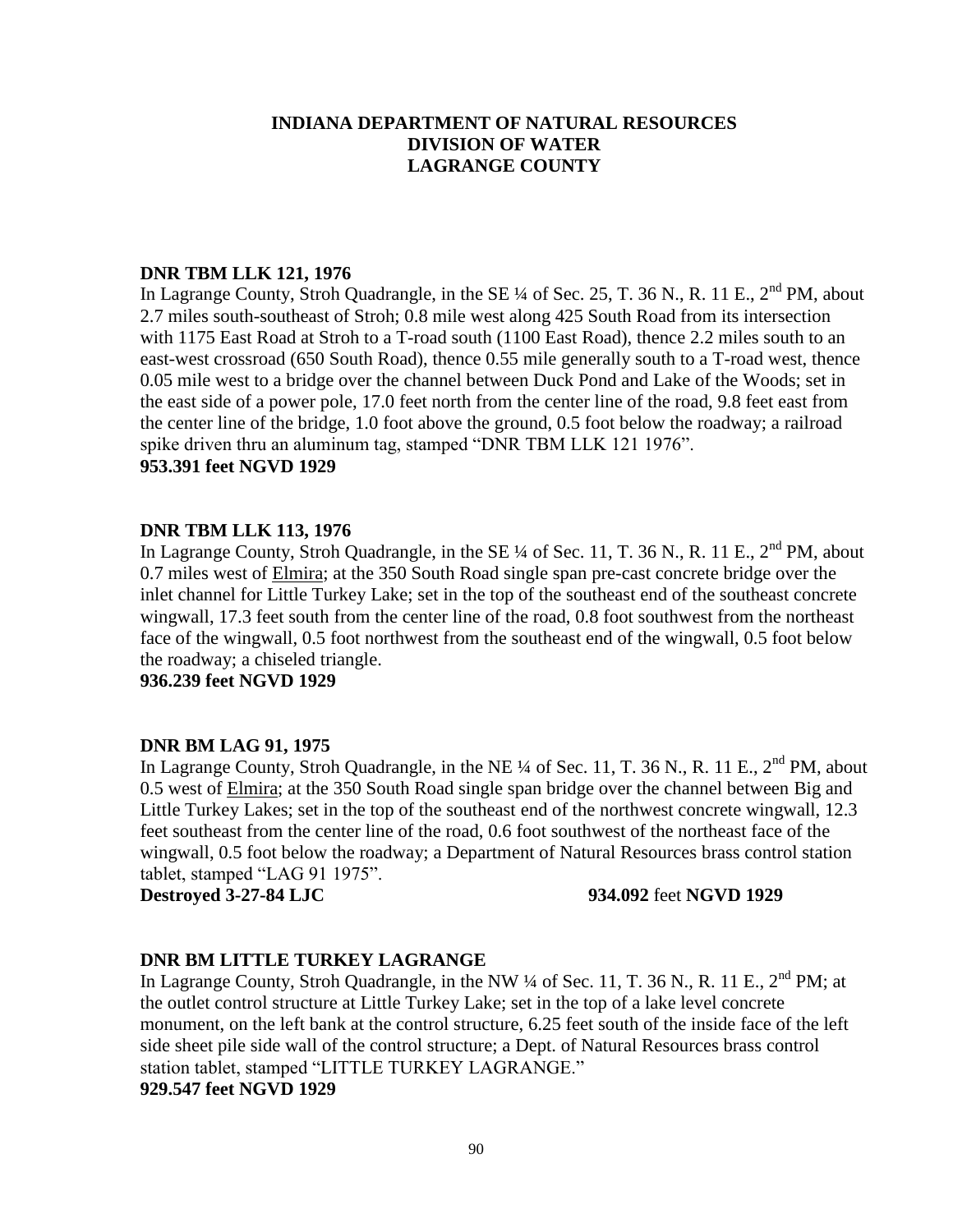## **USGS RM No. 1 Gaging Station**

In Lagrange County, Stroh Quadrangle, in the NE ¼ of Sec. 11, T. 36 N., R. 11 E., 2<sup>nd</sup> PM, about 0.5 mile west of Elmira; at the 350 South Road single span bridge over the channel between Big and Little Turkey Lakes; set in the top of the northeast end of the northeast concrete wingwall, 18.0 feet north from the center line of the road, 2.0 feet below the roadway, 0.2 foot south-west from the northeast face of the wingwall; a chiseled square.

**933.654 feet NGVD 1929 Destroyed 3-27-84 LJC**

#### **USGS RM No. 4 Gaging Station**

In Lagrange County, Stroh Quadrangle, in the NE  $\frac{1}{4}$  of Sec. 11, T. 36 N., R. 11 E., 2<sup>nd</sup> PM, about 0.5 mile west of Elmira; at the 350 South Road single span bridge over the channel between Big and Little Turkey Lakes; set in the top of a concrete lake level monument on the top of the northeast wingwall, 12.0 feet north from the center line of the road, 1.4 feet above the wingwall, level with the roadway; a U.S. Geological Survey gaging station tablet, not stamped. **935.408 feet NGVD 1929 Destroyed 3-27-84 LJC**

#### **DNR BM LAG 88, 1975**

In Lagrange County, Stroh Quadrangle, in the NE  $\frac{1}{4}$  of Sec. 36, T. 36 N., R. 11 E., 2<sup>nd</sup> PM, about 2.95 miles south-southeast of Stroh; 0.8 mile west along 425 South Road from its intersection with 1175 East Road at Stroh to a T-road south (1100 East Road), thence 2.2 miles south to an east-west crossroad (650 South Road), thence 1.2 miles east to a T-road south (McClish Lake Road), thence 0.55 mile generally south to a T-road west, thence 0.25 mile west and south to the end of the road; set in the top of a concrete post at the southwest edge of McClish Lake, 325 feet west from the end of the road, 50.6 feet south from the southwest corner of a red house, 19.5 feet south from the center line of the road, 0.8 foot southeast from a power pole with transformer, 0.1 foot above the ground; a Department of Natural Resources brass control station tablet, stamped "LAG 88 1975".

#### **963.095 feet NGVD 1929**

#### **DNR TBM LLK 115, 1976**

In Lagrange County, Stroh Quadrangle, in the NE  $\frac{1}{4}$  of Sec. 14, T. 36 N., R. 11E.  $2^{nd}$  PM, about 1.05 mile west of Stroh; at the 425 South Road 50-foot concrete bridge over the outlet channel of Mud Lake; set in the top of the north end of the east concrete bridge seat, 13.0 feet north from the center line of the road, 2.6 feet below the roadway, 0.3 foot east from the west face of the bridge seat; a chiseled triangle.

**930.974 feet NGVD 1929**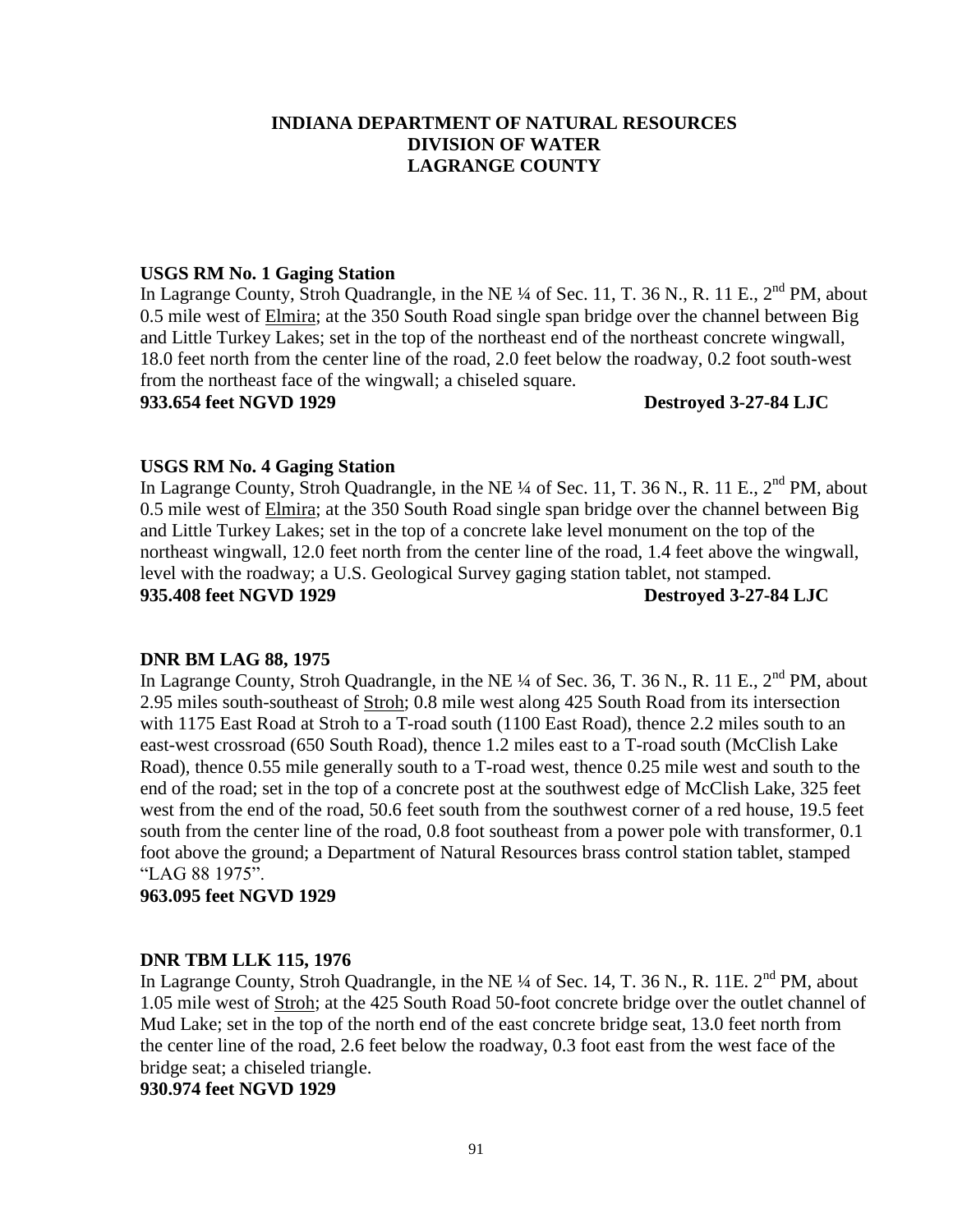## **DNR BM LAG 86, 1975**

In Lagrange County, Stroh Quadrangle, in the NE ¼ of Sec. 14, T. 36 N., R. 11 E., 2<sup>nd</sup> PM, about 1.05 miles west of Stroh; at the 425 South Road 50-foot concrete bridge over the outlet channel for Mud Lake; set in the top of the south end of the west bridge seat, 12.5 feet south from the center line west from the east face of the bridge seat; a Department of Natural Resources brass control station tablet stamped "LAG 86 1975."

#### **931.046 feet NGVD 1929**

#### **DNR BM LAG 87, 1975**

In Lagrange County, Stroh Quadrangle, in the NW  $\frac{1}{4}$  Sec. 24, T. 36 N., R. 11 E., 2<sup>nd</sup> PM, about 1.07 miles southwest of Stroh; at the "T" road intersection of 1100 East Road and 500 South Road; set in the top of a concrete post, in the southeast quarter of the junction, 129 feet east from the center line of the north-south road, 19.0 feet south from the center line of the T-road east, 0.8 foot northwest from a railroad tie fence post, 0.2 foot above the ground; a Department of Natural Resources brass control station tablet, stamped "LAG 87 1975."

**945.741 feet NGVD 1929**

#### **DNR TBM LLK 117, 1976**

In Lagrange County, Stroh Quadrangle, in the NW  $\frac{1}{4}$  of Sec. 24, T. 36 N., R. 11 E.,  $2^{nd}$  PM, about 1.25 miles southwest of Stroh; 0.75 mile west along 425 South Road from its intersection with 1175 East Road at Stroh to a T-road south (1100 East Road), thence 1.0 mile south to an 8foot pipe culvert under the road; set in the top of the east end of the culvert, 27.1 feet east from the center line of the road, 6.4 feet east from a north-south fence line, 1.5 feet below the roadway; the center of two filed notches.

**940.037 feet NGVD 1929**

#### **DNR TBM LLK 125, 1976**

In Lagrange County, Stroh Quadrangle, in the NW  $\frac{1}{4}$  of Sec. 15, T. 36 N., R. 11 E., 2<sup>nd</sup> PM, about 2.4 miles west of Stroh; at the intersection of 425 South Road and 950 East Road; set in the top of the southwest end of an 18-inch steel pipe culvert, in the southwest quarter of the intersection, 44.0 feet west from the center line of the north-south road, 36.0 feet south from the center line of the east-west road, 2.8 feet below the roadway; the center of two filed notches. **989.061 feet NGVD 1929**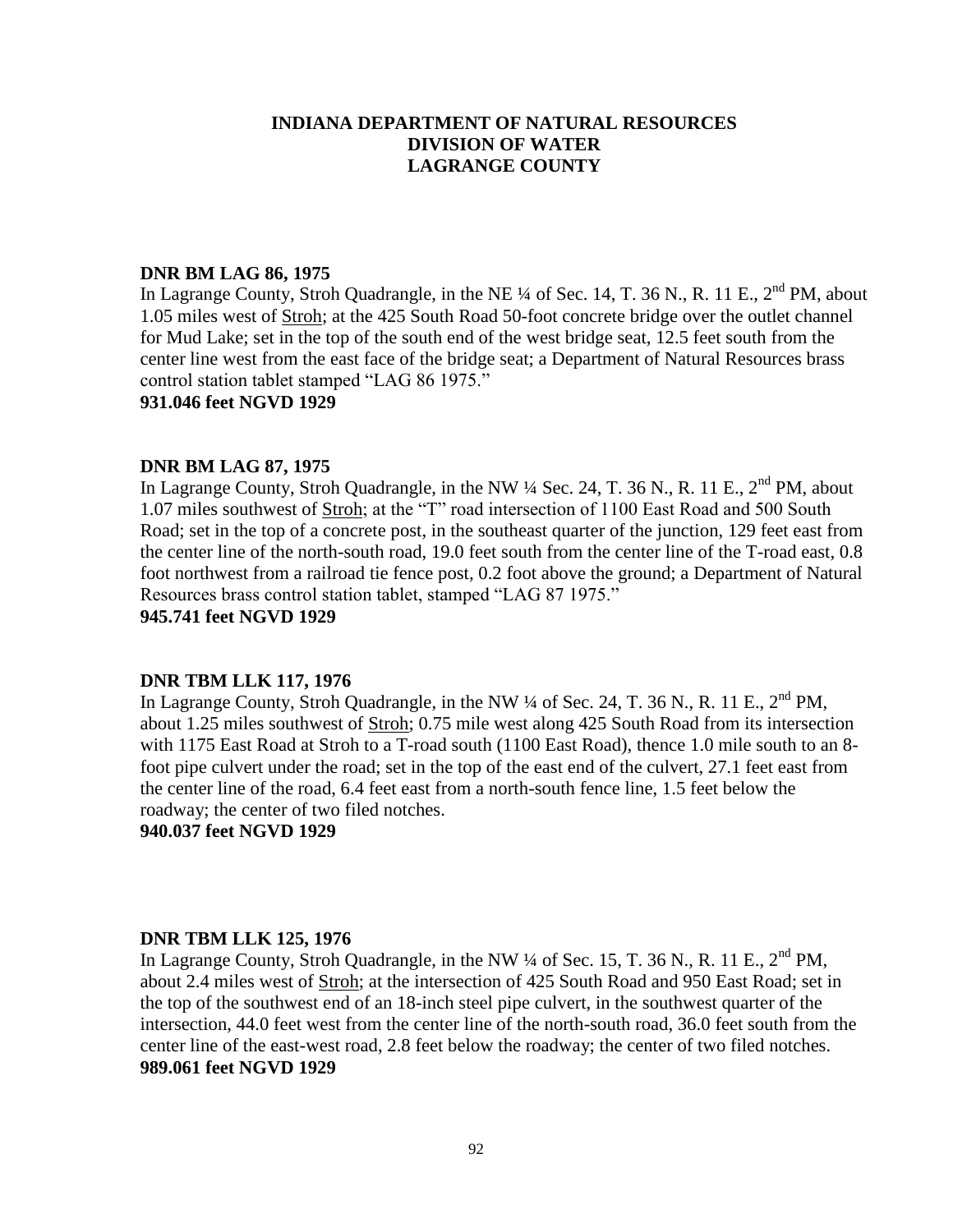#### **DNR BM LAG 90, 1975**

In Lagrange County, Stroh Quadrangle, in the NW  $\frac{1}{4}$  of Sec. 15, T. 36 N., R. 11 E.,  $2^{nd}$  PM, about 2.4 miles west of Stroh; 2.4 miles generally west along 425 South Road from its intersection with 1175 East Road at Stroh to a north-south crossroad (950 East Road) thence 0.35 mile south to a T-road west, thence 0.15 mile west to a private T-road south, thence 0.1 mile south to a 6-foot dam and bridge in the outlet channel control post for the dam, 9.3 feet west from the center line of the road, 2.5 feet above the roadway, 0.3 foot east from the west face of the control post; a Department of Natural Resources brass control station tablet, stamped "LAG 90 1975."

#### **969.484 feet NGVD 1929**

## **USGS RM No. 7 Gaging Station**

In Lagrange County, Stroh Quadrangle, in the NW  $\frac{1}{4}$  of Sec. 15, T. 36 N., R. 11 E., 2<sup>nd</sup> PM, about 2.4 miles west of Stroh; 2.4 miles generally west along 425 South Road from its intersection with 1175 East Road at Stroh to a north-south crossroad (950 East Road), thence 0.35 mile south to a T-road west, thence 0.15 mile west to a private T-road south, thence 0.1 mile south to a 6-foot dam and bridge in the outlet channel for Pretty Lake; set in the west wingwall of the bridge, 7.0 feet west from the center line of the road, 3.2 feet south from the center line of the dam, 2.0 feet above the wingwall; a U.S. Geological Survey gaging station tablet, not stamped.

## **968.931 feet NGVD 1929**

## **DNR TBM LLK 119, 1976**

In Lagrange County, Stroh Quadrangle, in the NW 1/4 of Sec. 25, T. 36 N., R. 11 E., 2<sup>nd</sup> PM, about 2.3 miles southwest of Stroh; at the intersection of 1100 East Road and 650 South Road; set in the top of the north end of an 18-inch steel pipe culvert under the road in the northwest quarter of the intersection, 27.2 feet west from the center line of the T-road south, 17.2 feet north from the center line of the east-west road, 1.5 feet below the roadway; the center of two filed notches.

#### **987.322 feet NGVD 1929**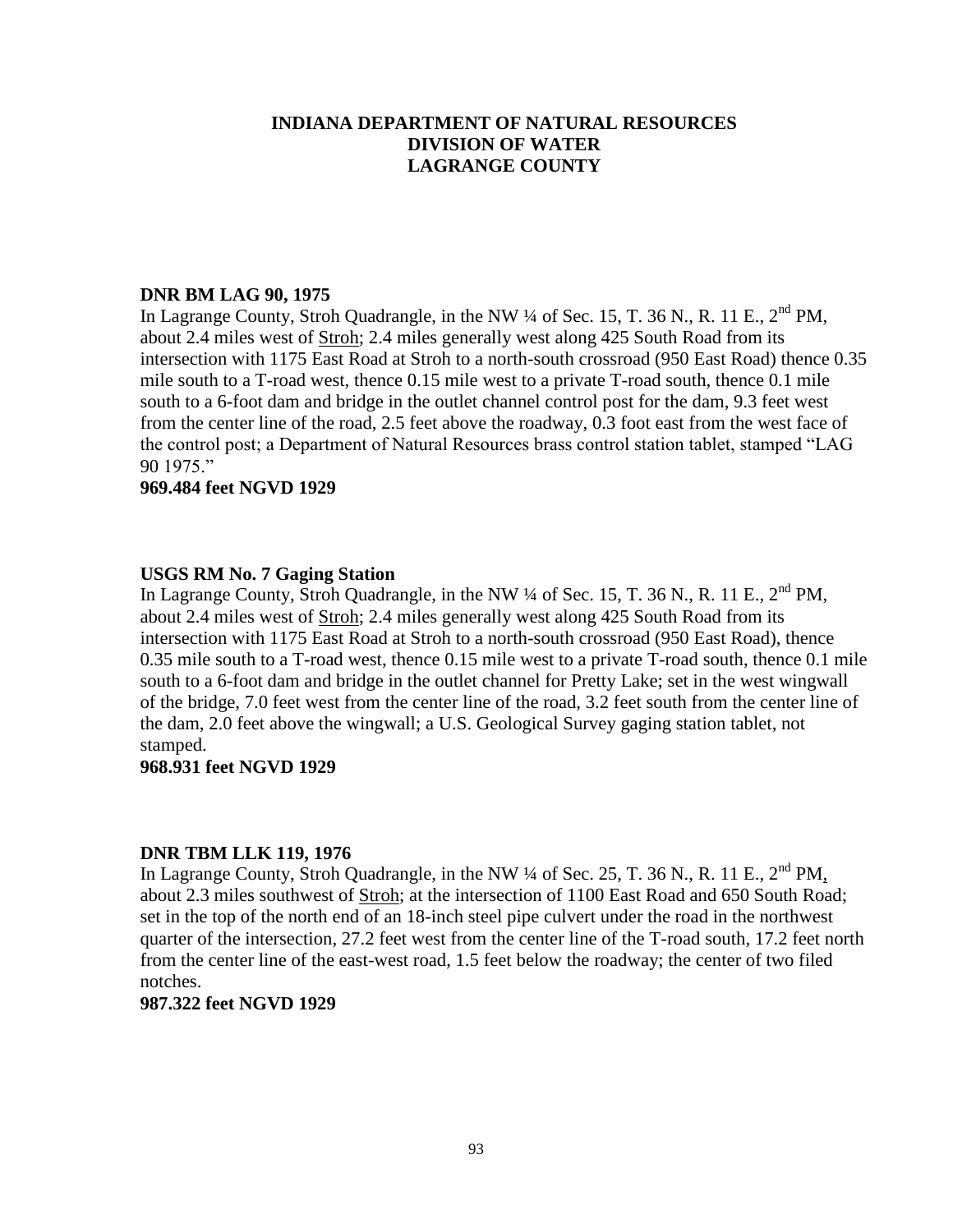#### **DNR BM LAG 89, 1975**

In Lagrange County, Stroh Quadrangle, in the SE ¼ of Sec. 26, T. 36 N., R. 11 E., 2<sup>nd</sup> PM, about 2.5 miles southwest of Stroh; 0.8 miles west along 425 South Road from its intersection with 1175 East Road at Stroh to a T-road south (1100 East Road), thence 2.4 miles south to a driveway east about 0.25 mile south from an east-west crossroad (650 South Road); set in top of a concrete post in the north-west quarter of the junction, 129 feet north from the extended center line of the driveway east, 27,0 feet west from the center line of the road, 1.7 feet east from a fence line, Department of Natural Resources brass control station tablet, stamped "LAG 89 1975."

## **959.601 feet NGVD 1929**

## **DNR TBM LLK 116, 1976**

In Lagrange County, Stroh Quadrangle, in the NW  $\frac{1}{4}$  of Sec. 13, T. 36 N., R. 11 E., 2<sup>nd</sup> PM, about 0.8 miles west of Stroh; 0.75 mile west along 425 South Road from its intersection with 1175 East Road at Stroh to a T-road south (1100 East Road), thence 0.05 mile south to a 2-foot steel pipe culvert under the road; set in the top of the east end of the culvert, 20.6 feet east from the center line of the road, 2.9 feet below the roadway; the center of two filed notches. **933.123 feet NGVD 1929**

#### **DNR TBM LLK 54, 1975**

In Lagrange County, Topeka Quadrangle, in the SE  $\frac{1}{4}$  of Sec. 35, T. 37 N., R. 8 E., 2<sup>nd</sup> PM, about 1.15 miles northwest of Emma; at the 700 West Road 8-foot steel pipe culvert over Bontrager Ditch; set in the top of the west end of the culvert, 18.4 feet west from the centerline of the road, 2.0 feet below the roadway; the center of two filed notches. **879.250 feet NGVD 1929**

#### **DNR BM LAG 100, 1975**

In Lagrange County, Topeka Quadrangle, in the SE  $\frac{1}{4}$  of Sec. 36, T. 37 N., R. 8 E., 2<sup>nd</sup> PM, about 0.2 mile west of Emma; at the 200 South Road 25-foot bridge over Bontrager Ditch; set in the top of the northwest corner of the bridge floor, 11.0 feet north from the centerline of the bridge, 0.9 foot south from the south face of the bridge floor, 0.8 foot east from the end of the bridge; a Department of Natural Resources brass control station tablet, stamped "LAG 100 1975".

#### **884.947 feet NGVD 1929**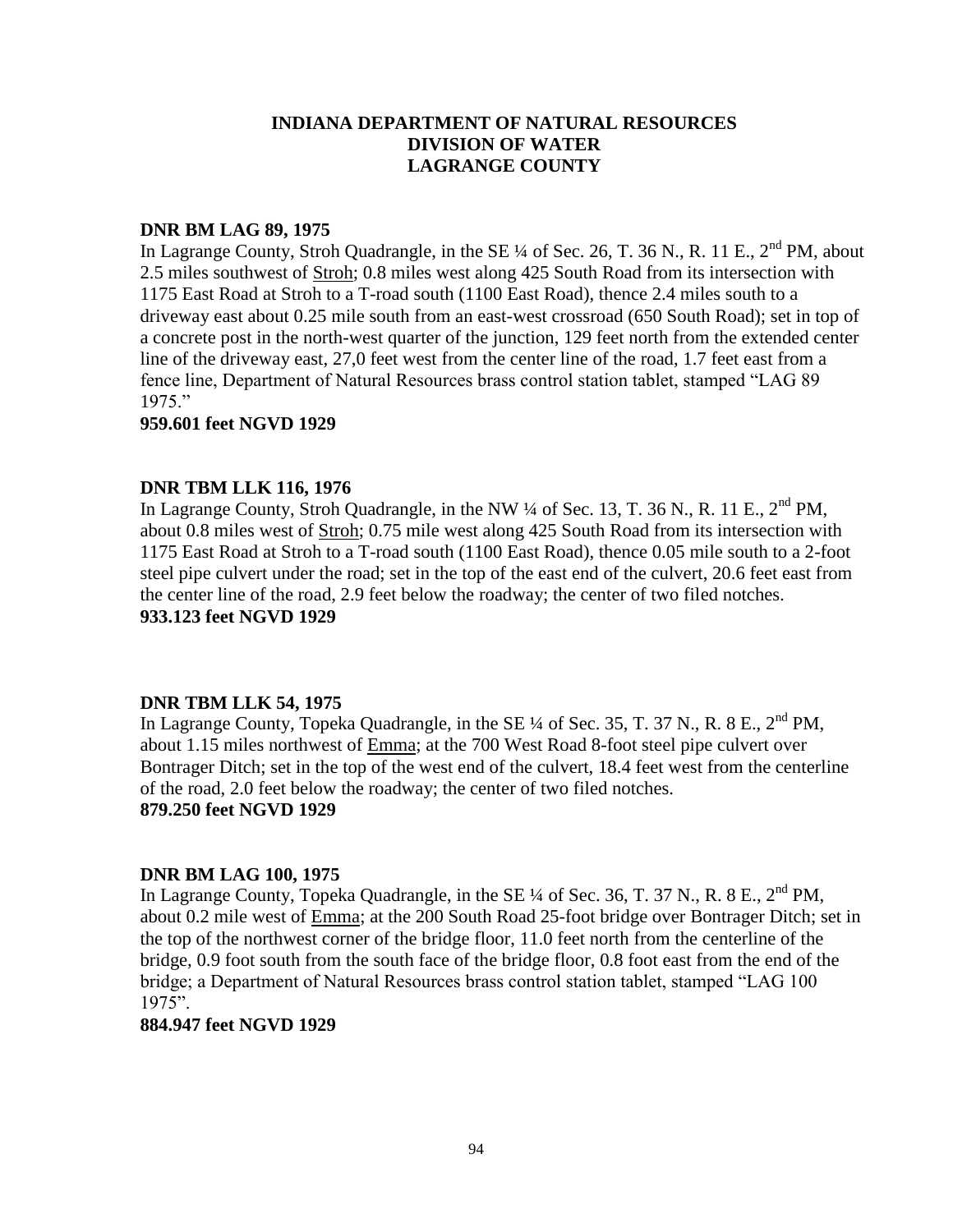#### **DNR TBM LLK 53, 1975**

In Lagrange County, Topeka Quadrangle, in the NE ¼ of Sec. 2, T. 36 N., R. 8 E., 2<sup>nd</sup> PM, about 1.0 mile west of Emma; at the "T" road intersection of 200 South Road and 700 West Road; set in the south end of a north concrete headwall, 200 feet west from the centerline of the T-road north, 17.1 feet south from the center line of the east-west road, 1.9 feet south from the north end of the headwall; a chiseled triangle.

**883.522 feet NGVD 1929**

## **DNR TBM LLK 52, 1975**

In Lagrange County, Topeka Quadrangle, in the NE  $\frac{1}{4}$  of Sec. 1, T. 36 N., R. 8 E., 2<sup>nd</sup> PM, about 0.25 mile west of Emma; 0.25 mile west along 200 South Road from its intersection with 600 West Road at Emma to a T-road south (625 West Road); set in the top of the south end of the west concrete headwall of a 1-foot pipe culvert under the T-road south, 25.5 feet west from the centerline of the T-road south, 18.5 feet south from the center line of the east-west road, 1.8 feet above the roadway, 0.6 foot north from the south end of the head wall; a chiseled triangle. **887.519 feet NGVD 1929**

## **DNR TBM LLK 51, 1975**

In Lagrange County, Topeka Quadrangle, in the NE  $\frac{1}{4}$  of Sec. 1, T. 36 N., R. 8 E., 2<sup>nd</sup> PM, about 0.5 mile southwest of Emma; 0.25 mile west along 200 South Road from its intersection with 600 West Road at Emma to a T-road south (625 West Road), thence 0.4 mile south to a 40-inch sycamore tree on east side of the road; set in the west side of tree, 600 feet southeast and across the road from a large red brick house, 33.5 feet southeast and across the road from power pole # 526/495, 16.0 feet east from the centerline of the road, 0.9 foot above the roadway; a railroad spike driven thru an aluminum tag, stamped "DNR TBM LLK 51 1975". **895.477 feet NGVD 1929**

## **DNR TBM LLK 50, 1975**

In Lagrange County, Topeka Quadrangle, in the SE  $\frac{1}{4}$  of Sec. 1, T. 36 N., R. 8 E.,  $2^{nd}$  PM, about 1.0 mile south of Emma; at the 300 South Road 8-foot steel pipe culvert over the inlet channel of Emma Lake; set in the top of the north end of the culvert, 54 feet west from the extended centerline of a T-road south, 27.0 feet north from the centerline of 300 South Road, 4.5 feet below the roadway; the center of two filed notches. **883.839 feet NGVD 1929**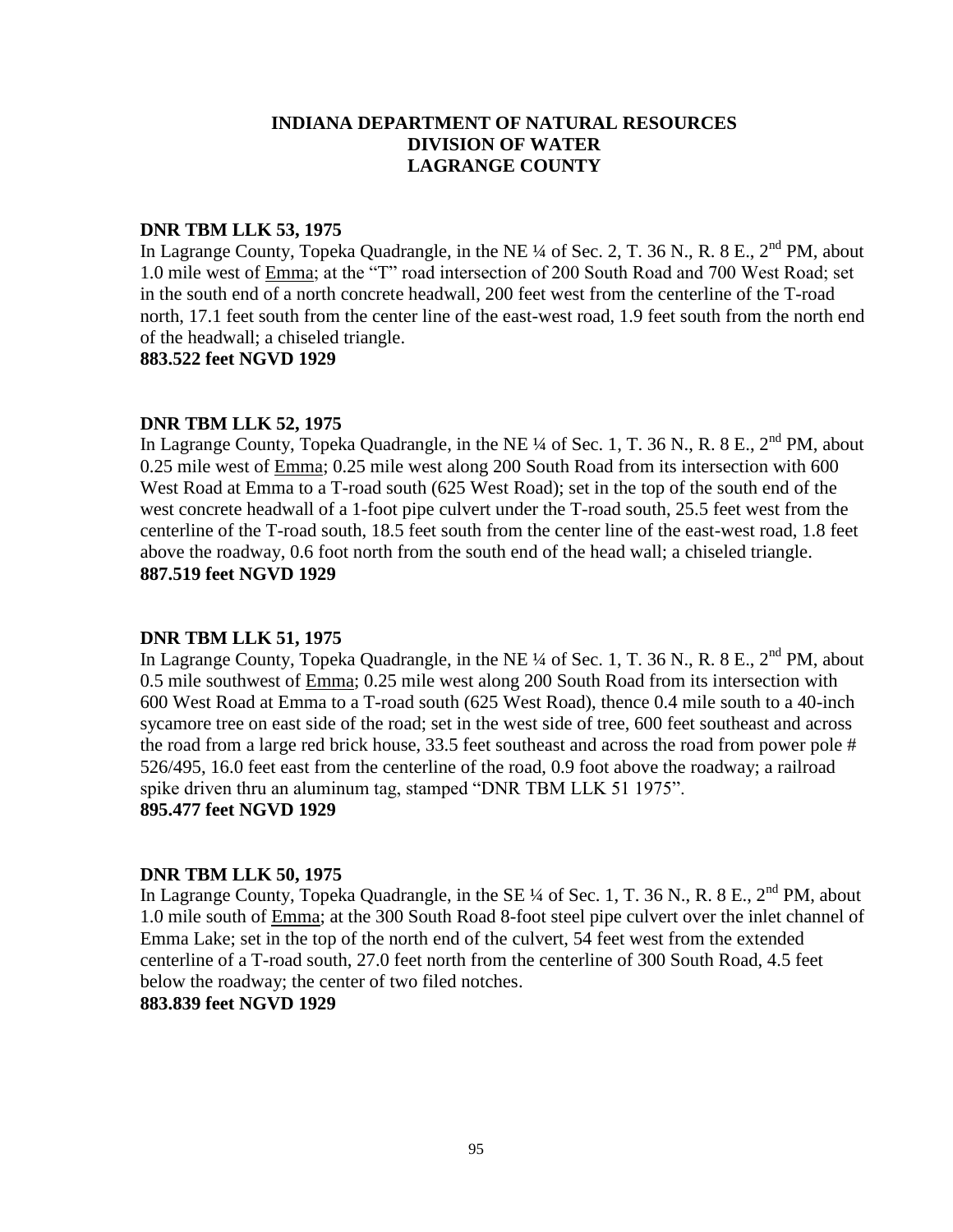## **USGS RM No. 9 Gaging Station**

In Lagrange County, Topeka Quadrangle, in the NE  $\frac{1}{4}$  of Sec. 1, T. 36 N., R. 8 E., 2<sup>nd</sup> PM, about 0.4 mile south of Emma; 0.4 mile south along 600 West Road from its intersection with 200 South Road at Emma to a driveway west leading to a public fishing site at Emma Lake; set in the top of a concrete lake level monument, in the southwest quarter of the junction, 122 feet east from the east edge of the lake, 116 feet west from the center line of the road, 88 feet north from the center line of the driveway west, 8.0 feet south from a fence line, 1.2 feet above the ground; a U.S. Geological Survey gaging station tablet, not stamped.

#### **886.165 feet NGVD 1929 Recovered 7-18-89 SY**

## **DNR TBM LLK 155, 1976**

In Lagrange County, Wolcottville Quad., in the NE  $\frac{1}{4}$  Sec. 34, T. 36 N., R. 10 E.,  $2^{nd}$  PM, about 1.2 miles northeast of Wolcottville; 1.0 mile northeast along 350 East Road from its junction with State Road 9 in Wolcottville to an east-west crossroad (700 South Road); set in top of a 1.0 foot corrugated metal pipe culvert in the southeast quarter of the intersection, 49.0 feet south from the centerline of the east-west road, 15.0 feet southeast from the center line of 350 East Road, 1.0 foot below the roadway; the center of two filed notches.

## **962.961 feet NGVD 1929**

## **DNR TBM LLK 156, 1976**

In Lagrange County, Wolcottville Quad., in the SE  $\frac{1}{4}$  Sec. 26, T. 36 N., R. 10 E., 2<sup>nd</sup> PM, about 2.0 miles northeast of Wolcottville; 1.0 mile northeast along 350 East Road from its junction with State Road 9 in Wolcottville to an east-west crossroad (700 South Road), thence 1.2 miles east to an outlet channel from Adams Lake; set in the top of a 6-foot corrugated metal pipe culvert, 154 feet east from a private drive north, 18.8 feet north from the centerline of the eastwest road, 4.0 feet below the roadway; the center of two filed notches. **946.923 feet NGVD 1929**

**DNR TBM LLK 157, 1976** In Lagrange County, Wolcottville Quad., in the NW  $\frac{1}{4}$  Sec. 25, T. 36 N., R. 10 E., 2<sup>nd</sup> PM, about 2.5 miles northeast of Wolcottville; 1.0 mile northeast along 350 East Road from its junction with State Road 9 in Wolcottville to an east-west crossroad (700 South Road), thence 1.36 miles east to a T-road north (500 East Road), thence 0.6 mile north to a T-road west; set in the center line of the T-road west, 17.6 feet east from the center line of the north-south road, 0.8 foot above the ground; a railroad spike driven thru an aluminum tag, stamped "DNR TBM LLK 157 1976". 962.877 feet NGVD 1929 **Note: Readjusted 10/21/04 962.84 feet** NGVD 1929 3rd Order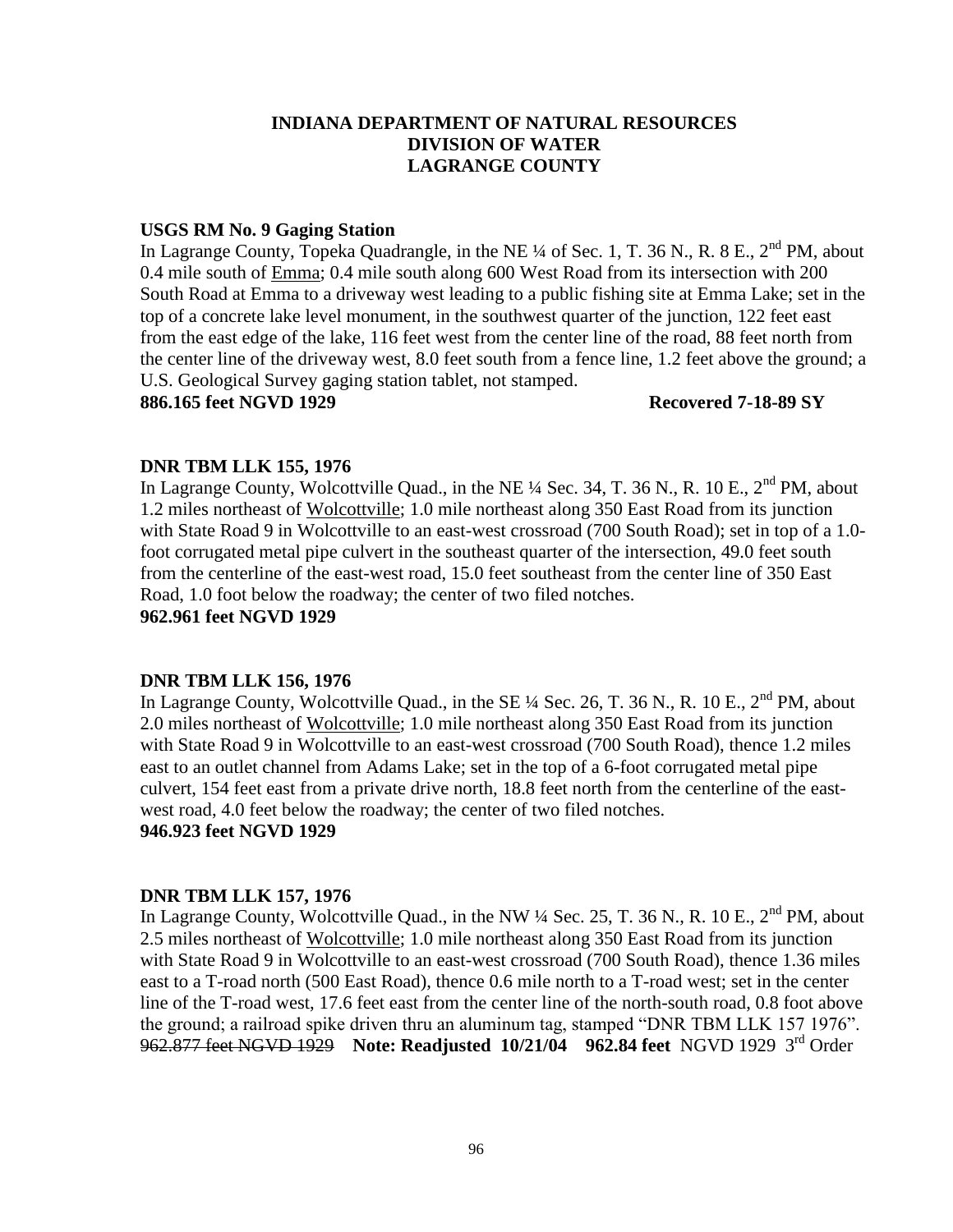#### **DNR BM LAG 103, 1975**

In Lagrange County, Wolcottville Quad., in the SW  $\frac{1}{4}$  Sec. 24, T. 36 N., R. 10 E., 2<sup>nd</sup> PM, about 1.2 miles southeast of Woodruff; 1.1 miles south and southeast along 550 East Road from its junction with 350 East Road at Woodruff to an entrance road west and a turn east, thence 0.2 mile east to NIPSCO power pole # 460/ 975; at Adams Lake; set in the top of a concrete post, 53 feet northeast from the northeast corner of a white house (No. 55), 29.8 feet south from an eastwest fence line, 20.4 feet northeast from the centerline of 550 East Road, 0.8 foot southeast from the power pole, 0.2 foot above the ground; a Department of Natural Resources brass control station tablet, stamped "LAG 103 1975". **960.166 feet NGVD 1929**

**To Be Destroyed Per Property Owner (July , 2005)**

## **USGS RM No. 10 Gaging Station**

In Lagrange County, Wolcottville Quad., in the NW  $\frac{1}{4}$  Sec. 25, T. 36 N., R. 10 E., 2<sup>nd</sup> PM, about 3.1 miles northeast of Wolcottville; 1.0 mile northeast along 350 East Road from its junction with State Road 9 in Wolcottville to an east-west crossroad (700 South Road), thence 0.92 mile north to an access road west leading to a public boat launching at Adams Lake; set in the top of a concrete Lake Level Monument, 93 feet west from the centerline of the north-south road, 25.0 feet north from the center line of the access road west, 1.6 feet above the ground; a U.S. Geological Survey gaging station tablet, not stamped. **958.739 feet NGVD 1929**

#### **USGS RM N0. 18 Gaging Station**

In Lagrange County, Wolcottville Quad., in the NW  $\frac{1}{4}$  Sec. 25, T. 36 N., R. 10 E., 2<sup>nd</sup> PM, about 3.1 miles northeast of Wolcottville; 1.0 mile northeast along 350 East Road from its junction with State Road 9 in Wollcottville to an east-west crossroad (700 South Road), thence 1.9 miles east to a north-south crossroad (550 East Road), thence 0.92 mile north to a public boat launching access road west at Adams Lake; set in the west side of a 28-inch walnut tree, 47.0 feet south from the center line of the access road west, 18.6 feet west from the center line of the north-south road, 1.2 feet above the ground; a railroad spike. **958.880 feet NGVD 1929**

# **USGS RM No. 21 Gaging Station**

In Lagrange County, Wolcottville Quad., in the SW  $\frac{1}{4}$  Sec. 24, T. 36 N., R. 10 E., 2<sup>nd</sup> PM, about 1.2 miles southeast of Woodruff; 1.1 miles south along 550 East Road from its junction with 350 East Road at Woodruff to an entrance road west and a turn east, thence 0.1 mile east to a corrugated metal pipe culvert under the road; at Adams Lake; set in the top of a concrete post, 18.0 feet south from the center line of 550 East Road, 11.8 feet west from the culvert, 0.4 foot above the ground; a U.S. Geological Survey gaging station tablet, not stamped. **955.634 feet NGVD 1929 DEST. 2-5-92 RKH.**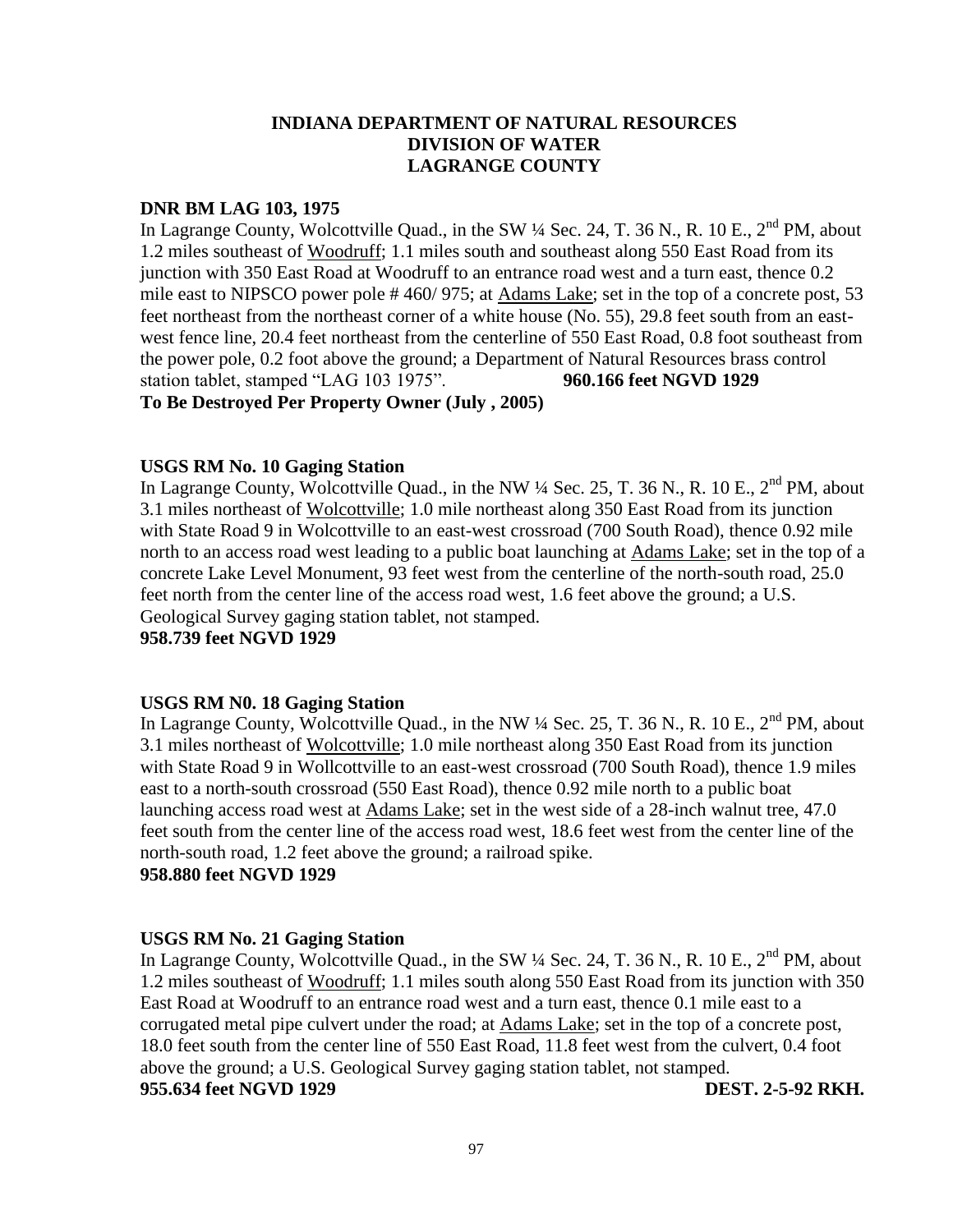#### **USGS RP No. 5 Gaging Station**

In Lagrange County, Wolcottville Quad., in the SW  $\frac{1}{4}$  Sec. 24, T. 36 N., R. 10 E., 2<sup>nd</sup> PM, about 1.2 miles southeast of Woodruff; 1.1 miles south along 550 East Road from its junction with 350 East Road at Woodruff to an entrance road west and a turn east, thence 0.1 mile east to a metal pipe culvert under the road; set in the top of the culvert, 36.0 feet east from the center line of 550 East Road, 10.0 feet southeast from NIPSCO power pole # 460/977, 0.8 foot below the roadway; the center of two filed notches.

#### **954.703 feet NGVD 1929**

#### **DNR TBM LLK 171, 1976**

In Lagrange County, Wolcottville Quad., in the SW  $\frac{1}{4}$  Sec. 33, T. 36 N., R. 11 E., 2<sup>nd</sup> PM, at South Milford; at the Wabash Railroad bridge over State Road 3; set in top of the southeast wingwall of an 18-foot concrete bride over a small creek, 43.5 feet north from the north face of the overpass bridge, 23.7 feet east from the center line of the road, 6.9 feet southeast from the southeast concrete guardrail, 1.4 feet below the roadway; a chiseled triangle. **970.826 feet NGVD 1929**

#### **USGS BM 83 EOM 1958**

In Lagrange County, Wolcottville Quad., in the SE  $\frac{1}{4}$  Sec. 32, T. 36 N., R. 11 E., 2<sup>nd</sup> PM, at South Milford; at the State Road 3 bridge over a small stream; set in the top of the south end of the west concrete guardrail of the 16-foot concrete bridge, 86 feet north from the north face of a railroad overpass, 80 feet southeast from the southeast corner of a United Methodist Church, 32.9 feet west from the center line of the road, 1.5 feet above the roadway, 0.8 foot north from the south end of the guardrail; a U.S. Geological Survey bench mark tablet, stamped "83 EOM 1958 874".

**974.389 feet NGVD 1929**

#### **DNR TBM LLK 172, 1976**

In Lagrange County, in the SW  $\frac{1}{4}$  Sec. 28, T. 36 N., R. 11 E., 2<sup>nd</sup> PM, about 0.85 mile north of South Milford; 0.85 mile north along State Road 3 from its intersection with 750 South Road at South Milford to a T-road west leading to a YMCA Camp at Blackman Lake; set in the top of the east concrete vertical support of a Camp Potawontami sign in the northeast quarter of the junction, 29.0 feet east from the center line of the highway, 10.0 feet north from the extended center line of the T-road west, 0.2 foot southeast from the southwest corner of the east vertical support, level with the highway; a chiseled triangle.

#### **1002.862 feet NGVD 1929**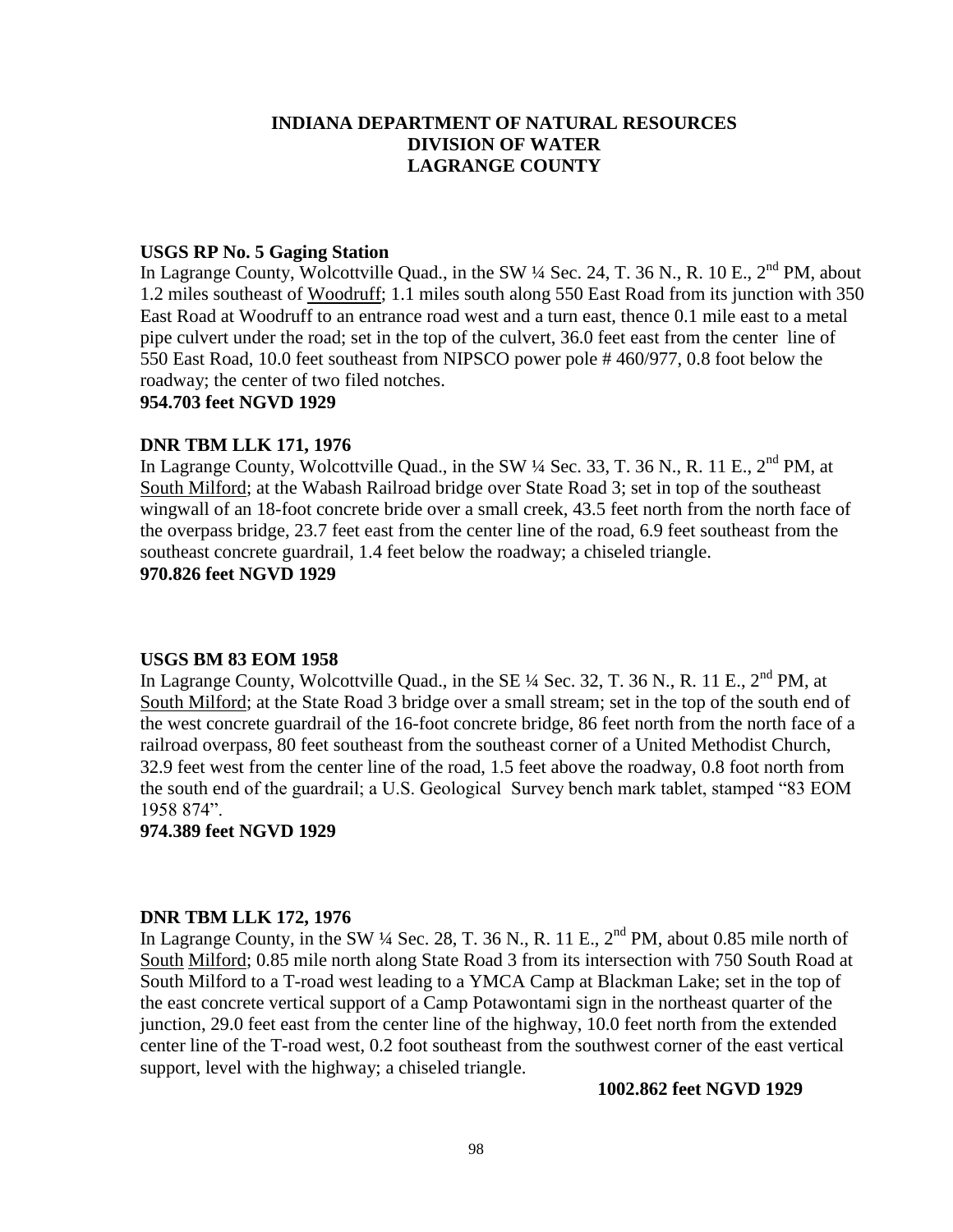## **DNR TBM LLK 173, 1976**

In Lagrange County, Wolcottville Quad., in the NE  $\frac{1}{4}$  Sec. 29, T. 36 N., R. 11 E., 2<sup>nd</sup> PM, about 1.3 miles north of South Milford; 1.3 miles north along State Road 3 from its intersection with 750 South Road at South Milford to a T-road west leading to Blackman Lake; set in the east side of a 24-inch sycamore tree in the southwest quarter of the junction, 163 feet south from the center line of the highway, 0.9 foot above the ground; a railroad spike driven thru an aluminum tag, stamped "DNR TBM LLK 173 1976".

## **1009.428 feet NGVD 1929**

## **DNR TBM LLK 171, 1976**

In Lagrange County, Wolcottville Quad., in the SW 1/4 Sec. 33, T. 36 N., R. 11 E., 2<sup>nd</sup> PM, at South Milford; at the Wabash Railroad bridge over State Road 3; set in the top of the southeast wingwall of an 18-foot concrete bride over a small creek, 43.5 feet north from the north face of the overpass bridge 23.7 feet east from the center line of the road, 6.8 feet southeast from the southeast corner of the east concrete guardrail, 1.4 feet below the roadway; a chiseled triangle. **970.826 feet NGVD 1929**

#### **USGS BM 83 EOM 1958**

In Lagrange County, Wolcottville Quad., in the SE  $\frac{1}{4}$  Sec. 32, T. 36 N., R. 11 E., 2<sup>nd</sup> PM, at South Milford; at the State Road 3 bridge over a small stream; set in the top of the south end of the west concrete guardrail of the 16-foot concrete bridge, 86 feet north from the north face of a railroad overpass, 80 feet southeast from the southeast corner of a United Methodist Church, 32.9 feet west from the center line of the road, 1.5 feet above the roadway, 0.8 foot north from the south end of the guardrail; a U.S. Geological Survey bench mark tablet, stamped "83 EOM 1958 974".

## **974.389 feet NGVD 1929**

#### **DNR TBM LLK 172, 1976**

In Lagrange County, Wolcottville Quad., in the SW 1/4 Sec. 28, T. 36 N., R. 11 E., 2<sup>nd</sup> PM, about 0.85 mile north of South Milford; 0.85 mile north along State Road 3 from its intersection with 750 South Road at South Milford to a T-road west leading to a YMCA Camp at Blackman Lake; set in the top of the east concrete vertical support of a Camp Potawontami sign in the northeast quarter of the junction, 29.0 feet east from the center line of the highway, 10.0 feet north from the extended center line of the T-road west, 0.2 foot southeast from the southeast corner of the east vertical support, level with the highway; a chiseled triangle.

#### **1002.862 feet NGVD 1929**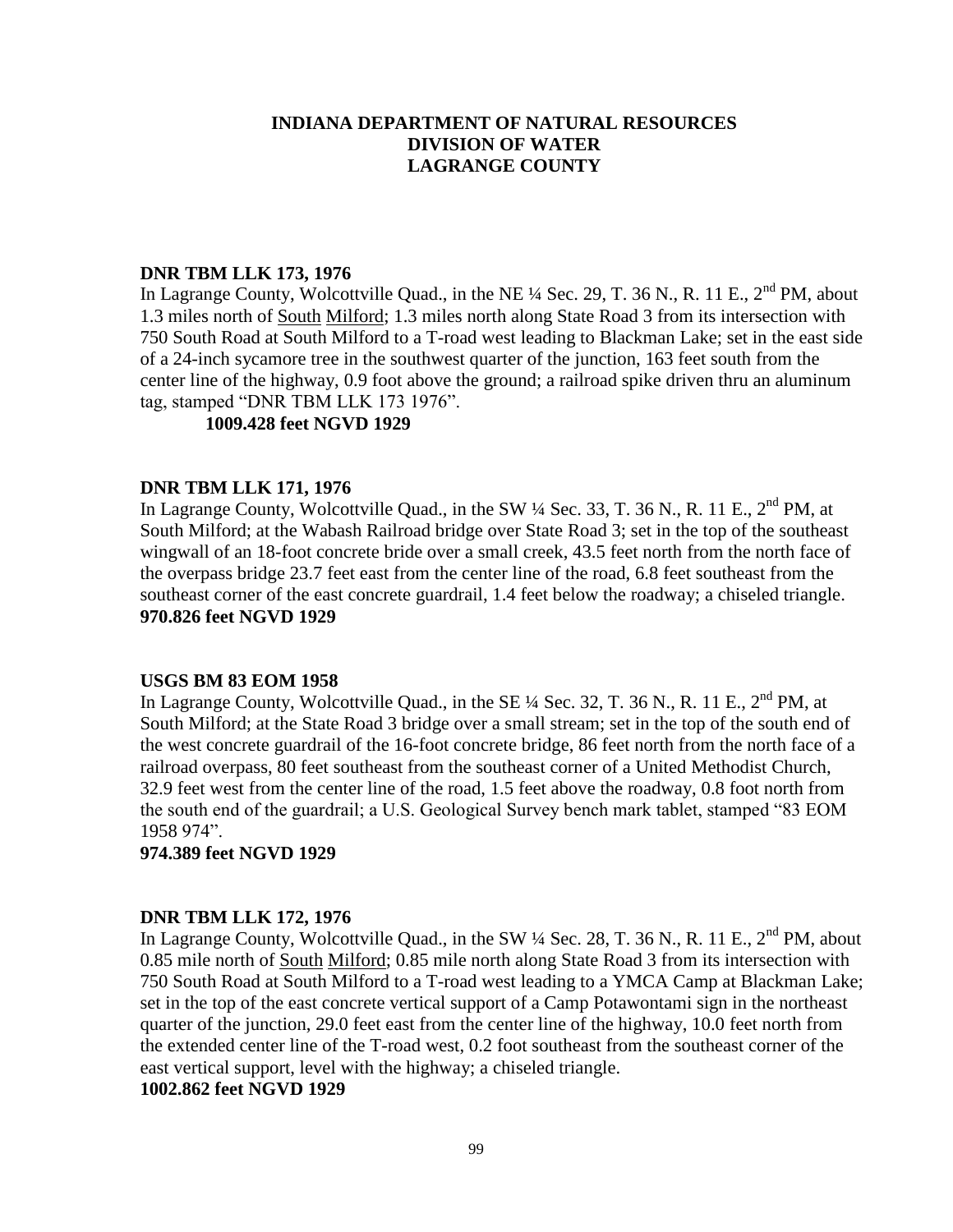## **DNR TBM LLK 173, 1976**

In Lagrange County, Wolcottville Quad., in the NE  $\frac{1}{4}$  Sec. 29, T. 36 N., R. 11 E., 2<sup>nd</sup> PM, about 1.3 miles north of South Milford; 1.3 miles north along South Milford; 1.3 miles north along State Road 3 from its intersection with 750 South Road at South Milford to a T-road west leading to Blackman Lake; set in the east side of a 24-inch sycamore tree in the southwest quarter of the junction, 163 feet south from the center line of the T-road west, 17.7 feet west from the center line of the highway, 0.9 foot above the ground; a railroad spike driven thru an aluminum tag, stamped "DNR TBM LLK 173 1976".

#### **1009.428 feet NGVD 1929**

## **DNR BM LAG 101, 1976**

In Lagrange County, Wolcottville Quad., in the NE  $\frac{1}{4}$  Sec. 29, T. 36 N., R. 11 E.,  $2^{nd}$  PM, about 1.3 miles northwest of South Milford; 1.3 miles north along State Road 3 from its intersection with 750 north along State Road 3 from its intersection with 750 South Road at South Milford to a T-road west leading Blackman Lake, thence 0.45 mile west to a T-road south, thence 0.1 mile south to a turn west; set in the top of a concrete post in the northwest quarter of the junction, 37.2 feet north from the east-west tangent, 17.2 feet west from the north-south tangent, 1.0 foot from power pole #484/829, 0.2 foot above the ground; a Department of Natural Resources brass control station tablet, stamped "LAG 101 1975".

## **983.042 feet NGVD 1929**

#### **DNR TBM LLK 174, 1976**

In Lagrange County, Wolcottville Quad., in the SW  $\frac{1}{4}$  Sec. 20, T. 36 N., R. 11 E.,  $2^{nd}$  PM, about 1.7 miles northwest of South Milford; 1.5 miles north along State Road 3 from its intersection with 750 South Road at South Milford to an east-west crossroad (600 South Road), thence 0.75 mile west to a T-road south leading to North Shore Camping; set in the north side of a power pole in the northeast quarter of the junction, 29.5 feet east from the center line of the T-road south, 17.0 feet north from the center line of the T-road south, 17.0 feet north from the center line of the road, 0.6 foot above the ground; a railroad; a railroad spike driven thru an aluminum tag, stamped "DNR TBM LLK 174 1976". **974.370 feet NGVD 1929**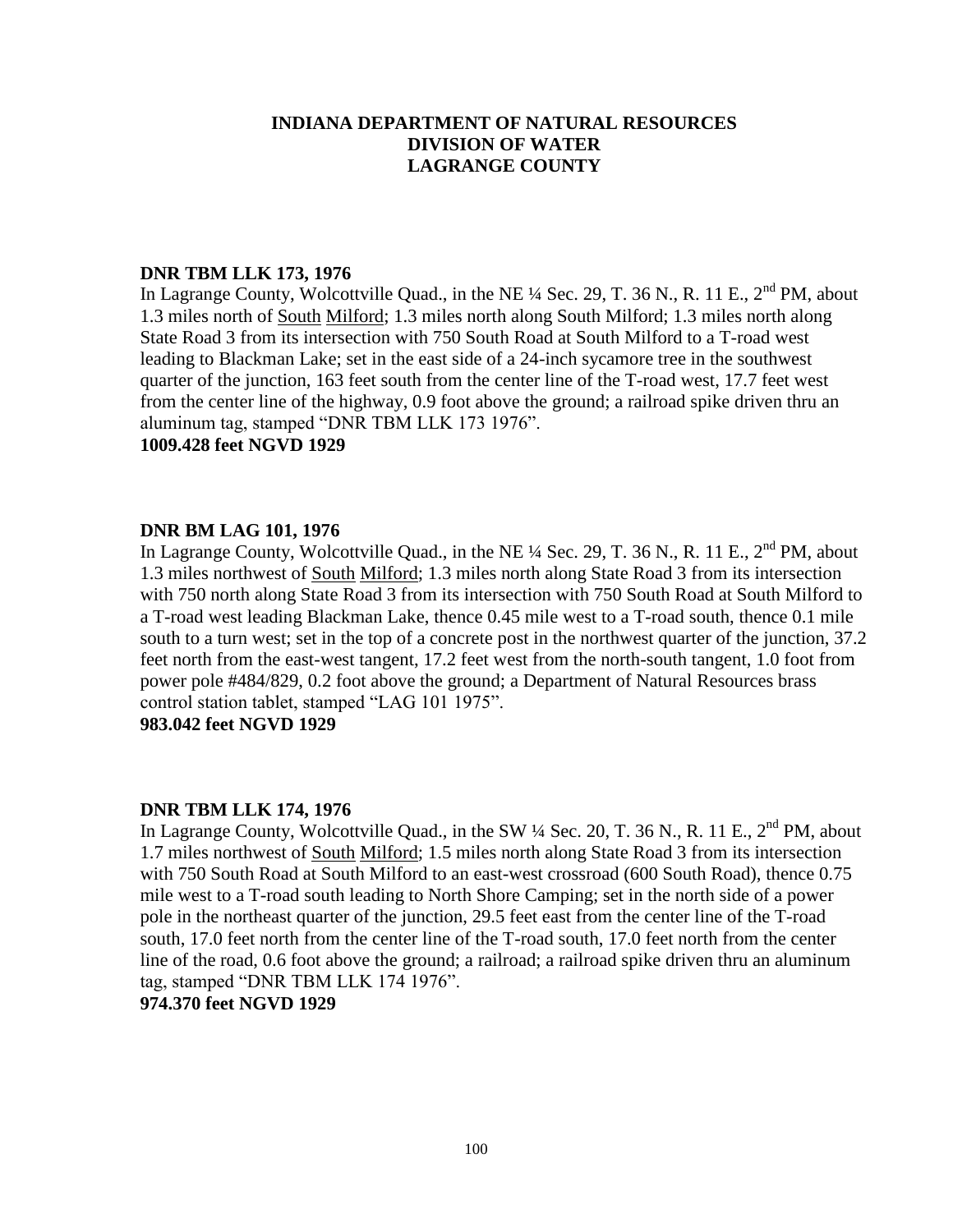## **DNR TBM LLK 175, 1976**

In Lagrange County, Wolcottville Quad., in NW ¼ Sec. 29, T. 36 N., R. 11 E., 2<sup>nd</sup> PM, about 1.75 miles northwest of South Milford; 1.5 miles north along State Road 3 from its intersection with 750 South Road at South Milford to an east-west crossroad (600 South Road), thence 1.0 mile west to a field entrance road north; set in the west side of a 17-inch hickory tree in the south-east quarter of the junction, 90 feet east from the center line of the field entrance road north, 20.1 feet south from the center line of the road, 2.3 feet north from a fence line, 0.2 foot above the ground; a railroad spike driven thru an aluminum tag, stamped "DNR LLK 175 1976". **1001.724 feet NGVD 1929**

## **USGS RM No. 5 Gaging Station**

In Lagrange County, Wolcottville Quad., in the NE  $\frac{1}{4}$  Sec. 30, T. 36, T. 36 N., R. 11 E.,  $2^{nd}$  PM, about 1.55 miles northwest of South Milford; 1.5 miles north along State Road 3 from its intersection with 750 South Road at South Milford to an east-west crossroad (600 South Road) thence 1.15 miles west to a dirt lane south along the east side of a white barn, thence 0.4 mile generally south to a dam in the outlet channel of Blackman Lake; set in the top of a concrete lake level monument on top of the north abutment of the dam, 346 feet northwest from the northwest edge of the lake, 183 feet southwest from the center line of the lane south, 1.7 feet above the abutment; a U.S. Geological Survey gaging station tablet, not stamped. **975.843 feet NGVD 1929**

#### **USGS RM No. 7 Gaging Station**

In Lagrange County, Wolcottville Quad., in the NE  $\frac{1}{4}$  Sec. 30, T. 36 N., R. 11 E.,  $2^{nd}$  PM, about 1.55 miles northwest of South Milford; 1.5 miles north along State Road 3 from its intersection with 750 South Road at South Milford to an east-west crossroad (600 South Road, thence 1.15 miles west to a dirt lane south along the east side of a white barn, thence 0.4 mile generally south to a dam in the outlet channel of Blackman Lake, set in the top of the southwest edge of the lake, 192 feet southwest from the centerline of the lane south, 0.1 foot southeast from the northwest face of the abutment; a chiseled square.

## **974.507 feet NGVD 1929**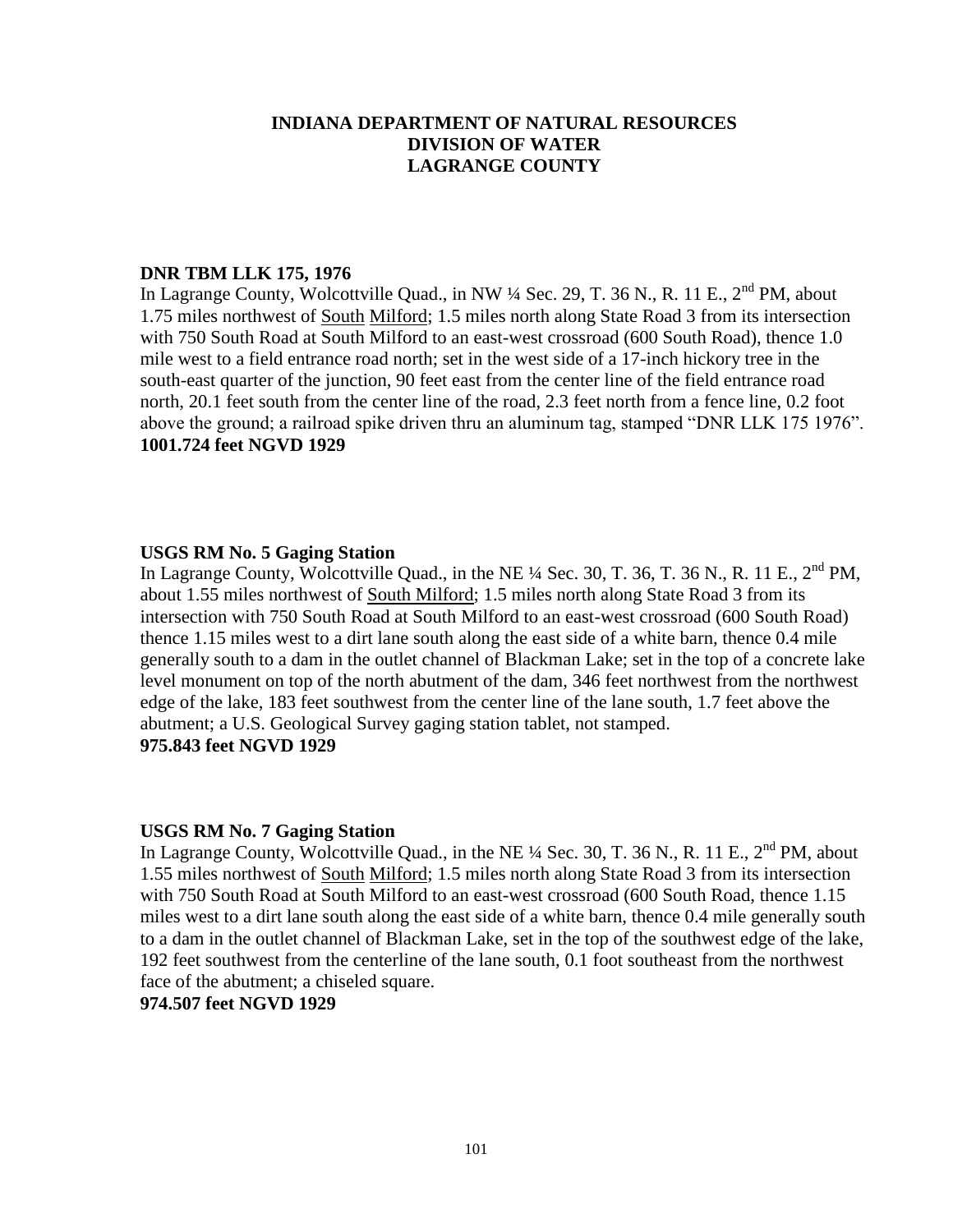#### **DNR TBM LLK 160, 1976**

In Lagrange County, Wolcottville Quad., in the NE  $\frac{1}{4}$  Sec. 19, T. 36 N., R. 11 E.,  $2^{nd}$  PM, about 2.7 miles northwest of South Milford; 2.5 miles north along State Road 3 from its intersection with 750 Road at South Milford to an east-west crossroad (500 South Road), thence 1.0 mile west to a T-road north (700 East Road); set in the north side of an 18-inch black cherry tree in the southwest quarter of the junction, 39.5 feet west from the centerline of the T-road north, 16.0 feet south from the centerline of the east-west road, 1.0 foot above the ground; a railroad spike driven thru an aluminum tag, stamped "DNR TBM LLK 160 1976". **990.855 feet NGVD 1929**

## **DNR TBM LLK 161, 1976**

In Lagrange County, Wolcottville Quad., in the SE  $\frac{1}{4}$  Sec. 7, T. 36 N., R. 11 E., 2<sup>nd</sup> PM, about 3.7 miles northwest of South Milford; 3.5 miles north along State Road 3 from its intersection with 750 South Road at South Milford to an east-west crossroad (400 South Road), thence 1.0 mile west to a T-road south (700 East Road); set in the east side of a power pole in the northwest quarter of the junction, 22.6 feet west from the extended centerline of the T-road south, 22.3 feet north from the centerline of the east-west road, 0.6 foot above the ground; a railroad spike driven thru an aluminum tag, stamped "DNR TBM LLK 161 1876".

**1016.106 feet NGVD 1929**

#### **DNR BM LAG 105, 1975**

In Lagrange County, Wolcottville Quad., in the SE  $\frac{1}{4}$  Sec. 18, T. 36 N., R. 11 E., 2<sup>nd</sup> PM, about 2.9 miles northwest of South Milford; 2.5 miles north along State Road 3 from its intersection with 750 South Road at South Milford to an east-west crossroad (500 South Road), thence 1.3 miles west to a private road north, thence 0.1 mile north to Beach Road; set in the top of a concrete post, 110 feet south from the south edge of the lake, 87 feet northeast from the centerline of the north-south road, 11.4 feet north from the centerline of Beach Road, 0.6 foot east from a light pole, 0.2 foot above the ground; a Department of Natural Resources brass control station tablet, stamped "LAG 105 1975".

## **973.084 feet NGVD 1929**

#### **DNR TBM LLK 158, 1976**

In Lagrange County, Wolcottville Quad., in the NW  $\frac{1}{4}$  Sec. 24, T. 36 N., R. 10 E., 2<sup>nd</sup> PM, about 0.5 mile south of Woodruff; 0.5 mile south along 550 East Road from its junction with 350 East Road at Woodruff to an east-wet to an east-west crossroad (550 South Road); set in the west side of a power pole in the northeast quarter of the intersection, 21.0 feet north from the centerline of the east-west road, 18.0 feet east from the centerline of the east-west road, 18.0 feet east from the centerline of the 550 East Road, 0.5 foot above the ground; a railroad spike driven thru an aluminum tag, stamped "DNR TBM LLK 158 1976".

**992.000 feet NGVD 1929**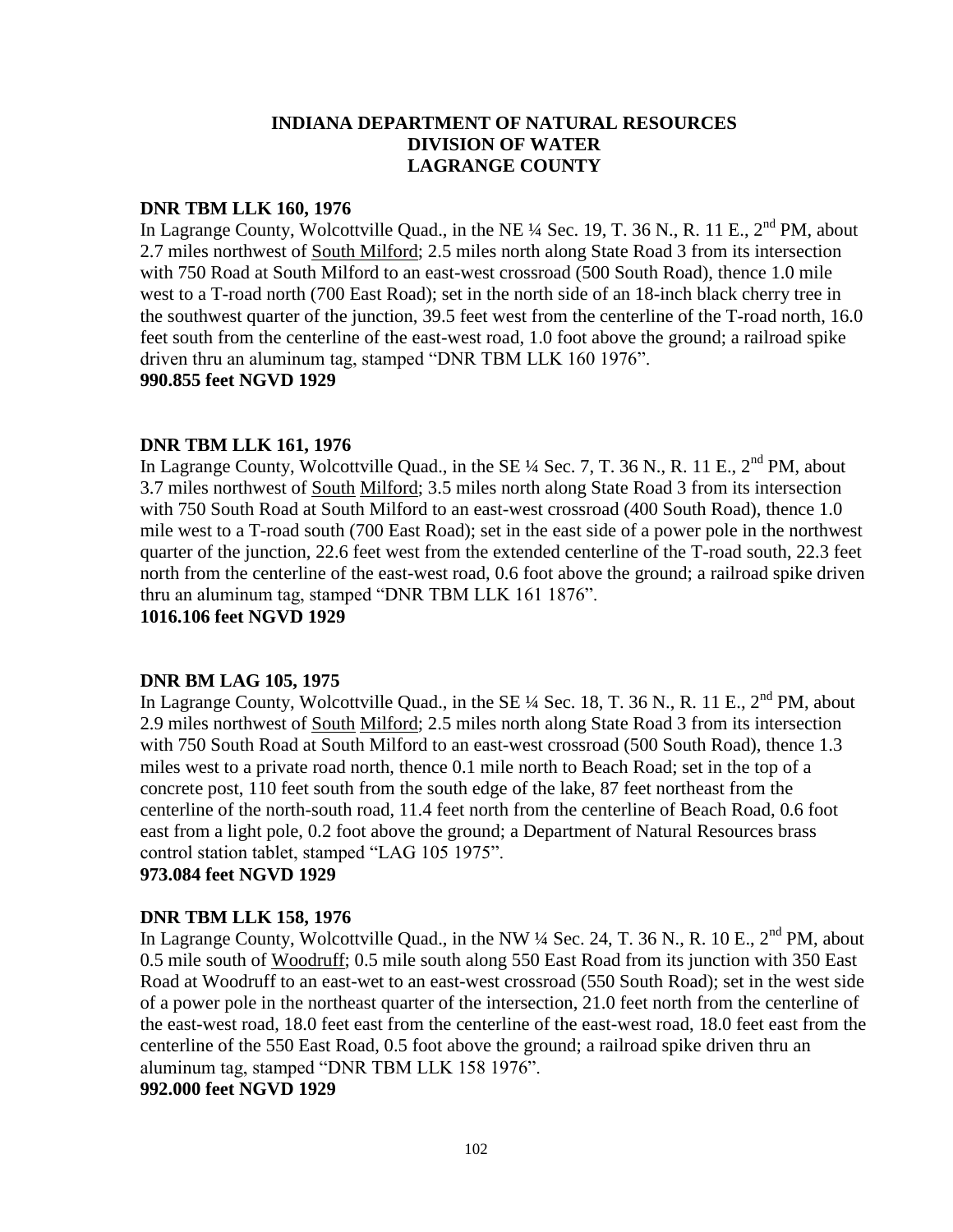## **DNR TBM LLK 159, 1976**

In Lagrange County, Wolcottville Quad., in the NE  $\frac{1}{4}$  Sec. 24, T. 24, T. 36 N., R. 10 E., 2<sup>nd</sup> PM, about 1.1 miles southeast of Woodruff; 0.5 mile south along 550 East Road from its junction with 350 East Road at Woodruff to an east-west crossroad (550 South Road), thence 0.95 mile east to a bend in the road north (600 East Road); set in the northwest quarter of the junction, 395 feet west from the centerline of the road north, 13.3 feet south from the centerline of the eastwest road, 0.9 foot above the ground; a railroad spike driven thru an aluminum tag, stamped "DNR TBM LLK 159 1976".

**982.684 feet NGVD 1929**

## **DNR TBM LLK 126, 1976**

In Lagrange County, Wolcottville Quad., in the SE  $\frac{1}{4}$  Sec. 35, T. 37 N., R. 10 E., 2<sup>nd</sup> PM, about 1.5 miles south of Plato; 1.6 miles generally south along 500 East Road from its intersection with U.S. Highway 20 at Plato to a T-road west leading to Fish Lake, thence 0.25 mile west to a turn south, thence 0.1 mile south and west to a 2.5-foot steel pipe culvert under the road; set in the top of the north end of the culvert, 199 feet east from the centerline of a T-road south leading to Royer Lake, 10.6 feet north from the centerline of the east-west road, 0.5 foot below the roadway; the center of two filed notches.

**940.132 feet NGVD 1929**

## **DNR TBM LLK 127, 1976**

In Lagrange County, Wolcottville Quad., in the SE  $\frac{1}{4}$  Sec. 35, T. 37 N., R. 10 E., 2<sup>nd</sup> PM, about 1.9 miles south of Plato; 2.0 miles generally south along 500 East Road from its intersection with U.S. Highway 20 at Plato to a private driveway west; set in the top of the north end of a 1-foot steel pipe culvert under the driveway, 41.5 feet north from the center line of the driveway west, 18.0 feet west from the center line of the road, 0.5 foot below the roadway; the center of two filed notches.

#### **962.768 feet NGVD 1929**

## **DNR BM LAG 107, 1975**

In Lagrange County, Wolcottville Quad., in the SE  $\frac{1}{4}$  Sec. 35, T. 37 N., R. 10 E., 2<sup>nd</sup> PM, about 1.5 miles south of Plato; 1.6 miles generally south along 500 East Road from its intersection with U.S. Highway 20 at Plato to a T-road west leading to Fish Lake, thence 0.25 mile west to a turn south, thence 0.15 mile south and west to a T-road south leading to Royer Lake; set in the top of a concrete post in the northwest quarter of the junction, 102 feet west from the T-road south, 16.5 feet north from the east-west road, 0.7 foot southeast from a power pole, 0.3 foot above the ground; a Department of Natural Resources brass control station tablet, stamped "LAG 107 1975".

## **947.314 feet NGVD 1929**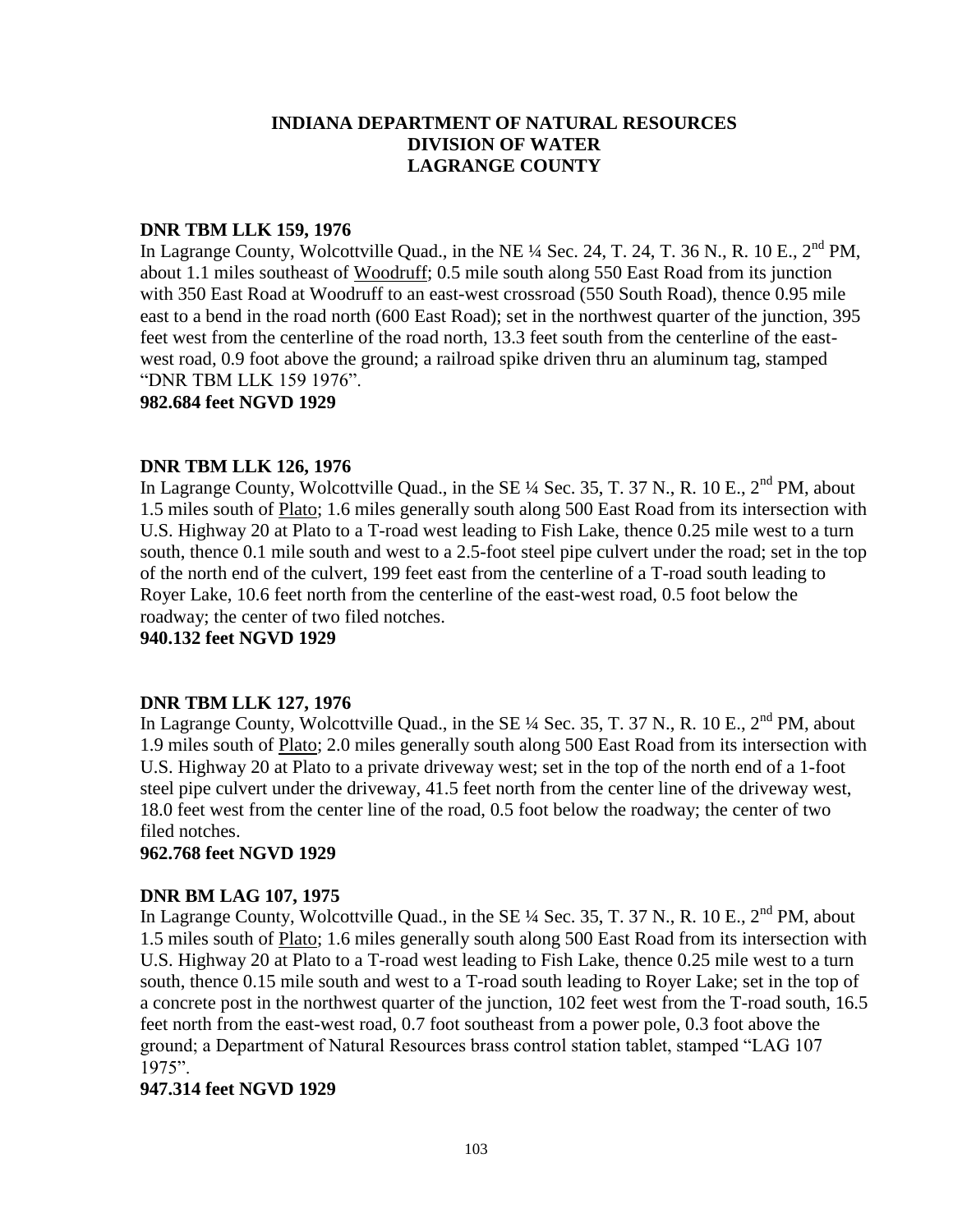## **DNR TBM LLK 133, 1976**

In Lagrange County, Wolcottville Quad., in the SE  $\frac{1}{4}$  Sec. 10, T. 36 N., R. 10 E., 2<sup>nd</sup> PM, about 4.1 miles northeast of Wolcottville; 2.5 miles north along State Road 9 from its intersection with County Line Road in Wolcottville to a T-road east (550 South Road), thence 1.0 mile east to a north-south crossroad (400 East Road), thence 1.5 miles north to a 6-foot steel pipe culvert at Fly Creek; set in the top of the west end of the culvert, 31.0 feet west from the center line of the road. 3.0 feet below the roadway; the center of two filed notches.

## **953.359 feet NGVD 1929**

## **DNR TBM LLK 162, 1976**

In Lagrange County, Wolcottville Quad., in the NW  $\frac{1}{4}$  Sec. 8, T. 36 N., R. 11 E., 2<sup>nd</sup> PM, about 4.6 miles north-northwest of South Milford; 4.5 miles north along State Road 3 from its intersection with 750 South Road at South Milford to a T-road west (300 South Road), thence 0.75 mile west to a T-road south (725 East Road); set in the west side of a 16-inch trunk of a 4 foot trunked wild cherry tree in the southeast quarter of the junction, 236 feet south from the center line of the east-west road, 14.3 feet east from the center line of the T-road south, 1.0 foot above the ground; a railroad spike driven thru an aluminum tag, stamped "DNR TBM LLK 162 1975".

#### **1009.284 feet NGVD 1929**

## **DNR TBM LLK 163, 1976**

In Lagrange County, Wolcottville Quad., in the NW ¼ Sec. 5, T. 36 N., R. 11 E., 2<sup>nd</sup> PM, about 5.6 mile north-northwest of South Milford; 5.5 miles north along State Road 3 from its intersection with 750 South Road at South Milford to an east-west crossroad (200 South Road), thence 0.5 mile west to a T-road south (750 East Road); set in the northeast side of a 28-inch maple tree in the southwest quarter of the junction, 268 feet south from the center line of the east-west road, 37.9 feet southeast from the southeast corner of an abandoned house, 27.7 feet west from the center line of the T-road south, 0.9 foot above the ground; a railroad spike driven thru an aluminum tag, stamped "DNR TBM LLK 163 1976". **985.753 feet NGVD 1929**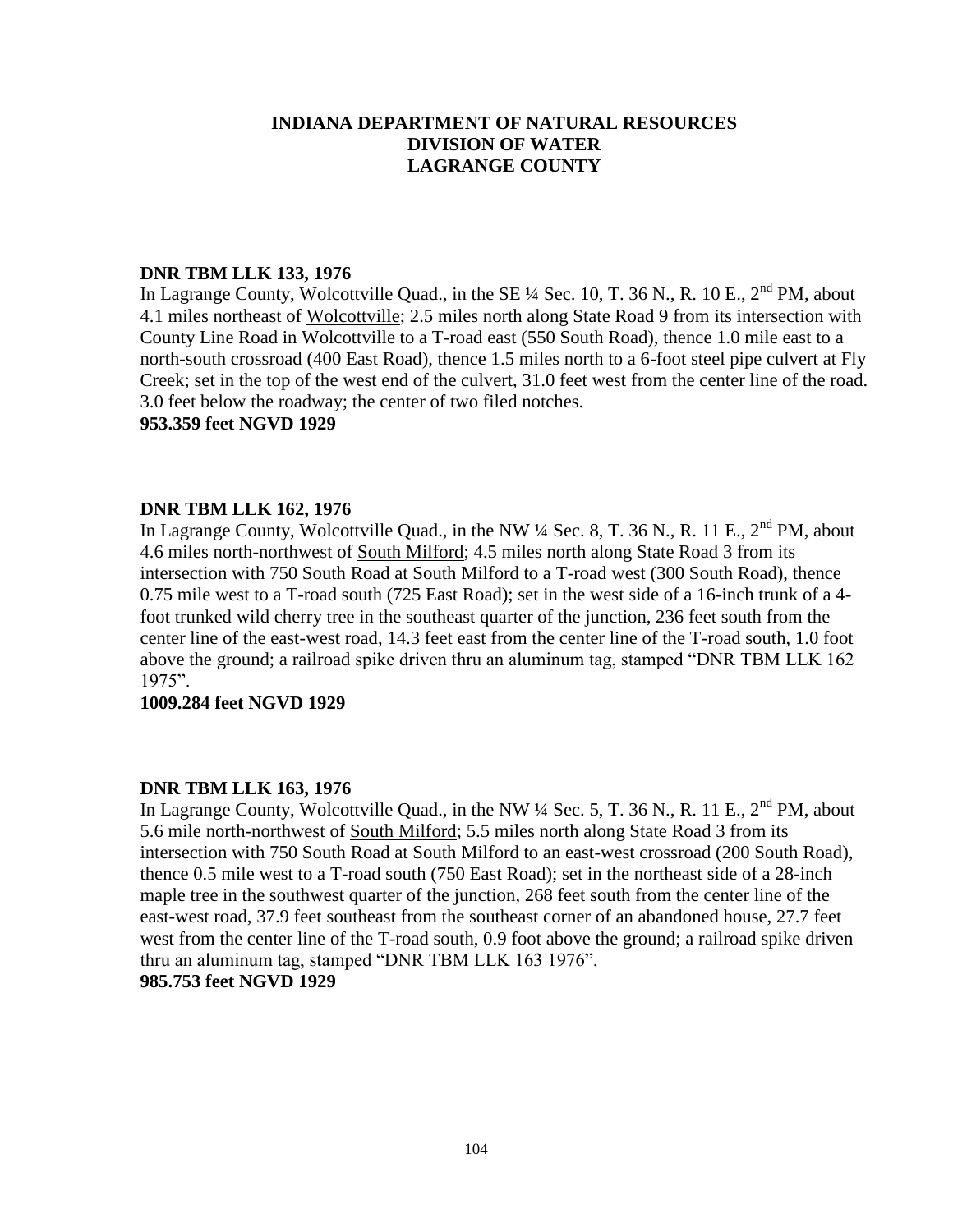## **DNR TBM LLK 134, 1976**

In Lagrange County, Wolcottville Quad., in the SE  $\frac{1}{4}$  Sec. 16, T. 36 N., R. 10 E.,  $2^{nd}$  PM, about 3.5 miles north of Wolcottville; 3.5 miles north along State Road 9 from its intersection with County Line Road in Wolcottville to an east-west crossroad (450 South Road), thence 0.4 mile east to a north-south crossroad (300 East Road); set in the top of the south end of a 1-foot steel pipe culvert under the road in the southwest quarter of the intersection, 21.3 feet west from the center line of the north-south road, 18.9 feet south from the center line of the east-west road, 1.5 feet below the roadway; the center of two filed notches.

#### **976.518 feet NGVD 1929**

## **USC&GS TRIANGULATION Sta. OLIVER 1946**

In Lagrange County, in the SW  $\frac{1}{4}$  Sec. 16, T. 36 N., R. 10 E.,  $2^{nd}$  PM, about 3.5 miles north of Wolcottville; 3.6 miles north along State Road 9 from its intersection with County Lake Road in Wolcottville to an east-west crossroad (450 South Road); set in the top of a concrete post in the northwest quarter of the intersection, 54 feet southwest from the center line of the highway, 38.0 feet north from the center line of east-west road, flush with the ground; a U.S. Coast and Geodetic Survey triangulation station tablet, stamped "OLIVER 1946". **964.729 feet NGVD 1929**

#### **USC&GS RM Oliver No. 1 1946**

In Lagrange County, Wolcottville Quad., in the SW  $\frac{1}{4}$  Sec. 16, T. 36 N., R. 10 E.,  $2^{nd}$  PM, about 3.5 miles north of Wolcottville; 3.6 miles north along State Road 9 from its intersection with County Line Road in Wolcottville to an east-west crossroad (450 South Road); set in the top of the concrete post in the northwest quarter of the intersection, 170 feet north from the center line of the east-west road, 36.5 feet southwest from the center line of the highway, 1.0 foot west from a fence line, 1.0 foot north from a metal witness post, 0.1 foot above the ground; a U.S. Coast and Geodetic Survey reference mark tablet, stamped "OLIVER No. 1 1946". **964.243 feet NGVD 1929**

#### **USC&GS RM Oliver No. 2 1946**

In Lagrange County, Wolcottville Quad., in the SW  $\frac{1}{4}$  Sec. 16, T. 36 N., R. 10 E.,  $2^{nd}$  PM, about 3.5 miles north of Wolcottville; 3.6 miles north along State Road 9 from its intersection with County Line Road in Wolcottville to an east-west crossroad (450 South Road); set in the top of a concrete post in the northwest quarter of the intersection, 166 feet southwest from the center line of the highway, 25.3 feet north from the center line of the east-west road, 1.0 foot north from a fence line, 0.4 foot above the ground; a U.S. Coast and Geodetic Survey reference mark tablet, stamped "OLIVER No. 2 1946".

**966.432 feet NGVD 1929**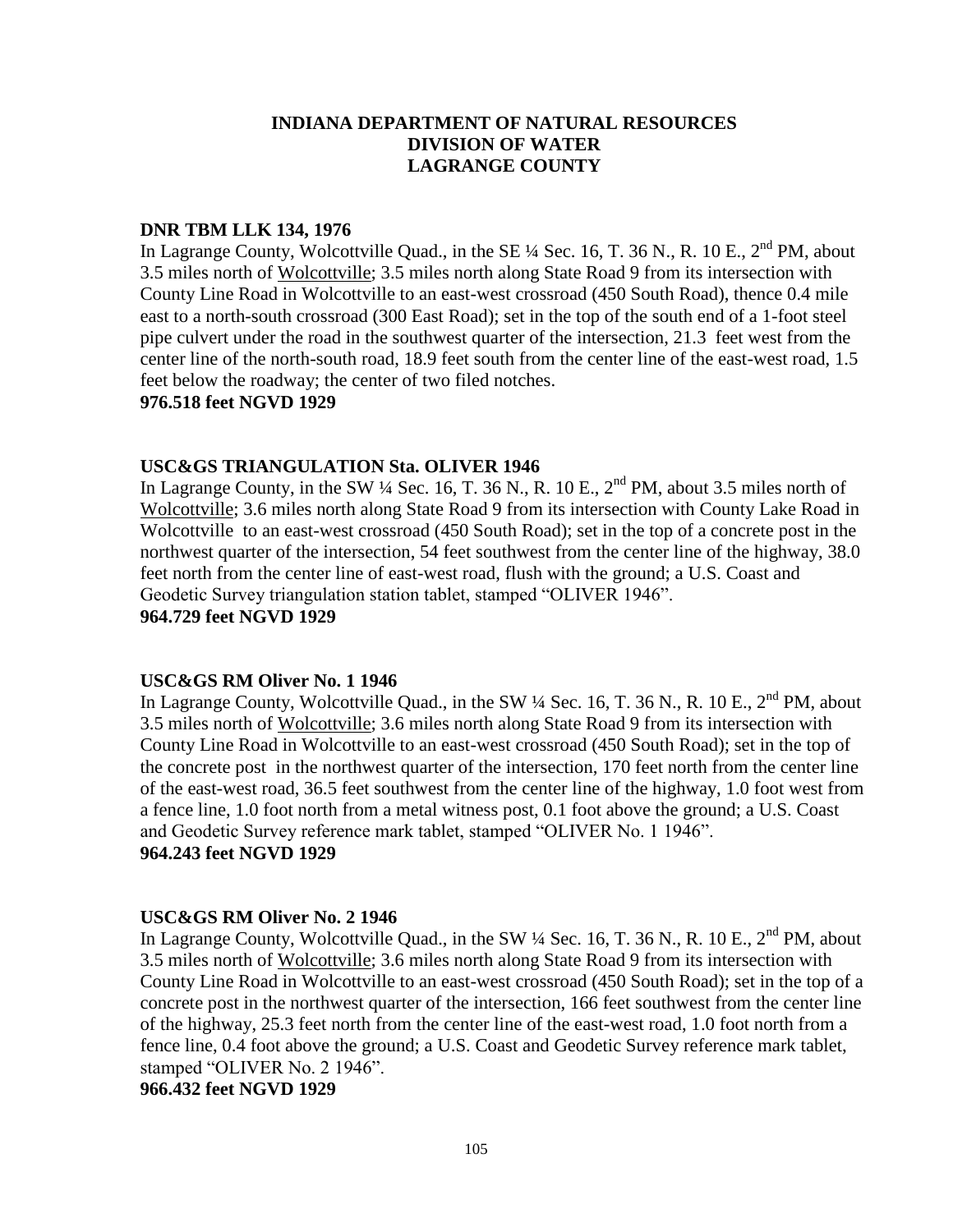## **DNR TBM LKL 164, 1976**

In Lagrange County, Wolcottville Quad., in the SE  $\frac{1}{4}$  Sec. 35, T. 36 N., R. 10 E., 2<sup>nd</sup> PM, about 1.9 mile east-northeast of Wolcottville; 1.0 mile north along State Road 9 from its intersection with County Line Road in Wolcottville to an east-west crossroad (700 South Road), thence 2.45 miles east to a north-south crossroad (550 East Road), thence 0.8 mile south to a dirt T-road west, thence 0.55 mile west to a turn southwest, thence 0.25 mile south and west to a boat slip at Nauvoo Lake; set in the west side of a 15-inch cottonwood tree, 152 feet south from the center line of the road, 21.5 feet north from the north end of the lake, 14.6 feet west from the west edge of the boat slip, 0.8 foot above the ground; a railroad spike driven thru an aluminum tag, stamped "DNR LKL 164 1976".

#### **939.276 feet NGVD 1929**

## **DNR BM LAG 102, 1975**

In Lagrange County, in the SE  $\frac{1}{4}$  Sec. 35, T. 36 N., R. 10 E., 2<sup>nd</sup> PM, about 1.9 miles eastnortheast of Wolcottville; 1.0 mile north along State Road 9 from its intersection with County Line Road in Wolcottville to an east-west crossroad (700 South Road), thence 2.45 mile east to a north-south crossroad (550 East Road), thence 0.8 mile south to a dirt T-road west, thence 0.55 mile west to a turn southwest, thence 0.25 mile southwest and west to a boat slip at Nauvoo Lake; set in the top of a concrete post, 279 feet northwest from the northwest edge of the lake, 28.2 feet south-west from the center line of the road, 8.0 feet southeast from pitcher pump, 1.0 foot southeast from a power pole, 0.2 foot above the ground; a Department of Natural Resources brass control station tablet stamped "LAG 102 195".

## **950.046 feet NGVD 1929**

## **DNR TBM LLK 132, 1976**

In Lagrange County, Wolcottville Quad., in the NE  $\frac{1}{4}$  Sec. 10, T. 36 N., R. 10 E., 2<sup>nd</sup> PM, about 5.0 miles northeast of Wolcottville, 2.5 miles north along State Road 9 from its intersection with County Line Road in Wolcottville to a T-road east (550 South Road), thence 1.0 mile east to a north-south crossroad (400 East Road), thence 2.3 miles north to a 4-foot steel pipe culvert under the road; set in the top of the west end of the culvert, 21.7 feet west from the top of the west end of the culvert, 21.7 feet west from the center line of the road, 9.0 feet below the roadway, 1.5 feet east from the west end of the pipe; a filed cross.

## **952.389 feet NGVD 1929**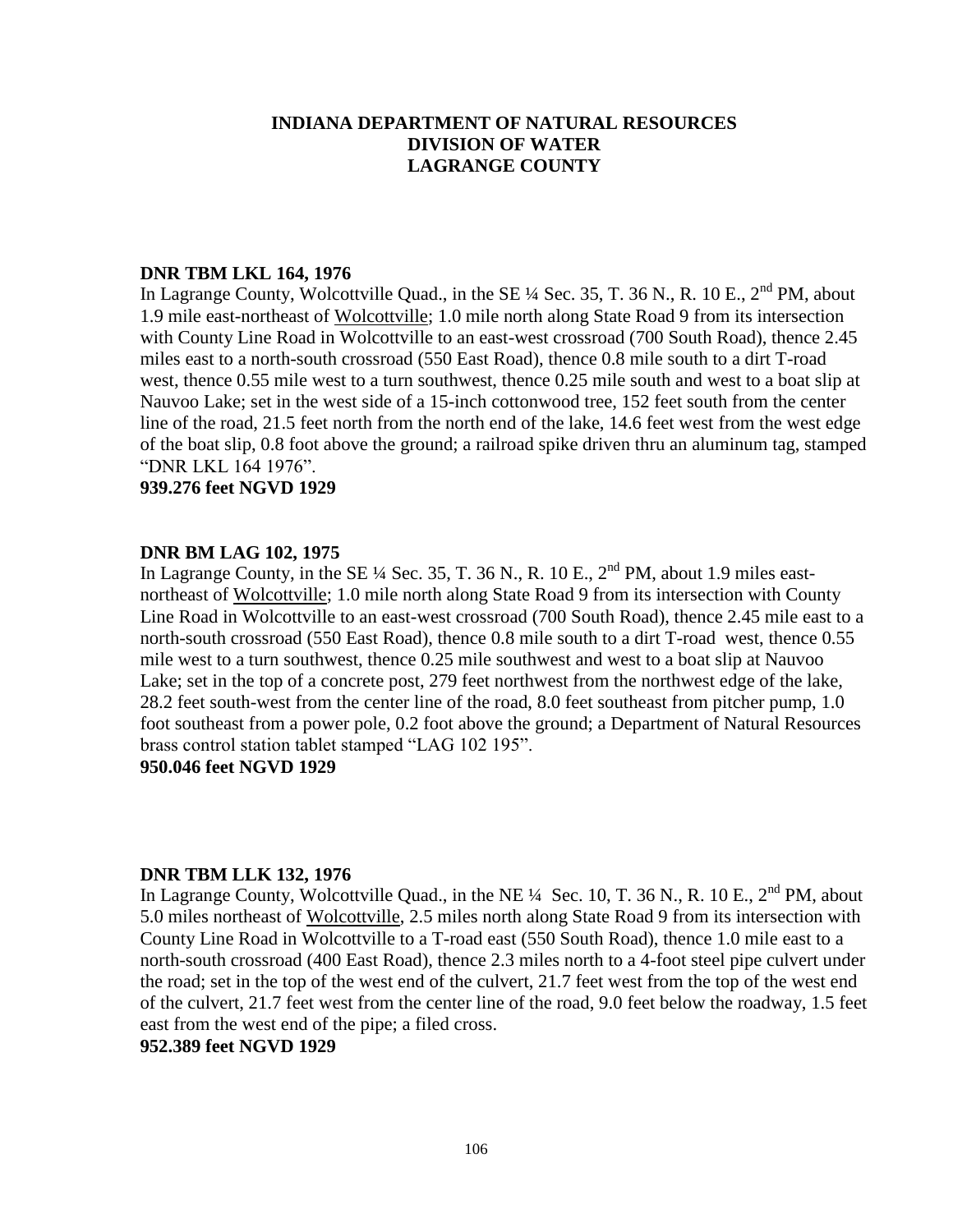## **DNR TBM LLK 131, 1976**

In Lagrange County, Wolcottville Quad., in the SW  $\frac{1}{4}$  Sec. 2, T. 36 N., R. 10 E., 2<sup>nd</sup> PM, about 2.6 miles southwest of Plato; 3.0 miles south along 500 East Road from its intersection with U.S. Highway 20 at Plato to a T-road west (250 South Road), thence 0.6 mile west to a culvert at an inlet channel to Royer Lake; set in the north side of a 34-inch wild cherry tree, 140 feet east from the culvert, 14.7 feet south from the center line of the road, 0.9 foot above the ground; a railroad spike driven thru an aluminum tag, stamped "DNR TBM LLK 131 1976". **956.905 feet NGVD 1929**

## **DNR TBM LLK 130, 1976**

In Lagrange County, Wolcottville Quad., in the SE  $\frac{1}{4}$  Sec. 2, T. 36 N., R. 10 E., 2<sup>nd</sup> PM, about 2.75 miles south of Plato; 3.0 miles south along 500 East Road from its intersection with U.S. Highway 20 at Plato to a T-road west (250 South Road); set in the top of the north end of a 1 foot steel pipe culvert under the T-road west, 22.2 feet north from the center line of the T-road west, 19.3 feet west from the center line of the north-south road, 1.0 foot below the roadway; the center of two filed notches.

## **974.019 feet NGVD 1929**

## **DNR TBM LLK 128, 1976**

In Lagrange County, Wolcottville Quad., in the NE  $\frac{1}{4}$  Sec. 2, T. 36 N., R. 10 E.,  $2^{nd}$  PM, about 2.4 miles south of Plato; 2.4 miles generally south along 500 East Road from its intersection with U.S. Highway 20 at Plato to a 4-foot steel pipe culvert under the road; set in the top of the west end of the culvert under the road; set in the top of the west end of the culvert, 150 feet north from the center line of a T-road west, 26.8 feet west from the center line of the north-south road, 3.3 feet below the roadway; the center of two filed notches.

## **947.570 feet NGVD 1929**

## **DNR TBM LLK 129, 1976**

In Lagrange County, Wolcottville Quad., in the NE <sup>1</sup>/4 Sec. 2, T. 36 N., R. 10 E., 2<sup>nd</sup> PM, about 2.0 miles south of Plato; 2.4 miles generally south along 500 East Road from its intersection with U.S. Highway 20 at Plato to a T-road west leading to Royer Lake, thence 0.35 mile west to a turn south; set in the north side of a 24-inch twin-trunked ash tree in the northeast quarter of the junction, 153 feet eats from the extended center line of the north-south road, 25.0 feet north from the center line of the road east, 1.3 feet above the ground; a railroad spike driven thru an aluminum tag, stamped "DNR TBM LLK 129 1976".

**944.827 feet NGVD 1929**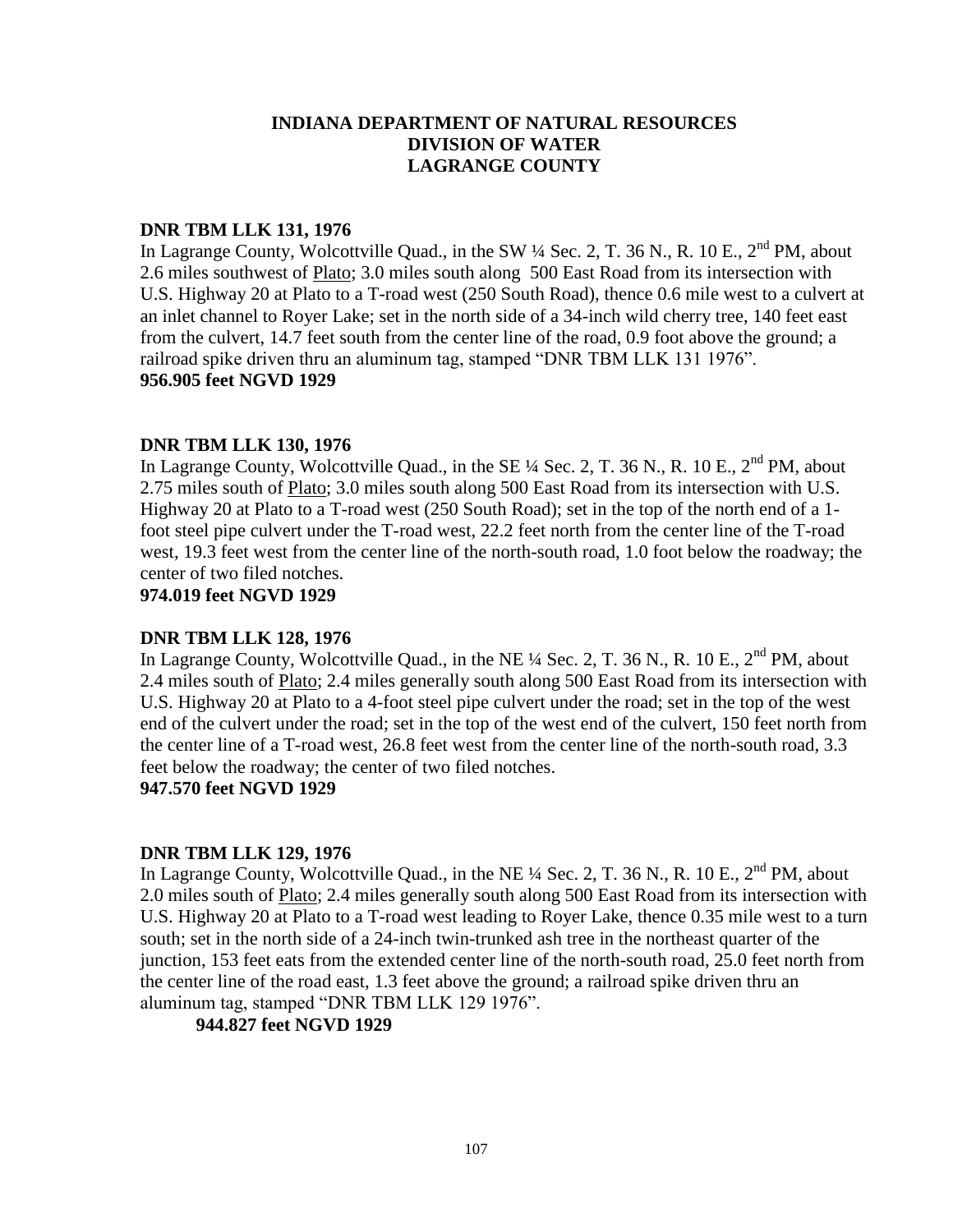## **DNR BM LAG 104, 1975**

In Lagrange County, in the NE  $\frac{1}{4}$  Sec. 2, T. 36 N., R. 10 E.,  $2^{nd}$  PM, about 2.0 miles south of Plato; 2.4 miles south along 500 East Road from its intersection with U.S. Highway 20 at Plato to a T-road west leading to Royer Lake, thence 0.35 mile west to a turn south; set in the top of a concrete post in the southeast quarter of the junction, 156 feet south from the center line of the road east, 13.0 feet east from the center line of the north-south road, 0.9 foot south from a power pole, 0.2 foot above the ground; a Department of Natural Resources brass control station tablet, stamped "LAG 104 1975".

**945.341 feet NGVD 1929**

## **DNR TBM LLK 154, 1976**

In Lagrange County, in the SE  $\frac{1}{4}$  Sec. 28, T. 36 N., R. 10 E.,  $2^{nd}$  PM, about 1.0 mile north of Wolcottville; 1.0 mile north along State Road 9 from its intersection with County Line Road in Wolcottville to an east-west crossroad (700 South Road); set in the top of the north end of a 1 foot concrete pipe culvert under the road in the northwest quarter of the intersection, 32.5 feet west from the center line of the road, 0.4 foot south from the north end of the headwall, 0.2 foot below the roadway; a chiseled triangle.

**941.493 feet NGVD 1929**

## **DNR TBM BLL – 1, 1984**

In Lagrange County, Stroh Quadrangle, in the NE  $\frac{1}{4}$  of Sec. 22, T. 36 N., R. 11 E.,  $2^{nd}$  PM, about 2.0 miles southwest of Stroh; at the control structure for Big Long Lake; set in the north side of power pole #494/916, 40.6 feet west of the west end of the concrete headwall of the control structure, 25.0 feet south of the centerline of 500 South Road, 2.0 feet above the ground; a railroad spike.

#### **959.160 feet NGVD 1929**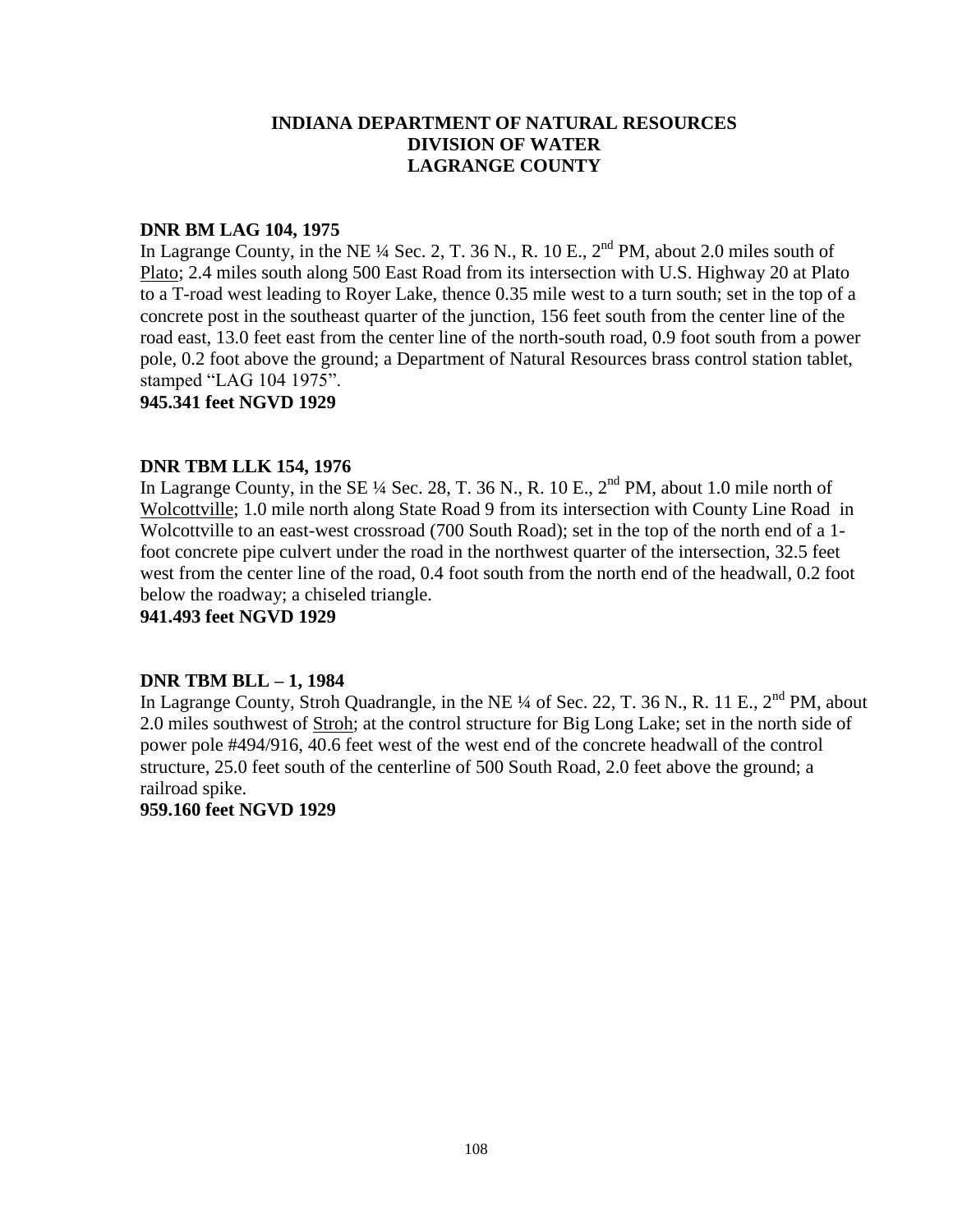# **State of Indiana Department of Natural Resources Division of Water**

**3 rd Order Control**

# **LAGRANGE COUNTY**

The following third order levels were produced by the staff of the Department of Natural Resources on various project sites throughout the county.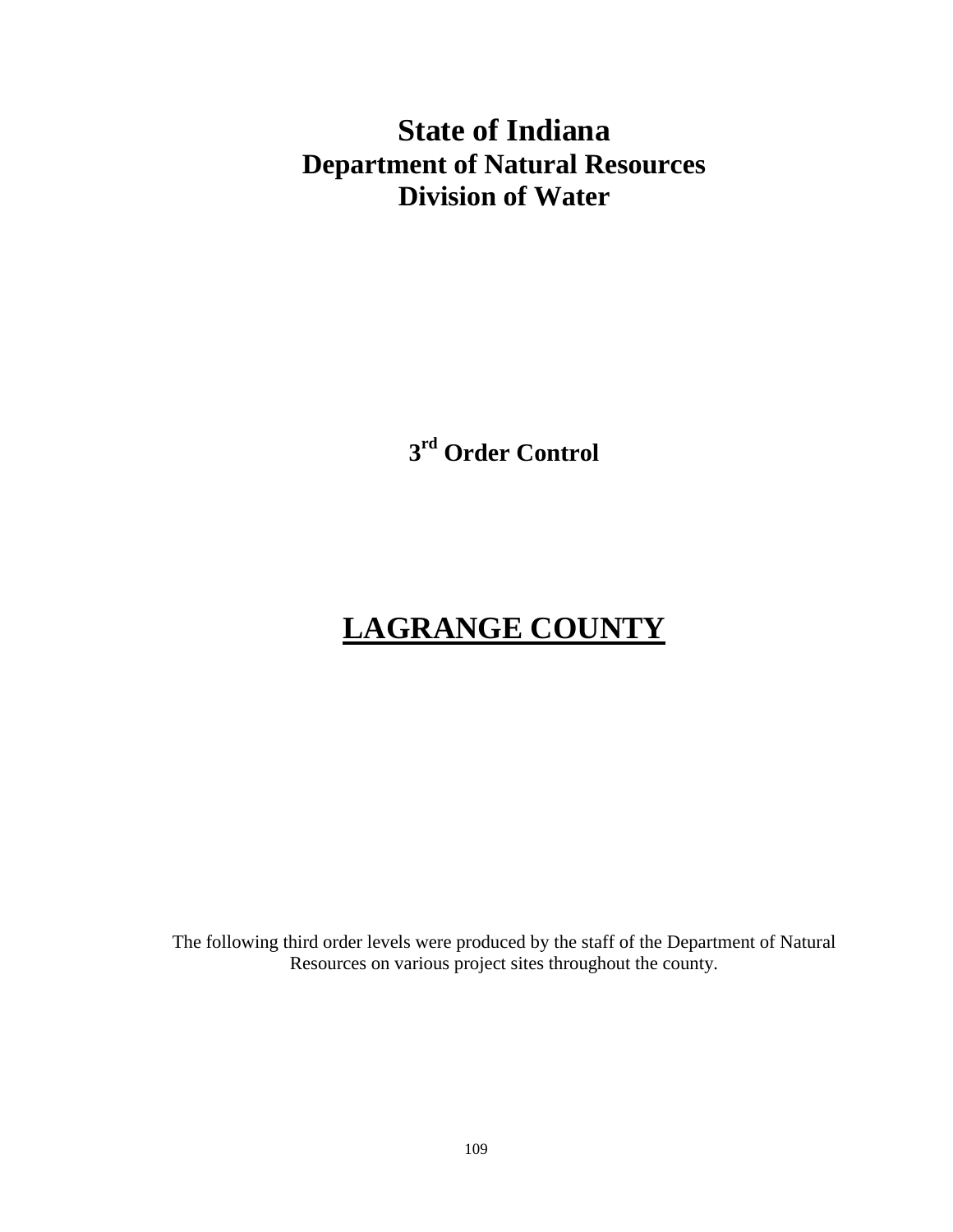# **DNR TBM HALF 3, 1999**

In Lagrange County, Mongo Quad., in the West  $\frac{1}{2}$  of Section 12, T. 37 N., R. 10 E., 2<sup>nd</sup> P.M.; approximately 2.5 miles west of Mongo: at the intersection of 250 North Road and 500 East Road, in the northeast <sup>1/4</sup> of the intersection; set in the west side of a powerpole, 60 feet east of the centerline of 500 East Road, 17.0 feet north of the centerline of 250 North Road, 1.5 feet above the ground; a railroad spike driven thru an aluminum tag, stamped "IDNR TBM HALF 3 1999".

#### **Third Order**

**feet N.A.V.D. 1988 908.340 feet N.G.V.D. 1929 meters N.A.V.D. 1988 276.8626 meters N.G.V.D. 1929**

#### **DNR TBM HALF 4, 1999**

In Lagrange County, Mongo Quad., in the West  $\frac{1}{2}$  of Section 11, T. 37 N., R. 10 E., 2<sup>nd</sup> P.M.; approximately 3.0 miles west of Mongo: approximately 0.7 mile west along 250 North Road from the intersection of 250 North Road and 500 East Road, at a cmp under 250 North Road; set in the south side of a powerpole #17.2, 19.0 feet west of the centerline of the cmp, 18.0 feet north of the centerline of 250 North Road, 1.0 foot above the ground; a railroad spike driven thru an aluminum tag, stamped "IDNR TBM HALF 4 1999".

#### **Third Order**

#### **feet N.A.V.D. 1988 919.190 feet N.G.V.D. 1929 meters N.A.V.D. 1988 280.1697 meters N.G.V.D. 1929**

#### **DNR TBM HALF 5, 1999**

In Lagrange County, Mongo Quad., in the West  $\frac{1}{2}$  of Section 11, T. 37 N., R. 10 E., 2<sup>nd</sup> P.M.; approximately 3.1 miles west of Mongo: approximately 0.8 mile west along 250 North Road from the intersection of 250 North Road and 500 East Road, to the  $2<sup>nd</sup>$  powerpole west of a cmp under 250 North Road; set in the west side of a powerpole , 220.0 feet west of the centerline of the cmp, 16.0 feet north of the centerline of 250 North Road, 1.0 foot above the ground; a railroad spike driven thru an aluminum tag, stamped "IDNR TBM HALF 5 1999".

#### **Third Order**

**feet N.A.V.D. 1988 929.094 feet N.G.V.D. 1929 meters N.A.V.D. 1988 283.1884 meters N.G.V.D. 1929**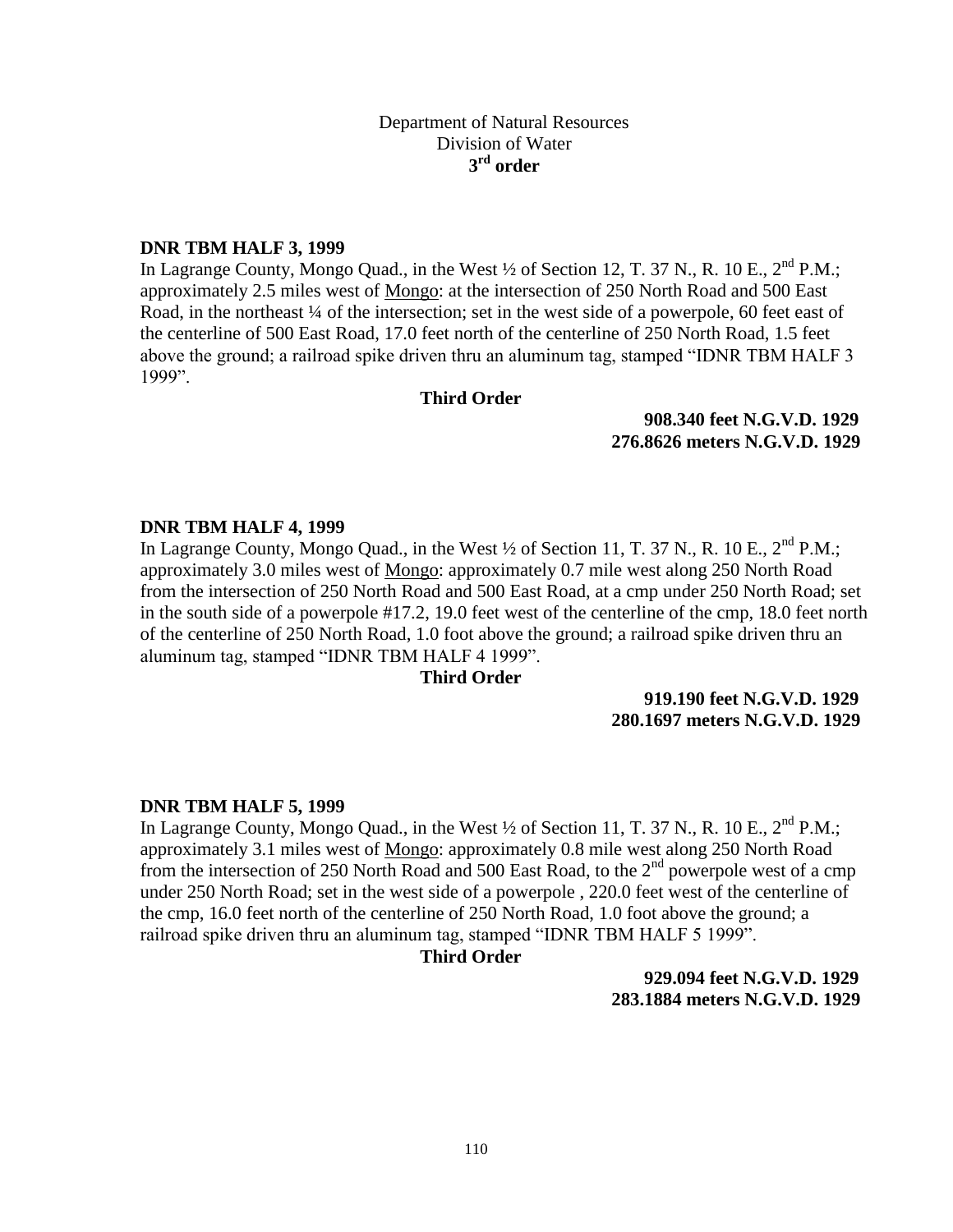# **DNR TBM PC 4, 1996**

In Lagrange County, Mongo Quad., in the West  $\frac{1}{2}$  of Section 11, T. 37 N., R. 10 E., 2<sup>nd</sup> P.M.; approximately 1.45 miles southeast of Mongo: at the 900 East Road (wood railroad tie) bridge over Pigeon Creek; set in the east end of the north bridge seat, 38.0 feet north of the centerline of Pigeon Creek, 25.2 feet south of the northeast corner of a bridge sign, 13.7 feet east of the centerline of 900 East Road, 1.3 feet east of the east wood guardrail of the bridge, 0.2 foot below the road; a railroad spike driven thru an aluminum tag, stamped "IDNR TBM PC 4 1996".

#### **Third Order**

# **feet N.A.V.D. 1988 911.782 feet N.G.V.D. 1929 meters N.A.V.D. 1988 277.9117 meters N.G.V.D. 1929**

#### **DNR TBM PC 5, 1996**

In Lagrange County, Mongo Quad., in the West  $\frac{1}{2}$  of Section 11, T. 37 N., R. 10 E.,  $2^{nd}$  P.M.; at Mongo: at the 300 North Road bridge over Pigeon Creek; set in the northwest headwall of the bridge, 43.0 feet east of the east entrance of Mongo Canoe Rental, 13.6 feet north of the centerline of 300 North Road, 1.6 feet north of the north guardrail of the bridge, 0.5 foot west of the east face of the headwall, 0.3 foot south of the north face of the headwall; a chiseled triangle.

# **Third Order**

#### **feet N.A.V.D. 1988 901.989 feet N.G.V.D. 1929 meters N.A.V.D. 1988 274.9268 meters N.G.V.D. 1929**

#### **DNR TBM PC 6, 1996**

In Lagrange County, Lagrange Quad., in the SW 1/4 of Section 31, T. 38 N., R. 10 E., 2<sup>nd</sup> P.M.; approximately 0.3 mile south of  $\overline{Howe}$ ; at the 3<sup>rd</sup> Street concrete bridge over Pigeon River; set in the west end of the south bridge seat, 15.0 feet west of the centerline of  $3<sup>rd</sup>$  Street, 2.9 feet below the road, 1.8 feet west of the metal guardrail, 1.1 feet north of the north face of the southwest wingwall of the bridge, 0.8 foot south of the north face of the south bridge seat; a chiseled triangle.

# **Third Order**

**feet N.A.V.D. 1988 866.162 feet N.G.V.D. 1929 meters N.A.V.D. 1988 264.0067 meters N.G.V.D. 1929**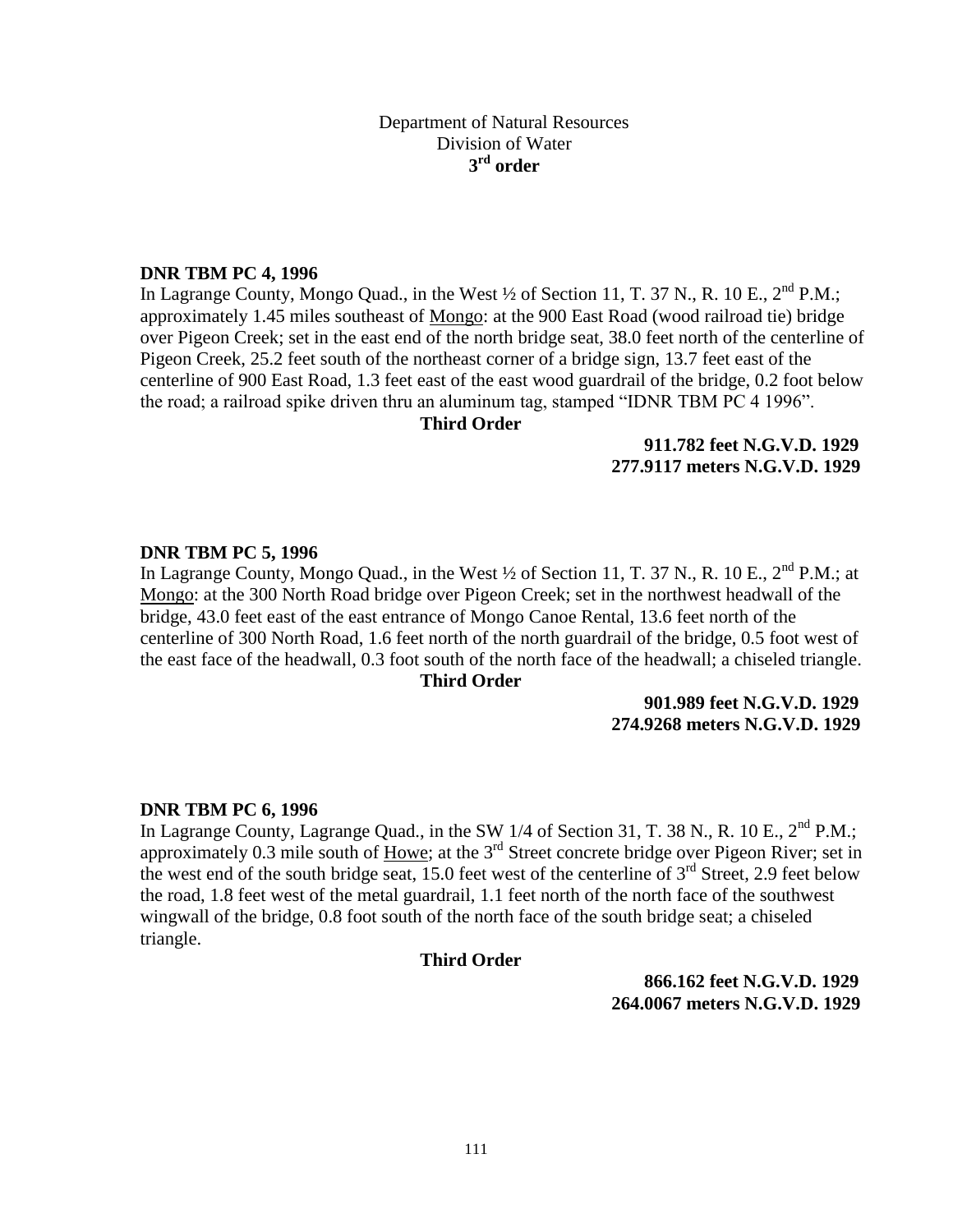# **DNR TBM 071597-1, 1996**

In Lagrange County, Lagrange Quad., in the SW 1/4 of Section 27, T. 38 N., R. 9 E., 2<sup>nd</sup> P.M.; approximately 3.0 miles west of Howe; at the 300 West Road wood bridge over Pigeon River; set in the southeast wingwall pillar, 14.2 feet east of the centerline of 300 West Road, 11.8 feet northwest of the southeast wingwall of the bridge, 3.1 feet below the road, 1.1 feet southeast of the southeast guardrail pillar on the bridge; a railroad spike driven thru an aluminum tag, not stamped.

#### **Third Order**

**meters N.A.V.D. 1988 257.1097 meters N.G.V.D. 1929**

# **DOT BM F – 19 LAG**

In Lagrange County, Lagrange Quad., in the SW  $\frac{1}{4}$  of Section 33, T. 38 N., R. 10 E., 2<sup>nd</sup> P.M.; at Ontario; at the 225 East Road bridge over Pigeon River; set in the south end of the east concrete guardrail of the bridge, 16.0 feet east of the centerline of the road, 6.2 feet north of the south end of the east concrete guardrail, 2.8 feet above the ground, 0.5 foot west of the east face of the east guardrail; a Indiana Department of Highways bench mark tablet, stamped "F 19 LAG".

#### **Third Order**

# **feet N.A.V.D. 1988 879.102 feet N.G.V.D. 1929 meters N.A.V.D. 1988 267.9508 meters N.G.V.D. 1929**

**feet N.A.V.D. 1988 843.534 feet N.G.V.D. 1929**

#### **DNR TBM 071697-1,**

In Lagrange County, Shipshewana Quad., in the SE  $\frac{1}{4}$  of Section 19, T. 38 N., R. 9 E., 2<sup>nd</sup> P.M.; approximately 3.5 miles northeast of Shipshewana; at the 550 West Road wood bridge over Pigeon River; set in the southeast wingwall pillar, 16.6 feet east of the centerline of 550 West Road, 5.2 feet east of the east edge of the road, 3.8 feet southeast of the southeast guardrail pillar, 2.6 feet southeast of the southeast end of the southeast wingwall, 1.7 feet below the road; a railroad spike driven thru an aluminum tag.

#### **Third Order**

**feet N.A.V.D. 1988 835.183 feet N.G.V.D. 1929 meters N.A.V.D. 1988 254.5643 meters N.G.V.D. 1929**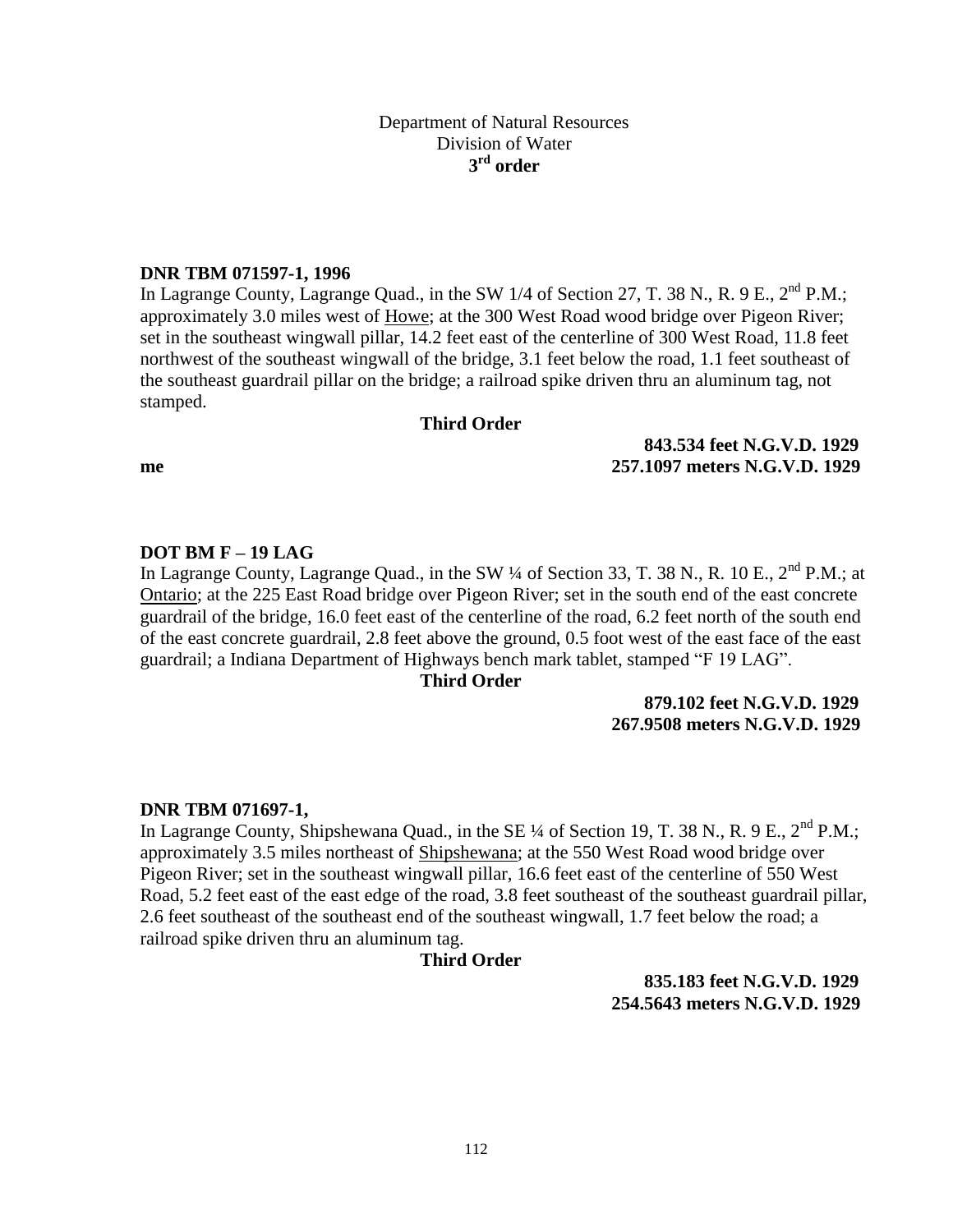# **DNR TBM 071697-2**

In Lagrange County, Shipshewana Quad., in the NW  $\frac{1}{4}$  of Section 14, T. 38 N., R. 8 E., 2<sup>nd</sup> P.M.; approximately 5.0 miles north of Shipshewana; at the I 80 & I 90 bridge over Pigeon River; set in the northwest corner of the north concrete guardrail of the east bound bridge, 24.0 feet north of the centerline of the east bound lanes, 15.3 feet west of the west expansion joint of the bridge, 2.8 feet above the road; a chiseled square.

# **Third Order**

**feet N.A.V.D. 1988 837.511 feet N.G.V.D. 1929 meters N.A.V.D. 1988 255.2739 meters N.G.V.D. 1929**

# **DNR TBM FAWN 1, 1996**

In Lagrange County, Lagrange Quadrangle, on the line between sections 13 & 18, Township. 38 North, Ranges 8  $\&$  10 East, 2<sup>nd</sup> PM.; about 2.1 miles of <u>Howe</u>; at the State Road 9 bridge over Fawn River; at the southwest corner of the bridge, 16.5 ft. west of the centerline of State Road 9, 0.3 ft. south of the south end of the bridge, about 2.7 feet above the level of the road, on the top of the concrete brace for the aluminum guardrail; a chiseled triangle.

# **THIRD ORDER 867.797 feet NGVD 1929 264.5051 meters NGVD 1929**

# **DNR TBM FAWN 2, 1996**

In Lagrange County, Lagrange Quadrangle, on the line between sections 13 & 18, Township. 38 North, Ranges 8 & 10 East, 2<sup>nd</sup> PM.; about 2.1 miles north of Howe; at the State Road 9 bridge over Fawn River; at the northeast corner of the bridge; 20.0 ft. east of the centerline of State Road 9, 1.3 ft. north of the north end of the bridge, about 0.8 ft. above the level of the road, on the top of the concrete curb; a chiseled triangle.

**THIRD ORDER 866.628 feet NGVD 1929 264.1487 meters NGVD 1929**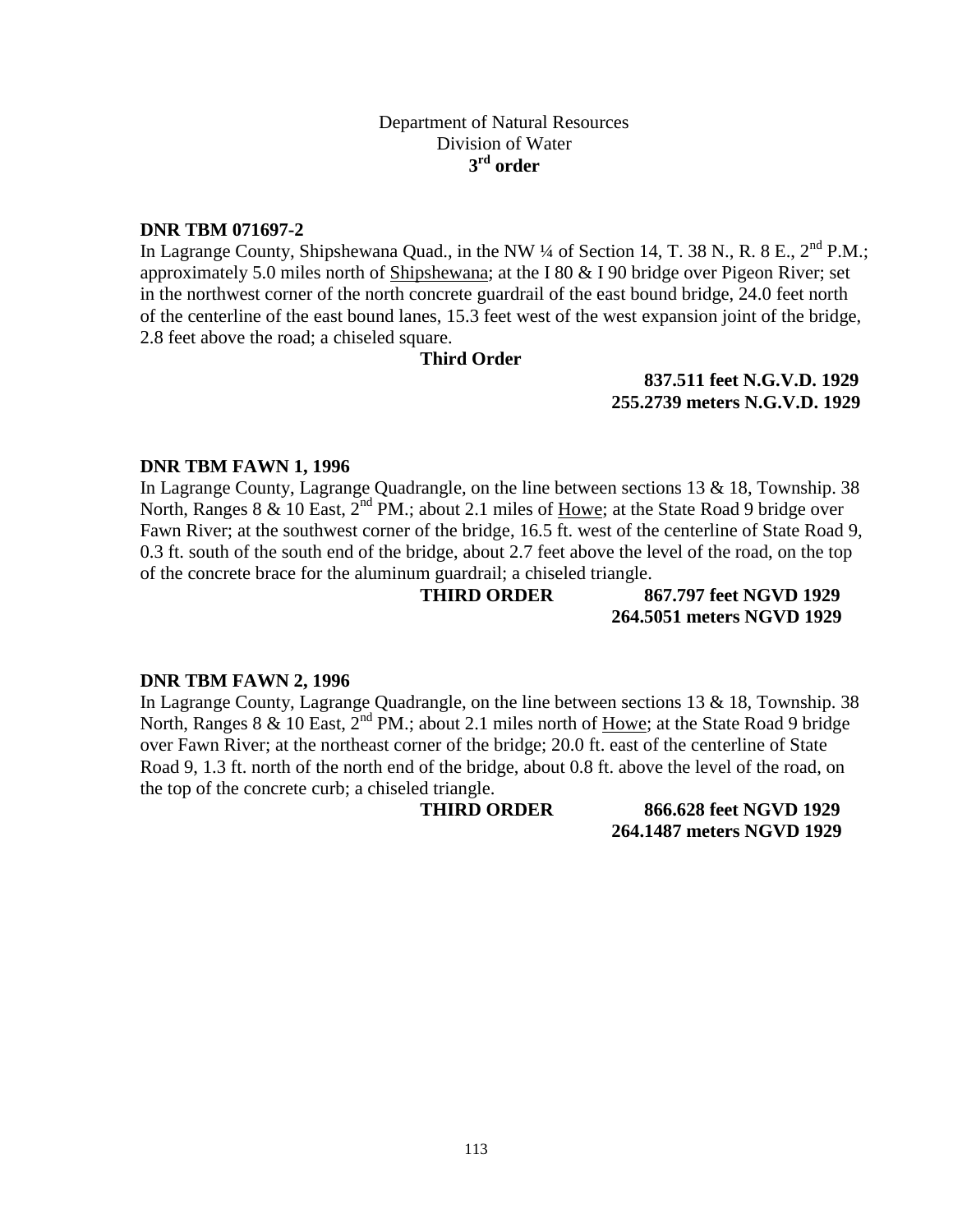#### IDNR BM OLIVER 1 2002

In Lagrange County, Oliver Lake Quad, set in the S.  $\frac{1}{2}$  of section 18, T. 36 N., R. 10 E.,  $2^{nd}$  P. M. Set near the southwest side of Oliver lake. Set in the northwest concrete wingwall of the 50 East Road Bridge over Oliver Lake outlet channel. 13.3 feet west of the centerline of 50 East Road. 1.5 feet north of the south face of concrete wingwall, 1.5 feet south of the north face of wingwall, about level with the road; an Indiana Department of Natural Resources bronze bench mark tablet stamped "OLIVER 1 2002". 904.81 feet NGVD 1929 3<sup>rd</sup> Order Superseded 904.82 feet NGVD 1929 3rd Order December 16, 2014

# IDNR TBM OL 1 2002

In Lagrange County, Oliver Lake Quad, set in the S.  $\frac{1}{2}$  of section 18, T. 36 N., R. 10 E.,  $2^{nd}$  P. M. Set near the southwest side of Oliver lake. Set in the northeast corner of the southeast concrete wingwall of the 50 East Road Bridge over Oliver Lake outlet channel. 14.1 feet east of the centerline of 50 East Road. 4.1 feet north of the south face of concrete wingwall, 2.6 feet east of the west face of wingwall, about level with the road; A found chiseled square. 904.80 feet NGVD 1929 3<sup>rd</sup> Order

# IDNR TBM OL 2 2002

In Lagrange County, Oliver Lake Quad, set in the S.  $\frac{1}{2}$  of section 18, T. 36 N., R. 10 E.,  $2^{nd}$  P. M. Set near the southwest side of Oliver lake. Set in the southeast corner of the northeast concrete wingwall of the 50 East Road Bridge over Oliver Lake outlet channel. 13.5 feet east of the centerline of 50 East Road. 3.4 feet south of the north face of concrete wingwall, 2.2 feet east of the west face of wingwall, 0.8 foot southwest of "CONTROL STRUCTURE" sign post, about level with the road; A found chiseled square.

904.83 feet NGVD 1929 3<sup>rd</sup> Order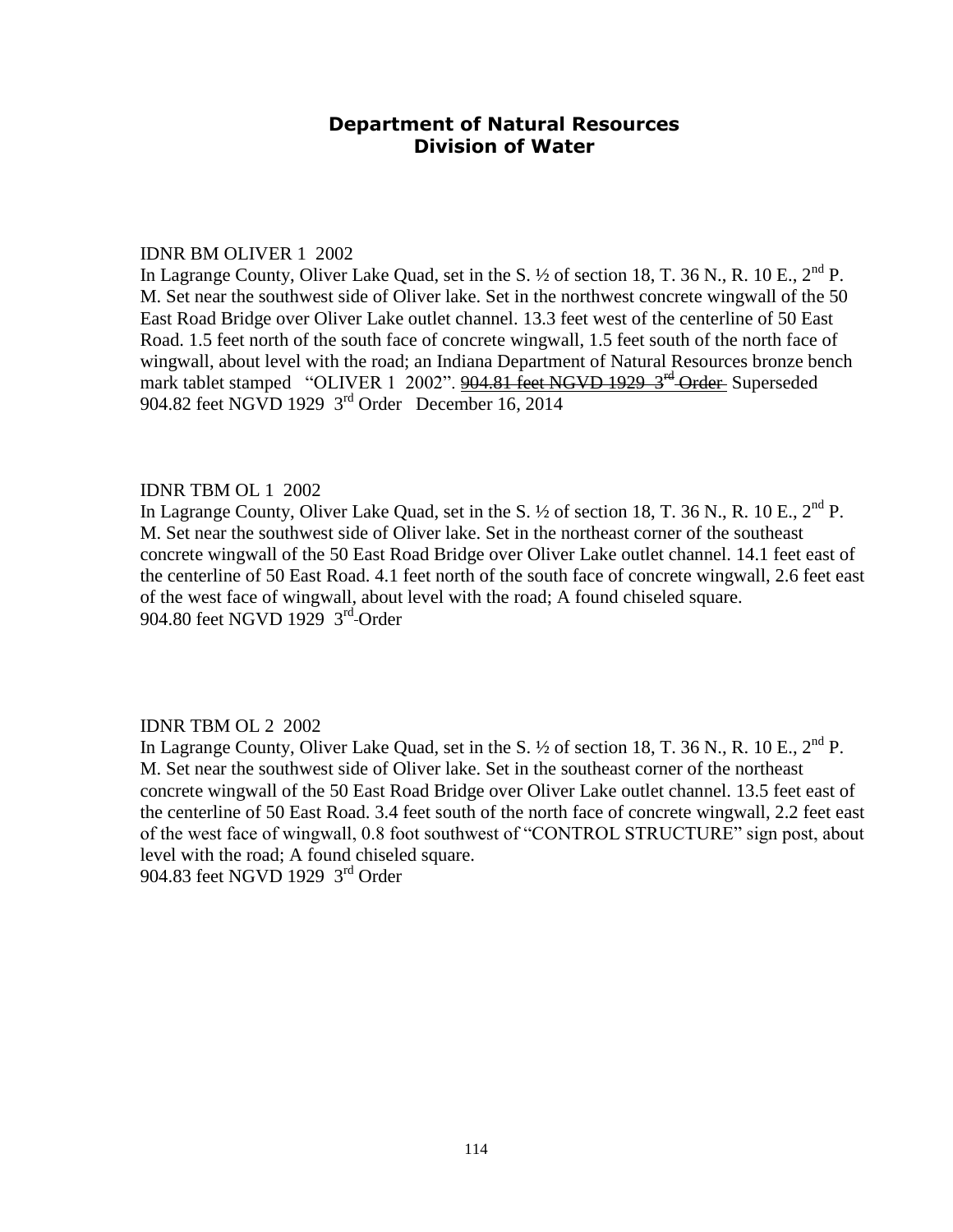#### IDNR TBM GP1 2003

In LaGrange County, Stroh Quad., SE ¼ of section 25, T. 36 N., R.11 E.,  $2^{nd}$  P. M. About 2 miles northwest of Helmer, Indiana. Set on the South side of "Lake of the Woods" at a channel leading into "Goose Pond" Set at the southeast side of the channel. Set on the northerly side of a 8 inch Sycamore Tree. About ± 15 feet southeast of the centerline of the channel between "Lake of the Woods" and "Goose Pond", about 30 feet southwest of the southerly shoreline of "Lake of the Woods" about ±50 feet southerly of a 20 inch leaning Sycamore Tree, about 0.8 foot above the ground. A railroad spike through an aluminum tag stamped "IDNR TBM GP1 2003" 952.77 feet NGVD 1929 3rd Order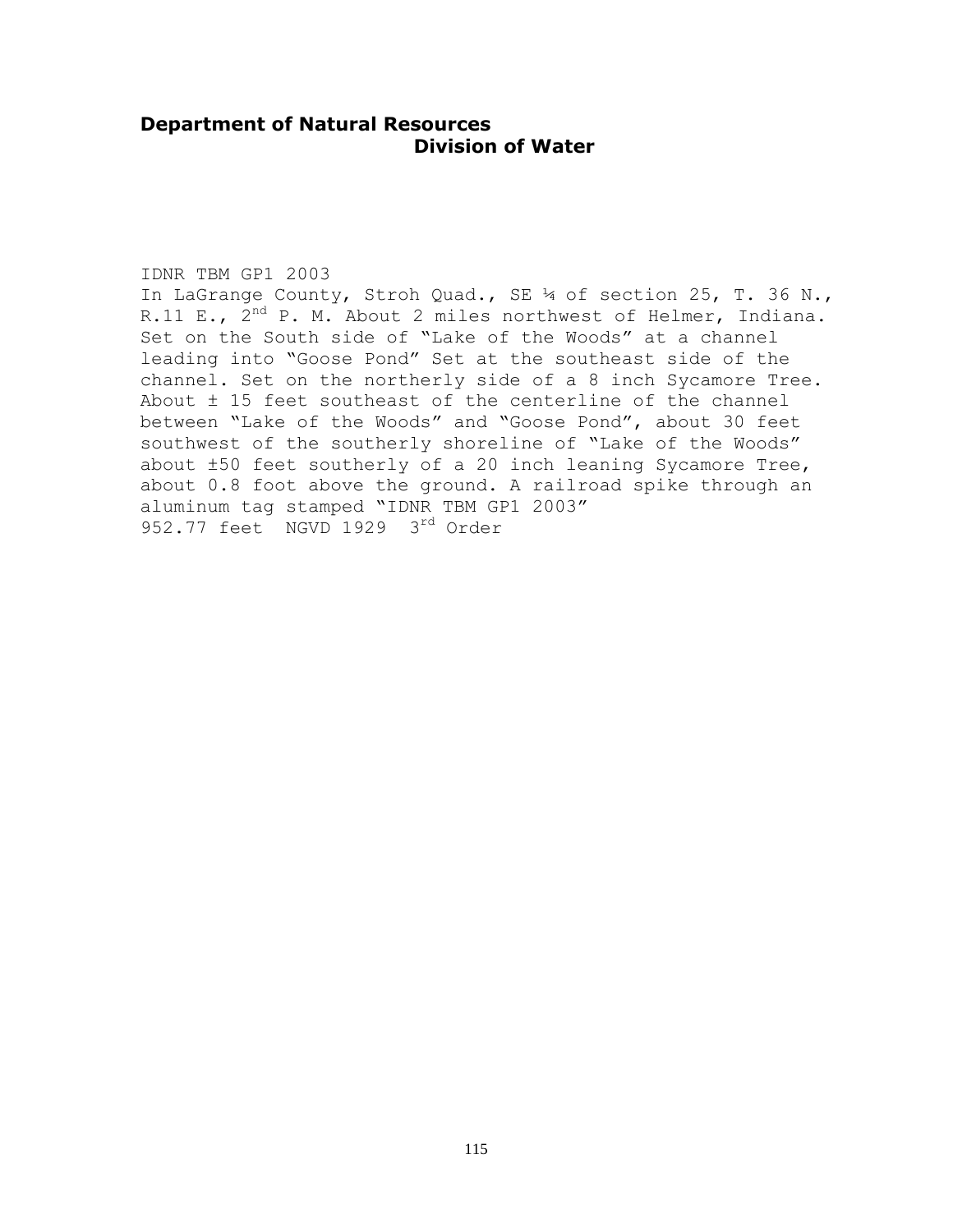# LAGCO 1 2005

In Lagrange County, Wolcottville Quad., in the SW  $\frac{1}{4}$  Sec. 24, T. 36 N., R. 10 E., 2<sup>nd</sup> PM, about 1.2 miles southeast of Woodruff; 1.1 miles south and southeast along 550 East Road from its junction with 350 East Road at Woodruff to an entrance road west and a turn east, thence 0.2 mile east; set in the northerly side of power pole # 1.079/406 with transformer; at Adams Lake. Set north of a dome shaped house. 21.2 feet southwest of the southwest corner of a Yellow two car garage, 20 feet northerly of the centerline the road. About 1,2 feet above the ground. A railroad spike through an aluminum tag stamped "LAGCO 1 2005" **960.453 feet NGVD 1929 3rd Order**

# **LAG 103, 1975**

In Lagrange County, Wolcottville Quad., in the SW  $\frac{1}{4}$  Sec. 24, T. 36 N., R. 10 E., 2<sup>nd</sup> PM, about 1.2 miles southeast of Woodruff; 1.1 miles south and southeast along 550 East Road from its junction with 350 East Road at Woodruff to an entrance road west and a turn east, thence 0.2 mile east to NIPSCO power pole # 460/ 975; at Adams Lake; set in the top of a concrete post, 53 feet northeast from the northeast corner of a white house (No. 55), 29.8 feet south from an eastwest fence line, 20.4 feet northeast from the centerline of 550 East Road, 0.8 foot southeast from the power pole, 0.2 foot above the ground; a Department of Natural Resources brass control station tablet, stamped "LAG 103 1975". **960.166 feet NGVD 1929**

**To Be Destroyed Per Property Owner (July , 2005)**

#### **IDNR TBM 100504-1**

In LaGrange County, Wolcottville Quad., set in the E  $\frac{1}{2}$  of section 26, T. 36 N., R. 10 E., 2<sup>nd</sup> P. M. About 2 mile northeast of Wolcottville. Starting from the intersection of S. R. 9 and 700 South Road; thence east about 2 miles along 700 South Road to 500 East Road; thence north about 0.7 miles along 500 East Road about 0.7 miles to a "T" road west; thence west along the "T" road about 0.35 miles to a gravel drive south; thence about  $\pm 800$  feet south along a pathway to the concrete outlet control structure for Adams Lake. Set in top of the center of the northeast concrete wingwall of the control structure. 6.0 feet east of the centerline (N/S)of the control structure, 4.0 feet north of the centerline (E/W)of the control structure, 0.9 feet northeast of the angle in the northeast concrete wingwall, A chiseled triangle.  $955.93$  feet NGVD 1929  $3<sup>rd</sup>$  Order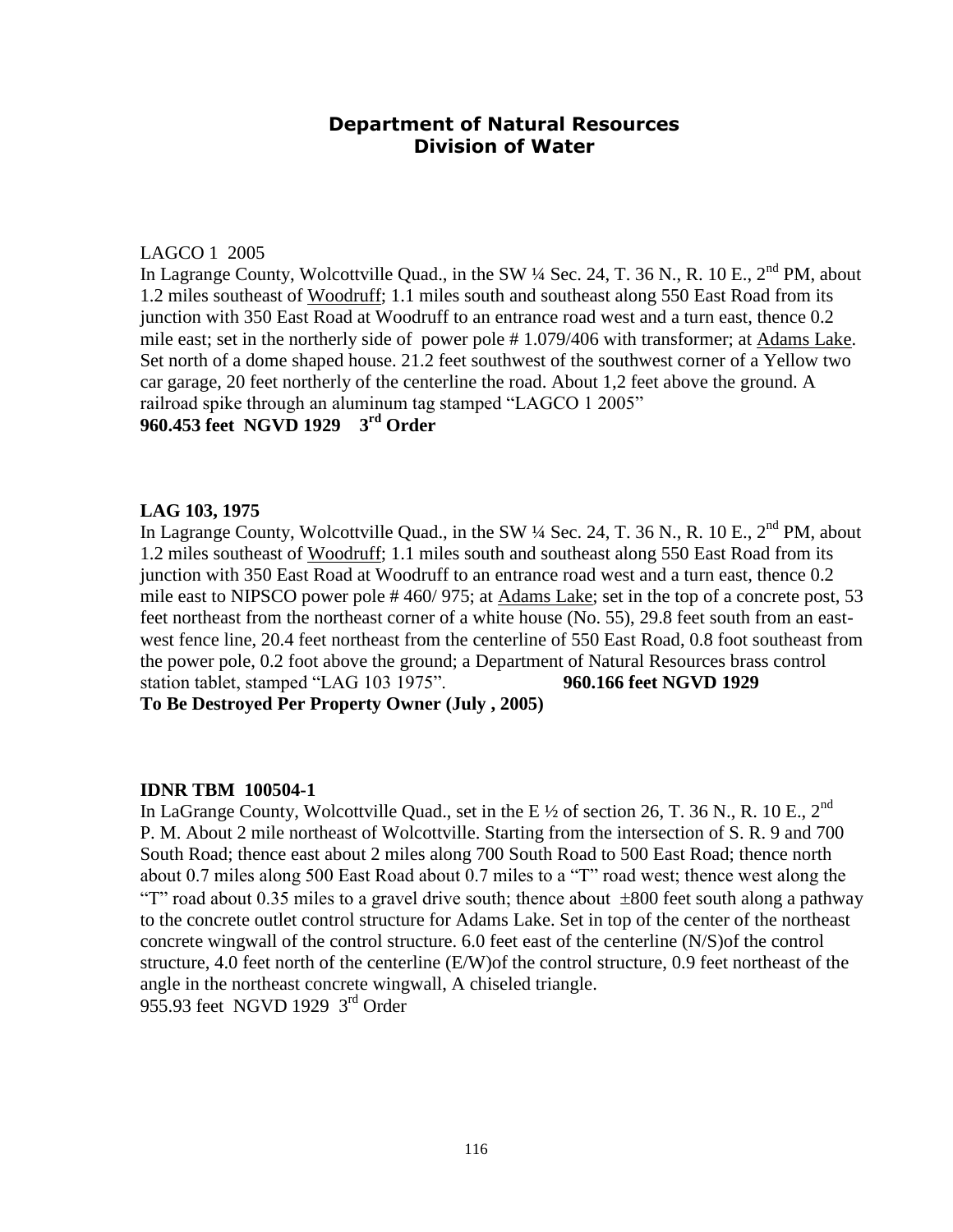#### IDNR TBM STONE 1 2009

In LaGrange County, Middlebury Quad., set in the NE ¼ of section 13, T. 38 N., R. 7 E., 2<sup>nd</sup> P. M. Set near the NW ¼ of Stone Lake. Set at the NW ¼ of the intersection of 1200 West Road and 750 North Road. Set in the east side of a power pole # 690/240 with a transformer. 21.5 feet west of the centerline of 1200 West Road. 45 feet north of the extended centerline of 750 North Road, 3.9 feet west of the south end of the west metal guardrail, about 1.2 feet above the ground. A railroad spike through an aluminum tag stamped "IDNR TBM STONE 1 2009"<br>834.01 feet NGVD 1929  $3<sup>rd</sup>$  order  $833,57$  feet NAVD 1988 834.01 feet NGVD 1929  $3<sup>rd</sup>$  order 833.57 feet NAVD 1988

# IDNR BM MESSICK 1 2009

In LaGrange County, Oliver Lake Quad., set in the NE  $\frac{1}{4}$  of section 26, T. 36 N., R. 9 E., 2<sup>nd</sup> P. M. Set at the Messick Lake outlet control structure (North Branch Elkhart River). Set on top of the south concrete abutment of the control structure. 11.5 feet south of the north face of the south concrete abutment, 1.7 feet north of the south face of the abutment, 0.5 foot east of the west face of the abutment. 0.5 foot west of the east face of the abutment. Set about flush with the top of the concrete abutment. An IDNR BM tablet (Not Stamped)  $899.31$  feet NGVD 1929  $3<sup>rd</sup>$  Order

# IDNR TBM LAGCO 2 2012

In Lagrange County, Oliver Lake Quad., NE ¼ section 31, T. 36 N., R. 10 E. Set near the northeast corner of Atwood Lake. Set in the southeast ¼ of the intersection of 700 South Road and 80 East Road. Set in the southeast side of power pole # 11741 with a transformer. 59 feet south of the centerline of 700 South Road, 18 feet of the centerline of 80 East Road, about 0.8 foot above the ground. A 5/8 inch Lag Bolt, high point on the head of the bolt. 923.545 feet NGVD 1929

# IDNR TBM 081204-1

In Lagrange County, Oliver Lake Quad., NW ¼ section 32, T. 36 N., R. 10 E. Set at the 700 South Road bridge over Witmer and Westler Lakes. Set on top of the northwest corner of the northeast concrete abutment. 13 feet north of the centerline of 700 South Road, 0.9 feet north of the steel guardrail, 5.0 feet west of the east end of the northeast abutment, 0.2 feet south of the north face of the abutment, 0.2 feet east of the west face of the abutment, 1.2 feet west of the expansion joint. A chiseled triangle.

904.64 feet NGVD 1929